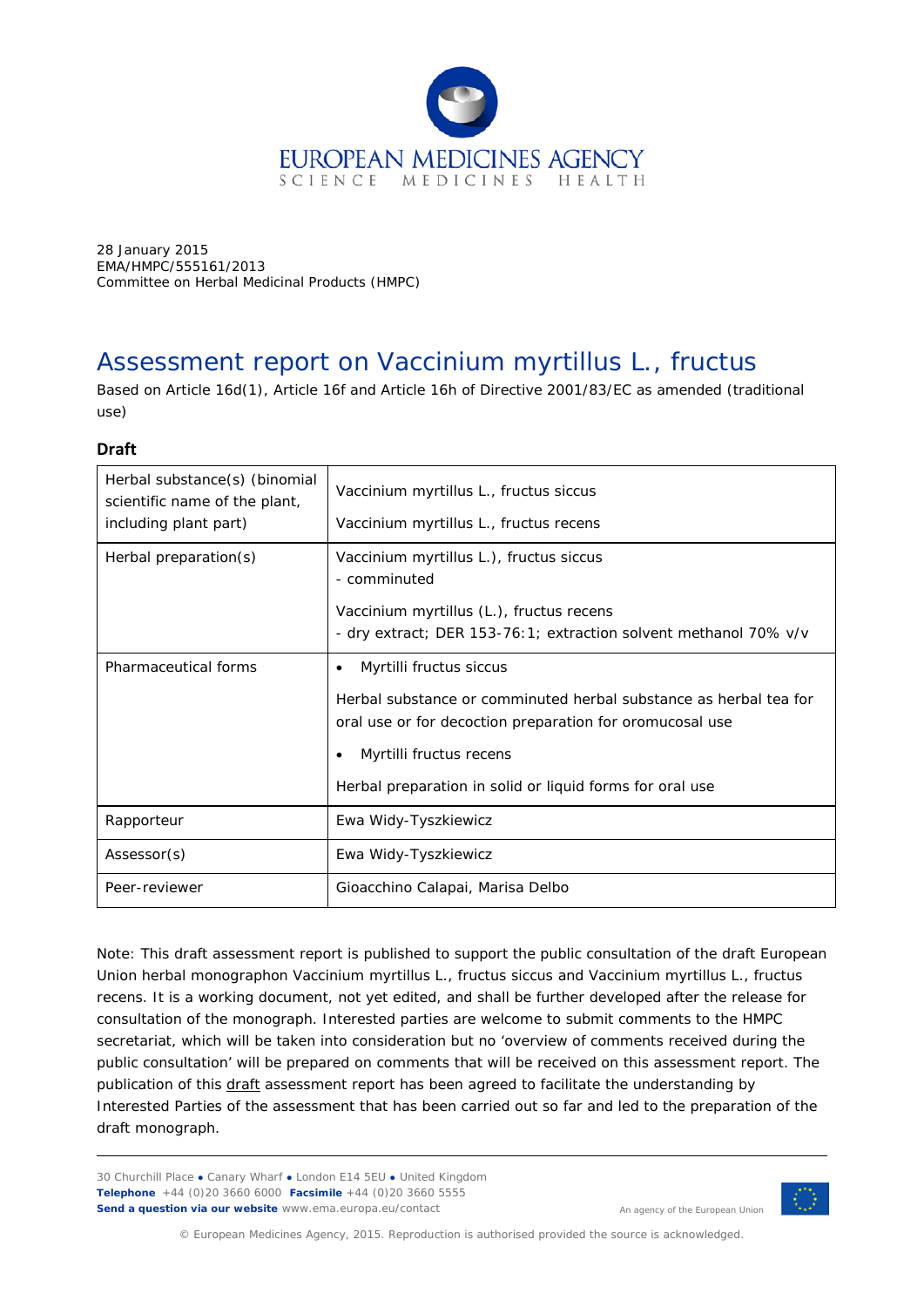## <span id="page-1-0"></span>**Table of contents**

| 1.1. Description of the herbal substance(s), herbal preparation(s) or combinations thereof  3         |  |
|-------------------------------------------------------------------------------------------------------|--|
|                                                                                                       |  |
|                                                                                                       |  |
|                                                                                                       |  |
| 2.1.1. Information about products on the market in the EU/EEA Member States 7                         |  |
|                                                                                                       |  |
| 2.2. Information on documented medicinal use and historical data from literature  10                  |  |
|                                                                                                       |  |
| 3.1. Overview of available pharmacological data regarding the herbal substance(s), herbal             |  |
|                                                                                                       |  |
|                                                                                                       |  |
| 3.1.2                                                                                                 |  |
| 3.1.3                                                                                                 |  |
| 3.1.4                                                                                                 |  |
| 3.1.5                                                                                                 |  |
| 3.2. Overview of available pharmacokinetic data regarding the herbal substance(s), herbal             |  |
|                                                                                                       |  |
| 3.3. Overview of available toxicological data regarding the herbal substance(s)/herbal preparation(s) |  |
|                                                                                                       |  |
|                                                                                                       |  |
|                                                                                                       |  |
|                                                                                                       |  |
|                                                                                                       |  |
|                                                                                                       |  |
|                                                                                                       |  |
|                                                                                                       |  |
|                                                                                                       |  |
|                                                                                                       |  |
|                                                                                                       |  |
|                                                                                                       |  |
| 4.1.1. Overview of pharmacodynamic data regarding the herbal substance(s)/preparation(s) including    |  |
|                                                                                                       |  |
| 4.1.2. Overview of pharmacokinetic data regarding the herbal substance(s)/preparation(s) including    |  |
|                                                                                                       |  |
|                                                                                                       |  |
|                                                                                                       |  |
|                                                                                                       |  |
|                                                                                                       |  |
|                                                                                                       |  |
|                                                                                                       |  |
|                                                                                                       |  |
|                                                                                                       |  |
|                                                                                                       |  |
|                                                                                                       |  |
|                                                                                                       |  |
|                                                                                                       |  |
|                                                                                                       |  |
|                                                                                                       |  |
|                                                                                                       |  |
|                                                                                                       |  |
| 5.5.7. Effects on ability to drive or operate machinery or impairment of mental ability  81           |  |
|                                                                                                       |  |
|                                                                                                       |  |
|                                                                                                       |  |
|                                                                                                       |  |
|                                                                                                       |  |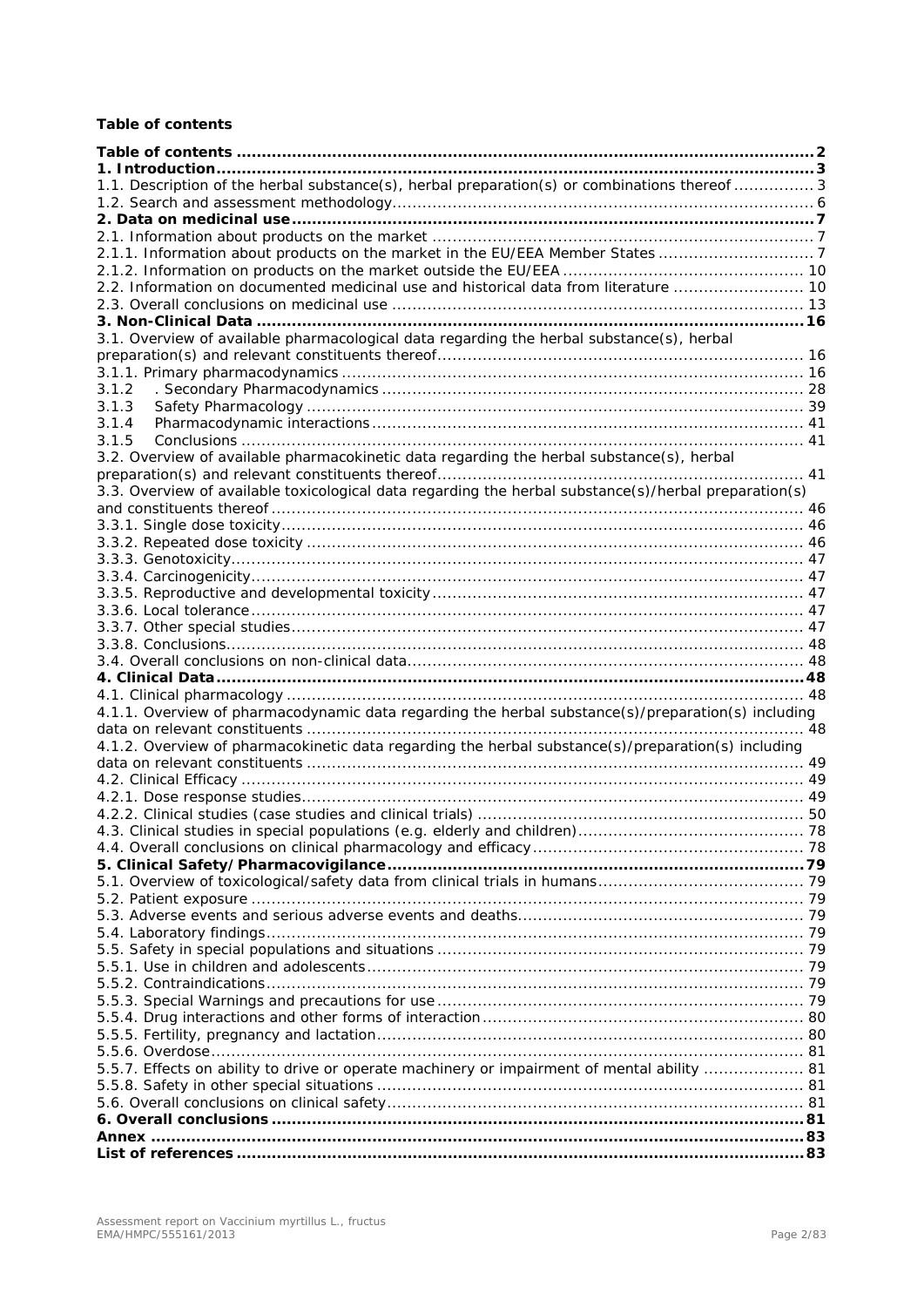# <span id="page-2-0"></span>**1. Introduction**

# <span id="page-2-1"></span>*1.1. Description of the herbal substance(s), herbal preparation(s) or combinations thereof*

• Herbal substances

*Vaccinium myrtillus* (L.), fructus siccus (bilberry fruit dried): dried ripe fruit of *V. myrtillus* (L) (Eur. Pharmacopoeia 8.0 a). It contains minimum 1.0% of tannins expressed as pyrogallol.

*Vaccinium myrtillus* (L.), fructus recens (bilberry fruit fresh): fresh or frozen ripe fruit of *V. myrtillus* (L.) (Eur. Pharmacopoeia 8.0 b). It contains minimum 0.30% of antocyanins, expressed as cyaniding 3-O-glucoside chloride (chrysanthemin) (dried drug)

Bilberry (*V. myrtillus* L.) is a species of a shrubby perennial plant of the heather family (Ericaceae) reaching from 15 to 60 cm in height. It has many common names, including blueberry. It is widespread in Asia, Europe and North America in the areas with a temperate and arctic climate. The flowers, blooming from April to June, are pollinated by insects. The time from pollination to full ripeness of the fruit is about two months. The plant occurs from lowlands to high mountain positions (even above the tree line) and plant prefers strongly acidic soil in the pine forests, other coniferous forests, oak woods, beech forests and moors. The fruits are the black berries with a bluish, waxy bloom (Frohne, 2006) with sweet and slightly astringent taste (European Pharmacopoeia 8.0 a and b).

Dried fruits are traditionally used in therapy of digestive disorders, particularly in diarrhoea. The traditional use and some not controlled studies from 1960 and 1970 suggested the potential benefits of bilberry preparations for improvement of night vision, but more recent well-designed studies did not show any advantage (Canter and Ernst 2004).

The following substances were found in bilberry fruits:

## **Polyphenols**

Flavan-3-ols and Proanthocyanidins

The amount is oppositely correlated with the degree of fruit ripening. Epicatechin-dimer B-2, catechindimer B-3, catechin-epicatechin-dimer B-1, catechin-epicatechin-dimer B-4, and other unidentified dimers or oligomers of procyanidins were found (Hansel *et al*., 1994).

## **Anthocyanosides**

Anthocyanic compounds are present in plant cells in the form of glycosides (antocyanins). There are about 400 known anthocyanic glycosides. The most important anthocyanins are the cyanidin glycosides, as they represent 50% of the pigment composition of fruits (Kong *et al.*, 2003). Anthocyanins are present in ripe fruits of *Vaccinium* species but the highest total anthocyanin content occurs in the bilberry (*V. myrtillus* L.) (Kalt *et al.* 1999).

Total anthocyanin amount ranges from 300 to 700 mg per 100 g in ripe fruits of V. *myrtillus* (Prior *et al.* 1998; Prior and Cao 2000). There is a great diversity of the total content of anthocyanins in bilberry collected in various geographical areas, from 19.3 to 38.7 mg/g dry weight (Lätti *et al.*, 2008). Moreover, in concentrated bilberry extracts the total content of anthocyanins may amount to 24% (Zhang *et al.* 2004). According to European Pharmacopoeia 8.0 the standardized dry extract of *V. myrtillus* contains 32.4 per cent to 39.6 percent of anthocyanins, expressed as cyanidin 3-*O*-glucoside chloride.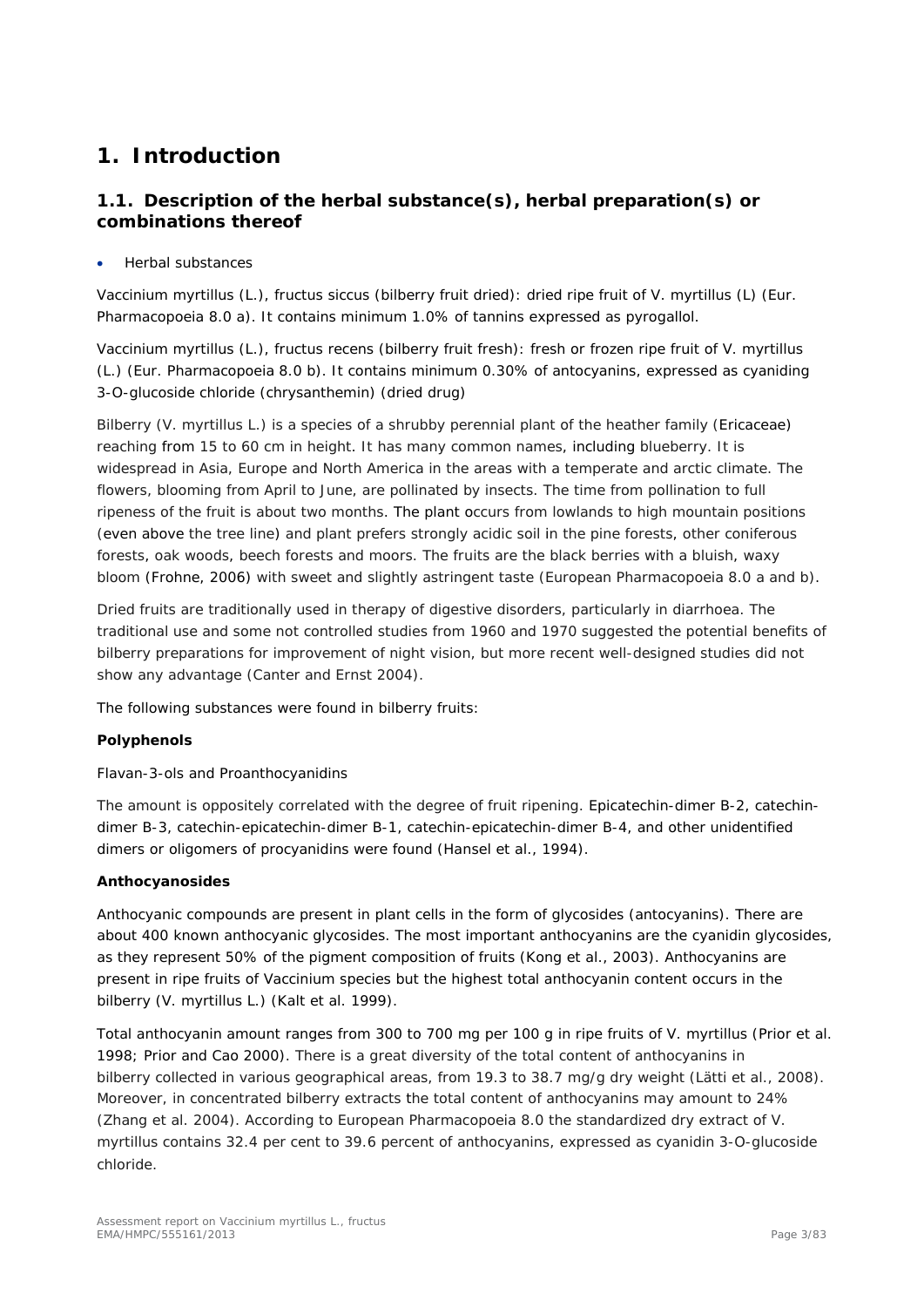The most of researchers investigating anthocyanin composition in bilberries have reported mainly 14 or 15 anthocyanins (Lätti *et al.*, 2008; Yue and Xu, 2008). Fourteen anthocyanins have been identified in bilberry fruit, juice, and extract (1 – delphinidin 3-galactoside; 2 – delphinidin 3-glucoside; 3 – cyanidin 3-galactoside; 4 – delphinidin-3-arabinoside; 5 – cyanidin 3-glucoside; 6 – petunidin 3 galactoside; 7 – cyanidin 3-arabinoside; 8 – petunidin 3-glucoside; 9 – peonidin 3-galactoside; 10 – petunidin 3-arabinoside; 11 – peonidin 3-glucoside; 12 – malvidin 3-galactoside; 13 – malvidin 3 glucoside; 14 – malvidin 3-arabinoside).

During ripening process, there is an increase in the quantity of anthocyanidins in fruits. Usually the highest content of anthocyanins is found in berries collected late summer, at the end of August and the beginning of September. The levels are approximately 1.5-fold those of July. Late harvest collection and location further north have an impact on anthocyanin content. The amount of anthocyanins in the fruit increases as they ripen (Hansel *et al*.,1994; Morazzoni and Bombardelli, 1996; Upton *et al.,* 2001). Burdulis *et al.* (2007) have shown in their experiments that in all samples of bilberry fruits, cyanidin was found in the highest quantities subsequently followed by delphinidin, petunidin, peonidin and malvidin. Only in fruits harvested in Sweden, malvidin was more abundant (1.5-fold) than delphinidin and petunidin. The amount of malvidin was almost the same throughout the picking (0.016-0.017 µg/ml) (Burdulis *et al.* 2007).

Anthocyanins are pigments highly soluble in water and polar solvents. They are unstable and are oxidized under the influence of various factors (pH, temperature, enzymes, UV radiation,  $SO<sub>2</sub>$ , ascorbic acid, metal ions), resulting in colour change and degradation (Rivas-Gonzalo, 2003). Processing and storage at low temperatures can improve the stability of anthocyanins (Delgado-Vargas *et al.*, 2003).

There is a great diversity of the total content of anthocyanins in bilberry collected in various geographical areas, from 19.3 to 38.7 mg/g dry weight (Lätti *et al.*,

2008). Delphinidin and cyanidin derivatives dominated in these samples (Lätti *et al*. 2008; Prior and Cao 1999; Bilberry Fruit Extract. SUMMARY OF DATA FOR CHEMICAL SELECTION 84082-34-8; Available at: http://ntp-

server.niehs.nih.gov/ntp/htdocs/Chem\_Background/ExSumPdf/Bilberry\_508.pdf)

In the study of Yue and Xu (2008) the thermal stability and degradation of the anthocyanins derivatives conjugated with a variety of sugars (delphinidin, cyanidin, petunidin, peonidin and malvidin) at the heating temperature 80, 100, and 125°C were alike. However, when the heating temperature was increased to 125°C, degradation of each compound increased sharply, with half-life to be less than eight minutes (Yue and Xu 2008).

Bilberry anthocyanin content was studied by Kähkönen *et al.*, 2003. Individual compounds were identified and quantified using HPLC and HPLC/ESI–MS techniques. The total anthocyanin content in the phenolic extracts of bilberry was 6000 mg kg<sup>-1</sup>of fresh weight. There were 15 dominant compounds in bilberry (monoglycosides of cyanidin, delphinidin, malvidin, peonidin and petunidin) (Kähkönen *et al.*, 2003).

Stability of anthocyanins is affected by several environmental factors, particularly by thermal treatment. Interestingly, some acylated anthocyanins have an unusual stability in neutral or weakly acidic solutions. Packaging can also speed up the non-enzymatic browning and reduce the concentration of anthocyanins. Especially packaging in atmosphere of high  $CO<sub>2</sub>$  free amino acids are released due to tissue damage of fresh fruits and react with anthocyanins. Data from the analysis of solid forms (dry extracts) lead to the conclusion that they are degraded through an increase in ambient temperature (Patras *et al.* 2010; Yamamoto *et al.* 2013).

#### **Flavonoids**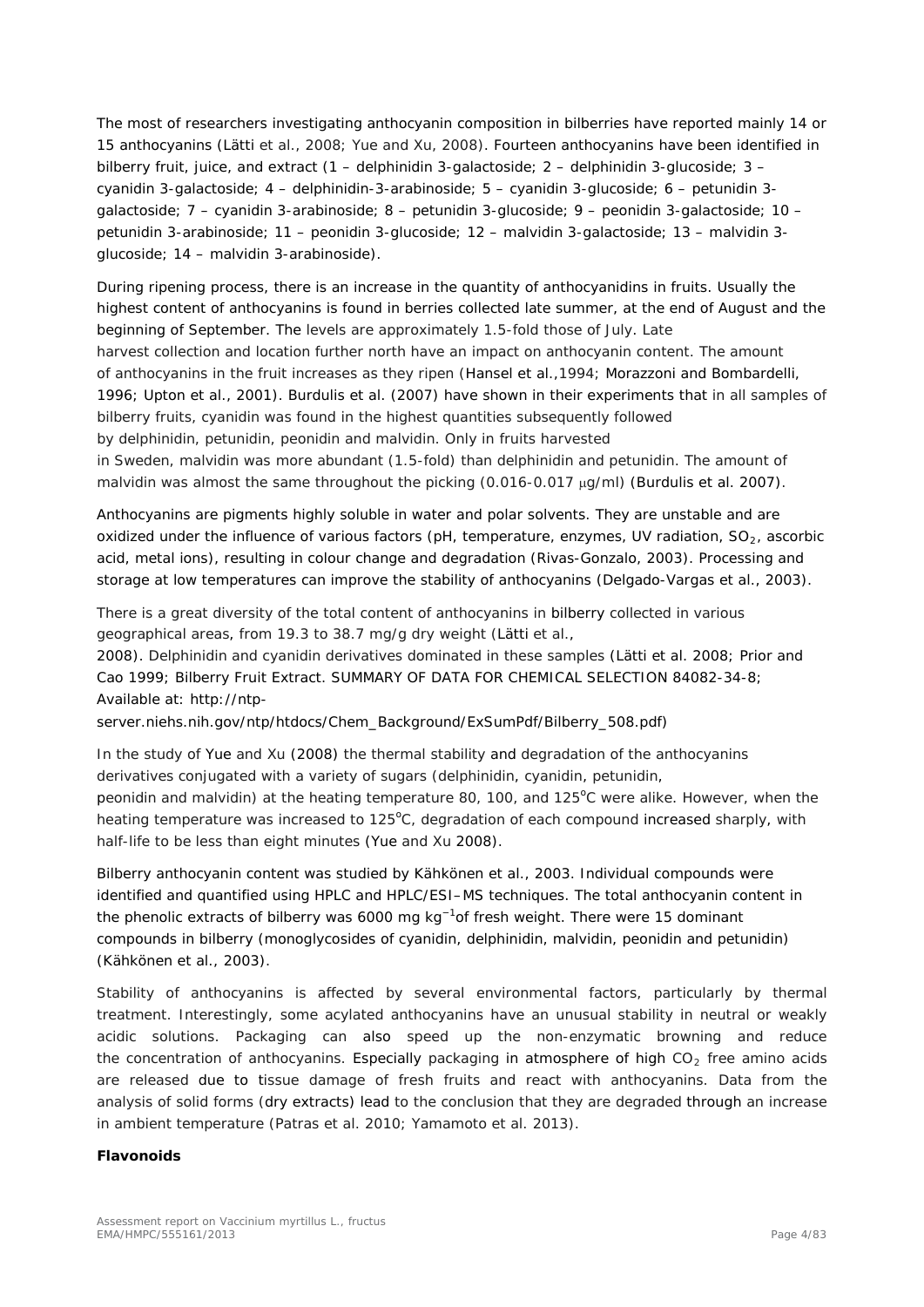The average amount contained in 100 g of fruits is 14 mg of flavonoid glycosides (Hansel *et al*.,1994). Since June flavonoids concentration decreases as fruits ripen. There are: apigenin, luteolin, chrysoriol, kaempferol, hyperoside, quercetin, quercitrin, isorhamnetin, myricetin, laricitrin, syringetin, quercetin-3-*O*-glucoside, quercetin-3-*O*-galactoside, quercetin-3-*O*-glucuronide, avicularine, quercetin-3-*O*rhamnoside, quertine-3-*O*-galactoside, quercetin-3-*O*-arabinoside, quercetin-3-*O*-xyloside, 3-[[4-O-(4 carboxy-3-hydroxy-3-methyl-1-oxobutyl)-6-deoxy-α-L-mannopyranosyl]oxy]-2-(3,4 dihydroxyphenyl)-5,7-dihydroxy-4H-1-Benzopyran-4-one, 3-[[4-O-(4-carboxy-3-hydroxy-3-methyl-1 oxobutyl)-6-deoxy-α-L-mannopyranosyl]oxy]-5,7-dihydroxy-2-(4-hydroxyphenyl)-4H-1-Benzopyran-4 one, isorhamnetin-3-*O*-galactoside, myricetin-3-*O*-glucuronide, myricetin-3-*O*-glucoside, myricetin-3- *O*-xyloside, laricitrin-3-*O*-glucuronide, isorhamnetin-3-*O*-glucoside, syringetin-3-*O*-glucoside, kaempferol-3-*O*-glucoside, myricetin-3-*O*-galactoside, isorhamnetin-3-*O*-xyloside, quercetin-3-*O*rutinoside, astragalin (Laaksonen *et al*. 2010;Spela *et al*. 2011; Su 2012; Bilberry Fruit Extract. SUMMARY OF DATA FOR CHEMICAL SELECTION 84082-34-8; Available at: http://ntpserver.niehs.nih.gov/ntp/htdocs/Chem\_Background/ExSumPdf/Bilberry\_508.pdf).

#### **Alkaloids**

The quinolizidine alkaloid myrtine was found. However it is not explained precisely by the authors of the publication, whether it comes from the fruit or the leaves (Slosse and Hootelé, 1978).

#### **Iridoides**

Asperuloside and monotropeine are found in immature fruits, in ripe fruits they are no longer detectable (Friedrich and Schonert 1973).

#### **Tannins**

Condensed and hydrolyzable tannins. Dried ripe fruit contains minimum 1.0 per cent of tannins, expressed as pyrogallol (Eur. Pharmacopoeia 8.0 a).

## **Triterpenes**

Oleanolic acid, ursolic acid (0.25%) (Szakiel et al. 2012)

#### **Organic acids**

Chlorogenic, ferulic, syringic, caffeic, p-coumaric acids (Clifford 1999; Brenneisen and Steinegger 1981; Määttä-Riihinen *et al*. 2004).

#### **Vitamins**

In fresh fruits: Vitamin C, B<sub>1</sub> panthotenic acid, nicotinamide (Hansel *et al.*,1994). **Other substances** 

Aliphatic alcohols, aldehydes, ketones, terpene derivatives. For the distinctive aroma of fruits shall be responsible: *trans*-hexenal, ethyl 3-methyl butyrate and ethyl 2-methylbutyrate (Garcia 2008).

• Herbal preparation(s)

*V. myrtillus* (L.), fructus dry extract prepared from fresh bilberry fruit; DER 153-76:1; extraction solvent methanol 70% v/v containing 36% anthocyanosides, corresponding to 25% anthocyanidins (BEM - see section 2.1.1. Information about products on the market in the EU/EEA Member States).

Extracts from bilberry are usually refined to the range of 34 to 36% anthocyanosides, which corresponds to a content of 25% anthocyanidins (aglycons).

#### **Table 1. Anthocyanin composition in bilberry raw extract (after Kähkönen** *et al***. 2003)**

| Anthocyanin | % of total   |
|-------------|--------------|
|             | anthocyanins |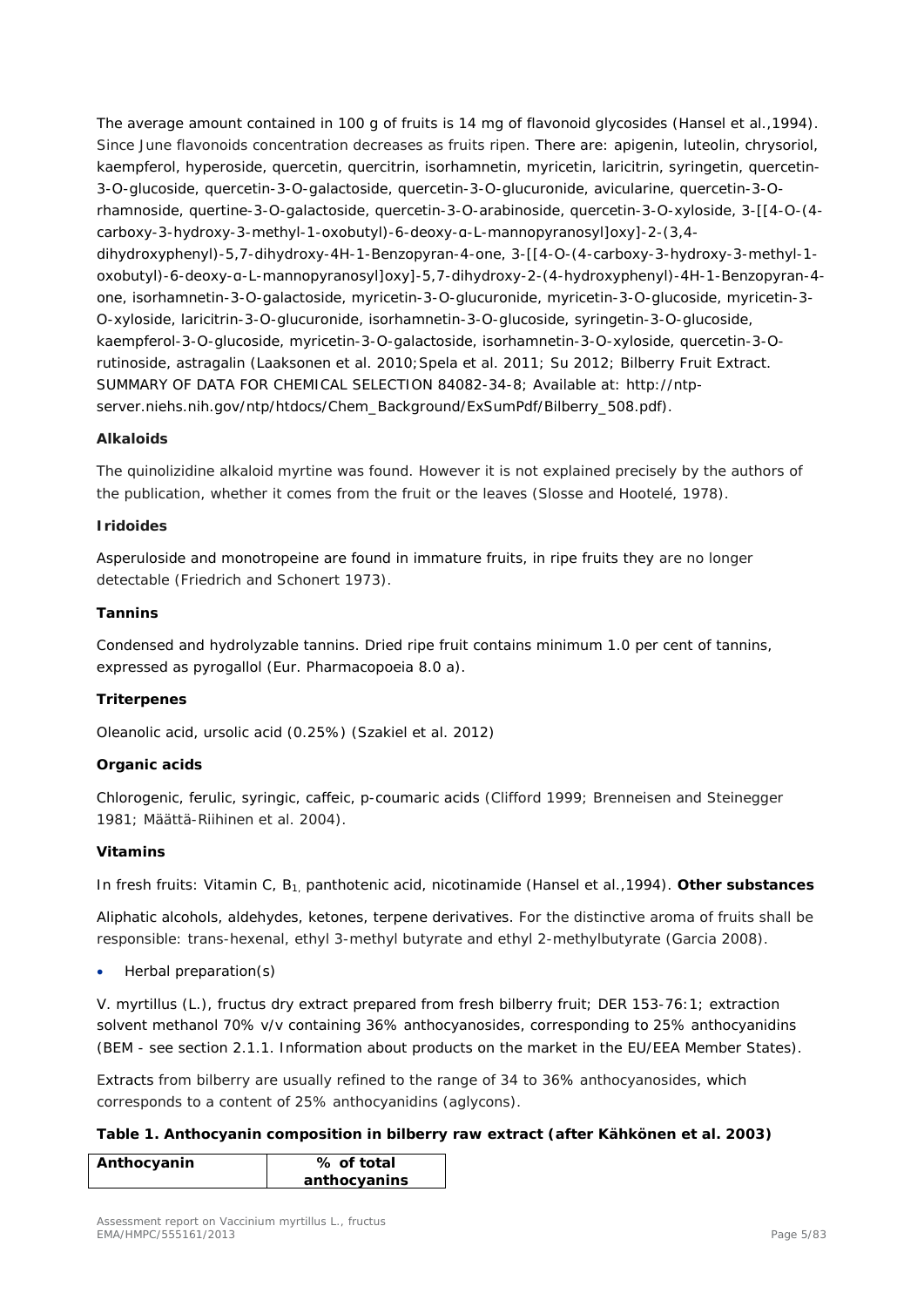| Dephinidin-3-glu               | 13.7  |
|--------------------------------|-------|
| Cyanidin-3-gal                 | 9.0   |
| Cyanidin-3-glu                 | 8.5   |
| Cyanidin-3-ara                 | 13.6  |
| Petunidin-3-glu                | 6.0   |
| Peonidin-3-gal                 | 0.6   |
| Peonidin-3-ara                 | 1.0   |
| Malvidin-3-glu                 | 8.4   |
| Delphinidin-3-gal              | 14.9  |
| Delphinidin-3-ara <sup>a</sup> | 15.3  |
| Petunidin-3-gal <sup>b</sup>   | 2.1   |
| Petunidin-3-ara <sup>b</sup>   | 1.3   |
| Peonidin-3-glu <sup>c</sup>    | 0.1   |
| Malvidin-3-gal <sup>d</sup>    | 3.1   |
| Malvidin-3-ara <sup>d</sup>    | 2.4   |
| Total                          | 100.0 |

Dp, delphinidin, Cn, cyanidin; Pt, petunidin; Pn, peonidin; Mv, malvidin;

gal, galactoside; glu, glucoside; ara, arabinoside; rut, rutinoside.

<sup>a-d</sup>Corresponding standards not available; quantified as <sup>a</sup>Dp-3-glu, <sup>b</sup>Pt-3-glu, <sup>c</sup>Pn-3-gal,<sup>d</sup>Mv-3-glu.

The amount of anthocyanin in many commercial preparations substantially varies fluctuating between 2.0 - 200 mg/g (Prior and Cao 2000).

Extracts are mainly prepared from the fresh bilberry fruits by a suitable procedure using ethanol (96 per cent *V/V*) or methanol (minimum 60 per cent *V/V*) at 10 - 60 C, diluted with water, filtered and afterwards concentrated and refined usually by means of ion-exchange chromatographic techniques (Upton *et al.* 2001; European Pharmacopoeia 8.0 c).

According to the European Pharmacopoeia 8.0 the refined and standardized dry extract of fresh bilberry fruit contains 32.4 per cent to 39.6 percent of anthocyanins, expressed as cyanidin 3-*O*glucoside chloride. The appropriate chromatogram for the assay of refined and standardized fresh bilberry fruit dry extracts contains: 1. Delphinidin 3-*O*-galactoside chloride, 2. Myrtillin (delphinidin 3- *O*-glucoside chloride), 3. Cyanidin 3-*O*-galactoside chloride, 4. Delphinidin 3-*O*-arabinoside chloride, 5. Chrysanthemin (cyanidin 3-*O*-arabinoside chloride, 6. Petunidin 3-*O*-galactoside chloride, 7. Cyanidin 3-*O*-arabinoside chloride, petunidin 3-*O*-glucoside chloride, 9. Delphinidin chloride, 10. Peonidin 3-*O*galactoside chloride, 11. Petunidin 3-*O*-arabinoside chloride, 12. Peonidin 3-*O*-glucoside chloride, 13. Malvidin 3-*O*-galactoside chloride, 14. Peonidin 3-*O*-arabinoside chloride, 15. Malvidin 3-*O*-glucoside chloride, 16. Cyanidin chloride, 17. Malvidin 3-*O*-arabinoside chloride, 18. Petunidin chloride, 19. Peonidin chloride, 20. Malvidin chloride.

• Combinations of herbal substance(s) and/or herbal preparation(s) including a description of vitamin(s) and/or mineral(s) as ingredients of traditional combination herbal medicinal products assessed, where applicable.

Not applicable.

# <span id="page-5-0"></span>*1.2. Search and assessment methodology*

Databases assessed up to September 2013:

Science Direct, PubMed, Embase, Medline, Academic Search Complete, Toxnet

Search terms: *Vaccinium myrtillus*, bilberry, anthocyanins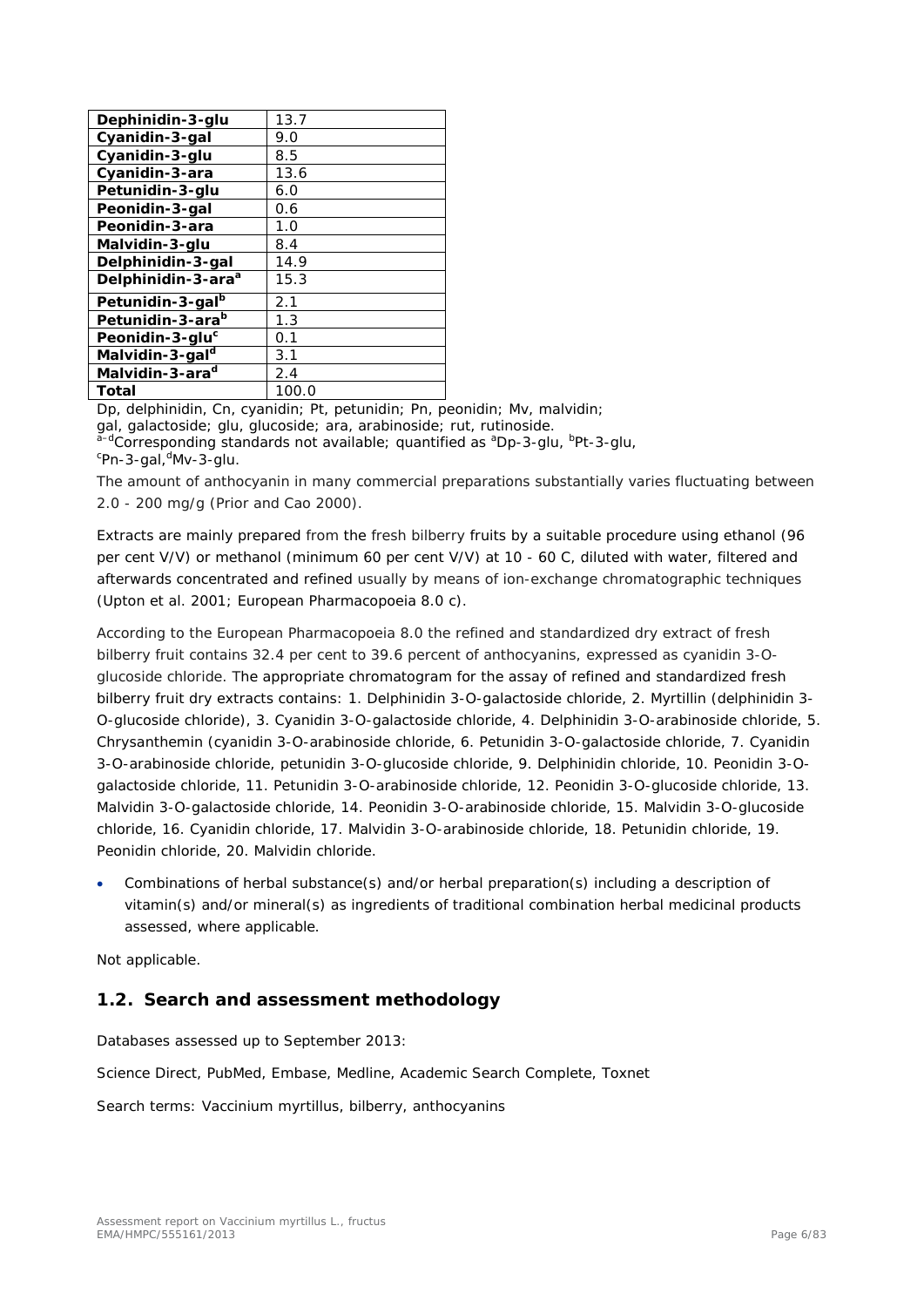# <span id="page-6-0"></span>**2. Data on medicinal use**

# <span id="page-6-1"></span>*2.1. Information about products on the market*

## <span id="page-6-2"></span>**2.1.1. Information about products on the market in the EU/EEA Member States**

Dry bilberry fruit has been present as single active ingredient in 115 herbal teas on the German market for more than 30 years, traditionally used for unspecific acute diarrhoea, mild inflammation of the oropharyngeal mucosa.

Comminuted dry bilberry fruit has been on the Polish market as single active ingredient for more than 30 years and it is also registered as a herbal tea for unspecific acute diarrhoea in Austria.

A bilberry methanolic dry extract prepared from fresh fruit (DER 153-76:1; extraction solvent methanol 70% v/v) containing 36% anthocyanosides, corresponding to 25% anthocyanidins has been on the Italian market for more than 30 years, at least since 1984, being the active substance of three medicinal products, in soft and hard capsules and as a granulate for oral solution.

## **Information on medicinal products marketed in the EU/EEA**

Table 2 Overview of data obtained from marketed medicinal products

| Active substance                                                       | Indication                                                                                                         | Pharmaceutical form<br>Strength (where<br>relevant)<br>Posology<br>Duration of use                                                                                                                           | <b>Regulatory Status</b><br>(date, Member State)                                                                            |
|------------------------------------------------------------------------|--------------------------------------------------------------------------------------------------------------------|--------------------------------------------------------------------------------------------------------------------------------------------------------------------------------------------------------------|-----------------------------------------------------------------------------------------------------------------------------|
| V. myrtillus L., fructus<br>siccus (dry bilberry<br>fruit), comminuted | Unspecific acute<br>diarrhoea                                                                                      | Herbal tea (1 tea bag<br>contains 2.0 g Myrtilli<br>fructus siccus,<br>comminuted)<br>Posology: 2 tea bags<br>per cup of tea. 4-6 cups<br>daily (= $16-24$ g Myrtilli<br>fructus)<br>Duration of use: 2 days | Since 07/2009<br>Registration as<br>traditional herbal<br>medicinal product<br>according to Directive<br>2004/24<br>Austria |
| V. myrtillus L., fructus<br>siccus (dry bilberry<br>fruit), comminuted | a) Traditionally used as<br>adjuvant in<br>unspecific acute<br>diarrhoea<br>b) Unspecific acute<br>diarrhoea, mild | Herbal tea (1 tea bag<br>contains 2.0 g Myrtilli<br>fructus siccus,<br>comminuted)<br>Posology: adults and<br>adolescents over 12                                                                            | More than 30 years<br>(Date of TU<br>registration: 13/10/201<br>$\left( 0\right)$<br>Germany                                |
|                                                                        | inflammation of the<br>oropharyngeal<br>mucosa (German<br><b>Standard Marketing</b><br>Authorisations)             | years<br>1 cup of tea from 2 tea<br>sachets 4-6 times daily<br>Use in children up to 2<br>years is<br>contraindicated, use in<br>children (3 to 11 years)                                                    |                                                                                                                             |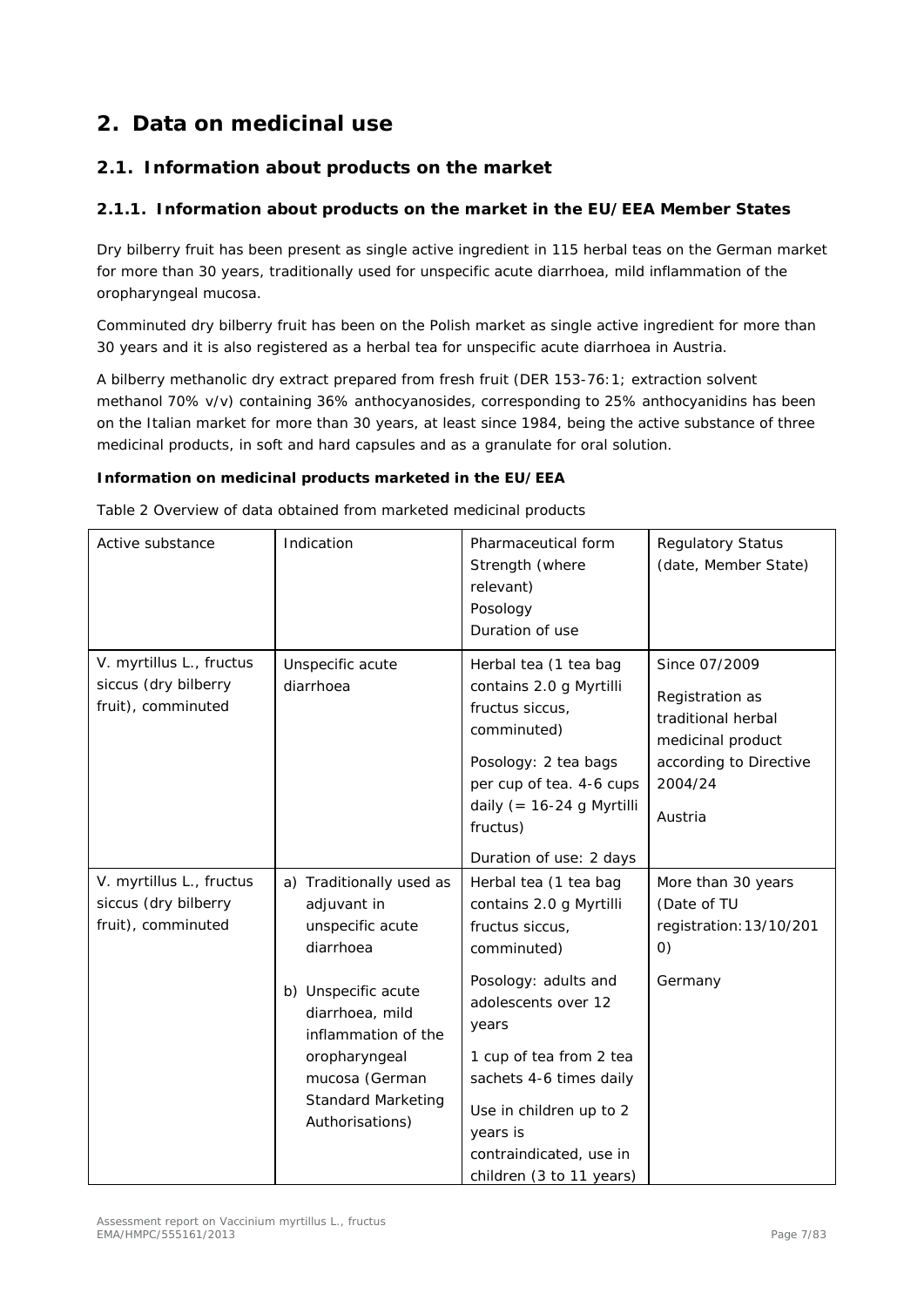| Active substance                                                                | Indication                                                         | Pharmaceutical form<br>Strength (where<br>relevant)<br>Posology<br>Duration of use                                                                                                                                                                                                                                                                        | <b>Regulatory Status</b><br>(date, Member State)                                                                                                             |
|---------------------------------------------------------------------------------|--------------------------------------------------------------------|-----------------------------------------------------------------------------------------------------------------------------------------------------------------------------------------------------------------------------------------------------------------------------------------------------------------------------------------------------------|--------------------------------------------------------------------------------------------------------------------------------------------------------------|
|                                                                                 |                                                                    | is not recommended.<br>Use during pregnancy<br>and lactation is not<br>recommended due to<br>insufficient data, even if<br>the use as medicinal<br>product and food has<br>not shown risks.                                                                                                                                                               |                                                                                                                                                              |
| V. myrtillus L., fructus<br>siccus (dry bilberry<br>fruit), comminuted          | Traditionally used as<br>adjuvant in unspecific<br>acute diarrhoea | Herbal tea<br>Posology: 1 tablespoon<br>(about 4 g) bilberry<br>fruit pour to 1 cup of<br>cold water, bring to a<br>boil and cook, cover for<br>about 10 minutes and<br>strain. Drink 2 - 4 times<br>a day 1/2 - 1 cup of<br>brew.                                                                                                                        | More than 30 years<br>(Date of TU<br>registration: 16/12/201<br>0) as traditional herbal<br>medicinal product<br>according to Directive<br>2004/24<br>Poland |
| V. myrtillus L., fructus<br>siccus (dry bilberry<br>fruit), comminuted          | Traditionally used as<br>adjuvant in unspecific<br>acute diarrhoea | Herbal tea (1 tea bag<br>contains 2.0 g Myrtilli<br>fructus siccus,<br>comminuted)<br>Posology: Adults and<br>children over 12 years:<br>2 sachets (4 g) fruit<br>pour to a cup (200 ml)<br>of boiling water, infuse<br>under cover or in a<br>thermos for 10-20<br>minutes. Drink 1 glass<br>of infusion 2 - 3 times a<br>day. Always use fresh<br>brew. | More than 30 years<br>(Date of TU<br>registration: 16/12/201<br>0) as traditional herbal<br>medicinal product<br>according to Directive<br>2004/24<br>Poland |
| V. myrtillus L.,<br>anthocyanosidic extract<br>(no further detail<br>available) | No data available in<br>database                                   | Dragee (20 mg of<br>extract)<br>Posology: No data<br>available in database                                                                                                                                                                                                                                                                                | From 1976 until 1978<br>as traditional medicinal<br>product<br>Belgium (lack of<br>authorised products on<br>the market)                                     |
| V. myrtillus L., fructus<br>recens dry extract; DER<br>153-76:1; extraction     | Conditions of capillary<br>fragility                               | Soft capsules<br>Posology: 180 mg 3<br>times daily                                                                                                                                                                                                                                                                                                        | Since 27/05/1985<br>Italy                                                                                                                                    |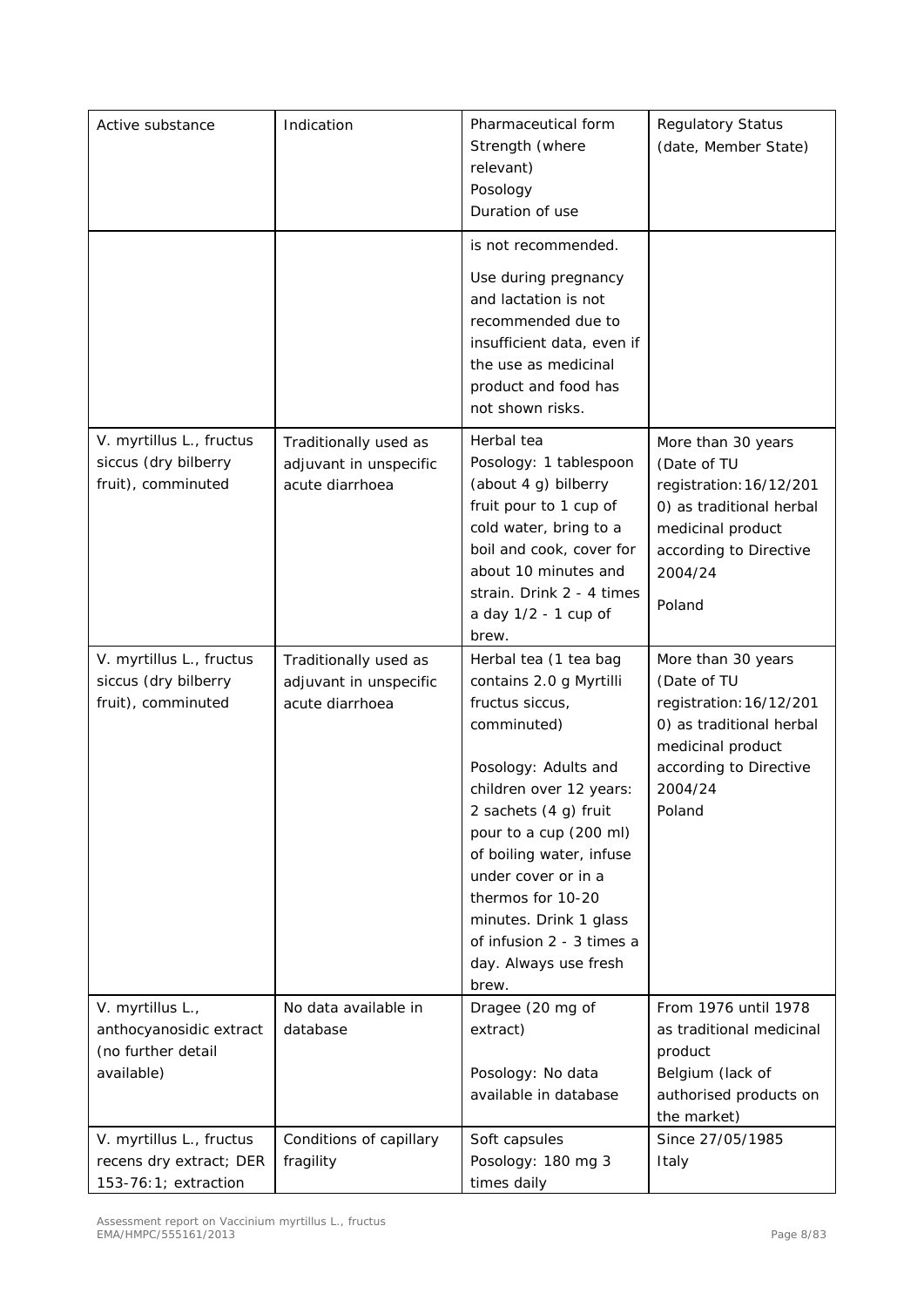| Active substance                                                                                                                                                                        | Indication                                                                | Pharmaceutical form<br>Strength (where<br>relevant)<br>Posology<br>Duration of use                                                                           | <b>Regulatory Status</b><br>(date, Member State) |
|-----------------------------------------------------------------------------------------------------------------------------------------------------------------------------------------|---------------------------------------------------------------------------|--------------------------------------------------------------------------------------------------------------------------------------------------------------|--------------------------------------------------|
| solvent methanol 70%<br>v/v containing 36%<br>anthocyanosides,<br>corresponding to 25%<br>anthocyanidins                                                                                |                                                                           | daily or according to<br>medical prescription                                                                                                                |                                                  |
| V. myrtillus L., fructus<br>recens dry extract; DER<br>153-76:1; extraction<br>solvent methanol 70%<br>v/v containing 36%<br>anthocyanosides,<br>corresponding to 25%<br>anthocyanidins | Symptoms of venous<br>insufficiency; conditions<br>of capillary fragility | Hard capsules<br>Posology: Adults: 80<br>mg up to 4 times daily<br>or 160 mg up to 2<br>times daily or according<br>to medical prescription.                 | Since 20/12/1984<br>Italy                        |
| V. myrtillus L., fructus<br>recens dry extract; DER<br>153-76:1; extraction<br>solvent methanol 70%<br>v/v containing 36%<br>anthocyanosides,<br>corresponding to 25%<br>anthocyanidins | Symptoms of venous<br>insufficiency; conditions<br>of capillary fragility | Granules for oral<br>solution<br>Posology: Adults: 80<br>mg up to 4 times daily<br>or 160 mg up to 2<br>times daily or according<br>to medical prescription. | Since 1/10/1994<br>Italy                         |

This overview is not exhaustive. It is provided for information only and reflects the situation at the time when it was established.

## **Information on relevant combination medicinal products marketed in the EU/EEA**

Belgium

Pharmaceutical form> containing 100 mg *V. myrtillus* L., anthocyanosidic extract (no further detail available) + 5 mg beta-carotene (not authorized).

Indication: Capillary fragility, CVI, visual problems related to circulatory problems

Posology: 3 to 6 x 100 mg a day

On the market from 1965 to 1991.

Italy

Soft capsules containing 70 mg V. myrtillus L, fructus recens dry extract; DER 153-76:1; extraction solvent methanol 70% v/v containing 36% anthocyanosides, corresponding to 25% anthocyanidins + 40 mg d,l-alfa-Tocoferil-acetato + 10 mg beta-carotene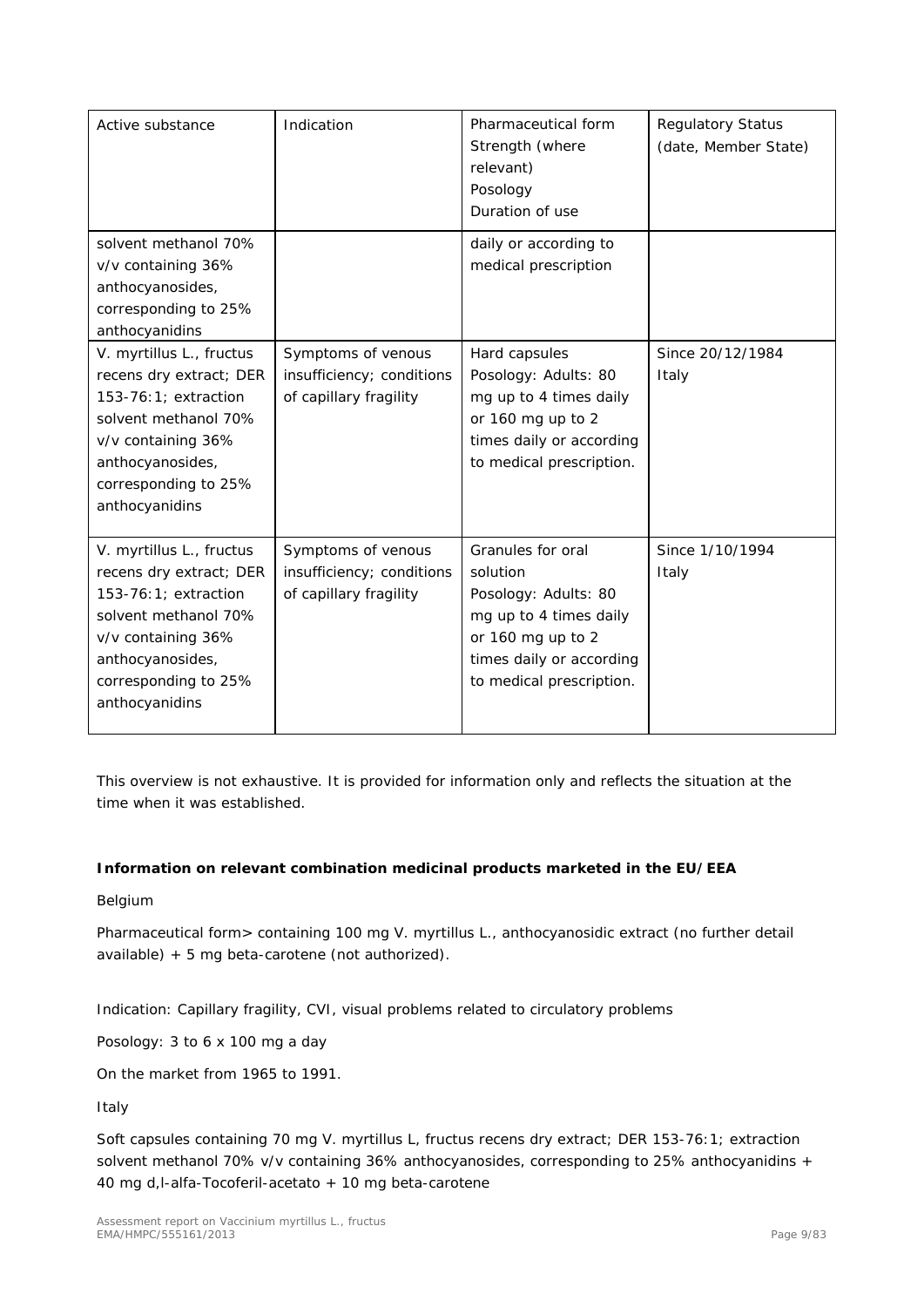Indication: Conditions of capillary fragility

Posology: 4 to 6 capsules a day or according to medical prescription

On the market since 1993.

#### **Information on other products marketed in the EU/EEA (where relevant)**

Five single active ingredient herbal teas on the Polish market as food supplements (for unspecific acute diarrhoea).

## <span id="page-9-0"></span>**2.1.2. Information on products on the market outside the EU/EEA**

Not applicable.

# <span id="page-9-1"></span>*2.2. Information on documented medicinal use and historical data from literature*

The use of *V. myrtillus* L., fructus has been included in the following handbooks:

| Herbal preparation   | Documented Use /<br><b>Traditional Use</b>                                  | Pharmaceutical form<br>Strength (where<br>relevant)      | Reference          |
|----------------------|-----------------------------------------------------------------------------|----------------------------------------------------------|--------------------|
|                      |                                                                             | Posology                                                 |                    |
|                      |                                                                             | Duration of use                                          |                    |
|                      |                                                                             |                                                          |                    |
| Dried bilberry fruit | Oral use: for<br>supportive treatment<br>of acute non-specific<br>diarrhoea | Oral use: 20 -60 g/day<br>of the comminuted dry<br>fruit | Schilcher 1992     |
|                      | Topical use: topical<br>treatment of mild<br>inflammation of the            | Topical use: decoction<br>10%                            |                    |
|                      | mucous membranes of<br>the mouth and throat                                 | Duration of use: No<br>restriction                       |                    |
| Dried bilberry fruit | For supportive<br>treatment of acute<br>non-specific diarrhoea              | Oral use: 20 -60 g/day<br>of the comminuted dry<br>fruit | Wichtl, 1994       |
|                      | Topical use                                                                 |                                                          |                    |
|                      | Topical treatment of<br>mild inflammation of                                | Topical use: decoction<br>10%                            |                    |
|                      | the mucous                                                                  |                                                          |                    |
|                      | membranes of the                                                            | Duration of use: No                                      |                    |
|                      | mouth and throat                                                            | restriction                                              |                    |
| Dried bilberry fruit | Traditionally used in<br>the treatment of                                   | Oral use: 20 -60 g/day<br>of the comminuted dry          | Barnes et al. 2002 |
|                      | diarrhoea, dysentery,                                                       | fruit                                                    |                    |
|                      | haemorrhoids,                                                               |                                                          |                    |
|                      | gastrointestinal                                                            | Topical use: decoction                                   |                    |
|                      | inflammations, mouth                                                        | 10%                                                      |                    |
|                      | infection, scurvy and<br>urinary complaints                                 | Duration of use: No                                      |                    |
|                      |                                                                             | restriction                                              |                    |
| Dried bilberry fruit | Oral Use: For                                                               | Oral use: 20 -60 g/day                                   | Commission E       |
|                      | supportive treatment                                                        | of the comminuted dry                                    |                    |
|                      | of acute non-specific                                                       | fruit                                                    | monographs 1990    |
|                      | diarrhoea                                                                   |                                                          |                    |
|                      | Topical use: Topical                                                        |                                                          |                    |

#### Table 3: Overview of historical data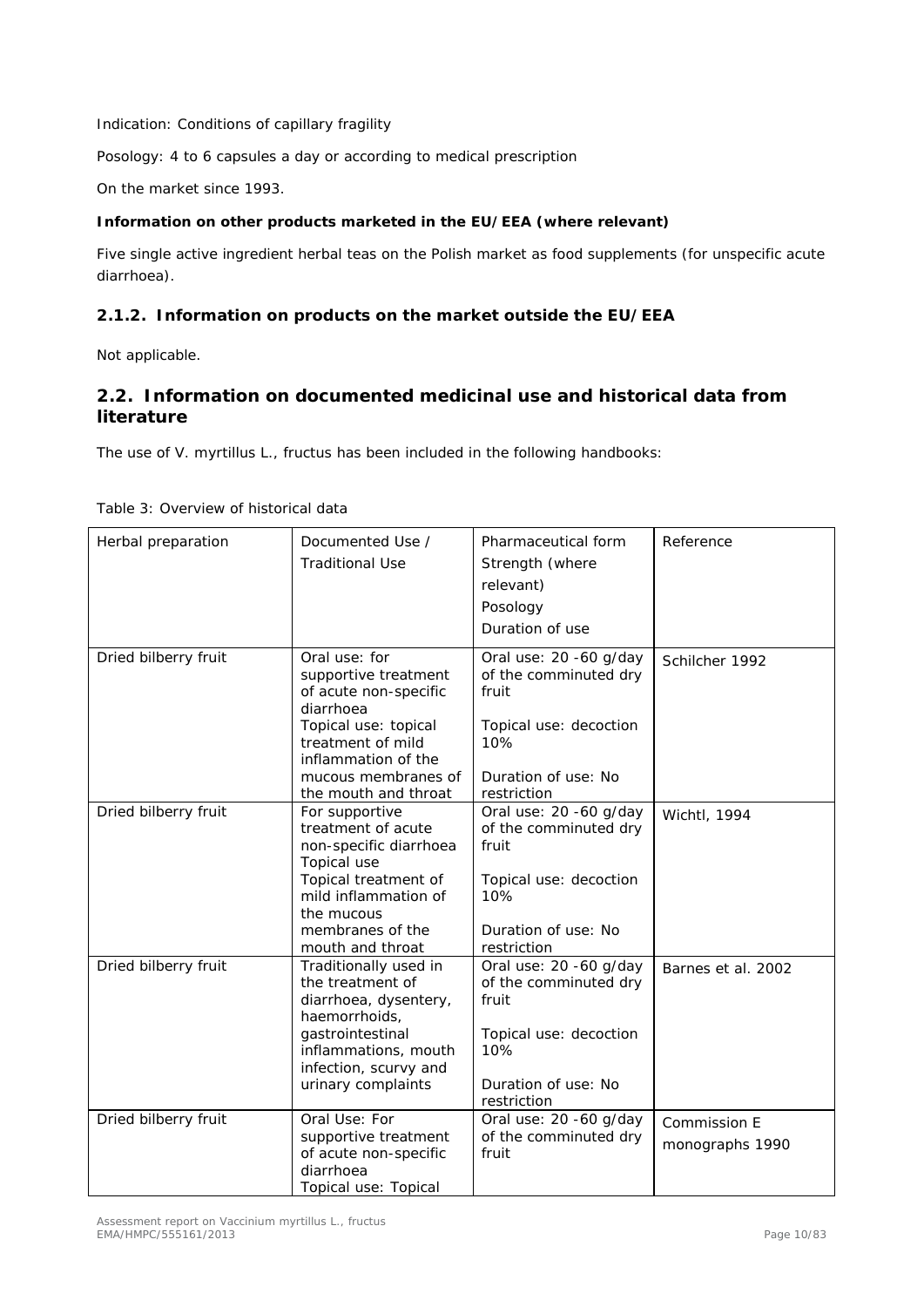| Herbal preparation                                                                                         | Documented Use /<br><b>Traditional Use</b>                                                                                                                                                     | Pharmaceutical form<br>Strength (where<br>relevant)<br>Posology<br>Duration of use                                                                                                                                                            | Reference                 |
|------------------------------------------------------------------------------------------------------------|------------------------------------------------------------------------------------------------------------------------------------------------------------------------------------------------|-----------------------------------------------------------------------------------------------------------------------------------------------------------------------------------------------------------------------------------------------|---------------------------|
|                                                                                                            | treatment of mild<br>inflammation of the<br>mucous membranes of<br>the mouth and throat                                                                                                        | Topical use: decoction<br>10% and equivalent<br>preparations                                                                                                                                                                                  |                           |
|                                                                                                            |                                                                                                                                                                                                | Duration of use: No<br>restriction                                                                                                                                                                                                            |                           |
| Fresh or dried bilberry<br>fruit<br>Extract containing 25 to<br>36% anthocyanosides (no<br>further detail) | Oral use: For<br>supportive treatment<br>of acute non-specific<br>diarrhoea<br>Topical use: topical<br>treatment of mild<br>inflammation of the<br>mucous membranes of<br>the mouth and throat | Oral use: 20 -60 g/day<br>of the unprocessed<br>fruit<br>Extract containing 25<br>to 36%<br>anthocyanosides (in<br>tablets or<br>capsules): 60-160 mg<br>3 times daily<br>Topical use: decoction<br>10%<br>Duration of use: No<br>restriction | Gruenwald et al. 2000     |
| Dried bilberry fruit                                                                                       | For supportive<br>treatment of acute<br>non-specific diarrhoea<br>Topical use<br>Topical treatment of<br>mild inflammation of<br>the mucous<br>membranes of the<br>mouth and throat            | Oral Use: 20 -60 g/day<br>External use:<br>a 10% decoction of<br>dried bilberry fruit<br>Duration of use: No<br>restriction                                                                                                                   | ESCOP Monographs,<br>2003 |
| Dried bilberry fruit                                                                                       | Oral Use: For<br>supportive treatment<br>of acute non-specific<br>diarrhoea<br>Topical use                                                                                                     | Oral Use: 20 -60 g/day<br>Topical use:<br>a 10% decoction of<br>dried bilberry fruit in<br>gastrointestinal<br>inflammations, mouth<br>infections<br>Duration of use: No<br>restriction                                                       | Frohne 2006               |
| Dried bilberry fruit                                                                                       | Traditionally used for<br>the treatment<br>diarrhoea, dysentery,<br>gastrointestinal<br>inflammation,<br>haemorrhoids,<br>gastrointestinal<br>inflammations, mouth<br>infection,               | Oral Use: 10-15 g at a<br>time I diarrhoea in<br>adults and in children<br>A 10% decoction of<br>dried bilberry fruit in<br>gastrointestinal<br>inflammations                                                                                 | Zanetti-Ripamonti<br>1940 |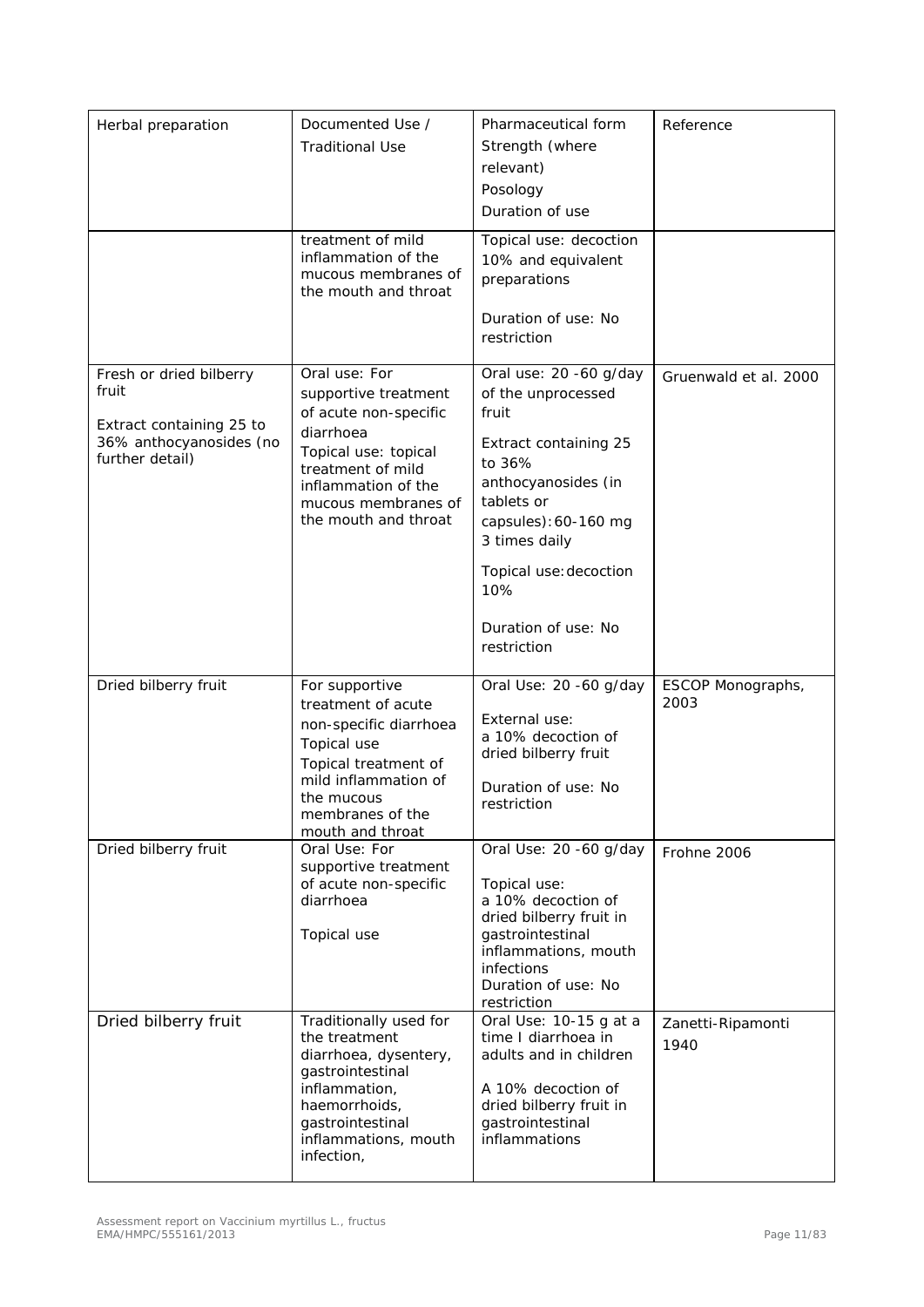| Herbal preparation                                                                                                                                                        | Documented Use /<br><b>Traditional Use</b>                                                                                                                                    | Pharmaceutical form<br>Strength (where<br>relevant)<br>Posology<br>Duration of use                                                                                                                                                                                                                                       | Reference                   |
|---------------------------------------------------------------------------------------------------------------------------------------------------------------------------|-------------------------------------------------------------------------------------------------------------------------------------------------------------------------------|--------------------------------------------------------------------------------------------------------------------------------------------------------------------------------------------------------------------------------------------------------------------------------------------------------------------------|-----------------------------|
| Dried or fresh fruit<br>Liquid extract 1:1 (no<br>further detail)<br>Concentrated extract from<br>fresh fruit with specific<br>anthocyanin content (no<br>further detail) | Peripheral vascular<br>disorders of various<br>origins. Traditionally<br>used for the treatment<br>diarrhoea, dysentery,<br>gastrointestinal<br>inflammation,<br>haemorrhoids | Oral use:<br>Dried or fresh fruit as<br>a deconction (no<br>further detail)<br>Tablets providing 50 -<br>120 anthocyanins/day,<br>equivalent to $20 - 50$<br>g of fresh fruit,<br>Liquid extract: $3 - 6$<br>ml/day<br>Topical use: decoction<br>or extract (no further<br>detail)<br>Duration of use: No<br>restriction | Mills and Bone 2000         |
| Extracts containing 25 -<br>36% anthocyanins<br>Dried bilberry fruits                                                                                                     | Peripheral vascular<br>disorders of various<br>origins.                                                                                                                       | 160-480 mg/day in 2<br>to 3 divided doses (40-<br>120 mg/ anthocyanins<br>Decoctions of dried<br>bilberry fruits (no<br>further information)<br>Duration of use: No<br>restriction                                                                                                                                       | Rotblatt and Ziment<br>2002 |
| Dried or fresh fruit (as an<br>infusion)<br>Liquid extract 1:1 (no<br>further detail)                                                                                     | Peripheral vascular<br>disorders,<br>haemorrhoids                                                                                                                             | Oral use: Liquid<br>extract 1:1 $(3 - 6)$<br>ml/day)<br>Tablets providing 50 -<br>120 mg<br>anthocyanins/day,<br>equivalent to $20 - 50$<br>g of fresh fruit<br>Topical use (no further<br>information): Infusions<br>of dried or fresh fruit<br>or extracts<br>Duration of use: No<br>restriction                       | Capasso et al., 2003        |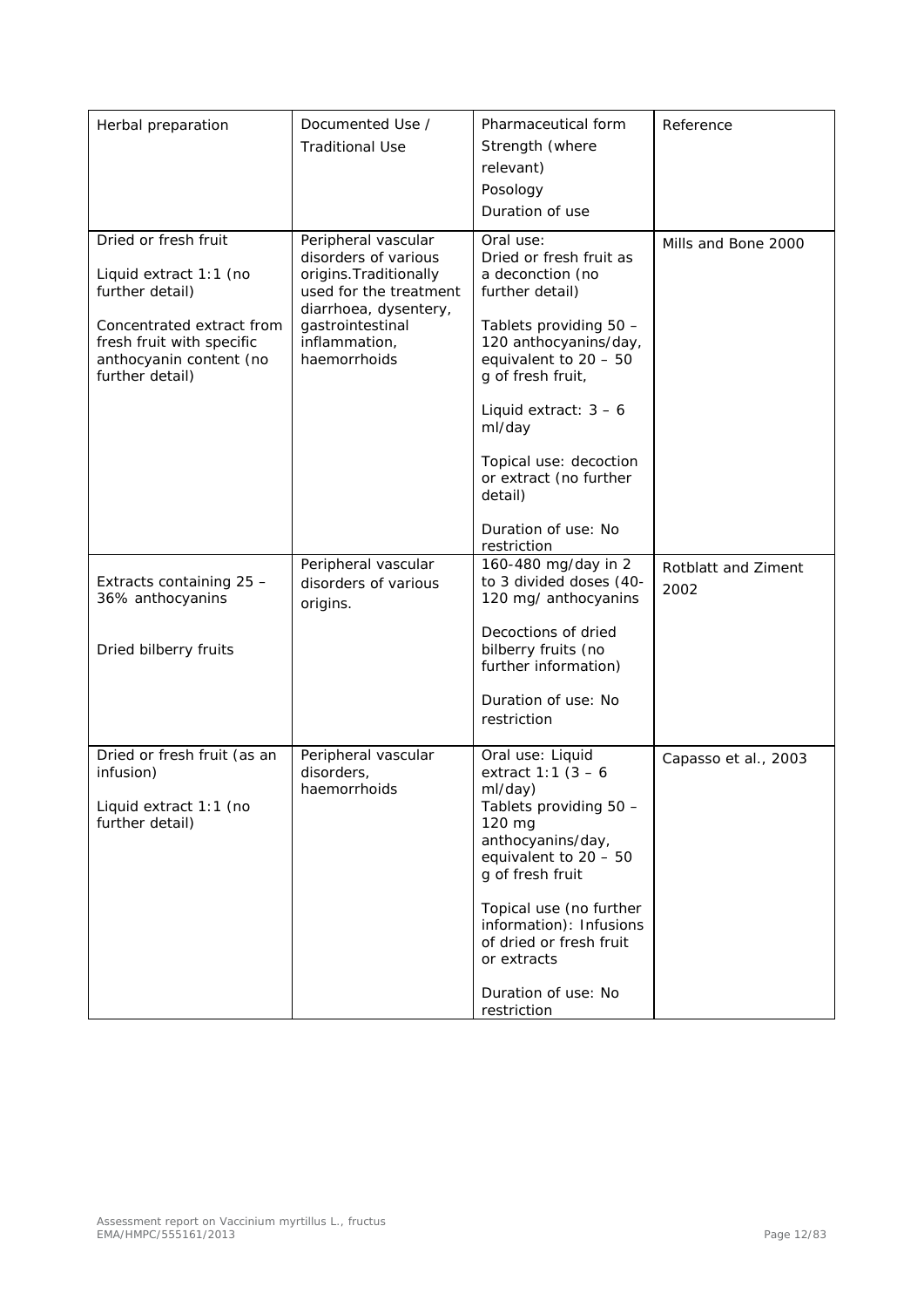# <span id="page-12-0"></span>*2.3. Overall conclusions on medicinal use*

| Herbal preparation<br>Pharmaceutical form                                            | Indication                                                            | Strength<br>Posology                                                                                                                                                                                                                                                                                                                                                                                                                                    | Period of medicinal use                                                                                                                                                                                                                   |
|--------------------------------------------------------------------------------------|-----------------------------------------------------------------------|---------------------------------------------------------------------------------------------------------------------------------------------------------------------------------------------------------------------------------------------------------------------------------------------------------------------------------------------------------------------------------------------------------------------------------------------------------|-------------------------------------------------------------------------------------------------------------------------------------------------------------------------------------------------------------------------------------------|
| V. myrtillus L., fructus siccus<br>(dry bilberry fruit),<br>comminuted<br>Herbal tea | Traditionally used<br>as adjuvant in<br>unspecific acute<br>diarrhoea | Posology: adults<br>and adolescents<br>over 12 years<br>$4.0$ g of<br>Comminuted herbal<br>substance in a cup<br>as a herbal tea 4-6<br>times daily<br>Duration of use: 2<br>days (Austria)<br>Use in children up to<br>2 years is<br>contraindicated; use<br>in children (3 to 11<br>years) is not<br>recommended<br>(Germany).<br>Use during<br>pregnancy and<br>lactation is not<br>recommended due<br>to the lack of<br>adequate data<br>(Germany). | More than 30 years in<br>Germany (German<br>Standard Zulassung - Date<br>of TU<br>registration: 13/10/2010)<br>Since 07/2009 in Austria<br>(Registration as traditional<br>herbal medicinal product<br>according to Directive<br>2004/24) |
| V. myrtillus L., fructus siccus<br>(dry bilberry fruit),<br>comminuted<br>Herbal tea | Traditionally used<br>as adjuvant in<br>unspecific acute<br>diarrhoea | Posology: 4 g of<br>comminuted herbal<br>substance as a<br>decoction (10 min)<br>in 200 ml of water.<br>$100 - 200$ ml of<br>decoction 2 - 4<br>times daily.<br>Adults and<br>adolescents over 12<br>years: 4 g of<br>comminuted herbal<br>substance as an<br>infusion in 200 ml of<br>boiling water 20<br>$min$ , 2 - 3 times<br>daily.                                                                                                                | More than 30 years in<br>Poland (Date of TU<br>registration: 16/12/2010 as<br>traditional herbal medicinal<br>product according to<br>Directive 2004/24)                                                                                  |

Table 4: Overview of evidence on period of medicinal use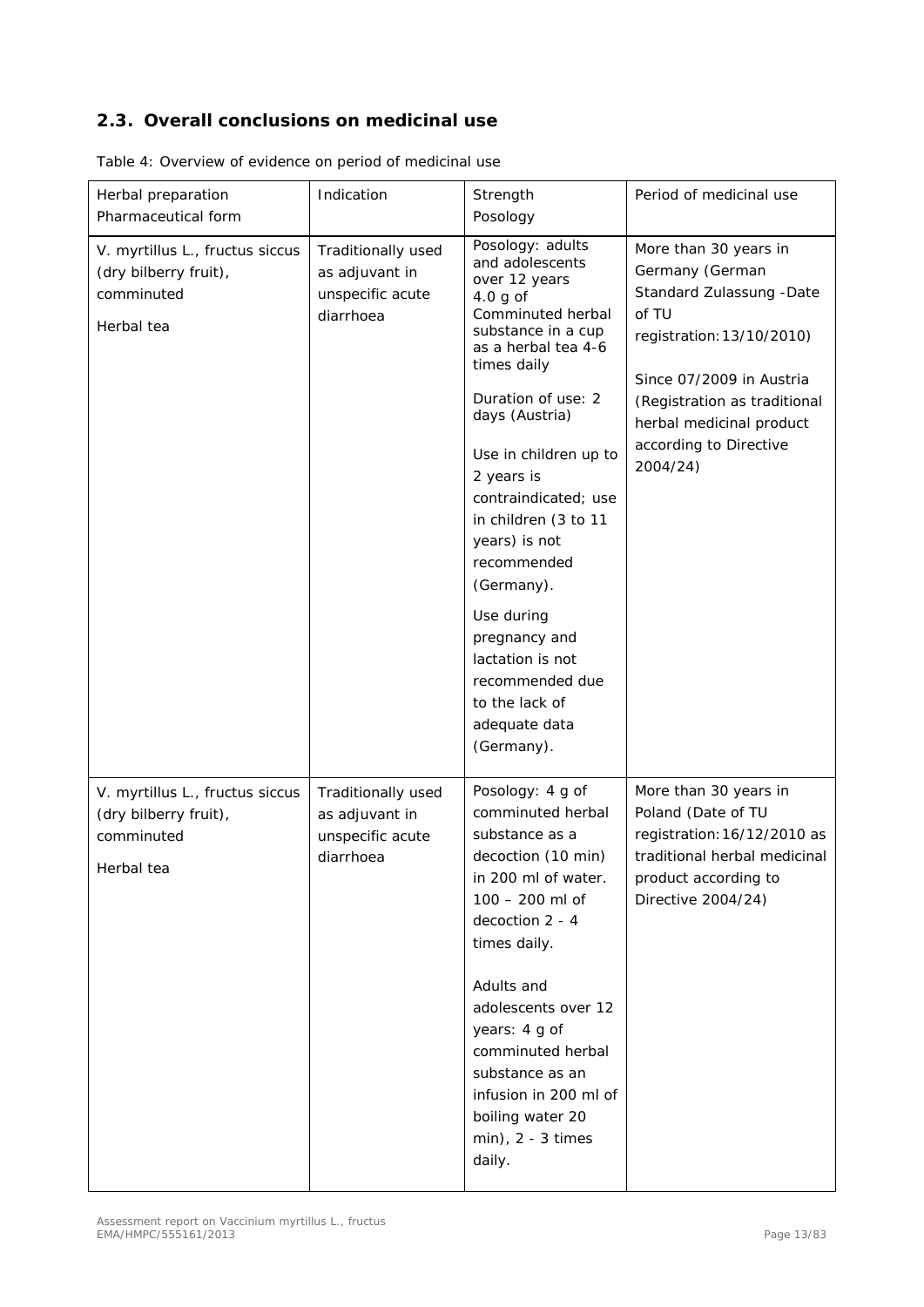| Herbal preparation<br>Pharmaceutical form                             | Indication                                                                                                                                                                              | Strength<br>Posology                                                                                                                                                                                          | Period of medicinal use                   |
|-----------------------------------------------------------------------|-----------------------------------------------------------------------------------------------------------------------------------------------------------------------------------------|---------------------------------------------------------------------------------------------------------------------------------------------------------------------------------------------------------------|-------------------------------------------|
|                                                                       |                                                                                                                                                                                         | Always use fresh<br>brew.                                                                                                                                                                                     |                                           |
| V. myrtillus L., fructus siccus<br>(dry bilberry fruit)<br>Herbal tea | Oral use: for<br>supportive<br>treatment of acute<br>non-specific<br>diarrhoea                                                                                                          | Acute non-specific<br>diarrhoea<br>Mild inflammation of<br>the mucous<br>membranes of the<br>mouth and throat<br>Oral use: 20 -60<br>g/day of the<br>comminuted dry<br>fruit<br>Topical use:<br>decoction 10% | Schilcher 1992                            |
| V. myrtillus L., fructus siccus<br>(dry bilberry fruit)<br>Herbal tea | Oral use: For<br>supportive<br>treatment of acute<br>non-specific<br>diarrhoea<br>Topical treatment<br>of mild<br>inflammation of the<br>mucous<br>membranes of the<br>mouth and throat | Oral use: 20 -60<br>g/day of the<br>comminuted dry<br>fruit<br>Topical use:<br>decoction 10%                                                                                                                  | Wichtl, 1994                              |
| V myrtillus L., fructus siccus<br>(dry bilberry fruit)<br>Herbal tea  | Traditionally used<br>in the treatment of<br>diarrhoea,<br>dysentery,<br>haemorrhoids,<br>gastrointestinal<br>inflammations,<br>mouth infection,<br>scurvy and urinary<br>complaints    | Oral use: 20 -60<br>g/day of the<br>comminuted dry<br>fruit as a decoction<br>10%                                                                                                                             | Barnes, Anderson Philipson<br>et al. 2002 |
| V. myrtillus L., fructus siccus<br>(dry bilberry fruit)<br>Herbal tea | Oral Use: For<br>supportive<br>treatment of acute<br>non-specific<br>diarrhoea                                                                                                          | 20 -60 g/day of the<br>comminuted dry<br>fruit                                                                                                                                                                | Commission E monographs<br>1990           |
|                                                                       | Topical use:<br>Topical treatment<br>of mild<br>inflammation of the<br>mucous<br>membranes of the                                                                                       | Topical use:<br>decoction 10% and<br>equivalent<br>preparations                                                                                                                                               |                                           |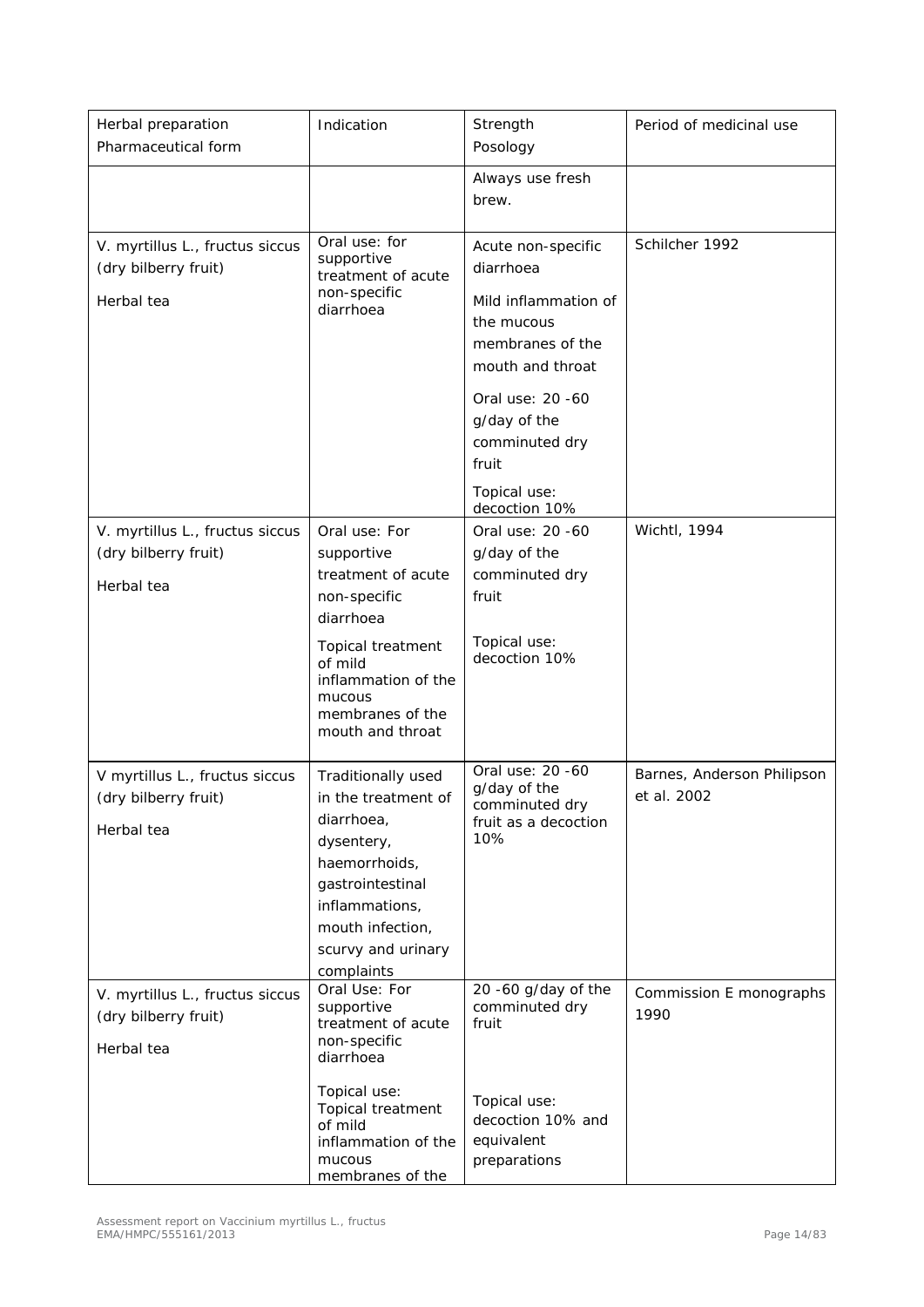| Herbal preparation<br>Pharmaceutical form                                                                                                                                                                                              | Indication                                                                                                                                                                                           | Strength<br>Posology                                                                                                                                                     | Period of medicinal use                                                       |
|----------------------------------------------------------------------------------------------------------------------------------------------------------------------------------------------------------------------------------------|------------------------------------------------------------------------------------------------------------------------------------------------------------------------------------------------------|--------------------------------------------------------------------------------------------------------------------------------------------------------------------------|-------------------------------------------------------------------------------|
|                                                                                                                                                                                                                                        | mouth and throat                                                                                                                                                                                     |                                                                                                                                                                          |                                                                               |
| V. myrtillus L., fructus siccus<br>(dry bilberry fruit)<br>Herbal tea                                                                                                                                                                  | Oral use: For<br>supportive<br>treatment of acute<br>non-specific<br>diarrhoea<br>Topical use: topical<br>treatment of mild<br>inflammation of the<br>mucous<br>membranes of the<br>mouth and throat | Oral use: 20 -60<br>g/day of the<br>comminuted dry<br>fruit<br>Topical<br>use: decoction 10%                                                                             | Gruenwald et al. 2000                                                         |
| V myrtillus L., fructus siccus<br>(dry bilberry fruit)<br>Herbal tea                                                                                                                                                                   | Oral use: For<br>supportive<br>treatment of acute<br>non-specific<br>diarrhoea                                                                                                                       | Oral Use: 20 -60<br>g/day                                                                                                                                                | ESCOP Monographs, 2003                                                        |
| V myrtillus L., fructus siccus<br>(dry bilberry fruit)<br>Herbal tea                                                                                                                                                                   | Oral use: For<br>supportive<br>treatment of acute<br>non-specific<br>diarrhoea<br>Topical use                                                                                                        | Oral Use: 20 -60<br>g/day<br>Topical use:<br>a 10% decoction of<br>dried bilberry fruit<br>in mild inflammation<br>of the mucous<br>membranes of the<br>mouth and throat | Frohne 2006                                                                   |
| Standardized bilberry<br>extract containing 36% of<br>anthocyanins                                                                                                                                                                     | For treatment of<br>problems related to<br>varicose veins,<br>such as painful and<br>heavy legs                                                                                                      | Oral Use<br>320-480 mg/day;<br>equivalent<br>preparations<br>Duration of use: No<br>restriction                                                                          | ESCOP Monographs, 2003                                                        |
| V. myrtillus L., fructus<br>recens dry extract; DER<br>153-76:1; extraction solvent<br>methanol 70% v/v<br>containing 36%<br>anthocyanosides,<br>corresponding to 25%<br>anthocyanidins (BEM)<br>Solid dosage forms (soft<br>capsules) | Conditions of<br>capillary fragility                                                                                                                                                                 | Posology:<br>Soft capsules<br>180 mg 3 times<br>daily<br>daily or according to<br>medical prescription                                                                   | Since 20/12/1984 in Italy                                                     |
| V myrtillus L., fructus recens<br>dry extract; DER 153-76:1;<br>extraction solvent methanol<br>70% v/v containing 36%                                                                                                                  | Symptoms of<br>venous<br>insufficiency;<br>conditions of                                                                                                                                             | Posology:<br>Hard capsules and<br>Granules for oral<br>solution                                                                                                          | Hard capsules: Since<br>20/12/1984<br>in Italy<br>Granules for oral solution: |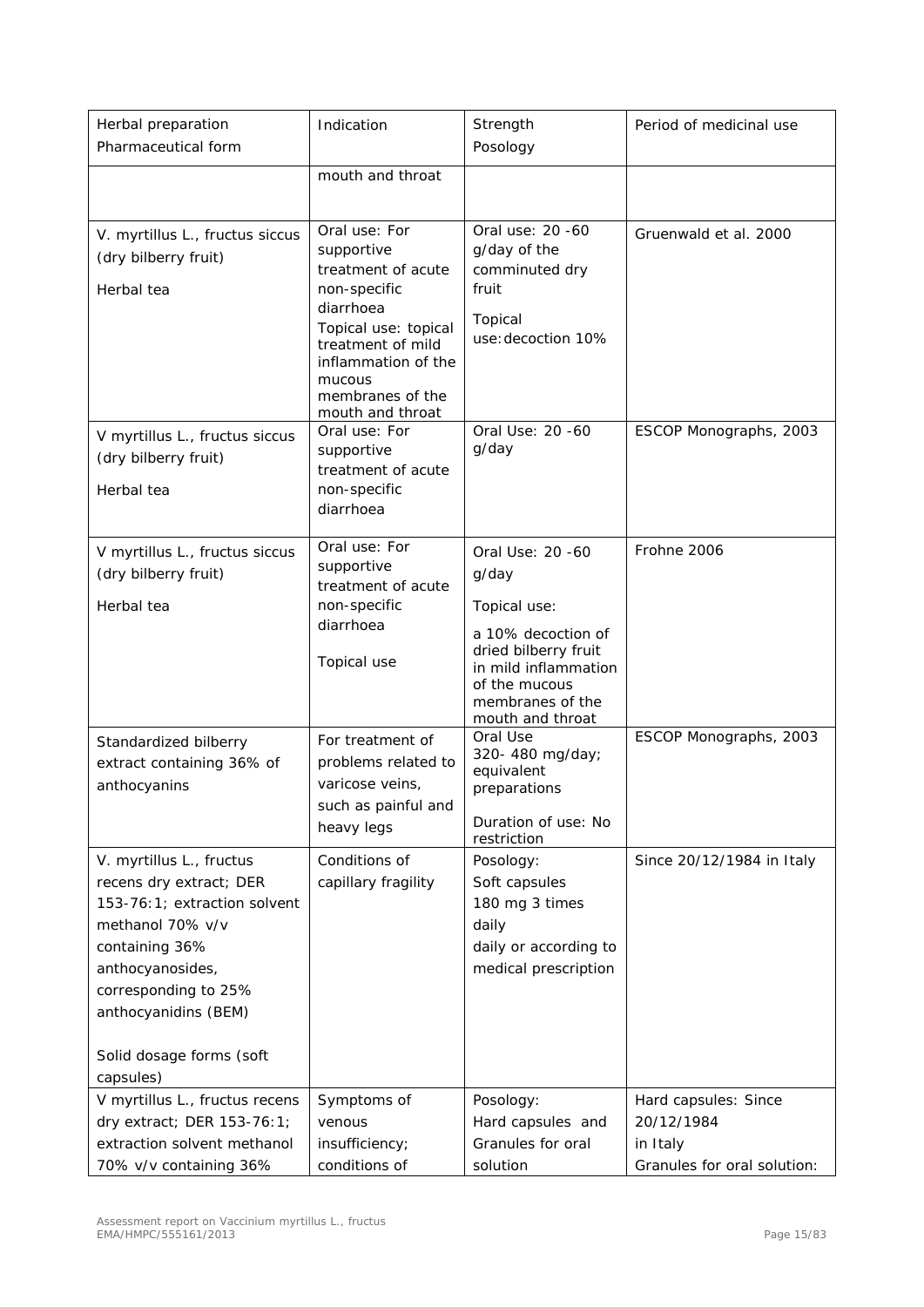| Herbal preparation<br>Pharmaceutical form                                                                                                   | Indication          | Strength<br>Posology                                                                                                           | Period of medicinal use  |
|---------------------------------------------------------------------------------------------------------------------------------------------|---------------------|--------------------------------------------------------------------------------------------------------------------------------|--------------------------|
| anthocyanosides,<br>corresponding to 25%<br>anthocyanidins (BEM)<br>Solid dosage forms (hard<br>capsules and granules for<br>oral solution) | capillary fragility | Posology: Adults:<br>80 mg up to 4 times<br>daily or 160 mg up<br>to 2 times daily or<br>according to medical<br>prescription. | Since 1/10/1994 in Italy |

Long-standing medicinal use for at least 30 years within the European Community, is therefore demonstrated for the following preparations and indications:

1) *V. myrtillus* L., fructus siccus (dry bilberry fruit), whole or comminuted, as herbal tea for oral use as an adjuvant in unspecific acute diarrhoea. Traditional medicinal use of this preparation is substantiated by extensive bibliography and the presence on the German and Polish market for more than 30 years. The daily dose in adults and adolescents over 12 years ranges from 15 to 60 g, divided in 3-4 single dose of 5 to 15 g in 250 ml as a 10 minutes decoction. (In Poland it is used also as an infusion (for 10 -20 min under cover): 4 g in 200 ml of boiling water, 2 - 3 times daily)

2) *V. myrtillus* L., fructus siccus (dry bilberry fruit), whole or comminuted, as a decoction for oromocosal use for the topical treatment of mild inflammation of the mucous membranes of the mouth and throat. Traditional medicinal use of this preparation is substantiated by extensive bibliography and the presence on the German and Polish market for more than 30 years. It is used as a 10% decoction to rinse the mouth several times daily.

2) *V myrtillus* L., fructus recens dry extract; DER 153-76:1; extraction solvent methanol 70% v/v containing 36% anthocyanosides, corresponding to 25% anthocyanidins (BEM), in solid dosage forms for oral use for the treatment of symptoms of venous insufficiency and conditions of capillary fragility. Traditional medicinal use of this preparation is substantiated by the presence of medicinal products since 1984 in Italy. Single dose: 80 -160 mg; Daily dose: 160- 540 mg

# <span id="page-15-0"></span>**3. Non-Clinical Data**

# <span id="page-15-1"></span>*3.1. Overview of available pharmacological data regarding the herbal substance(s), herbal preparation(s) and relevant constituents thereof*

# <span id="page-15-2"></span>**3.1.1. Primary pharmacodynamics**

Bilberry extract (BE)

## **Vasoactive properties**

## *In vitro* **Experiments**

## **Bilberry extract**

Effect of the *V. myrtillus* fresh fruits extract, DER 153-76:1, extraction solvent methanol 70% v/v containing 36% anthocyanosides (corresponding to 25% of anthocyanidines) (BEM) on the venous smooth muscles to contraction response to the 5-HT was investigated *in vitro* by Bettini *et al.* (1984a).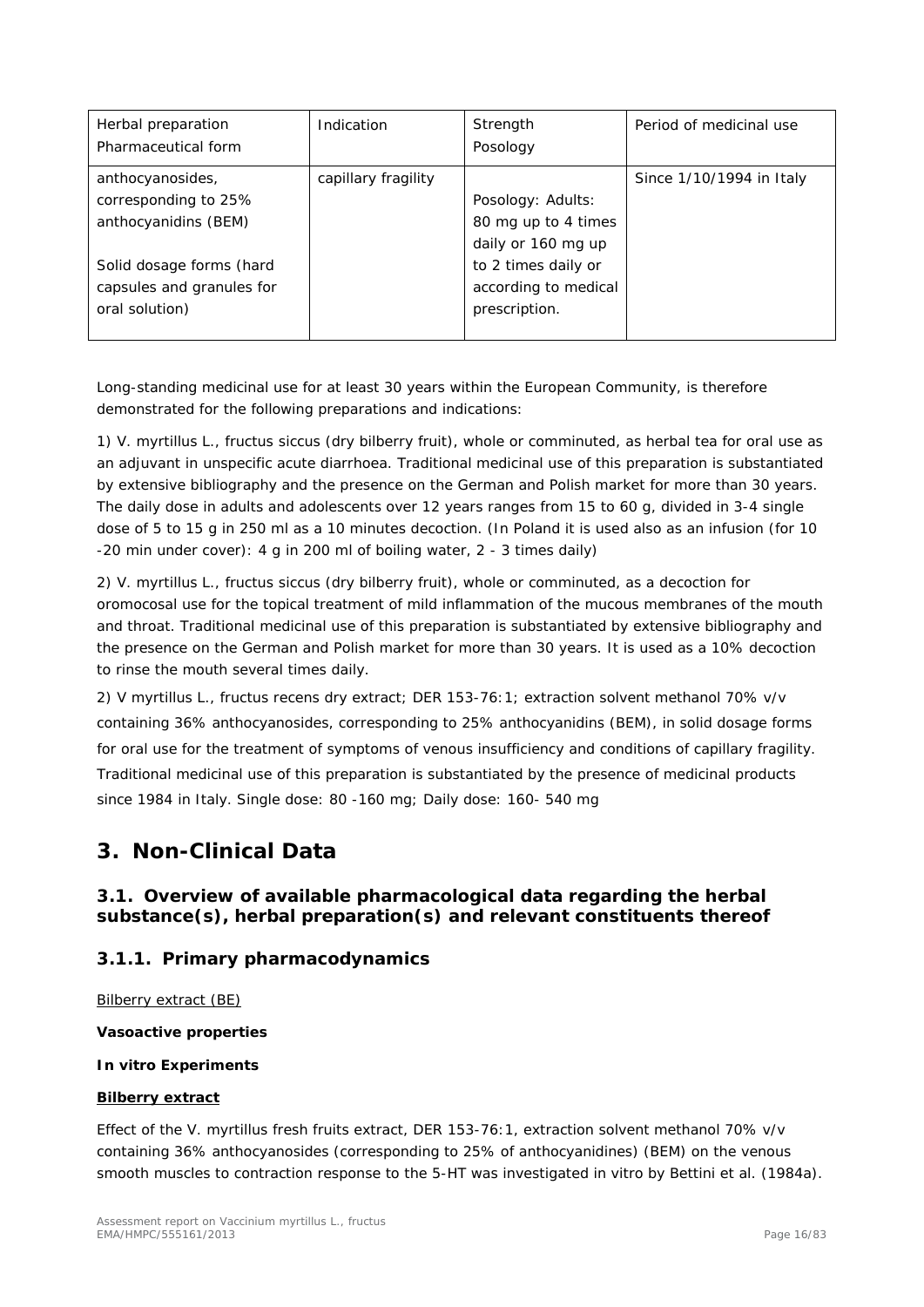The study was performed on isolated thoracic vein calf preparations. *V. myrtillus* extract (25% of anthocyanosides) (25 – 100 µg/ml) alone caused a moderate decrease in tension as the response to the contractions induced by 5-HT (0.5 – 1  $\mu$ g/ml). The effect was more pronounced after addition of ascorbic acid  $(1 - 4 \mu g/ml)$ . The relaxation effect was nullified or highly decreased by the pretreatment with indomethacin (1 µg/ml) or lysine acetylsalicylate (1 µg/ml) (Bettini *et al.* 1984a).

Contractility of the segments of internal thoracic vein calf preparations induced by barium chloride (50 µg/ml) was reduced by *V. myrtillus* extract concentration dependently (25, 50, 75, 100 µg/ml). Indomethacin (1 – 30  $\mu q/ml$ ) and lysine acetylsalicylate (1 – 30  $\mu q/ml$ ) reduced or completely suppressed the reduction of the venous muscle tone produced by BEM (Bettini *et al*. 1984 c).

In other experiment the influence of BEM on contractility of the smooth muscles of the calf splenic arteries segments induced by 5-HT was investigated. *V. myrtillus* extract (25, 50, 75, 100 µg/ml) alone caused a concentration dependent decrease in tension of the arterial muscles as the response to the contractions induced by 5-HT (0.2 µg/ml). The effect was potentiated after addition of ascorbic acid (1 – 4  $\mu$ g/ml). Indomethacin (1 - 30  $\mu$ g/ml) and lysine acetylsalicylate (1 – 30  $\mu$ g/ml) decreased the reduction of the arterial muscle tone produced by BEM. The results obtained by the authors indicate that the mechanism of the vasodilatating effect of BEM on vascular muscles is based on the local synthesis of prostacyclin (Bettini *et al.* 1984 b).

Effect of the extract of BEM on contractility of the calf isolated coronary artery preparations was tested *in vitro* by Bettini *et al.* (1985a). Contractions induced by barium chloride (50 µg/ml) were concentration dependently mildly suppressed by BEM (25, 50, 75, 100 µg/ml). The effect was more pronounced after addition of ascorbic acid  $(1 - 4 \mu g/ml)$ . Relaxation induced by BEM was concentration dependently reduced with indomethacin (1 – 30  $\mu$ g/ml) or lysine acetylsalicylate (1 – 30  $\mu$ g/ml) (Bettini *et al.* 1985a).

Bettini *et al.* (1985b) reported the influence of BEM on potentiation of activity of adrenaline on the isolated calf coronary vessels. Adrenaline (0.2 µg/ml) vasodilating activity was concentration dependently increased by BEM (25, 50, 75, 100 µg/ml) (Table 5).

| Concentration of the V.<br>myrtillus extract<br>$(\mu g/ml)$ | N  | Mean percentage increase<br>in the response to<br>adrenalin $\pm$ S.D. |
|--------------------------------------------------------------|----|------------------------------------------------------------------------|
| 25                                                           | 20 | $38 + 1.7$                                                             |
| 50                                                           | 20 | $77 \pm 1.3$                                                           |
| 75                                                           | 20 | $140 \pm 2.1$                                                          |
| 100                                                          | 20 | $193 \pm 2.5$                                                          |

**Table 5. Mean percentage increase (**± **S.D.) in the response of the preparation of the calf coronary artery to adrenalin (0.2** µ**g/ml) in the presence of BEM (after Bettini** *et al.* **(1985b)** 

The potentiating effect was completely abolished in the presence of pyrogallol (50 µg/ml) a catechol-omethyl transferase (COMT) inhibitor. The authors conclude, that the vasodilating mechanism of BEM results from COMT inhibition (Bettini *et al.* 1985b).

In another study Bettini *et al.* (1991) investigated contractile responses of the isolated calf coronary vessels to acetylcholine (ACh) and methylene blue. Experiments were carried out without removal of the endothelium. BEM (50 – 200  $\mu$ g/ml) decreased both the tone and in higher concentrations the contractile response of the preparations to ACh (0.001 – 1  $\mu$ g/ml). A small decrease of the tone was observed with BEM alone (50 – 200  $\mu q/ml$ ) and the effect was more marked with addition of the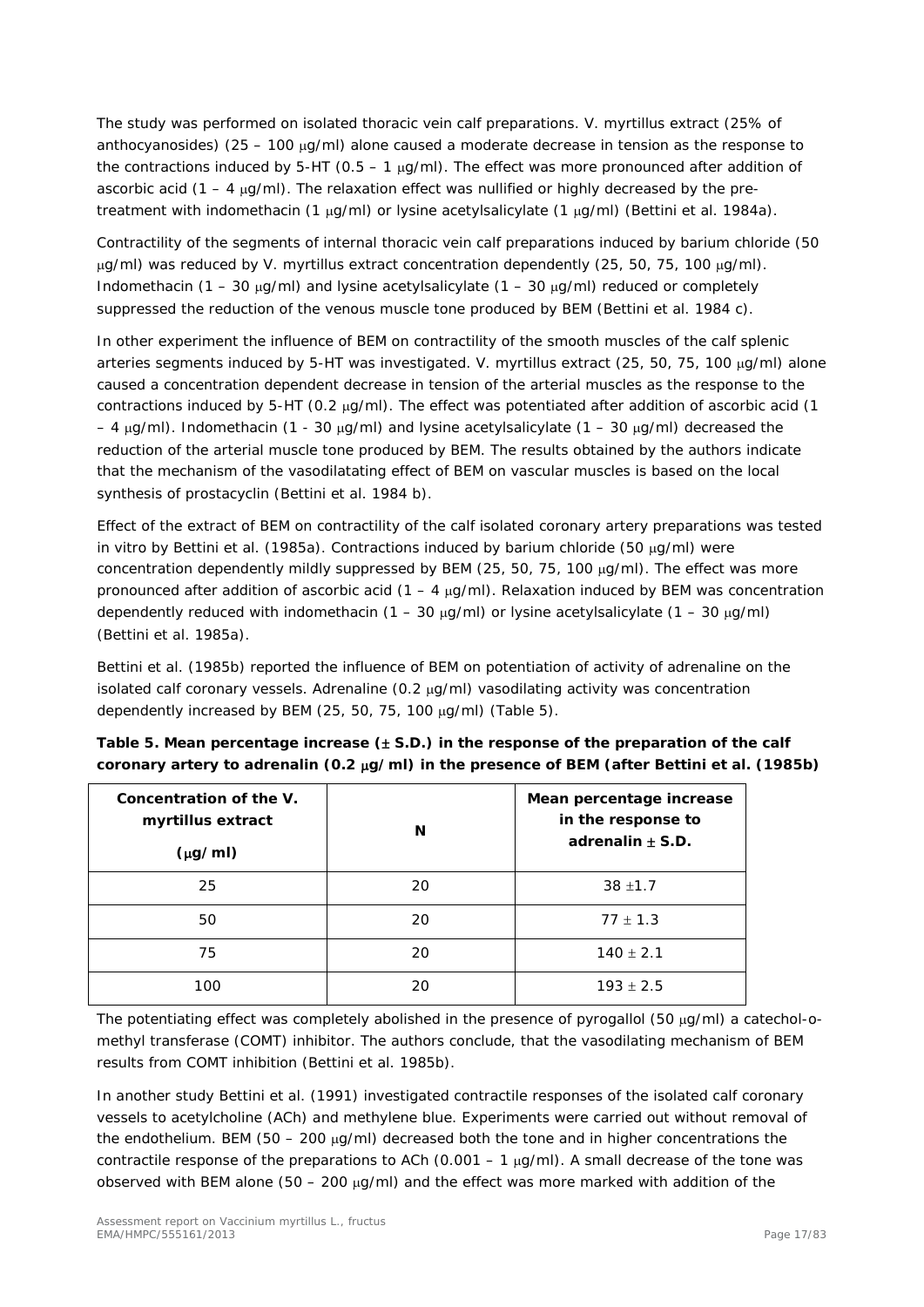ascorbic acid (100 – 300). Indomethacin (40 µg/ml) and lysine acetylsalicylate (40 µg/ml) reduced or completely suppressed the reduction of the venous muscle tone produced by BEM. Pre-treatment with methylene blue (24 µg/ml) resulted in the partial reduction of the vasodilatatory effect of BEM. The authors concluded, that the vasodilator effect of BEM is related to the release of prostaglandins and to a facilitation of the endothelium-derived relaxing factor (EDRF) release, as the methylene blue is known to block the release of EDRF (Bettini *et al.* 1991).

Continuing research of Bettini *et al.* (1993) found after use of BEM (5- 100 µg/ml) a significant increase in contractility of endothelium-deprived isolated calf coronary arteries induced by ACh administration (0.001 – 1  $\mu$ g/ml). The potentiating effect was completely suppressed by methylene blue (24 µg/ml) or haemoglobin (0.015 – 0.020 µg/ml) which block the release of EDRF (Bettini *et al.* 1993).

Influence of fresh fruits BEM on the capillary fragility has been studied in the model of rats deprived of dietary flavonoids (Cristoni and Magistretti 1987). Wistar rats were fed for 3 weeks on the diet devoid of flavonoids. On depilated skin the capillary resistance - the lowest negative pressure on the skin that induces petechiae was defined by use of the vacuum gauge. Immediately after the BEM corresponding to 25% anthocyanidins was administered by intraperitoneal injection and the capillary fragility was estimated again after 2, 4 and 6 hours (Table 6).

| Table 6. Activity of BEM on the capillary resistance of rats fed on a flavonoid-devoid diet. |
|----------------------------------------------------------------------------------------------|
| (after Cristoni and Magistretti 1987)                                                        |

| <b>Substance</b> | <b>Dose</b> | No of   | Capillary resistance in cm Hg ( $M \pm S.E$ . |                      |                      |                  |
|------------------|-------------|---------|-----------------------------------------------|----------------------|----------------------|------------------|
|                  | mg/kg       | animals | <b>Baseline</b>                               | 2 hours              | 4 hours              | 6 hours          |
|                  | i.p.        |         |                                               |                      |                      |                  |
| Controls         |             | 12      | $15.83 \pm 0.32$                              | $16.66 \pm 0.45$     | $17.08 \pm 0.58$     | $16.50 \pm 0.42$ |
|                  |             |         |                                               | $(+5)$               | $(+8)$               | $(+4)$           |
| <b>Bilberry</b>  | 200         | 9       | 15.55 $\pm$                                   | $25.44 \pm 2.28$     | $27.44 \pm 2.04$     | $25.55 \pm 2.30$ |
| extract          |             |         |                                               | $\binom{4}{1} (+64)$ | $\binom{1}{1} (+77)$ | $(+64)$          |

The direct vasorelaxating activity of a lyophilized dry BE (no further detail) was tested *in vitro* by Bell and Gochenaur (2006) on coronary arterial rings isolated from pigs. BE contained 15 different anthocyanins including cyanidin, peonidin, delphinidin, petunidin, and malvidin. The total anthocyanin composition was 12.1 g/100 g and total phenolics 35.7 g/100 g. BE produced dose- and endotheliumdependent vasorelaxation in isolated rings with endothelium (% maximal relaxation at 5 mg/l total anthocyanins:  $59 \pm 10$ ). The authors tested the role of nitric oxide (NO) in these relaxations and found that such relaxation could be abolished by the application of 100 µM NO2-L-arginine (*Nitric Oxide Complex* with *L-arginine*). These observations suggest that the endothelial NO system may be involved in the relaxation response of coronary arteries to the BE. At a concentration too low to directly alter coronary vascular tone, they did not alter coronary responses to endogenous or exogenous NO. However, this same low concentration (≅100 nM) had a considerable potential to prevent loss of endothelial-dependent relaxation caused by exposure of arteries to exogenous ROS (*Reactive Oxygen Species*) as pyrogallol. As anthocyanins are absorbed intact across the gastrointestinal tract and such concentration roughly reflects that seen in several studies to exist even in human plasma after oral consumption of these products they may have vasoprotective properties (Bell and Gochenaur 2006).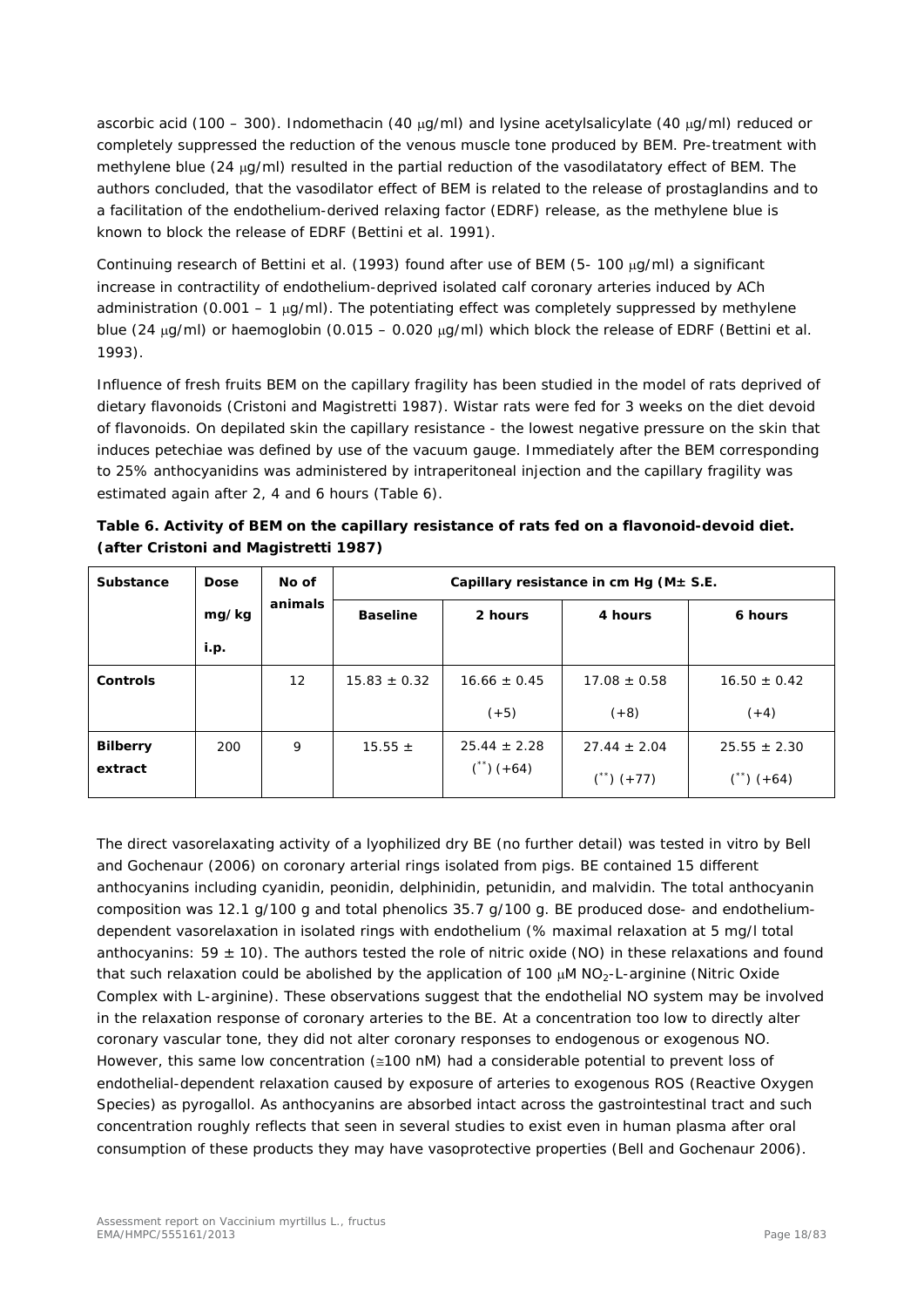Mechanism of vasodilatation induced by bilberry anthocyanins was investigated by Ziberna *et al.* (2013). Vascular reactivity was assessed in thoracic aortic rings obtained from male Wistar rats. The endothelium was preserved in the rings. Pre-treatment of aortic rings with anti-sequence bilitranslocase antibodies targeting the endothelial plasma membrane carrier, that transports flavonoids, resulted in decrease of vasodilatation induced by cyanidin 3-glucoside and bilberry anthocyanins.

For experiments a purified methanolic BE (no further detail) was used. Anthocyanins composition was analyzed by HPLC-DAD method: 14.3% of delphinidin 3-galactoside, 14.0% of delphinidin 3-glucoside, 9.2% of cyanidin 3-galactoside, 12.1% of delphinidin 3-arabinoside, 10.1% of cyanidin 3-glucoside, 4.0% of petunidin 3-galactoside, 7.7% of cyanidin 3-arabinoside, 8.8% of petunidin 3- glucoside, 1.1% of peonidin 3-galactoside, 2.6% of petunidin 3-arabinoside, 3.7% of peonidin 3-glucoside, 2.5% of malvidin 3-galactoside; 0.5% of peonidin 3-arabinoside, 7.9% of malvidin 3-glucoside, 1.5% of malvidin 3-arabinoside. Concentration of total anthocyanins in the BE was expressed in mg/l as equivalents of cyanidin 3-glucoside (no further detail given). In vascular reactivity experiments concentration-relaxation curves to cyanidin 3-glucoside (1 nmol/l - 10 mmol/l) and bilberry anthocyanins (0.01 - 20 mg/l expressed as equivalents of cyanidin 3-glucoside) were constructed. Vasorelaxations were examined before the 30-min incubation in each of the tested solutions, and after incubation followed by 30-min equilibration periods to avoid ACh tolerance.

Pre-treatment of aortic rings with anti-sequence bilitranslocase antibodies targeting the endothelial plasma membrane carrier, that transports flavonoids, resulted in decrease of vasodilatation induced by cyanidin 3-glucoside and bilberry anthocyanins.

Anthocyanins are especially rich in bilberries, consisting on the average 80 - 90% of total phenolic compounds. Anthocyanins are substrates of bilitranslocase, suggesting that they greatly contribute to the endothelium-dependent vasodilatory effect. In presented experiments, observed vasodilatation activity was in the range from 10 nM on, thereby in the range of reported pharmacokinetic postabsorption plasma concentration (Ziberna *et al.* 2013).

## **Anti-inflammatory activity**

#### **In vitro Experiments**

#### **Bilberry extract**

Triebel *et al.* (2012) studied the influence of a lyophilized BE (no further detail) and comprising anthocyanins on pro-inflammatory genes in IFN-γ/IL-1β/TNF-stimulated human colon epithelial cells (T84) by real-time polymerase chain reaction (qRT-PCR) and cytokine activity. Analysis of the extract showed the following composition (Table 7). Fifteen anthocyanins were detected in the BE by HPLC-DAD analysis, the most numerous being del-3-gal, del-3-glc, del-3-ara, cy-3-gal, and cy-3-glc, at concentrations (mg/g extract) which also shows the concentrations (μM) of the substances in 25 μg/ml BE extract (used in incubations with the cultured cells).

| Table 7. Anthocyanin concentrations in the BE and corresponding initial concentrations in in |
|----------------------------------------------------------------------------------------------|
| vitro incubations with 25 µg/ml extract (after Triebel et al. 2012)                          |

| Anthocyanin       | Concentration<br>in $BE^a$<br>(mg/g) | Incubation<br>concentration <sup>b</sup><br>(µM) |
|-------------------|--------------------------------------|--------------------------------------------------|
| delphinidin-3-glc | 46.8                                 | 2.5                                              |
| Cyanidin-3-glc    | 46.2                                 | 2.6                                              |
| delphinidin-3-ara | 37.1                                 | 2.1                                              |
| Cyanidin-3-gal    | 27.8                                 | 1.5                                              |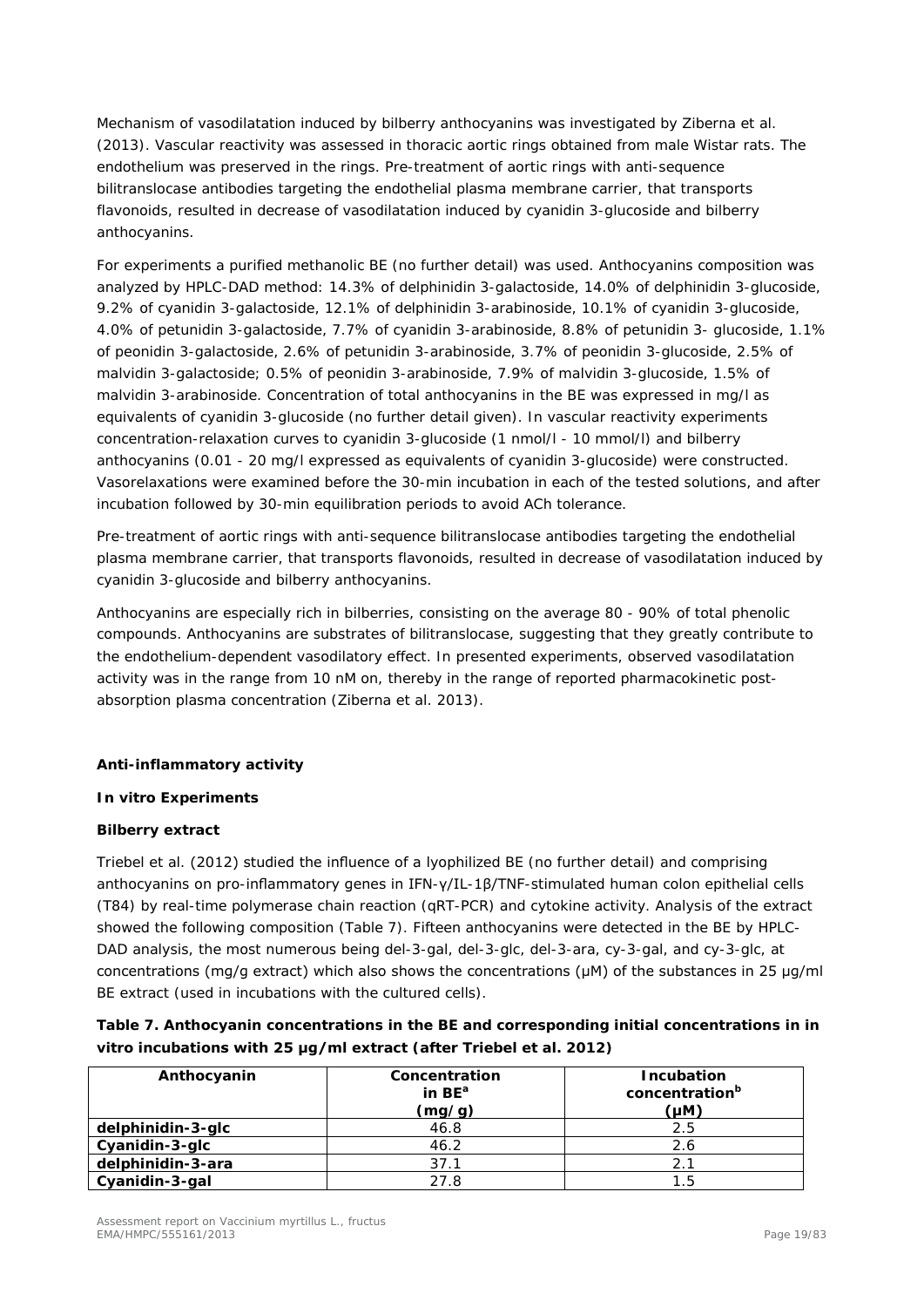| delphinidin-3-gal   | 27.2  | 1.5  |
|---------------------|-------|------|
| petunidin-3-glc     | 18.6  | 1.0  |
| Cyanidin-3-ara      | 18.2  | 1.1  |
| Malvidin-3-glc      | 14.5  | 0.7  |
| petunidin-3-gal     | 9.7   | 0.5  |
| petunidin-3-ara     | 8.6   | 0.5  |
| Peonidin-3-glc      | 8.0   | 0.4  |
| Malvidin-3-ara      | 5.9   | 0.3  |
| Malvidin-3-gal      | 5.0   | 0.3  |
| Peonidin-3-gal      | 1.6   | 0.1  |
| Peonidin-3-ara      | 0.9   | 0.1  |
| <b>Total amount</b> | 276.1 | 15.1 |

<sup>a</sup>According to the manufacturer's specifications.

b For an *in vitro* incubation with 25 μg/ml extract.

The authors studied the expression of inflammatory bowel diseases-associated pro-inflammatory marker genes (TNF-α, IP-10, IL-8) in the cultures of the human colon epithelial cells (T84) by quantitative real-time PCR. The cytotoxic effects of BE and the singular anthocyanins/anthocyanidins on T84 cells were determined using a resazurin reduction assay. Selected cytokines and chemokines were analyzed using the "Human Cytokine Array Panel A" antibody array.

After 4 and 24 h, 250 µg/ml BE reduced viability to 80  $\pm$  5 and 60  $\pm$  3% and 200 µM cyanidin reduced it to 83  $\pm$  2 and 78  $\pm$  3%, whereas 200 µM delphinidin reduced it to 79  $\pm$  1 and 63  $\pm$  2%, respectively. All investigated anthocyanins had only slight cytotoxic effects at 200 μM (cell viability > 95%) after 4 and 24 h of incubation.

Cytotoxic effects of the anthocyanidins were stronger than the corresponding anthocyanins declining in the order delphinidin > cyanidin > pelargonidin > peonidin > malvidin so that increasing with increases in hydroxylation.

BE significantly and dose-dependently inhibited expression of the pro-inflammatory marker genes TNFα and IP-10 in CM stimulated T84 cells, at concentrations of 2.5 and 25 μg/ml, respectively.

Influence of chosen anthocyanins on expression of TNF-α, IL-8, IP-10 genes in T84 stimulated cells depended on both the aglycone and of sugar residues. IP-10 expression was significantly inhibited by cyanidin-3-ara, the most potent inhibitor, cyanidin-3-glc at 25 μM (the lowest concentration tested), and cyanidin-3-gal at 50 μM. Peonidin-3-*O*-glycosides were active concentration dependently only as glucose conjugates in the tested concentrations (25, 50, 100 μM). The investigation of activity of the corresponding anthocyanidins have shown that cyanidin, delphinidin, and petunidin significantly downregulated IP-10 mRNA expression, but peonidin or malvidin did not (even at 100 μM). Cyanidin significantly reduced TNF-α transcript levels at ≥50 μM, but peonidin or malvidin did not have any effect. Pre-treatment with cyanidin (25 μM) and BE (25 μg/ml) completely inhibited synthesis of interferon gamma-induced protein 10 (IP-10), interferon-inducible T-cell alpha chemo-attractant (I-TAC), and soluble intercellular adhesion molecule 1 (sICAM-1).

Authors conclude that single anthocyanins from BE modulates inflammatory genes and protein secretion *in vitro* and thus may act as transcription-based inhibitors of the pro-inflammatory gene expression associated with inflammatory bowel diseases. Moreover, the anti-inflammatory activity of the investigated anthocyanins is strongly dependent on their aglycone structure and the attached sugar moieties (Triebel *et al.* 2012).

In the study of Song *et al.* (2010), a newly established human corneal limbal epithelial cell line (HCLEC) was investigated to study the effects of a BE on the cell growth, cell cycle and the expression of hyaluronic acid (HA) and glycosaminoglycans (GAGs) in corneal epithelial cells. A commercially available BE containing 25% total anthocyanins (no further detail) was used. The content of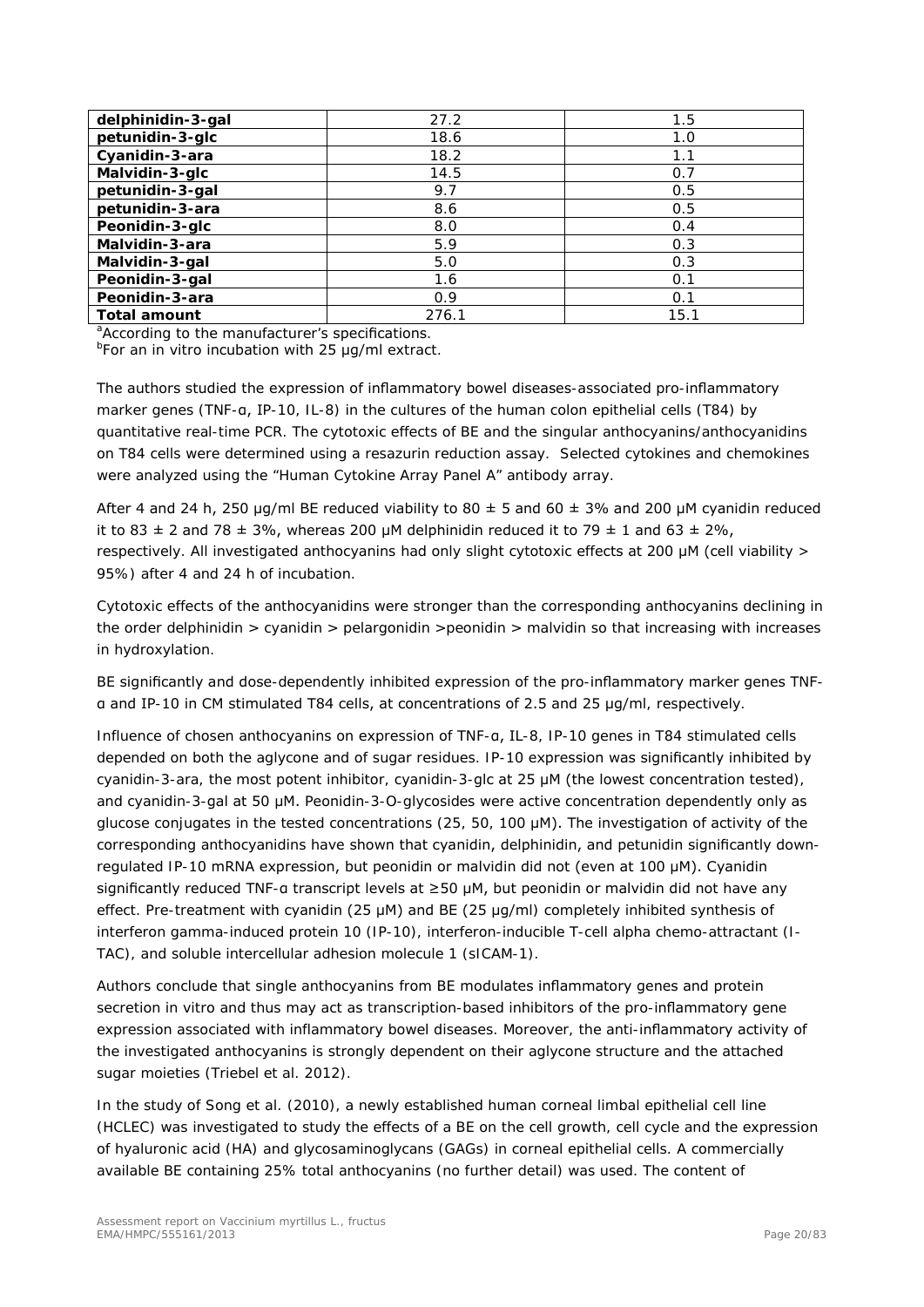anthocyanins present in BE was quantified by HPLC using cyanidin-3-O-glucoside as external standard. The cells were incubated with different concentrations of BE for 24 h and 48 h.

BE (10<sup>-5</sup>M) promoted cell growth to about 120% compared with the control group (p < 0.05) after 24 h incubation while three concentrations (10<sup>-6</sup>, 10<sup>-5</sup>and 10<sup>-4</sup>m) were effective in increasing cell viability to 112.9%, 130.1% and 113.8%, respectively,  $(p < 0.05)$  after 48 h incubation. For the HA and GAGs assay, HCLEC cells were incubated with different concentrations of BE. The GAGs content in the supernatant of the cells increased significantly after incubation with BE for 48 h, but the increase was not dose-dependent. Two separate concentrations (10<sup>-7</sup> and 10<sup>-4</sup> M) significantly induced the secretion of GAGs (p < 0.05), while no significant changes were observed for the expression of hyaluronic acid. The results show that BE may be advantageous for the physiological recovery and homeostasis of corneal epithelial cells (Song *et al.* 2010).

#### **Isolated compounds**

#### *In vitro* **Experiments**

Hou *et al.* (2005) investigated cyclooxygenase-2 (COX-2) inhibiting activity of five anthocyanidins. Only delphinidin and cyanidin inhibited lipopolysaccharide (LPS)-induced COX-2 expression in the culture of macrophage RAW264 cells. The significant dose dependent inhibition was present at the concentrations of 50, 75 and 100 µM, but peonidin and malvidin did not. Delphinidin was the most potent on mRNA and protein level. Delphinidin suppressed LPS-mediated COX-2 expression by blocking mitogen-activated protein kinase (MAPK) pathways with the attendant activation of nuclear factor-kB (NF-κB), CCAAT/enhancer-binding protein (C/EBPδ) and activator protein-1 (AP-1) (Hou *et al.* 2005).

#### **Microcirculation injury**

#### *In vivo* **Experiments**

## **Bilberry extract**

In another study Bertuglia *et al.* (1995) tested activity of the fresh fruits BEM (100 mg per day/kg p.o. for 2 and 4 weeks) in the microcirculation ischemia model. Ischemia was induced by clamping the hamster cheek pouch for 30 min with subsequent reperfusion also lasting 30 minutes. Changes in the microcirculation were visualized by fluorescence method. Ischemia and reperfusion were associated with increased number of leukocytes sticking to venules, decreased number of perfused capillaries and increased permeability.

After treatment there was a significant reduction in ischemic symptoms (p<0.01, Table 8) (Bertuglia *et al.* 1995).

**Table 8. Number of sticking leukocytes (L per 100 μm venules), percentage of perfused capillary length (capillary perfusion), permeability increase (normalized grey levels) in Control (Con) and in hamsters treated with BEM for 2 (A) and 4 (B) weeks after ischemia reperfusion (Bertuglia** *et al***. 1995).**

|                            | Con            | A                         | в                              |
|----------------------------|----------------|---------------------------|--------------------------------|
| L n per 100 $\mu$ m ven    | $11.5 \pm 1.8$ | $5.5 \pm 0.3^*$           | $4.5 \pm 0.5^*$                |
| <b>Capillary perfusion</b> | $45 \pm 12\%$  | $70 \pm 7\%$ <sup>*</sup> | $88 \pm 6\%$ <sup>*</sup>      |
| <b>Grey levels</b>         |                |                           |                                |
| <b>Ischemia</b>            | $0.35 \pm 0.1$ | $0.23 \pm 0.10^{\degree}$ | $0.09 \pm 0.06$ <sup>*</sup> t |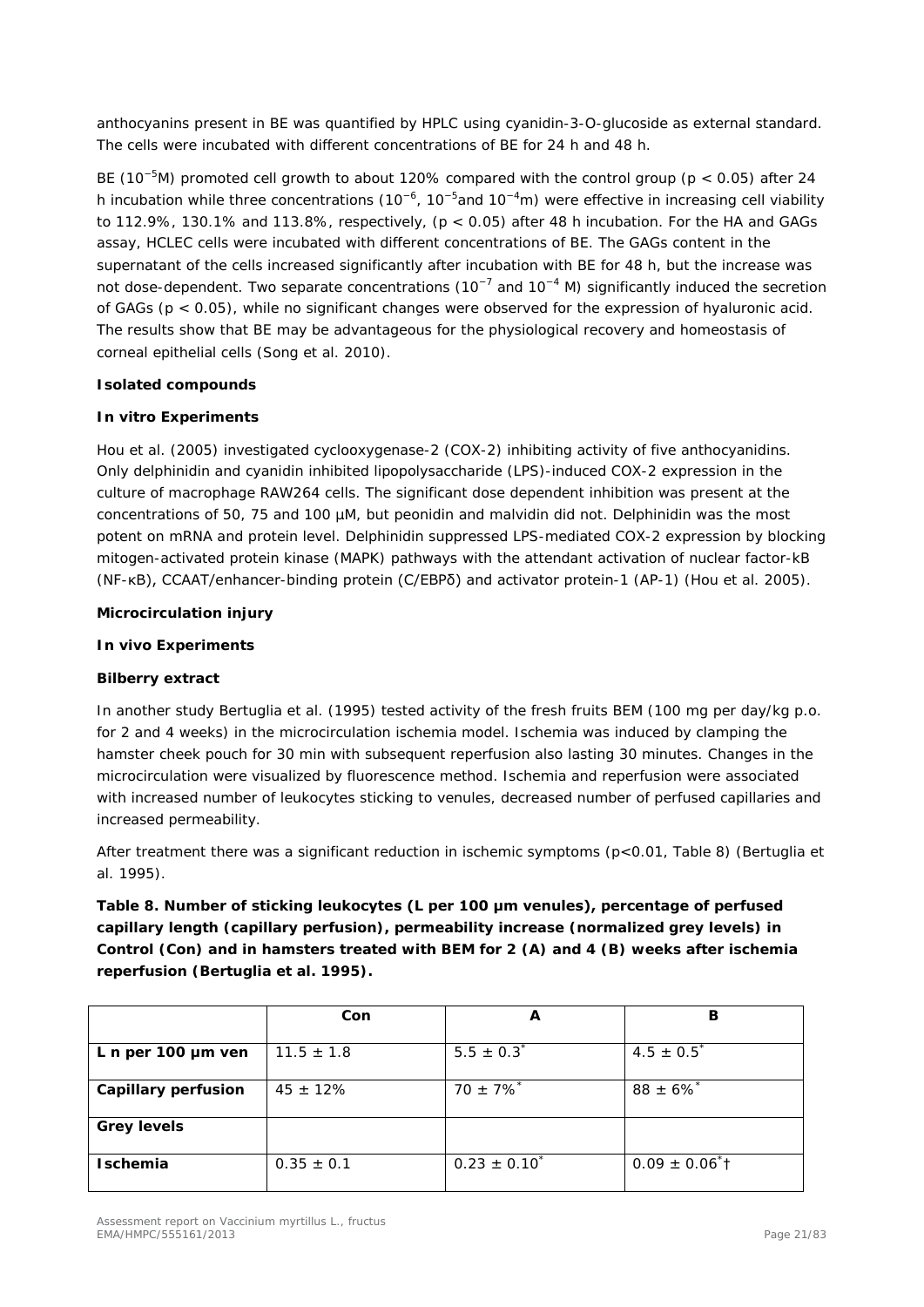| Reperfusion | $0.55 \pm 0.07$ | $0.35 \pm 0.12$ | $0.19 \pm 0.04$ <sup>2</sup> |
|-------------|-----------------|-----------------|------------------------------|
|             |                 |                 |                              |

\* p<0.01, compared to controls, †p<0.05 relative to bilberry A group.

| Herbal preparation<br>tested                                                                  | Strength<br>Dosage<br>Route of<br>administration | Experimental<br>model<br>In vivo/<br>In vitro                | Reference<br>Year of<br>publication | Main non-<br>clinical<br>conclusions                                                                                                                                                                                                                                                                                                                                      |
|-----------------------------------------------------------------------------------------------|--------------------------------------------------|--------------------------------------------------------------|-------------------------------------|---------------------------------------------------------------------------------------------------------------------------------------------------------------------------------------------------------------------------------------------------------------------------------------------------------------------------------------------------------------------------|
| V. myrtillus fresh<br>fruits extract (BEM)<br>$(25%$ of<br>anthocyanosides)                   | 25 - 100 µg/ml                                   | In vitro<br>Isolated<br>thoracic vein<br>calf<br>preparation | Bettini et al.<br>1984 a            | $5-HT(0.5 - 1)$<br>µg/ml). induced<br>contractions<br>Moderately<br>decreased by<br>BEM.<br>More<br>pronounced<br>effect addition<br>of ascorbic acid<br>$(1 - 4 \mu g/ml)$ .<br><b>BEM</b> induced<br>relaxation<br>nullified or<br>decreased by<br>pre-treatment<br>with<br>indomethacin (1<br>$-30 \mu g/ml$ ) or<br>lysine<br>acetylsalicylate<br>$(1 - 30 \mu g/ml)$ |
| V. myrtillus fresh<br>fruits extract (BEM)<br>(corresponding to<br>25% of<br>anthocyanosides) | 25, 50, 75, 100<br>$\mu$ g/ml                    | In vitro<br>Internal<br>thoracic vein<br>calf<br>preparation | Bettini et al.<br>1984 с            | Barium chloride<br>$(50 \mu g/ml)$<br>induced<br>contractions<br>dependently<br>reduced by<br>BEM.<br><b>BEM</b> induced<br>muscle tone<br>reduction<br>decreased or<br>suppressed by<br>indomethacin (1<br>$-30 \mu g/ml$ ) or<br>lysine<br>acetylsalicylate                                                                                                             |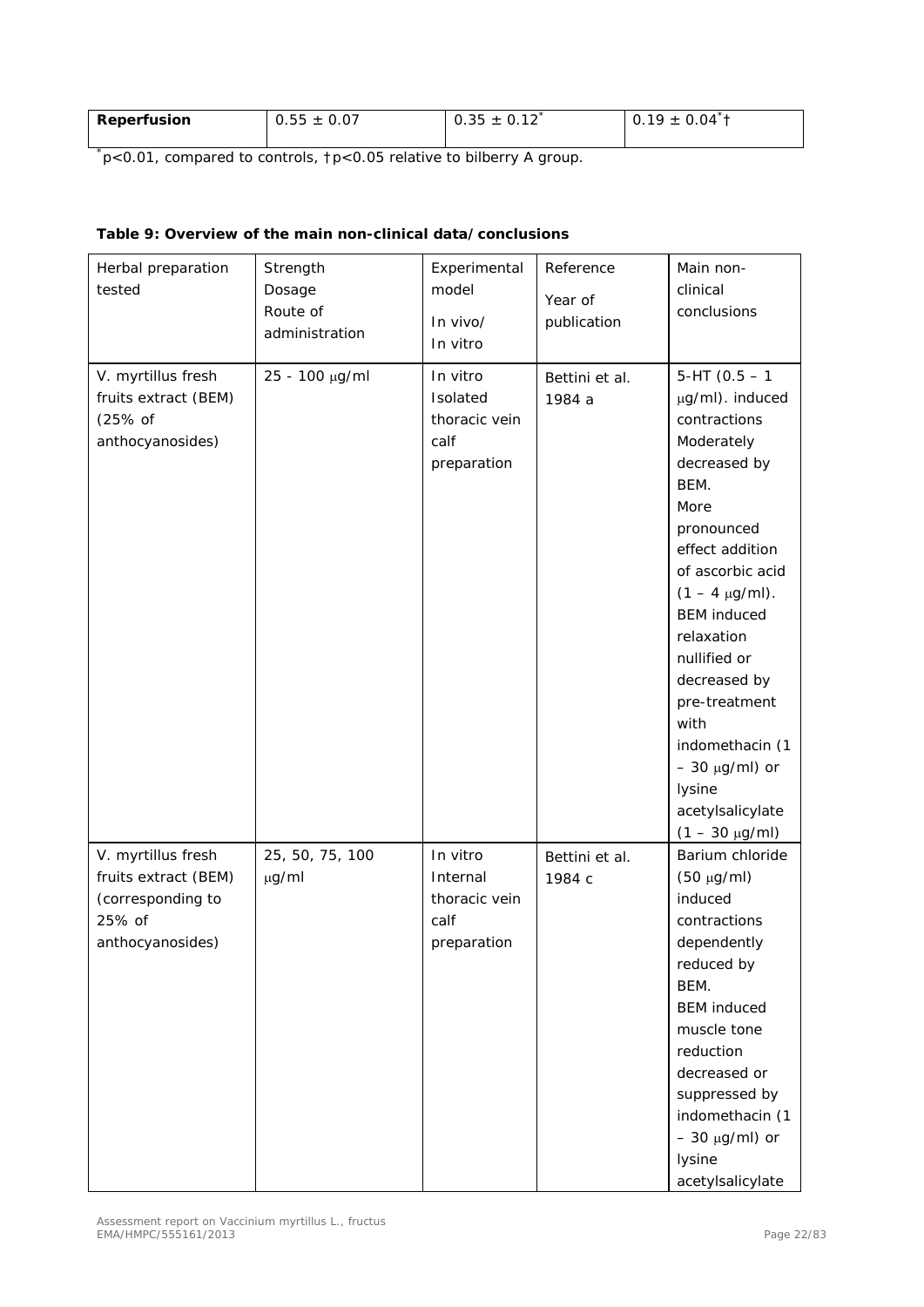| Herbal preparation<br>tested                                                                  | Strength<br>Dosage<br>Route of<br>administration | Experimental<br>model<br>In vivo/<br>In vitro                                   | Reference<br>Year of<br>publication | Main non-<br>clinical<br>conclusions<br>$(1 - 30 \mu g/ml)$                                                                                                                                                                                                                                                                 |
|-----------------------------------------------------------------------------------------------|--------------------------------------------------|---------------------------------------------------------------------------------|-------------------------------------|-----------------------------------------------------------------------------------------------------------------------------------------------------------------------------------------------------------------------------------------------------------------------------------------------------------------------------|
| V. myrtillus fresh<br>fruits extract (BM<br>(corresponding to<br>25% of<br>anthocyanosides)   | 25, 50, 75, 100<br>$\mu$ g/ml                    | In vitro<br>Smooth<br>muscles of<br>the calf<br>splenic<br>arteries<br>segments | Bettini et al.<br>1984 b            | 5-HT (0.2<br>µg/ml). Effect<br>potentiated<br>after ascorbic<br>acid addition (1<br>$-4 \mu g/ml$ ).<br><b>BEM</b> produced<br>reduction of the<br>arterial muscle<br>tone<br>concentration<br>dependently<br>decreased with<br>indomethacin (1<br>$-30 \mu g/ml$ ) or<br>lysine<br>acetylsalicylate<br>$(1 - 30 \mu g/ml)$ |
| V. myrtillus fresh<br>fruits extract (BEM)<br>(corresponding to<br>25% of<br>anthocyanosides) | 25, 50, 75, 100<br>$\mu$ g/ml                    | In vitro<br>Isolated calf<br>coronary<br>artery                                 | Bettini et al.<br>1985 a            | Barium chloride<br>$(50 \mu g/ml)$<br>induced<br>contractions<br>dependently<br>mildly<br>suppressed by<br>BEM.<br>More<br>pronounced<br>effect after<br>addition of<br>ascorbic acid (1<br>$-4 \mu g/ml$ ).<br><b>BEM</b> induced<br>relaxation<br>concentration<br>dependently<br>reduced with<br>indomethacin (1         |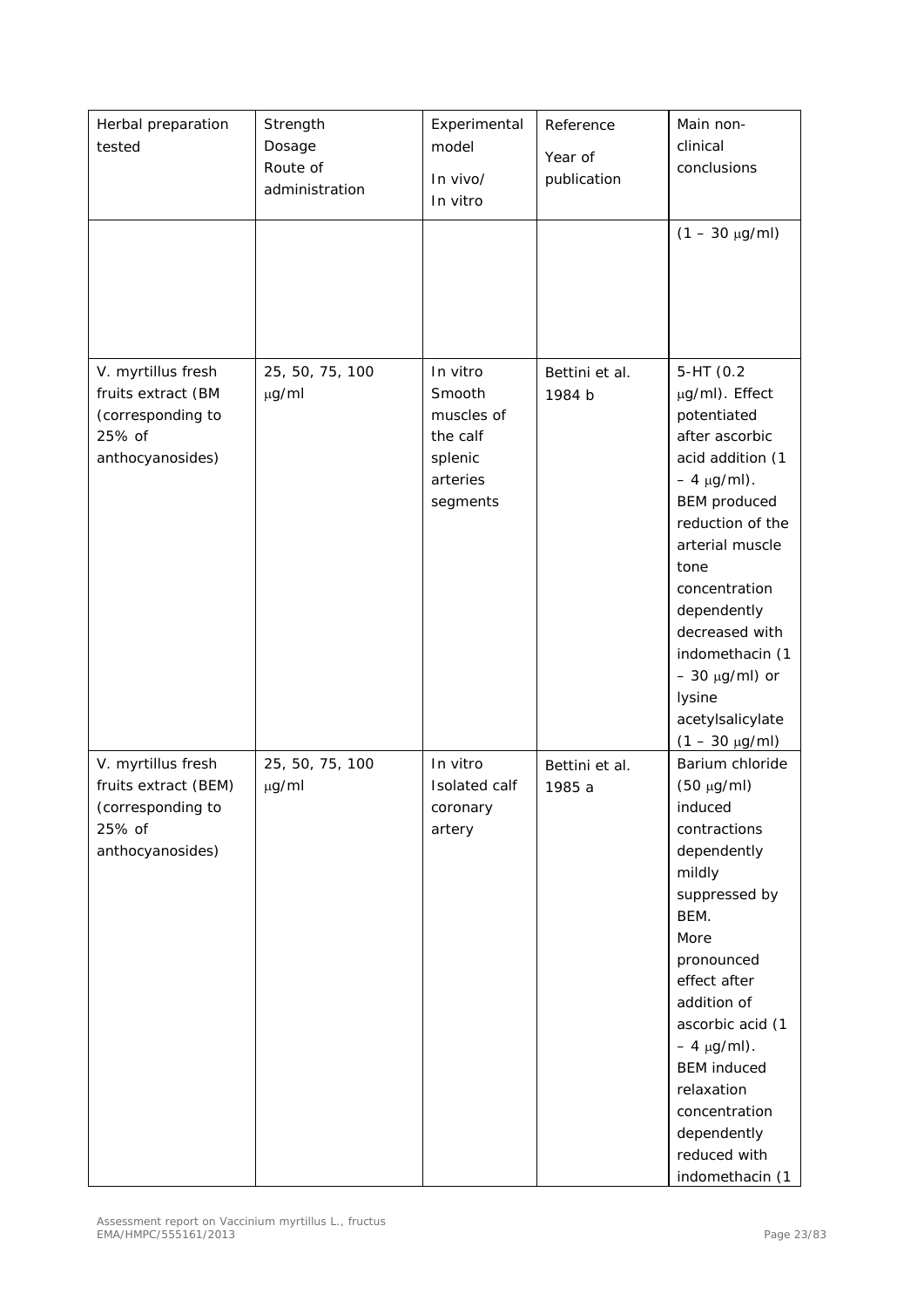| Herbal preparation<br>tested                                                                  | Strength<br>Dosage<br>Route of<br>administration | Experimental<br>model<br>In vivo/<br>In vitro    | Reference<br>Year of<br>publication | Main non-<br>clinical<br>conclusions                                                                                                                                                                                                                                                       |
|-----------------------------------------------------------------------------------------------|--------------------------------------------------|--------------------------------------------------|-------------------------------------|--------------------------------------------------------------------------------------------------------------------------------------------------------------------------------------------------------------------------------------------------------------------------------------------|
|                                                                                               |                                                  |                                                  |                                     | $-30 \mu g/ml$ ) or<br>lysine<br>acetylsalicylate<br>$(1 - 30 \mu g/ml)$                                                                                                                                                                                                                   |
| V. myrtillus fresh<br>fruits extract (BEM)<br>(corresponding to<br>25% of<br>anthocyanosides) | 25, 50, 75, 100<br>$\mu$ g/ml                    | In vitro<br>Isolated calf<br>coronary<br>vessels | Bettini et al.<br>1985 b            | Adrenaline (0.2<br>$\mu$ g/ml)<br>vasodilating<br>activity<br>concentration<br>dependently<br>increased by<br><b>BEM</b>                                                                                                                                                                   |
| V. myrtillus fresh<br>fruits extract (BEM)<br>(corresponding to<br>25% of<br>anthocyanosides) | 50, 100, 150, 200<br>$\mu$ g/ml                  | In vitro                                         | Bettini et al.<br>1991              | Methylene blue<br>$(24 \mu g/ml)$<br>partially<br>reduced<br>vasodilator<br>effect of BEM<br>$(50 - 200)$<br>$\mu$ g/ml).<br>Indomethacin<br>$(40 \mu g/ml)$ and<br>lysine<br>acetylsalicylate<br>$(40 \mu g/ml)$<br>significantly<br>reduced venous<br>muscle tone<br>produced by<br>BEM. |
| V. myrtillus fresh<br>fruits extract (BEM)<br>(corresponding to<br>25% of<br>anthocyanosides) | $10 - 50$ , $100 \mu g/ml$                       | In vitro                                         | Bettini et al.<br>1993              | <b>BEM</b> increased<br>the<br>metacholine-<br>induced<br>relaxation of<br>coronary<br>arteries. This<br>effect was<br>inhibited by<br>methylene blue<br>and<br>haemoglobin.                                                                                                               |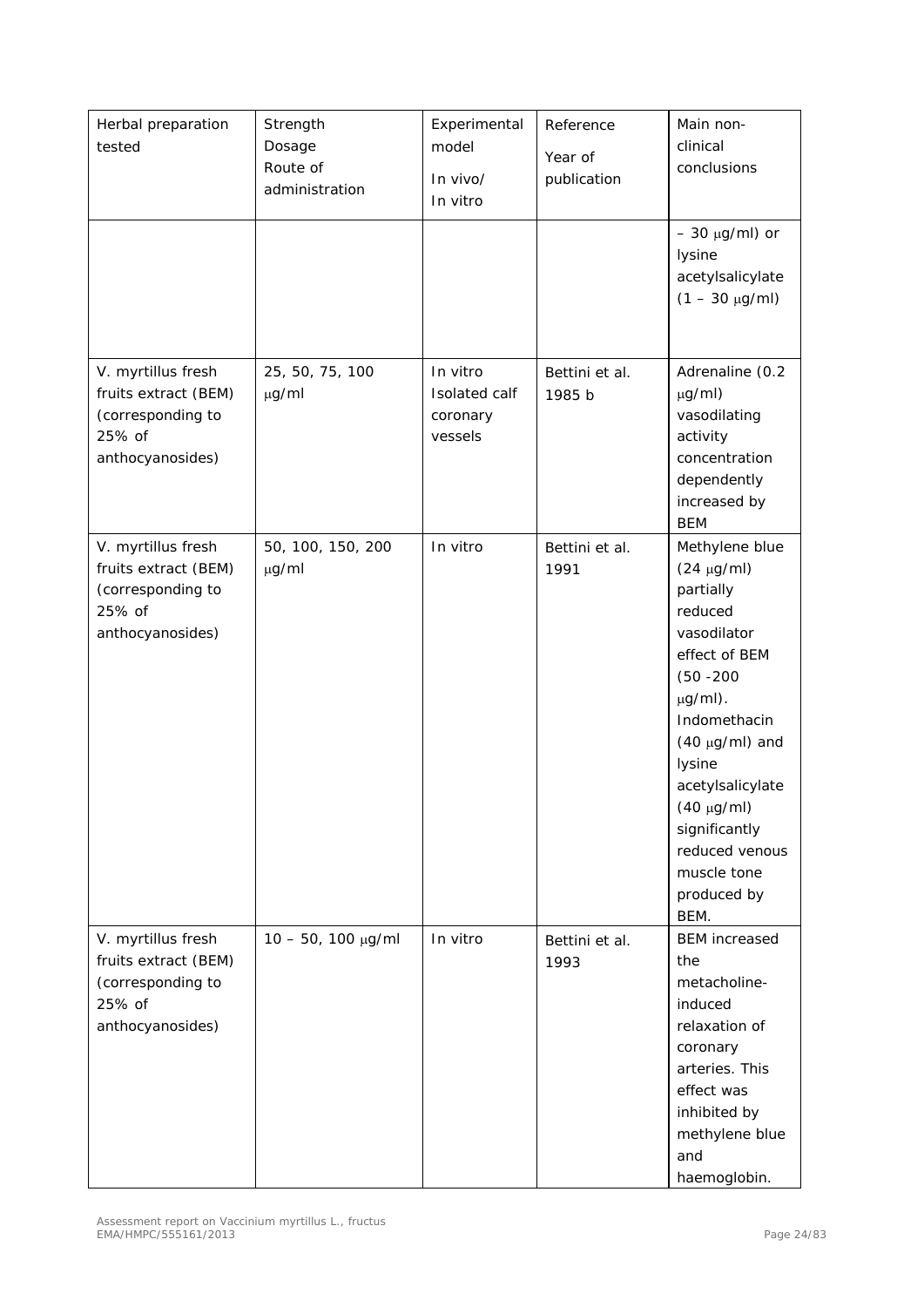| Herbal preparation<br>tested                                                                   | Strength<br>Dosage<br>Route of<br>administration                                                           | Experimental<br>model<br>In vivo/<br>In vitro | Reference<br>Year of<br>publication | Main non-<br>clinical<br>conclusions                                                                                                                                                                                                                                                                                              |
|------------------------------------------------------------------------------------------------|------------------------------------------------------------------------------------------------------------|-----------------------------------------------|-------------------------------------|-----------------------------------------------------------------------------------------------------------------------------------------------------------------------------------------------------------------------------------------------------------------------------------------------------------------------------------|
| V. myrtillus fresh<br>fruits extract (BEM)<br>(corresponding to<br>25% of<br>anthocyanosides)  | 10, 25, 50, 100, 200<br>mg/kg                                                                              | In vivo                                       | Cristoni and<br>Magistretti 1987    | Significant<br>antiulcer<br>activity of BEM<br>in different<br>experimentall<br>models of<br>gastric ulcer<br>(pyloric<br>ligature,<br>reserpine,<br>phenylbutazone<br>, acetic acid,<br>restraint). The<br>influence of the<br>metabolism of<br>the<br>mucopolisaccha<br>rides is<br>proposed as the<br>mechanism of<br>healing. |
| V. myrtillus<br>lyophilized extract<br>(containing 25%<br>anthocyanins - no<br>further detail) | 25, 100 µg/ml                                                                                              | In vitro                                      | Triebel et al.<br>2012              | BE and<br>comprising<br>anthocyanins<br>induced<br>significant<br>inhibition of the<br>expression aand<br>secretion of the<br>inflammatory<br>mediators<br>(TNFα/ IP-10, I-<br>AC, sICAM-1,<br>$GRO-\alpha)$ in the<br>stimulated<br>human colon<br>epithelial cells<br>$(T84)$ .                                                 |
| V. myrtillus extract<br>(containing 25%<br>total anthocyanins -<br>no further detail)          | Concentrations<br>equalized to the<br>content of<br>$10^{-9} - 10^{-4}$ M of<br>cyanidin-3-0-<br>glucoside | In vitro                                      | Song et al.<br>2010                 | After 48 <sup>h</sup> of<br>incubation BE<br>$(10^{-6}, 10^{-5}, 10^{-4})$<br>M) increased<br>corneal cell<br>viability. The                                                                                                                                                                                                      |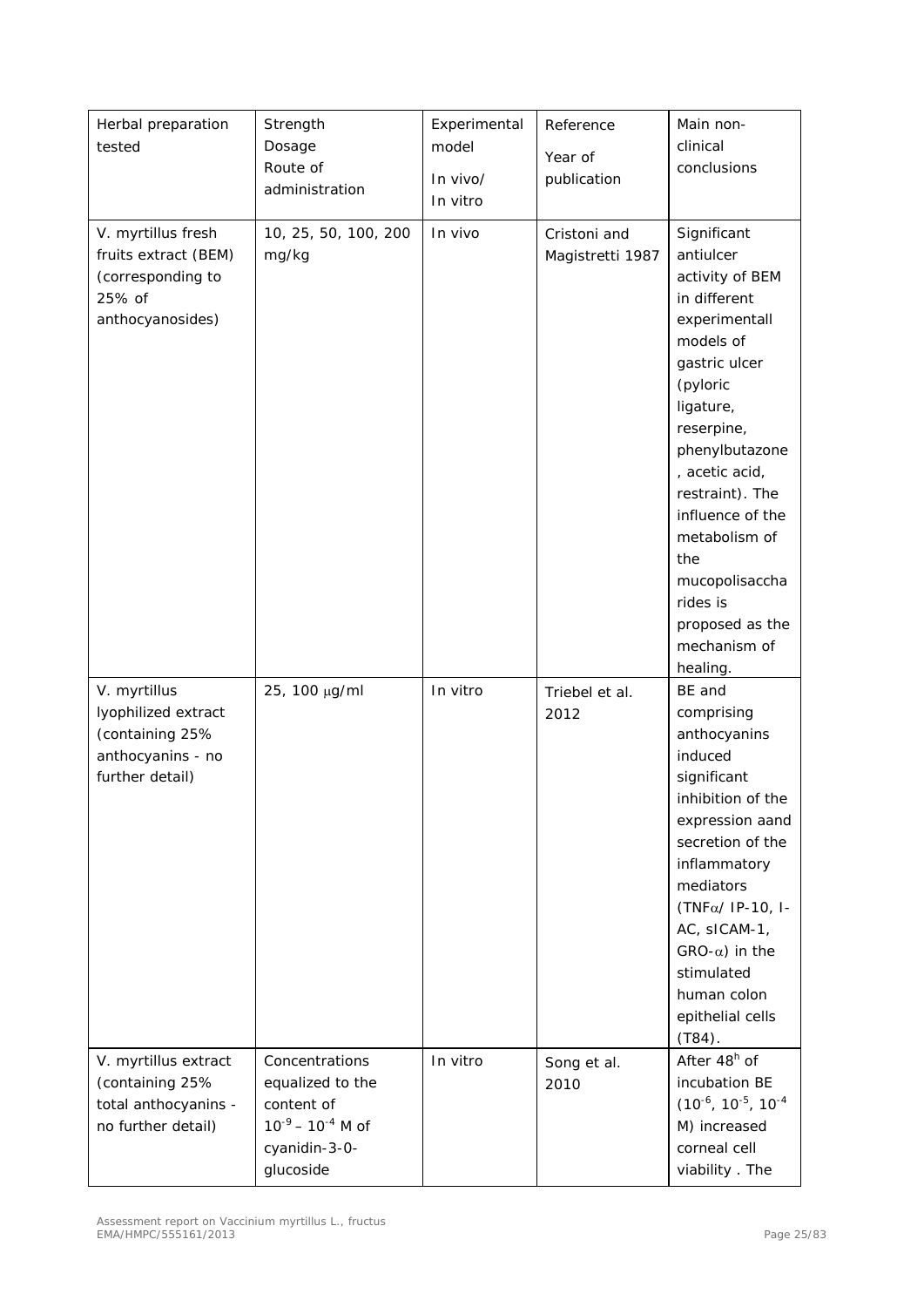| Herbal preparation<br>tested                                                                                            | Strength<br>Dosage<br>Route of<br>administration | Experimental<br>model<br>In vivo/<br>In vitro | Reference<br>Year of<br>publication | Main non-<br>clinical<br>conclusions                                                                                                                                                                                                                                                                                            |
|-------------------------------------------------------------------------------------------------------------------------|--------------------------------------------------|-----------------------------------------------|-------------------------------------|---------------------------------------------------------------------------------------------------------------------------------------------------------------------------------------------------------------------------------------------------------------------------------------------------------------------------------|
|                                                                                                                         |                                                  |                                               |                                     | number of cells<br>decresed in<br>$G_0/G_1$ phase<br>and significantly<br>increased in S<br>and $G_2/M$<br>phases after<br>treatment of<br>the high<br>concentration of<br>BE $(10^{-4})$ . The<br>expression of<br>glycosaminoglyc<br>ans after<br>incubation for<br>48h (10-7, 10-4<br>M) also<br>significantly<br>increased. |
| V. myrtillus fresh<br>fruits extract (BEM)<br>(corresponding to<br>25% of<br>anthocyanosides)                           | 100 mg/kg, oral                                  | In vivo                                       | Bertuglia et al.,<br>1995           | <b>BEM</b> inhibited<br>vasoconstriction<br>and reduced the<br>number of<br>adhering<br>leukocytes to<br>venous vessel<br>walls and<br>inhibited<br>permeability<br>after capillary<br>reperfusion with<br>preservation of<br>endothelium.                                                                                      |
| V. myrtillus<br>lyophilized extract<br>$(12, 1\% \text{ of }$<br>anthocyanins -<br>35,7% total phenolic<br>costituents) | $5$ mg / L                                       | In vitro                                      | Bell and<br>Gochenaur<br>2006       | BE produced<br>endothelium<br>dependent<br>relaxation of<br>the isolated<br>porcine<br>coronary<br>arterial rings                                                                                                                                                                                                               |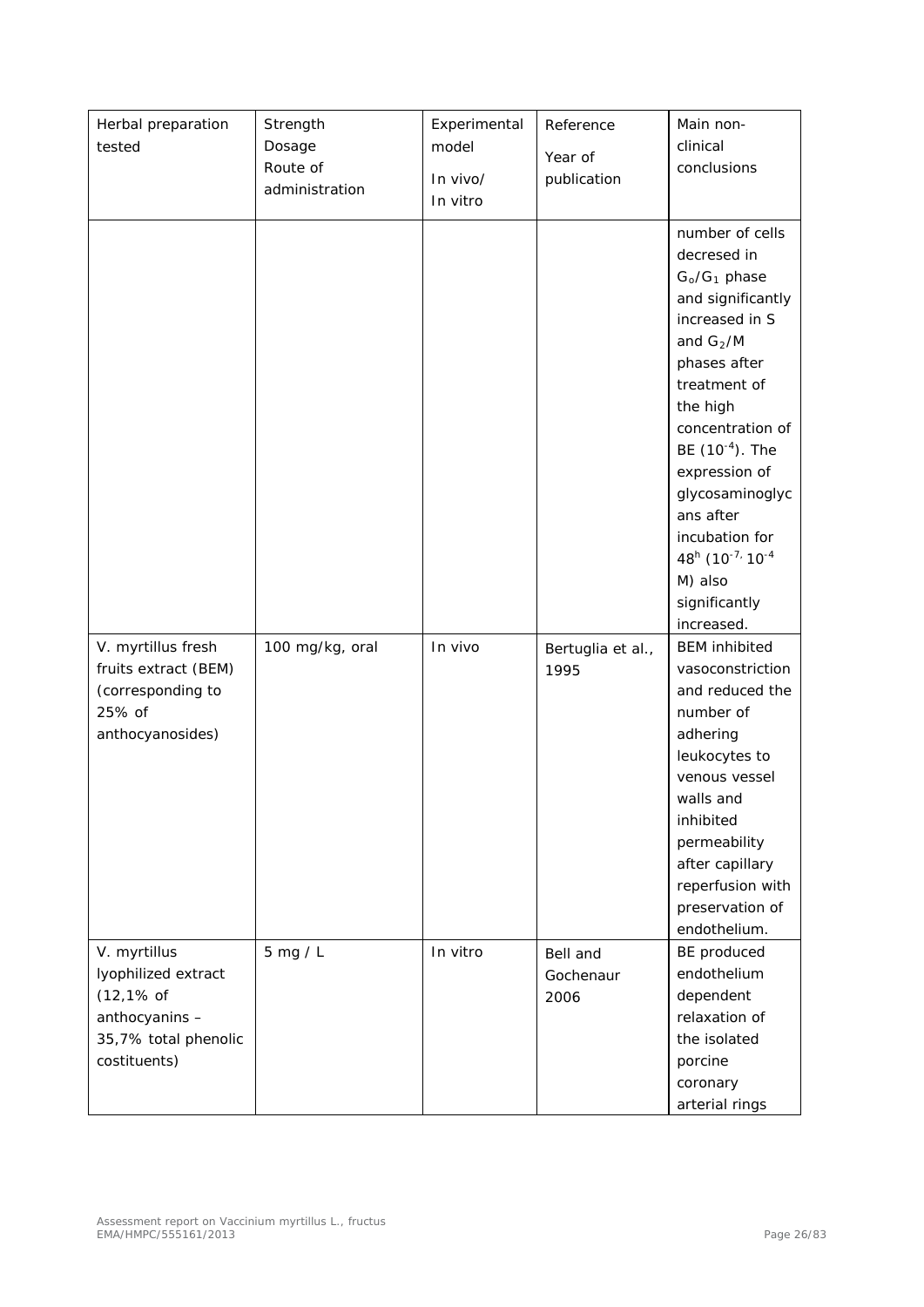| Herbal preparation<br>tested                                                                                                                                                                             | Strength<br>Dosage<br>Route of<br>administration | Experimental<br>model<br>In vivo/<br>In vitro | Reference<br>Year of<br>publication | Main non-<br>clinical<br>conclusions                                                                                                                                                                                                                   |
|----------------------------------------------------------------------------------------------------------------------------------------------------------------------------------------------------------|--------------------------------------------------|-----------------------------------------------|-------------------------------------|--------------------------------------------------------------------------------------------------------------------------------------------------------------------------------------------------------------------------------------------------------|
| Purified methanolic<br>V. myrtillus extract<br>(no further detail -<br>specific anthocyanins<br>composition<br>analyzed)<br>Antocyanins<br>expressed as<br>equivalents of<br>cyanidin -3-0-<br>glucoside | $0.01 - 20$ mg / L                               | In vitro                                      | Ziberna et al.<br>2013              | Vasodilatation<br>of isolated<br>aortic rings<br>induced by<br>bilberry<br>anthocyanins<br>was inhibited by<br>anti-sequence<br>bilitranslocase<br>antibodies<br>targeting<br>plasma<br>membrane<br>transporter.                                       |
| Single substances:<br>Different<br>anthocyanidins                                                                                                                                                        | 25 -100 µM of<br>delphinidin for 30<br>min       | In vitro                                      | Hou et al. 2005                     | Out of five<br>anthocyanidins<br>only delphinidin<br>and cyanidin<br>inhibited $COX2$<br>expression in<br>LPS activated<br>murine<br>macrophage<br>RAW264 cells,<br>but<br>pelargonidin,<br>peonidin and<br>malvidin did not<br>induced any<br>effect. |

A large amount of data from preclinical studies on the beneficial effects of anthocyanins on the regeneration of rhodopsin exist. Such studies, among others, were carried out by Matsumoto *et al.* 2003; Tirupula *et al.* 2009; Yanamala *et al.* 2009. Circadian clock regulation of the pH in the retina of vertebrates shows the pH increase upon exposure to light.

It appeared that the pH of the retina is more alkaline during the day. This may be important because the Authors realized, that the pH of the environment for the various activities for anthocyanins plays an important role. Their concentration in the tissues of the eye is very low (Manach *et al.*, 2005; Ichiyanagi *et al.* 2004a, 2004b; Matsumoto *et al.* 2003).

As believed by Kalt *et al.* (2010) other phenolic flavonoids may play an important role in the survival of the cultured human retinal pigment epithelial cells and regeneration of rhodopsin. These are such as flavanone eriodictyol (Johnson *et* 

*al.* 2009, Maher and Haneken 2005, 2008) or baicalein, luteolin, galangin, fisetin and quercetin.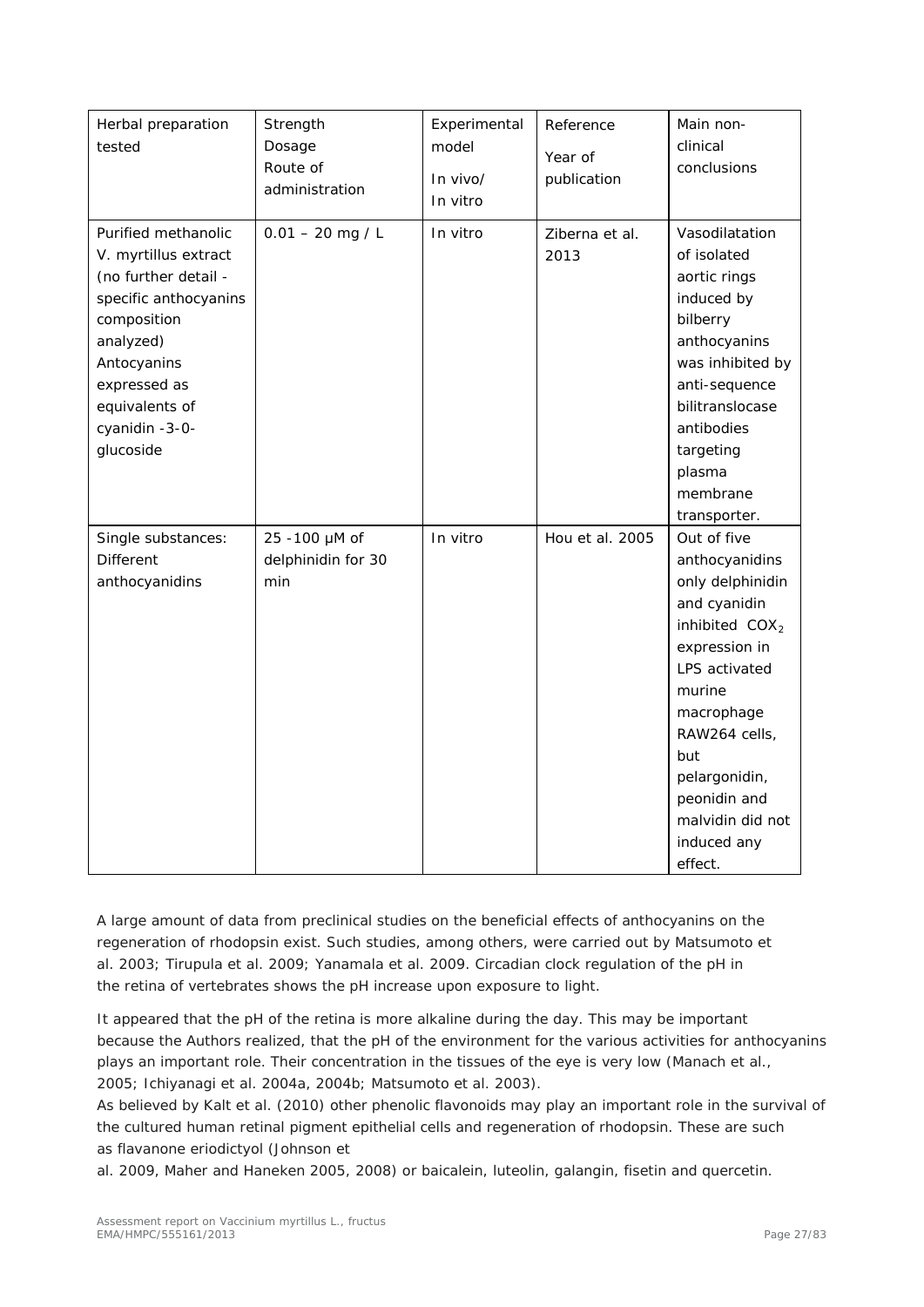## <span id="page-27-0"></span>**3.1.2 . Secondary Pharmacodynamics**

#### **Impact on lipid peroxidation**

#### *In vitro* **Experiments**

#### **Bilberry extract**

The comprehensive and extensive monograph by Upton *et al.* (2001) showed that an extract of bilberries protected microsomes from rat liver against oxidative damage and apolipoprotein B before brought about by UV radiation.

An anthocyanoside complex extract from *V. myrtillus* was tested for its ability to inhibit lipid peroxidation and to scavenge hydroxyl and superoxide radicals (Martín-Aragón *et al.* 1997; 1999). An antiperoxidative action of this *V. myrtillus* extract was assayed by the Fe 3<sup>+</sup> -ADP/NADPH method in rat liver microsomes. Superoxide anions were generated by preparing a mixture of hypoxanthine and xanthine oxidase. The results were expressed as percentage inhibition of cytochrome C reduction (Upton *et al.* 2001).

## **Antioxidant activity**

In *in vitro* studies conducted by Cluzel *et al.*, (Cluzel *et al.* 1969; Cluzel *et al.* 1970) it was found that anthocyanins of *V. myrtillus* affected the activity of various enzymes of retina in the pig and in the rabbit (inhibiting the activity of phosphoglucomutase, and increasing the activity of lactate dehydrogenase, α-hydroxybutyrate dehydrogenase, 6-phosphogluconate dehydrogenase and αglycerophosphate dehydrogenase). However, in these studies, the authors used a complex formulation consisting, beyond of an extract of bilberry, of other components, including beta-carotene. Therefore the significant effect of beta-carotene contained in the preparation in large quantities cannot be excluded.

It was found, that the extract scavenged superoxide anion and inhibited microsomal lipid peroxidation at all concentrations (25, 50 75 and 100 μg/ml) (p<0.01) and a 50% inhibition of rate of reaction was observed with a final concentration of 25 μg/ml. The anthocyanoside complex extract was able to inhibit lipid peroxidation (IC  $_{50}$  = 50.28 mg/ml) and to scavenge superoxide anion (IC  $_{50}$  < 25 mg/ml). The ability to remove hydroxyl radical exerted by this extract was detectable from 50 mg/ml of extract in the reaction mixture (Martin-Aragon 1998). According to Prior *et al.* (1998), comparison of the antioxidant capacity variety of *Vaccinium* species have shown high activity of *V. myrtillus* (Table 10):

| V. myrtillus L.     |                                  |                           |                           |                             |                         |
|---------------------|----------------------------------|---------------------------|---------------------------|-----------------------------|-------------------------|
| Cultivar,<br>state, | ORAC ROO <sup>a</sup><br>µmol/g) | Anthocyanin<br>(mg/100 g) | Phenolics c<br>(mg/100 g) | A/P <sup>d</sup><br>(mg/mg) | Ascorbate<br>(mg/100 g) |
| and source          |                                  |                           |                           |                             |                         |
| <b>Bilberry</b>     | $44.6 \pm 2.3$<br>(282.3)        | $299.6 \pm 12.9$          | $525.0 \pm 5.0$           | 0.571                       | $1.3 \pm 0.1$           |

## **Table 10. Antioxidant activity of** *V. myrtillus* **L. (after Prior** *et al***. 1998).**

<sup>a</sup>Expressed as micromole Trolox equivalents per gram of fresh fruit. Oxygen radical absorbance capacity (ORAC ROO). Data in parentheses expressed per gram of dry matter. Bilberry was harvested on 7/2/97.

<sup>b</sup>Concentration based upon cyanidin-3-glucoside as standard.

<sup>c</sup>Concentration based upon gallic acid as standard.

<sup>d</sup>Anthocyanin/phenolics.

Bilberries were extracted with acetonitrile/acetic acid for the analysis of ORAC, total anthocyanins, and total phenolics.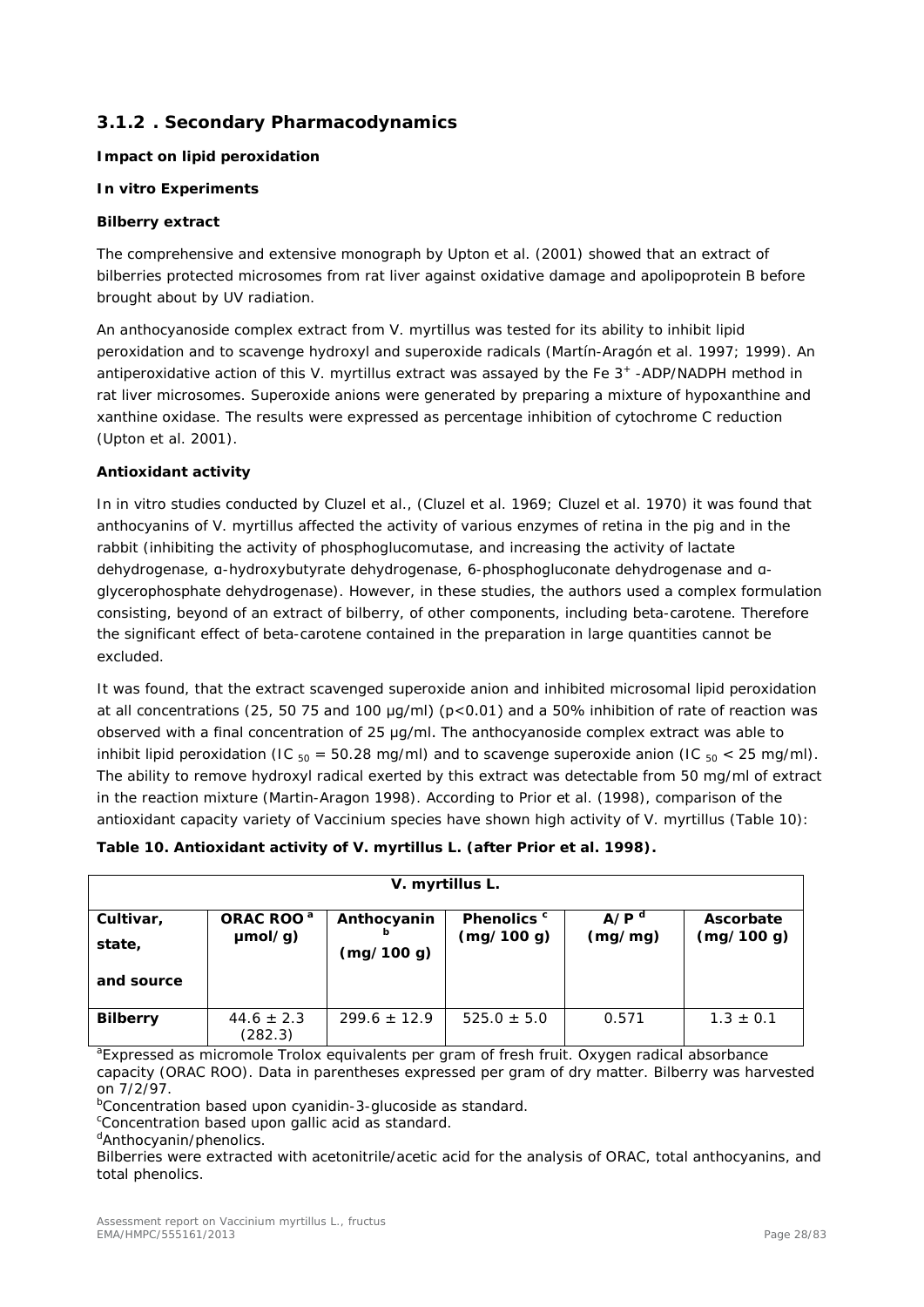In conclusion the increased maturity at harvest increased the ORAC, the anthocyanin, and the total phenolic content. A linear relationship existed between ORAC and anthocyanin ( $r_{xy}=0.77$ ) or total phenolic ( $r_{xy}$  = 0.92) content (Prior *et al.* 1998).

Direct *in vitro* influence of the bilberry fruit extracts on the oxidative phosphorylation of isolated rat heart mitochondria was tested by Trumbeckaitè *et al.* (2013). For testing two types of extracts were used: the hydroethanolic extract (BEE) of the crushed plant material was prepared by maceration with 50% ethanol at room temperature (1:10, v/v), initially for 48 h and thereafter until exhaustion; the aqueous extract (BAE) was prepared using repercolation method (1:10, v/v). The obtained hydroethanolic extract was filtered and concentrated under vacuum (at 50°C) and then subjected to freeze drying. Freeze dried bilberry powder was packed into a glass jar and dissolved before experiments. The levels of anthocyanidins, measured by use of HPLC, varied in the two extracts (see Table 11)

| Amount of anthocyanidins ( $ng/ml$ ) in 1 $\mu$ I) of bilberry fruit extracts |                |                 |                |                |                 |                |
|-------------------------------------------------------------------------------|----------------|-----------------|----------------|----------------|-----------------|----------------|
| <b>Bilberry</b>                                                               | Delphinidin    | Cyanidin        | Petunidin      | Peonidin       | <b>Malvidin</b> | Total          |
| extract                                                                       |                |                 |                |                |                 |                |
| <b>BAE</b>                                                                    | $0.14 \pm 0.1$ | $0.36 \pm 0.05$ | $0.22 \pm 0.2$ | $0.15 \pm 0.3$ | $0.31 \pm 0.1$  | $1.18 \pm 0.3$ |
| <b>BEE</b>                                                                    | $0.18 \pm 0.2$ | $0.80 \pm 0.1$  | $0.26 \pm 0.1$ | $0.19 \pm 0.2$ | $0.28 \pm 0.3$  | $1.71 \pm 0.2$ |

**Table 11. Anthocyanidins in the two extracts tested by Trumbeckaitè** *et al.* **(2013).**

BAE, bilberry aqueous fruit extract; BEE, bilberry ethanolic fruit extract.

When measured the effects of BEs on complex I-dependent substrate pyruvate plus malate oxidation, mitochondrial respiratory rates only in the presence of 5–30 ml/1.5 ml of the BAE extract the mitochondrial state 3 respiration rate decreased from 33% to 61% ( $p < 0.05$ ). BEE induced the decrease in state 3 respiration rate also starting from 5 ml/1.5 ml. High doses of BEE (15–30 ml/1.5 ml) induced a decrease in the state 3 respiration rate by 35%–56%, that is similar to BAE. In effect at higher concentrations, BAE and BEE induced significant uncoupling of oxidative phosphorylation and decrease in the state 3 respiration rate. The true mechanism of the diminishing of the state 3 respiration rate by BEs may be the inhibition of mitochondrial respiratory chain at complexes I and II.

Pure anthocyanins, the main components of used extracts, malvidin-3-glucoside, malvidin-3 galactoside, and cyanidin-3-galactoside, had no effect on oxidation of pyruvate plus malate. A statistically significant decrease in  $H_2O_2$  production by mitochondria was found in the presence of bilberry fruit extracts. BAE at concentrations of 1.5 and 15  $\mu$ I/1.5 ml clearly suppressed this process and caused a 46% and 62% reduction, respectively, in the  $H_2O_2$  generation as compared with that in the absence of BAE.

Similar effects (reduction by 50%) were obtained by BEE (15 ml/1.5 ml), whereas lower amounts of BEE (1.5 ml/1.5 ml) suppressed  $H_2O_2$  generation by 16%, that is, less than BAE.

The results revealed that the effect of BAE and BEE on mitochondrial function is bivalent: lower concentrations (they correspond to 6–9 mg/l of total anthocyanins) had no effect on mitochondria, whereas at high concentrations (they would correspond to 18–52 mg/l of total anthocyanins), the extracts caused an obvious decrease in the state 3 respiration, but the radical scavenging activity remained increased. The effects of BAE and BEE on mitochondria were dose dependent (Trumbeckaitè *et al.* 2013).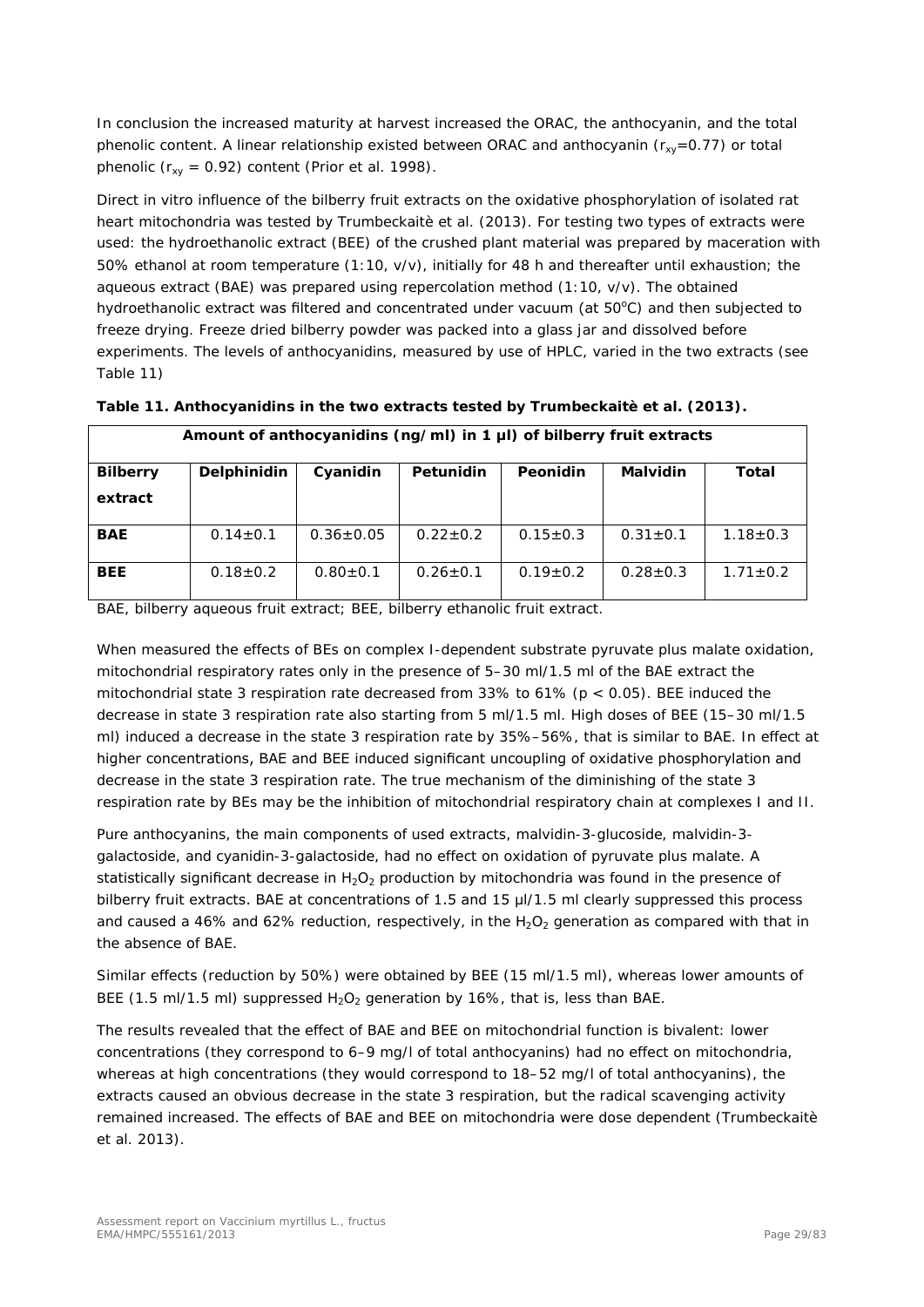A BE from dried fruits containing anthocyanins (25.0%, w/w) (no further detail) reduced UVA-induced oxidative stress in keratinocytes (Svobodova *et al.* 2008). 1) In the first experiment keratinocytes grown in culture medium were pre-treated with the BE  $(5-100 \text{ mg/l})$  in serum free medium at 37°C for 1 h, irradiated and incubated in serum-free medium at  $37^{\circ}$ C for another 4 h. 2). In the second experiment keratinocytes were irradiated and after UVA exposure the BE (5–100 mg/l) in the serumfree medium was added to the cells for 4 h. The effect of extract in the concentration range of 1–250 mg/l, various UVA doses (10–40 J/cm<sup>2</sup>) or combinations of the extract and UVA on keratinocytes cell viability was assessed after 4/24 h. Pre-treatment (1 h) or post-treatment (4 h) of keratinocytes with the BE resulted in attenuation of UVA-caused damage. Viability of the cells was determined photometrically. BE at the concentrations tested (1–250 mg/l) did not affect incorporation of watersoluble dyes into lysosomes, but decreased lactate dehydrogenase (LDH) activity in medium samples containing 100 and 250 mg/l of the extract after 24 h. The last finding evaluates activity a cytosolic enzyme, which reflects cell membrane integrity. Moreover application of the extract significantly reduced UVA-stimulated ROS (*Reactive Oxygen Species*) formation in keratinocytes: the maximal decline in ROS generation was at concentrations of 50 and 100 mg/l of the extract. Administration of BE also prevented/reduced UVA-caused peroxidation of membrane lipids: the maximal protection was observed in pre-treatment at a concentration of 50 mg/l (over 90%), post-treatment with the extract also markedly inhibited membrane lipid damage with maximum at concentrations of 25 and 50 mg/l (75–80%). The extract also induced depletion of intracellular GSH: pre-treatment with the extract significantly protected against UVA caused GSH depletion, especially at concentrations of 25 and 50 mg/l (55%). Post-treatment was the most effective in the concentration range of 50–100 mg/l (50%) (Svobodova *et al.* 2008).

In the other experiments of the same group HaCaT keratinocytes were used to assess the effects of pre-and post-treatment with BE phenolic fractions (5–50 mg/l) on keratinocyte damage induced UV radiation by a solar simulator (295–315 nm) (Svobodowa *et al.* 2009). For the assessment of UVB (photo) protective potency of phenolic fractions non-toxic concentrations (5, 10, 25 and 50 mg/l) of BE were used. BE efficiently reduced the extent of DNA breakage (especially at concentrations of 25 and 10 mg/l) together with caspase-3 and -9 activity. The effect of post-treatment on caspase-3 activity was similar for all concentrations tested. Pre-treatment of keratinocytes with BE also reduced caspase-9 activity. BE effect was concentration-dependent (maximal protection of 87%). BE was the most potent at a concentration of 5–10 mg/l (around 80%), which slightly decreased in higher concentrations.

Application of the extract before UVB exposure significantly prevented DNA fragmentation. BE effectiveness culminated at a concentration of 10 mg/l (70%) and at higher concentrations the protection diminished to 50% and 40% at a concentration of 25 mg/l.

The phenolic fraction of *Vaccinium myrtilli* berries significantly decreased generation of reactive oxygen and nitrogen species (RONS), of oxidizing lipids, proteins and DNA. Application of the BE (4 h) to nonirradiated HaCaT slightly reduced RONS generation compared to untreated non irradiated cells. The effectiveness of the extract showed 40% protection at the highest concentration. Supreme RONS elimination was found in post-treated cells. At concentrations of 25 and 50 mg/l phenolic fractions reduced RONS amount to control level.

The extract decreased IL-6 production in irradiated cells, when it was applied before UVB exposure. The effect of BE was concentration-dependent with maximal protection 35%. The maximal potency was found at the highest concentration approximately 33% (Svobodowa *et al.* 2009).

Antioxidant activity of bilberry (*Vaccinium myrtillus* L.) and blueberry (*Vaccinium corymbosum* L.) was examined at the cellular level in different cell lines: human colon cancer (Caco-2), human hepatocarcinoma (HepG2), human endothelial (EA.hy926) and rat vascular smooth muscle (A7r5). The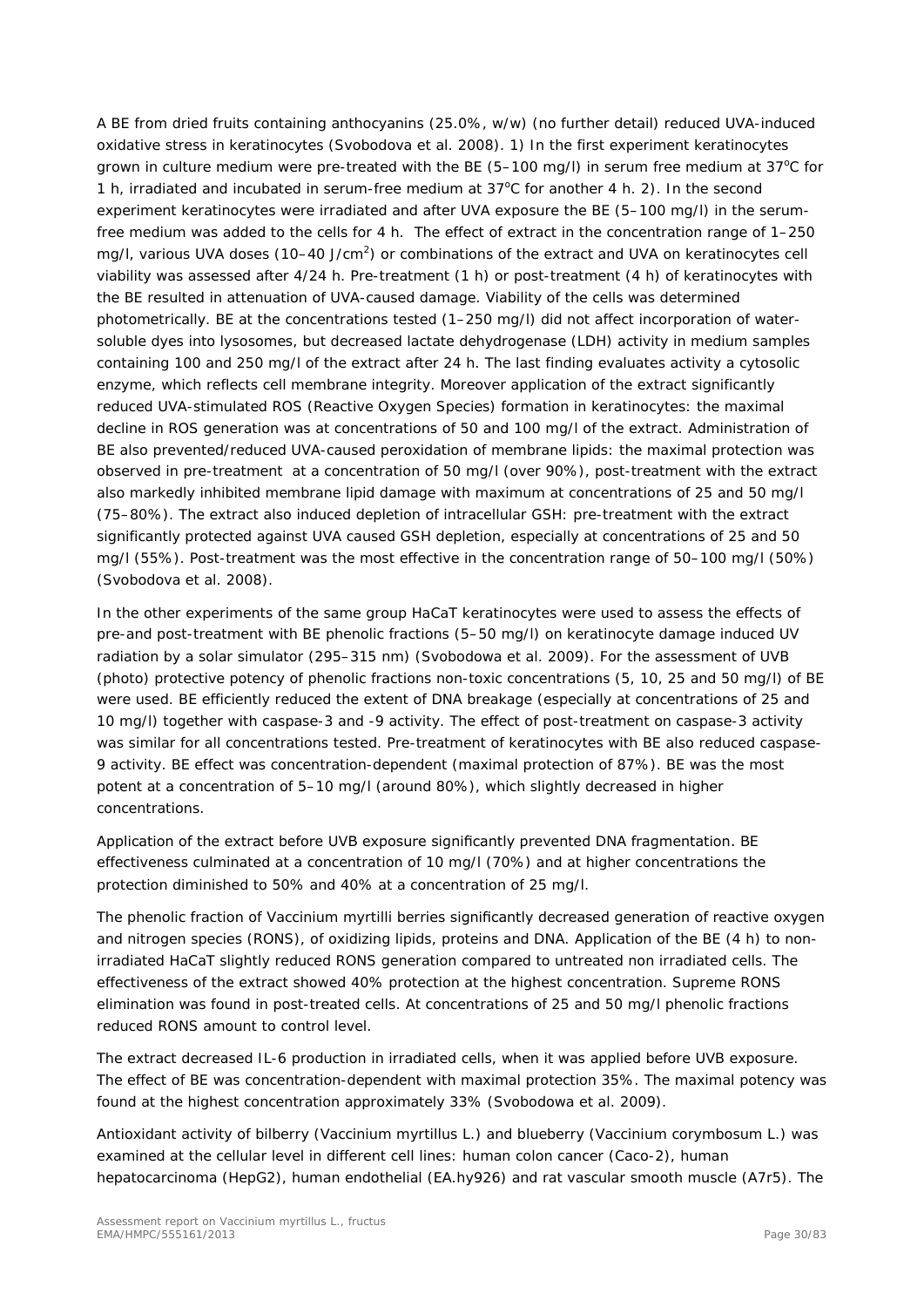bilberry crude methanolic extract was further purified in order to obtain the anthocyanin fraction: [(crude BE: phenolic acids, proanthocyanidins, flavanols, flavonols) →(purified bilberry extract BE: anthocyanin fraction)]. Anthocyanins had intracellular antioxidant activity if applied at very low concentrations (<1 μg/l; nM range) (Table 12). Delphinidin and cyanidin glycosides were the predominant anthocyanins in BEs, whereas malvidin glycosides dominated in the blueberry extract (Bornsek *et al.* 2012).

# **Table 12. Half maximal effective concentrations (EC 50) of the extracts in 4 cell lines (after Bornsek** *et al.* **2012)**

| Parameter    | <b>Cell line</b>  | Crude<br>blueberry<br>extract | Crude bilberry<br>extract | <b>Purified bilberry</b><br>Extract |
|--------------|-------------------|-------------------------------|---------------------------|-------------------------------------|
| <b>EC 50</b> | Caco-2            | $0.78 \pm 0.15^{\circ}$       | $0.29 \pm 0.02^b$         | $0.53 \pm 0.04^{ab}$                |
| $(\mu g/I)$  | HepG <sub>2</sub> | $0.88 \pm 0.10^a$             | $0.59 \pm 0.05^{\circ}$   | $0.63 \pm 0.03^{ab}$                |
|              | $Ea.$ hv $926$    | $0.17 \pm 0.02^a$             | $0.22 \pm 0.02^{\circ}$   | $0.59 \pm 0.06^{\circ}$             |
|              | A7r5              | $5.99 \pm 0.81$ <sup>a</sup>  | $0.36 \pm 0.02^{\circ}$   | $1.38 \pm 0.10^6$                   |

Data were expressed as mean  $\pm$  SEM, number of independent measurements was n = 6. Statistical analysis was performed using one-way ANOVA with post-Bonferroni test. Statistically significant differences ( $p < 0.05$ ) are marked with letters ( $a,b,c$ ) in the same row.

The effective concentrations achievable after oral administration (Mazza *et al.*, 2002; Felgines *et al.*, 2008) are in the range of plasma anthocyanin concentrations in the presented experiments showing cellular antioxidant activity at very low concentrations in different human cell lines. Such values in the range of 1nM are attained after consumption of ordinary servings of berries (McGhie and Walton 2007).

Cytoprotective effect of a fresh fruits BE against oxidative damage in primary cultures of rat hepatocytes was studied by Valentová *et al.* (2007). The BE analysed by HPLC contained 25.0% of total anthocyanins. Activity of BE against oxidative cell damage induced by tert-butyl hydroperoxide and allyl alcohol in primary cultures of rat hepatocytes was investigated. The hepatocyte monolayers were incubated with the tested extract for 4, 24 and 48 h and the viability of the cells was assessed by the MTT test. In the concentrations tested (100 and 500 μg/ml), no significant toxicity was registered.

The extract showed significant dose-dependent protective activity against oxidative damage in rat hepatocytes primary cultures induced by tert-butyl hydroperoxide and allyl alcohol. Maximum cytoprotection (58.16%) was noted in the culture pre-incubated with 500 μg/ml of the extract (Table 13) (Valentová *et al.* 2007).

| Table 13. Protective effect of the bilberry extract on tert-butyl hydro peroxide induced |
|------------------------------------------------------------------------------------------|
| damage of rat hepatocytes primary cultures (after Valentova et al. 2007)                 |

|                            | <b>Non-treated</b> | $t$ BH                  | $t$ BH + BE 500 µg/ml   |
|----------------------------|--------------------|-------------------------|-------------------------|
| MTT $(A_{540 \text{ nm}})$ | $1.13 \pm 0.01$    | $0.22 \pm 0.01^a$       | $0.71 \pm 0.04^{\circ}$ |
| LDH (ukat/l)               | $7.74 \pm 0.25$    | $29.8 \pm 1.6^a$        | $18.7 \pm 1.8^{\circ}$  |
| TBARS (µmol/l)             | $1.29 \pm 0.07$    | $4.87 \pm 0.15^{\circ}$ | $2.94 \pm 0.4^{\circ}$  |

After 30 min of pre-incubation with the BE, the cell monolayers were treated with tert-butyl hydroperoxide (tBH, 0.5 mmol/l) during 1.5 h. Results are expressed as mean  $\pm$  SD, n = 9.

 $a$  P < 0.01 vs. non-treated cells.

 $b$  P < 0.01 vs. tBH-treated cells.

Antiradical activity was evaluated spectrophotometrically as the ability of the tested substances to reduce 1,1-diphenyl-2-picrylhydrazyl (DPPH) radical. The extract has shown scavenging activity; 50%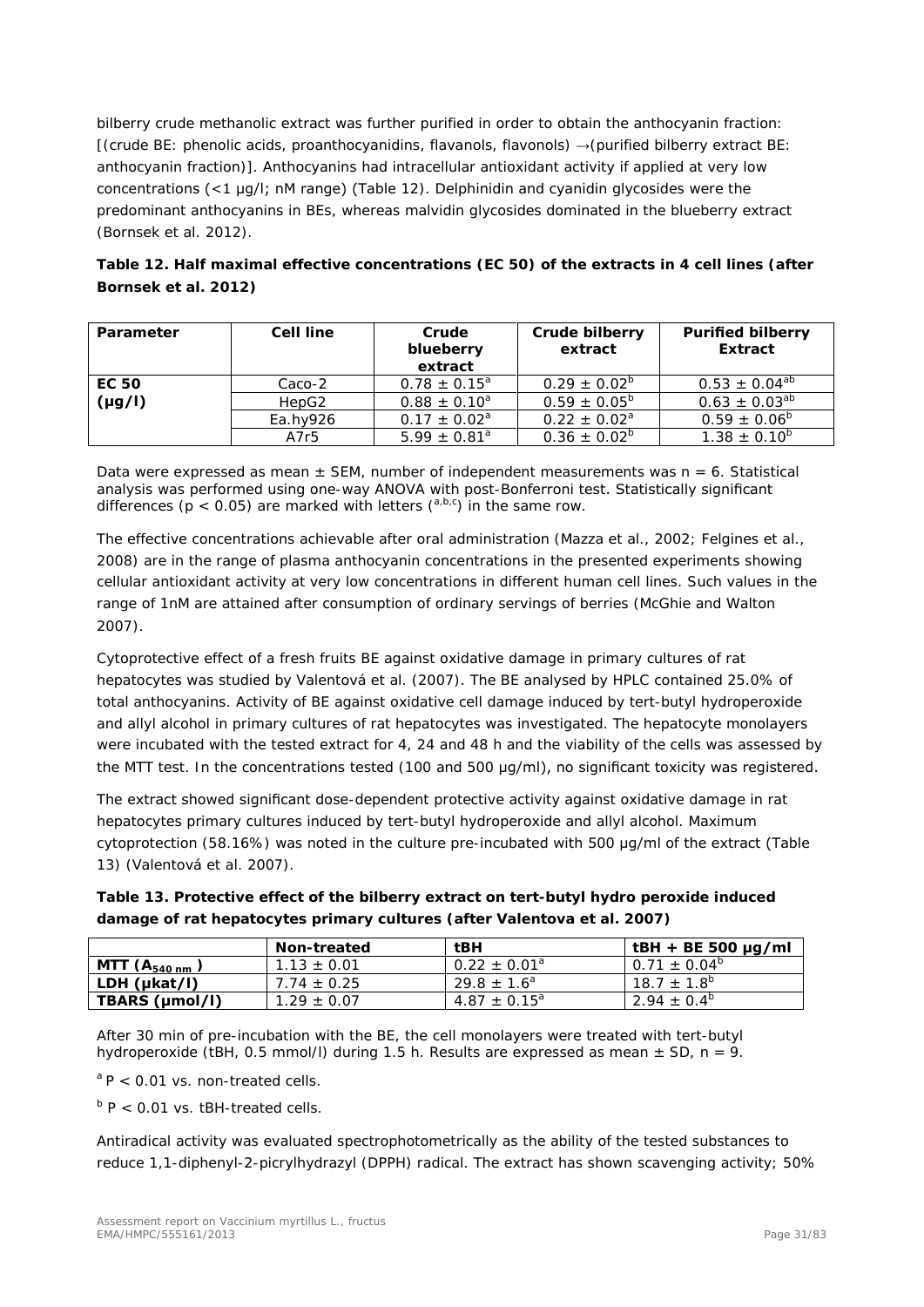inhibition was achieved at 3.99  $\pm$  0.14 µg/ml (IC<sub>50</sub>). In the same experimental condition, IC<sub>50</sub> of the synthetic analogue of vitamin E, trolox, was  $2.15 \pm 0.06$  µg/ml (8.57  $\pm$  0.25 µmol/l).

Estimation of the antioxidant activity of the BE was also investigated in the xanthine/XOD superoxide generating system. The BE scavenged the superoxide radical and its activity was equivalent to 108  $\pm$ 7.2 units of SOD per mg of extract. In the same system, trolox had an activity equivalent to 16.4  $\pm$ 0.19 units of SOD/mg (Valentova *et al*. 2007).

Ogawa *et al.* (2011) studied the lipid peroxidation and free radical scavenging activity of a BE (containing more than 25% anthocyanosides – no futher detail) in murine stomach tissue homogenates. BE in the concentration dependent range significantly induced decrease of activity of the lipid peroxide levels and revealed strong scavenging activity against superoxide and hydroxyl radicals (Table 14; Table 15).

**Table 14. Superoxide anion radical scavenging activity of the bilberry extract and its main anthocyanidins (delphinidin, cyanidin and malvidin) (after Ogawa** *et al.* **2011)**

| Compound                | $IC_{50}$  |                 |       |                   |  |
|-------------------------|------------|-----------------|-------|-------------------|--|
|                         | $\mu q/ml$ |                 |       | uМ                |  |
| <b>Bilberry extract</b> | 1.2        | $(1.0 - 1.5)$   |       |                   |  |
| <b>Delphinidin</b>      | 1.2        | $(0.9-1.6)$     | 3.5   | $(2.5 - 4.7)$     |  |
| Cyanidin                | 31.8       | $(21.8 - 50.9)$ | 98.4  | $(67.5 - 157.8)$  |  |
| <b>Malvidin</b>         | 1.0        | $(0.7 - 1.4)$   | 2.8   | $(2.0-3.8)$       |  |
| <b>Trolox</b>           | 130.8      | (113.4-154.0)   | 522.4 | $(453.1 - 615.1)$ |  |

IC50, 50% inhibitory concentration. The parentheses show 95% confidence limits

| Compound                | $IC_{50}$ |               |     |               |  |
|-------------------------|-----------|---------------|-----|---------------|--|
|                         | µg/ml     |               |     | μM            |  |
| <b>Bilberry extract</b> | 116       | $(80-192)$    |     |               |  |
| Delphinidin             | 237       | $(203 - 305)$ | 0.7 | $(0.6 - 0.9)$ |  |
| Cyanidin                | >323      | >1.0          |     |               |  |
| Malvidin                | >367      | >1.0          |     |               |  |
| <b>Trolox</b>           | 325       | $(275-400)$   | 1.3 | $(1.1 - 1.6)$ |  |

**Table 15. Hydroxyl radical scavenging activity of the bilberry extract and its main anthocyanidins (delphinidin, cyaniding and malvidin) (after Ogawa** *et al***. 2011)** 

IC<sub>50</sub>, 50% inhibitory concentration. The parentheses show 95% confidence limits.

## **Isolated compounds**

Different berry phenolics, *V myrtillus* included, and their antioxidant activity were investigated by Kähkönen *et al.* (2001). Extraction methods for berries and apples were examined to create phenolic extracts with high antioxidant activity. Evaluation of antioxidant activity was performed by autooxidazing methyl linoleate (40 °C, in the dark). The extraction method affected prominently both the phenolic composition and the antioxidant activity (Table 16). However, from the observation of the results obtained the effects cannot be clearly related with the content of phenolic of the individual subgroups (Kähkönen *et al.* 2001).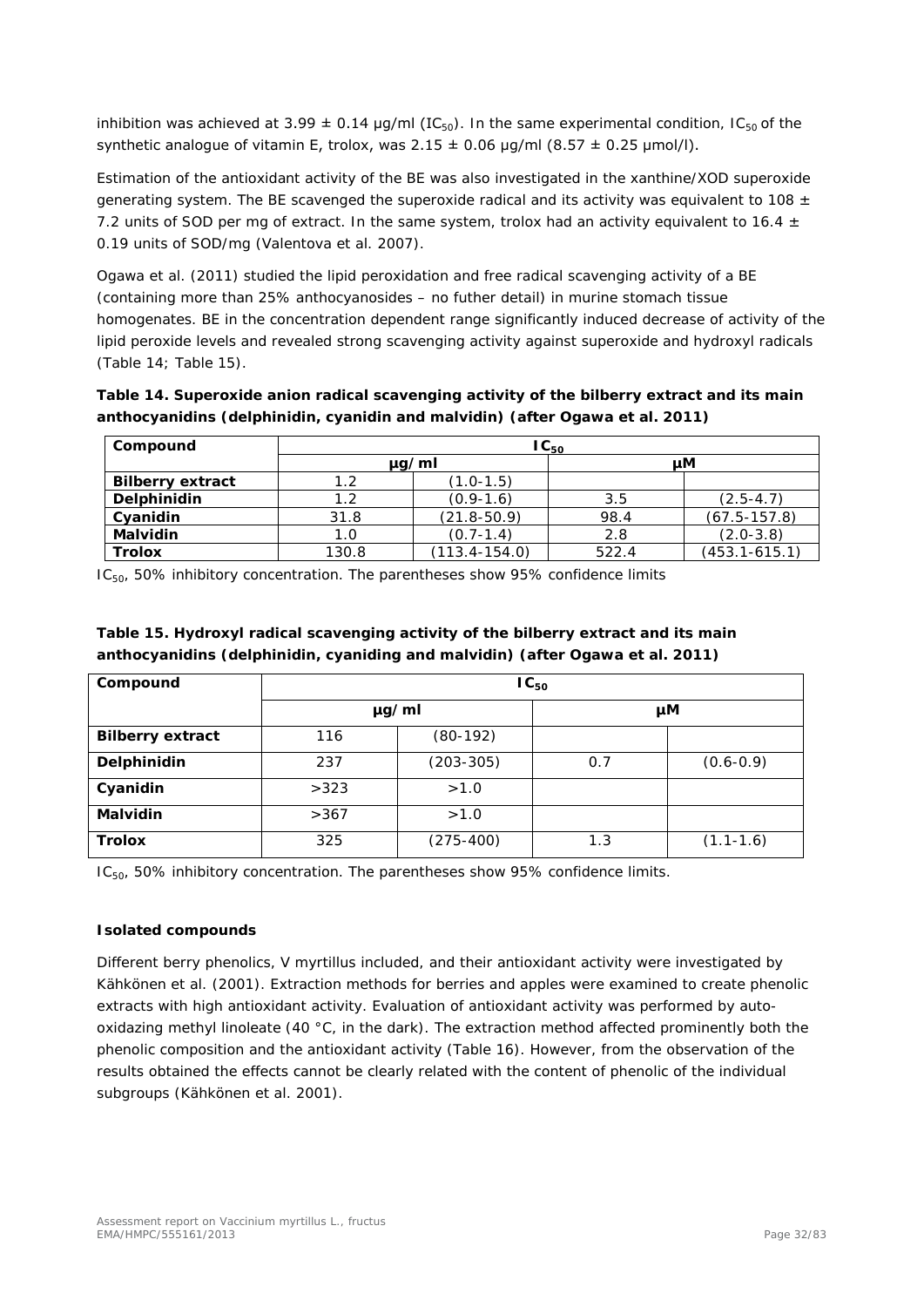**Table 16. Anthocyanin, flavonol, hydroxycinnamic acid (HCA), hydroxybenzoic acid (HBA), ellagitannin, flavanol and procyanidin, and total phenolic contents (data expressed as mg per 100 g of weight), and antioxidant activity (data expressed as inhibition percentage) of**  bilberry extracts produced using different extraction methods<sup>a</sup>) (after Kähkönen et al. **(2001).**

| <b>Extractio</b><br>n | anthocya<br>nin <sup>b</sup> | flavon<br>ol <sup>c</sup> | HCA <sup>d</sup> | HBA <sup>e</sup> | ellagit<br>annin <sup>t</sup> | flavanol<br>g    | total<br>phenolic | inh%<br>raw' | inh%<br>after    |
|-----------------------|------------------------------|---------------------------|------------------|------------------|-------------------------------|------------------|-------------------|--------------|------------------|
| method                |                              |                           |                  |                  |                               |                  | s <sup>n</sup>    |              | SPE <sup>J</sup> |
| methanol,             | $2023 +$                     | $62 \pm$                  | 203              | $3.1 \pm$        | <b>ND</b>                     | $13 \pm 1a$      | $3057 \pm$        | $46 \pm$     | 93 $\pm$         |
| 60%                   | 6а                           | 4a                        | ±4ab             | 0.2a             |                               |                  | 55а               | 10ab         | 2ab              |
| acetone,              | $2387 +$                     | 54 $\pm$                  | $228 \pm$        | $3.9 \pm$        | <b>ND</b>                     | $7.1 \pm$        | $3343 +$          | $55 \pm 4a$  | $96 \pm 2b$      |
| 70%                   | 30 <sub>b</sub>              | 2a                        | 10a              | 0.1a             |                               | 0.2 <sub>b</sub> | 84a               |              |                  |
| H <sub>2</sub> O      | 944 $\pm$                    | $18 \pm$                  | 133 $\pm$        | $1.0 \pm$        | <b>ND</b>                     | $8.0 \pm$        | 1110 $\pm$        | $38 \pm 10$  | $92 \pm 4a$      |
|                       | 30c                          | 1b                        | 4c               | 0.0 <sub>b</sub> |                               | 0.1 <sub>b</sub> | 21 <sub>b</sub>   |              |                  |
| Refluxing             | $721 \pm$                    | $30 \pm$                  | 168 $\pm$        | 5.8 $\pm$        | <b>ND</b>                     | $10 \pm 1c$      | $2925 \pm$        | $48 \pm$     | $92 \pm 4$       |
|                       | 20d                          | 1b                        | 1 <sub>bc</sub>  | 0.1c             |                               |                  | 40a               | 8bc          |                  |
| Hexane                | 6.0 $\pm$                    | <b>ND</b>                 | $0.2 \pm$        | <b>ND</b>        | <b>ND</b>                     | ND.              | <b>ND</b>         | $6 \pm 5d$   | <b>NA</b>        |
|                       | 0.4e                         |                           | 0.0d             |                  |                               |                  |                   |              |                  |

<sup>a</sup>Means (SD of duplicate assays. Values in the same column for each berry having the same letter are not significantly different at  $\overline{P}$  < 0.05. ND, not detected. NA, not analyzed.

<sup>b</sup>Concentration based upon cyanidin-3-glucoside as standard.

<sup>c</sup>Concentration based upon rutin as standard.

<sup>d</sup>Concentration based upon chlorogenic acid as standard.

eConcentration based upon gallic acid as standard.

Concentration based as ellagic acid as standard.

<sup>g</sup>Concentration based as (+)-catechin as standard.

<sup>h</sup>Concentration based upon gallic acid as standard.

i Inhibition of methyl linoleate hydroperoxide formation after 72 h of incubation at the concentration of 500 ppm of dry raw extract.

j Inhibition of methyl linoleate hydroperoxide formation after 72 h of incubation at the concentration of 500 ppm of dry extract after sugar removal with SPE.

The antioxidant activity of phenolics (at concentrations of 1.4, 4.2, and 8.4 μg of purified extracts/ml of liposome sample) such as anthocyanins, ellagitannins, and proanthocyanidins from bilberry was studied by Viljanen *et al.* (2004) in a lactalbumin-liposome system. Phenolic profile of BE determined using an analytical HPLC method is shown in Table 17.

The extent of protein oxidation was measured by determining the loss of tryptophan fluorescence and formation of protein carbonyl compounds and that of lipid oxidation by conjugated diene hydroperoxides and hexanal analyses (Table 17).

**Table 17. Inhibition of lipid and protein oxidation (after 6 days of oxidation) by bilberry phenolics incorporated into lactalbumin-lecithin liposomes (percent inhibition, Mean ± SD) (after Viljanen** *et al.* **2004)**

|                 | Conjugated diene hydroperoxides |                  |                  | Hexanal          |                  |                  |  |
|-----------------|---------------------------------|------------------|------------------|------------------|------------------|------------------|--|
| <b>Bilberry</b> | 1.4 $\mu$ g/ml                  | $4.2 \mu g/ml$   | 8.4              | $1.4 \mu g/ml$   | $4.2 \mu g/ml$   | $8.4 \mu g/ml$   |  |
| extract         | 19.4 $\pm$                      | $-13.1 \pm$      | 66.5 $\pm$       | $38.8 \pm$       | 57.3 $\pm$       | 98.4 $\pm$       |  |
|                 | 2.6 <sup>b</sup>                | 0.3 <sup>c</sup> | 1.5 <sup>a</sup> | 0.5 <sup>b</sup> | 3.4 <sup>a</sup> | 0.1 <sup>a</sup> |  |
|                 | <b>Tryptophan fluorescence</b>  |                  |                  | Carbonyl gain    |                  |                  |  |
|                 | $22.9 \pm$                      | $6.1 \pm 0.2^a$  | $27.9 \pm$       | $67.6 \pm$       | 49.1 $\pm$       | $79.9 \pm$       |  |
|                 | 0.5 <sup>a</sup>                |                  | 0.6 <sup>b</sup> | 0.1 <sup>b</sup> | 0.1 <sup>a</sup> | 0.3 <sup>a</sup> |  |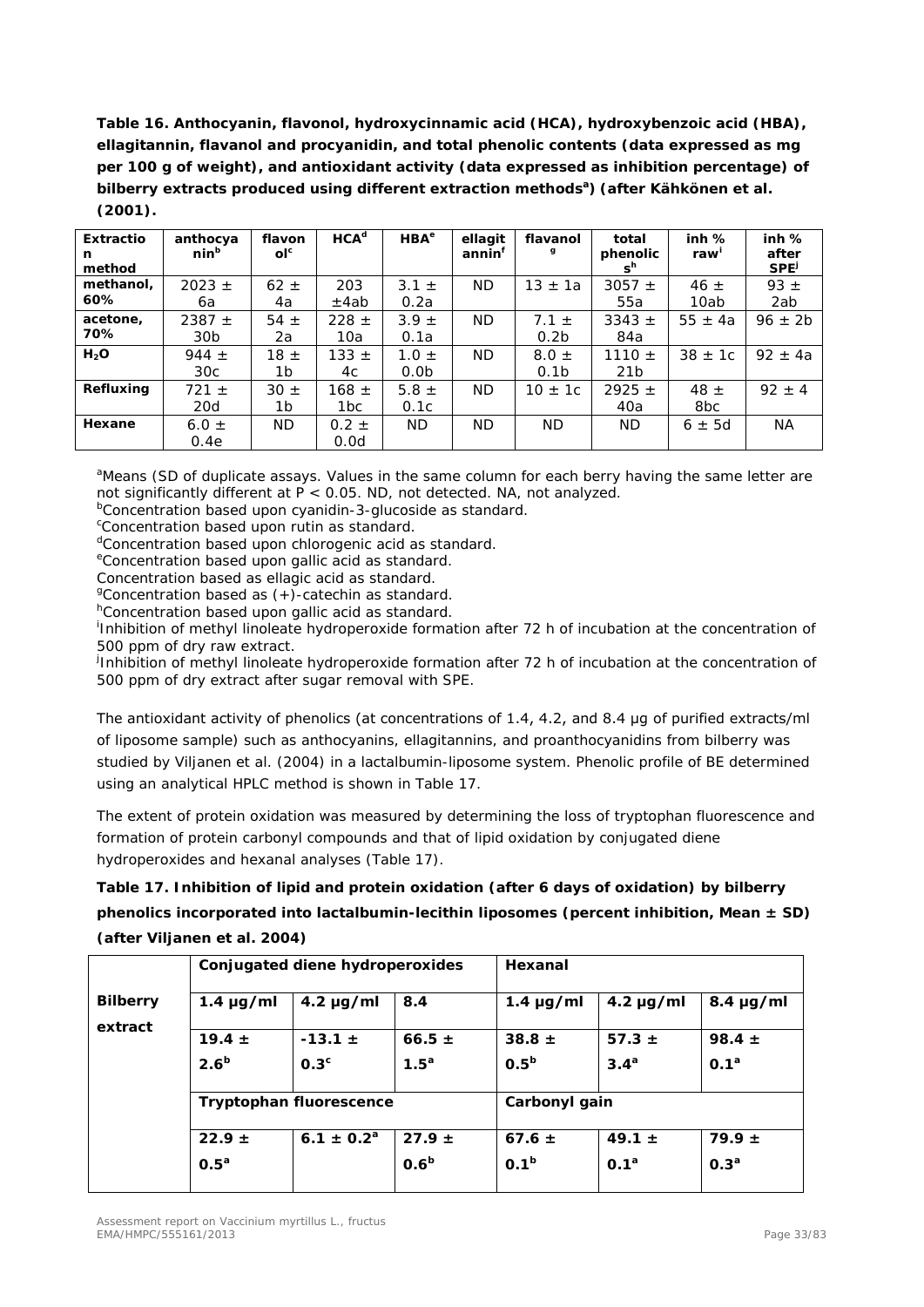<sup>a</sup>SD, standard deviation. Negative values indicate pro-oxidant activity. Values in the same column at the same concentration followed by different letters are significantly different ( $p < 0.05$ ).

Bilberry phenolics exhibited good overall antioxidant activity toward protein oxidation. The antioxidant effect toward lipid oxidation was more pronounced than the effect on protein oxidation (Table 18) (Viljanen *et al.* 2004).

## **Table 18. Phenolic profiles of bilberry extract (expressed as percent of total phenolics measured using HPLC; ND, not detected) (after Viljanen** *et al.* **2004)**

|                 | Extract   Anthocyanins   Flavonols <sup>b</sup>   OH-C <sup>c</sup> |     |     | $OH-Bd$ | $ $ ProAs <sup>e</sup> $ $ ET <sup>f</sup> |           | <b>EA</b> <sup>9</sup> | mg phenolic<br>compounds/<br>g dry weight |
|-----------------|---------------------------------------------------------------------|-----|-----|---------|--------------------------------------------|-----------|------------------------|-------------------------------------------|
| <b>Bilberry</b> | 94.8                                                                | ם ר | 4.2 |         | <b>ND</b>                                  | <b>ND</b> | ND                     | 572.8                                     |

Anthocyanins; amount based upon cyanidin-3-glucoside as standard.

<sup>b</sup>(+)-Catechin as standard.

<sup>c</sup>Chlorogenic acid as standard.

<sup>d</sup>Gallic acid as standard.

eproAs, proanthocyanidins; flavan-3-ol as standard<br><sup>f</sup>ET, ellagitannins: ellagic acid as standard

ET, ellagitannins; ellagic acid as standard.

<sup>g</sup>EA, ellagic acid.

#### **Antimicrobial activity**

It has long been known that several phenolic substances such as flavonoids, phenolic acids, tannins and lignans have antimicrobial activity (Heinonen 2007). It is believed that it is the flavonoid anthocyanins component in *V. myrtillus* that exerts such an effect. The mechanism of antimicrobial activity may include antiadhesion activity, destruction of the cytoplasmic phospholipid bilayer of the cell wall in microbes, damage of the outer membrane with disintegration of the liposaccharide (LPS) layer by phenolics, tannins complexation of metal ions and inhibition of plasma coagulation by bacteria. Another mechanism is the inhibition of antibacterial multidrug resistance (MDR) and impairment of the efflux pump activity in bacteria (Puupponen-Pimiä *et al.* 2005a, 2005b, 2005c).

#### **Bilberry extract**

Rauha *et al.* (2000) evaluated the antimicrobial activity of a number of plants, including bilberry. To the *in vitro* studies, an aqueous solution of the dry extract prepared from the dry plant material (acetone/methanol 70% V/V – no further detail) was used to determine the diameter of the inhibition zones in the agar cultures of bacteria. Clear antimicrobial effect has been found for the BE (500 µg samples) against the *Micrococcus luteus* (inhibition zone (i.z.) of sample= 3 - 4 mm > i.z. of methanol and slight antimicrobial activity against *Staphylococcus epidermidis*, *Bacillus subtilis*, *Escherichia coli* and *Candida albicans* (i. z. of sample = 1 - 3 mm) > i.z. of methanol (Rauha *et al.* 2000).

The antimicrobial activity of many plants, including *V. myrtillus* extract (acetone-water 70:30 V/V; elution with MeOH) prepared from fresh frozen berries was screened against the human pathogenic microbial strains on agar plates to estimate their growth and adherence of the bacterial cells to a berry material. The BE (1 mg/ml) revealed the death of the culture of *Helicobacter pylori*, very strong inhibition of growth of *Bacillus cereus* and strong inhibition of growth of *Clostridium perfringens* and *Staphylococcus aureus* (Nohynek *et al.* 2006).

Binding of *Neisseria meningitidis* pili to *V. myrtillus* berries and juice polyphenolic fractions containing anthocyanins, proanthocyanidins and flavonols have been identified by Toivanen *et al.* (2009; 2011). Prevention of adhesion of pathogenic bacteria to host cell surfaces may constitute the protection from the activity of bacteria that use adhesins to colonize the host cells.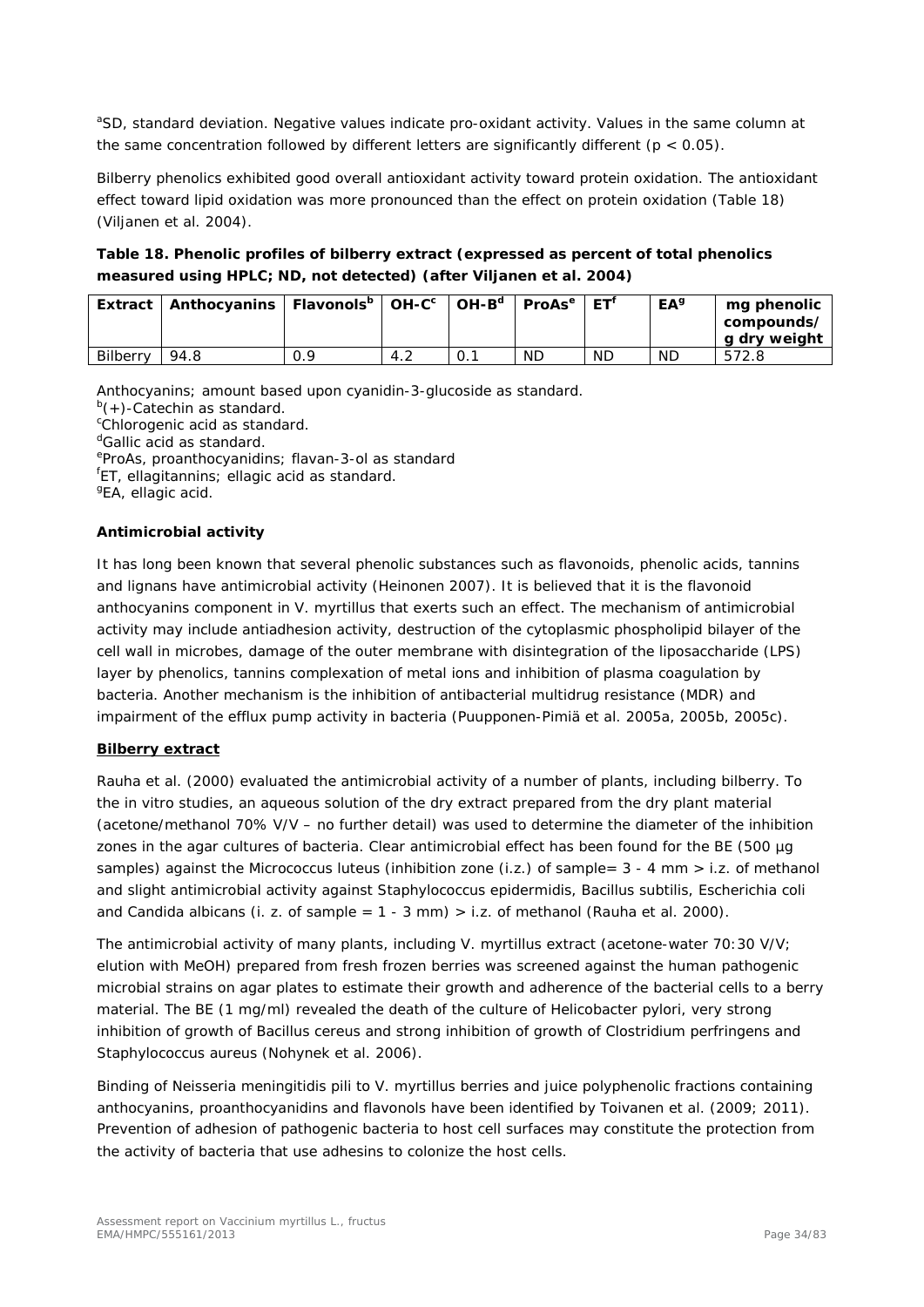Activity of bilberry against Gram positive and Gram negative intestinal pathogens was examined in *in vitro* cultures of *Salmonella*, *Staphylococcus*, *Listeria* and *Lactobacillus* bacteria (Puupponen-Pimiä *et al.* 2005a; 2005b). The BEs (water/ethyl acetate/methanol) prepared from fresh frozen berries containing phenolic acids and fractions eluted with methanol (ellagitannins and anthocyanins) were tested. BE (2 mg/ml) inhibited the growth of *Staphylococcus aureus* for 12 and 24 hours (5 x 101 - 5 x 102) and *Salmonella enterica Typhimurium* (10- 5 x 101). BE fractions (10 mg/ml) exhibited stronger inhibition against *Staphylococcus aureus* (>5 x 104) for 12 and 24 hours compared with control. Stronger inhibition of growth was also seen against *Salmonella enterica Typhimurium* (5 x 102 - 5 x 103) compared with control.

Influence of various preparations of BE prepared from fresh berries, on trophozoites of *Giardia duodenalis* viability and spontaneous excystation of *Cryptosporidium parvum oocysts* was examined in *in vitro* experiments by Anthony *et al.* (2007, 2011). The water soluble extracts of bilberry containing polyphenols (167 µg/ml of gallic acid equivalents) killed 90.4 + 2.8% of *Giardia duodenalis trophozoites*. Increase of the spontaneous excystation of *Cryptosporidium parvum oocysts* observed after administration of the BE (equivalent to 213 µg/ml of the gallic acid). Because anthocyanins represent more than 70% of the polyphenols, it is believed that they are responsible for antiprotozoan activity of bilberry.

## **Bilberry juice**

Similar experiments were conducted by Huttunen *et al.* (2011) who found through *in vitro* studies that the fraction (10 - 100 kDa), 9 mg/g of the bilberry juice inhibits the binding of *Streptococcus pneumoniae* to human bronchial cells (Calu-3) in the adhesion model. The adhesion inhibition of bilberry juice, consisting essentially of small amounts of phenolic compounds with a low molecular weight, was 52%. The test fractions were devoid of solvents and are water-soluble.

In contrary, juice fractions of *V. myrtillus* of the higher molecular weight with the dominance of anthocyanins, proanthocyanidins and flavonol glycosides exerted antiaggregation effect on the pairs of bacteria common in the pathology of the dental plaque in the oral cavity: *Streptococcus mutans* with *Fusobacterium nucleatum* or *Actinomyces naeslundi* (Riihinen *et al.* 2011).

## **Antineoplastic activity**

## **Bilberry extract**

Bilberry fruit extracts were screened to antineoplastic activity by *in vitro* tests to determine the ability to induce phase II detoxification of quinone reductase and inhibition of the induction of ornithine decarboxylase. Raw extracts containing anthocyanin and proanthocyanidin fractions showed little activity (Bomser *et al.* 1996).

Esselen *et al.* (2011) investigated the influence of BE on topoisomerases activity in a cell-free system and in human HT29 colon carcinoma cells. Topoisomerases I and II are targets of clinically used anticancer drugs. A BE containing 36% w/w anthocyanin was used. The major anthocyanins concentrations were established by HPLC mass spectrometric analysis. About 1.2 million HT29 cells were spread into Petri dishes (two Petri dishes for one concentration) and allowed to grow for 48 h. Topoisomerase protein was detected using rabbit polyclonal antibodies specific for either topoisomerase I, topoisomerase II a, or topoisomerase II b. The effect of BE on the growth of the cell line HT29 was determined using the sulforhodamine B assay. Incubation of HT29 cells with the extract up to 500  $\mu$ g/ml for 72 h led to an inhibition of cell growth but without reaching an IC<sub>50</sub> value. However, the extract potently inhibited the catalytic activity of topoisomerase I at a concentration of 25 μg/ml. Activity of topoisomerase I was completely suppressed by the extract at concentrations ≥50 mg/ml. The BE was found to inhibit the catalytic activity of topoisomerase II at concentrations exceeding 1 μg/ml. The catalytic activity of topoisomerase IIa was fully blocked at 5 μg/ml. Similar effects were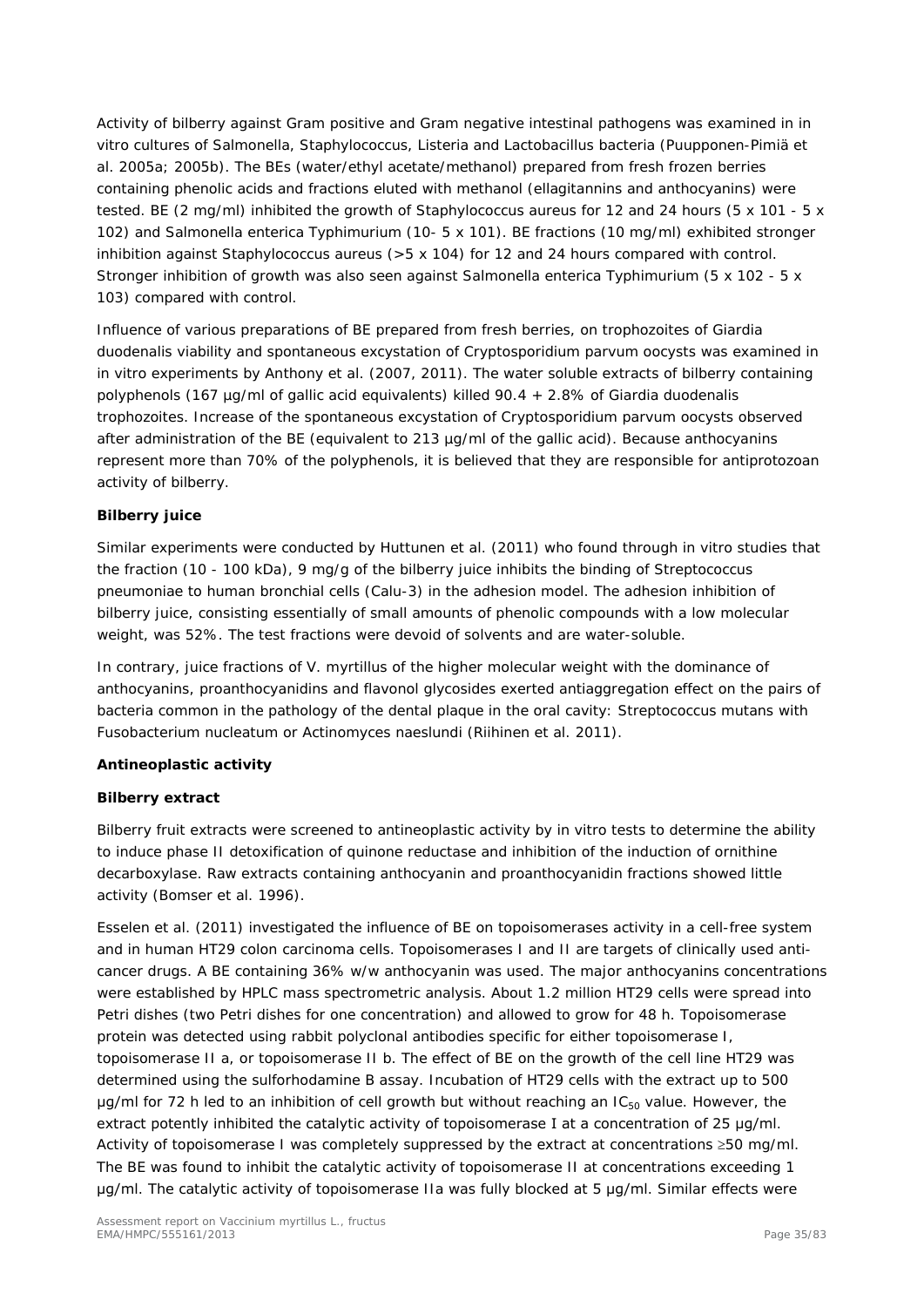obtained with recombinant topoisomerase IIb. Pre and co-incubation of HT29 cells with BE (≥1 ≥g/ml) significantly suppressed (p <0.001) the strand-breaking effects of camptothecin. The extract was found to significantly diminish doxorubicin-mediated DNA strand breaks at concentrations ≥1 μg/ml (p<0.001). Authors concluded that anthocyanins show a preference for inhibition of topoisomerase II (Esselen *et al.* 2011).

#### **Isolated compounds**

Lamy *et al.* (2007) studied the activity of anthocyanidins (aglycons of anthocyanins) in prevention of migration of glioblastoma cells. Because the full resection of malignant glioblastomas is not possible due to their diffuse structure, the development of new projects for cancer therapy and prevention is very important. It was found that aglycons of the anthocyanins: cyanidin, delphinidin, and petunidin acts as potent glioma (U-87) cell migration inhibitors. The most potent was found delphinidin 3-*0* glucoside (5, 10, 20  $\mu$ M, (p<0.05, p<0.01) and 50  $\mu$ M (p<0.001)), with significant differences versus control alone. Since the antocyanins cross the blood brain barrier and pass to the CNS in the concentration range of 192.2 ± 57.5 ng/g after administration of the single dose (Passamonti *et al.* 2003), the chronic intake can significantly inhibit the migration of glioblastoma cells and may affect the results of cancer treatment (Lamy *et al.* 2007).

#### *In vivo* **Experiments**

#### **Bilberry extract**

#### **Antiulcer activity**

Antiulcer activity of a BE (corresponding to 25% anthocyanidins) was tested *in vivo* in Wistar rats in experimental models of pyloric ligature induced ulcers, ulcers induced with the use of reserpine, phenylbutazone, ulcers caused by restraint and a local application of acetic acid to the gastric mucosa (Cristoni and Magistretti 1987). The results of experiments were compared with the control groups and groups of rats receiving carbenoxolone and cimetidine. The results of the performed experiments were analyzed by the Mann-Whitney U test or the Dunnett t test (Table 19; Table 20; Table 21; Table 22; Table 23).

| and Magistretti 1987)                                                                                     |  |  |
|-----------------------------------------------------------------------------------------------------------|--|--|
| Table 19. Activity of <i>V. myrtillus</i> extract in pyloric ligature ulcer model in rats (after Cristoni |  |  |

|                  | <b>Dose</b> | No of   | Mean index        | %              | No of          |
|------------------|-------------|---------|-------------------|----------------|----------------|
| <b>Substance</b> | mg/kg       | animals | of ulceration     | of Inhibition  | stomachs       |
|                  | p.o.        |         | Mean $\pm$ S.E.   |                | not            |
|                  |             |         |                   |                | ulcerated      |
| <b>Controls</b>  |             | 10      | 49.00 $\pm$       |                | 0              |
|                  |             |         | 15.35             |                |                |
| <b>Bilberry</b>  | 10          | 12      | $40.50 \pm 11.49$ | $-17$          | 1              |
| extract          |             |         |                   |                |                |
| <b>Controls</b>  |             | 11      | $35.36 \pm 9.10$  | $\blacksquare$ | $\overline{2}$ |
| <b>Bilberry</b>  | 25          | 13      | $18.85 \pm 4.77$  | $-47$          | $\mathbf{O}$   |
| extract          | 50          | 13      | $16.54 \pm 3.71$  | $-53$          | 1              |
| <b>Controls</b>  |             | 13      | 47.46 $\pm$       | $\blacksquare$ | 1              |
|                  |             |         | 10.37             |                |                |
| <b>Bilberry</b>  | 100         | 13      | $12.46 \pm 3.89$  | $-74$          | 3              |
| extract          |             |         |                   |                |                |
| <b>Controls</b>  |             | 14      | $44.50 \pm 6.83$  | $\sim$         | 1              |
| Carbenoxolone    | 50          | 12      | $28.16 \pm 7.02$  | $-37$          | $\Omega$       |
|                  |             |         |                   |                |                |
|                  | 100         | 12      | $28.08 \pm 5.93$  | $-37$          | $\mathbf{O}$   |
|                  |             |         |                   |                |                |
| <b>Controls</b>  |             | 14      | $43.78 \pm 6.99$  |                | 1              |
| Cimetidine       | 50          | 13      | $30.15 \pm 7.17$  | $-31$          | $\overline{2}$ |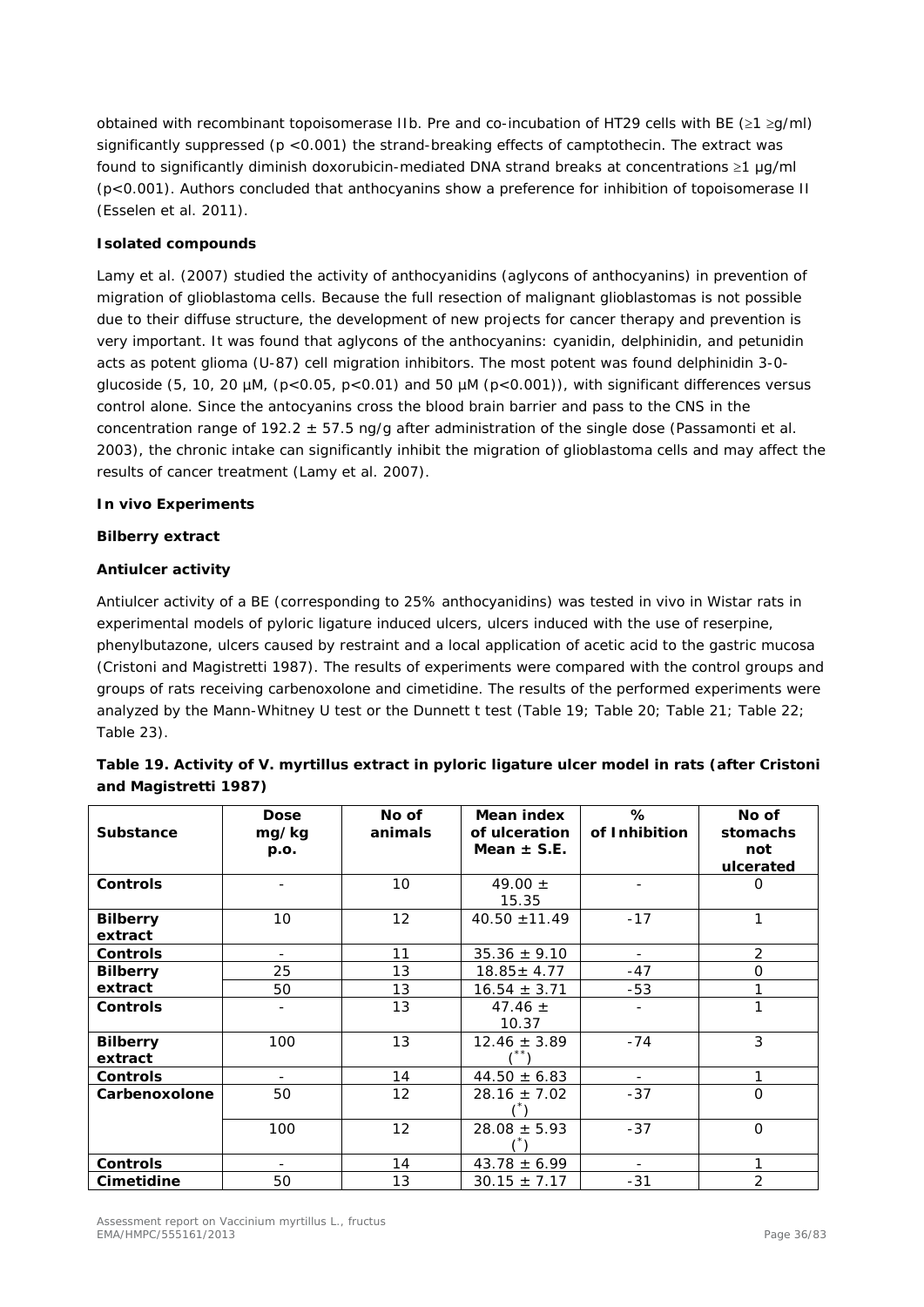| Cubeteness uses aluse EO, 30, 35, / hours before and immediately often pulsately and the |  |  |  |
|------------------------------------------------------------------------------------------|--|--|--|

Substances were given 50, 30, 25, 6 hours before and immediately after pyloric ligature (\* ) p<0.05; (\*\*) p<0.01; Mann Whitney U test.

#### **Table 20. Activity of** *V. myrtillus* **extract in reserpine ulcer model in rats**

| <b>Substance</b> | <b>Dose</b><br>mg/kg<br>p.o. | No of<br>animals | Mean index<br>of ulceration<br>Mean $\pm$ S.E. | %<br>of Inhibition | No of<br>stomachs not<br>ulcerated |
|------------------|------------------------------|------------------|------------------------------------------------|--------------------|------------------------------------|
| <b>Controls</b>  |                              | 18               | $19.56 \pm 2.31$                               |                    | 0                                  |
|                  |                              |                  |                                                |                    |                                    |
| <b>Bilberry</b>  | 25                           | 17               | $10.52 \pm$<br>1.41(                           | $-46$              | $\Omega$                           |
| extract          |                              |                  |                                                |                    |                                    |
|                  | 50                           | 16               | $6.31 \pm 1.35$                                | $-68$              | $\Omega$                           |
|                  |                              |                  |                                                |                    |                                    |
|                  | 100                          | 14               | $3.71 \pm 0.92$                                | $-81$              | 2                                  |
|                  |                              |                  |                                                |                    |                                    |
| <b>Controls</b>  |                              | 12               | $21.25 \pm 4.72$                               |                    | $\mathbf 0$                        |
| Carbenoxolone    | 25                           | 13               | $8.88 \pm 2.27$                                | -58                | $\mathbf{O}$                       |
|                  |                              |                  |                                                |                    |                                    |
|                  | 50                           | 12               | $6.16 \pm 0.99$                                | $-71$              | $\Omega$                           |
|                  |                              |                  |                                                |                    |                                    |
|                  | 100                          | 12               | $1.42 \pm 0.97$                                | $-93$              |                                    |
|                  |                              |                  |                                                |                    |                                    |
| <b>Controls</b>  |                              | 17               | $20.28 \pm 3.39$                               |                    | $\mathcal{P}$                      |
| Cimetidine       | 100                          | 14               | $24.3 \pm 6.78$                                | $+20$              | $\Omega$                           |

#### **(after Cristoni and Magistretti 1987)**

Substances were given once a day for 8 days; (\*\*) p<0.01 (Mann-Whitney U test).

| Table 21. Activity of V. myrtillus extract in phenylbutazone ulcer model in rats (after Cristoni |  |
|--------------------------------------------------------------------------------------------------|--|
| and Magistretti 1987)                                                                            |  |

| <b>Substance</b>        | <b>Dose</b>   | No of animals | Mean index of<br>ulceration | ℅<br>of Inhibition |
|-------------------------|---------------|---------------|-----------------------------|--------------------|
|                         | mg/kg<br>p.o. |               | Mean $\pm$ S.E.             |                    |
| <b>Controls</b>         |               | 20            | $0.42 \pm 0.07$             |                    |
|                         | ۰             | 33            | $3.39 \pm 0.26$             |                    |
| <b>Bilberry extract</b> | 50            | 19            | $2.55 \pm 0.16$             | $-25$              |
|                         | 100           | 17            | $1.88 \pm 0.20$             | $-45$              |
|                         | 200           | 20            | $1.27 \pm 0.23$             | $-63$              |
| <b>Controls</b>         |               | 35            | $3.08 \pm 0.28$             |                    |
| Phenylbutazone          |               |               |                             |                    |
| Carbenoxolone           | 50            | 25            | $2.25 \pm 0.31$             | $-27$              |
|                         | 100           | 10            | $1.49 \pm 0.41$             | $-52$              |
|                         | 200           | 10            | $1.31 \pm 0.24$             | $-57$              |
| <b>Controls</b>         |               | 10            | $2.14 \pm 0.39$             |                    |
| Phenylbutazone          |               |               |                             |                    |
| Cimetidine              | 20            | 10            | $1.62 \pm 0.37$             | $-24$              |
|                         | 40            | 10            | $1.09 \pm 0.34$             | -49                |
|                         | 80            | 10            | $0.62 \pm 0.20$             | $-71$              |

Substances were given twice a day for 4 days

(\*) p<0.05; (\*\*) p<0.01; Mann Whitney U test.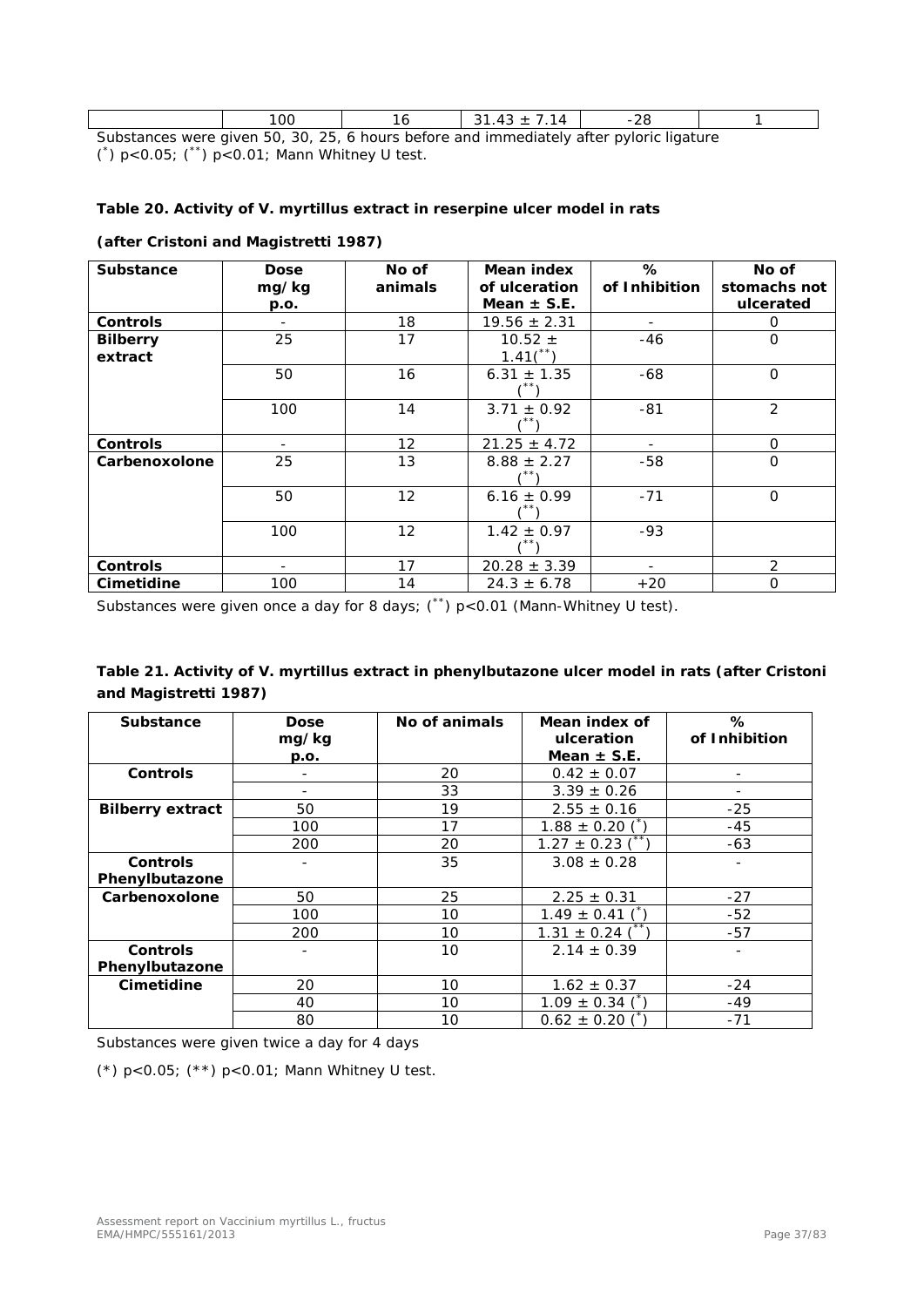**Table 22. Activity of** *V. myrtillus* **extract in restraint ulcer model in rats (after Cristoni and Magistretti 1987)**

| <b>Substance</b> | <b>Dose</b><br>mg/kg | No of<br>animals | Number of ulcers (Mean $\pm$ S.E.) on days |               |                   |                 |                    |
|------------------|----------------------|------------------|--------------------------------------------|---------------|-------------------|-----------------|--------------------|
|                  | p.o.                 |                  | $\Omega$                                   |               | 3                 | <sub>n</sub>    | 9                  |
| <b>Controls</b>  |                      | 8                | $3.75 \pm$                                 | 4.37 $\pm$    | $3.50 \pm$        | $3.25 \pm$      | $2.75 \pm 0.53$    |
|                  |                      |                  | 0.97                                       | 0.65          | 0.53              | 0.45            |                    |
| <b>Bilberry</b>  | 25                   | 8                | 3.87 $\pm$                                 | $3.75 \pm$    | $3.62 \pm$        | $2.00 \pm$      | $0.75 \pm 0.25$    |
| extract          |                      |                  | 0.83                                       | 0.56          | 0.50              | $0.38\(^{5})$   |                    |
|                  | 50                   | 8                | 4.00 $\pm$                                 | $2.87 \pm$    | 2.12              | $1.25 \pm 0.45$ | $0^{\overline{1}}$ |
|                  |                      |                  | 0.65                                       | 0.40          | $\pm 0.55$        |                 |                    |
|                  | 100                  | 8                | $3.75 \pm$                                 | $1.75 \pm$    | 1.12              | $0.25 \pm 0.25$ | $0^{\prime}$       |
|                  |                      |                  | 0.83                                       | $0.80(^{**})$ | $\pm 0.40(^{**})$ |                 |                    |
| <b>Controls</b>  |                      | 8                | $3.87 +$                                   | 4.0 $\pm$     | 5.37              | $4.25 \pm 0.25$ | $1.87 \pm 0.23$    |
|                  |                      |                  | 0.47                                       | 0.27          | $\pm 0.56$        |                 |                    |
| Carbenoxolone    | 50                   |                  | 3.87 $\pm$                                 | 3.50          | 4.12 $\pm$        | $3.37 \pm$      | $1.62 \pm 0.37$    |
|                  |                      |                  | 0.47                                       | $\pm 0.60$    | $0.55$ $($        | $0.18$ $($      |                    |

Substances were given once a day.

(\*) p<0.05; (\*\*) p<0.01; Mann Whitney U test.

|                   | Table 23. Activity of <i>V. myrtillus</i> extract in acetic acid ulcer model in rats (after Cristoni and |  |  |  |  |
|-------------------|----------------------------------------------------------------------------------------------------------|--|--|--|--|
| Magistretti 1987) |                                                                                                          |  |  |  |  |

| <b>Substance</b> | <b>Dose</b><br>mg/kg | Area of ulcers in mm <sup>2</sup> (Mean $\pm$ S.E.) |                  |                   |                              |
|------------------|----------------------|-----------------------------------------------------|------------------|-------------------|------------------------------|
|                  | p.o.                 | No of animals                                       | 6                | No of animals     | $12 \overline{ }$            |
| <b>Controls</b>  |                      | 15                                                  | $52.35 \pm 2.25$ | 20                | $13.12 \pm 0.99$             |
| <b>Bilberry</b>  | 50                   | 15                                                  | $44.19 \pm 1.64$ | 19                | $9.67 \pm 0.86$              |
| extract          |                      |                                                     | $\binom{5}{x}$   |                   | $(-26)$                      |
|                  |                      |                                                     | $(-16)$          |                   |                              |
|                  | 100                  | 15                                                  | $39.27 \pm 2.08$ | 20                | 7.62 $\pm$ 0.63 (**)         |
|                  |                      |                                                     |                  |                   | $(-42)$                      |
|                  |                      |                                                     | (-25)            |                   |                              |
| <b>Controls</b>  |                      | 16                                                  | $60.86 \pm 1.95$ | 15                | $11.32 \pm 0.64$             |
| Carbenoxolone    | 50                   | 17                                                  | $54.52 \pm 1.56$ | 15                | $8.40 \pm 0.80$              |
|                  |                      |                                                     | $\left( \right)$ |                   | $(\overline{\phantom{a}}^*)$ |
|                  |                      |                                                     | (-10)            |                   | $(-26)$                      |
| <b>Controls</b>  |                      | $12 \overline{ }$                                   | $55.02 \pm 2.56$ | 12                | $11.52 \pm 2.15$             |
| Carbenoxolone    | 100                  | 10                                                  | $35.60 \pm 1.93$ | 12                | $5.34 \pm 0.78$ (1)          |
|                  |                      |                                                     |                  |                   | $(-33)$                      |
|                  |                      |                                                     | $(-35)$          |                   |                              |
| <b>Controls</b>  |                      | 12                                                  | $50.97 \pm 2.11$ | $12 \overline{ }$ | $14.32 \pm 1.66$             |
| Cimetidine       | 100                  | 12                                                  | $37.83 \pm 2.88$ | 11                | $9.58 \pm 1.53$ (*)          |
|                  |                      |                                                     |                  |                   | $(-33)$                      |
|                  |                      |                                                     | $(-26)$          |                   |                              |

#### **Smooth muscles contractility**

**In vivo Experiments**

#### **Isolated rat stomach**

Influence of a BE (corresponding to 25% of anthocyanidins on the rat stomach muscles to stimulation of post-ganglionic fibres was studied *in vitro* by Bettini *et al.* (1986). The extract in concentration of 1-4 μg/ml enhanced contractility of the rat stomach muscles preparations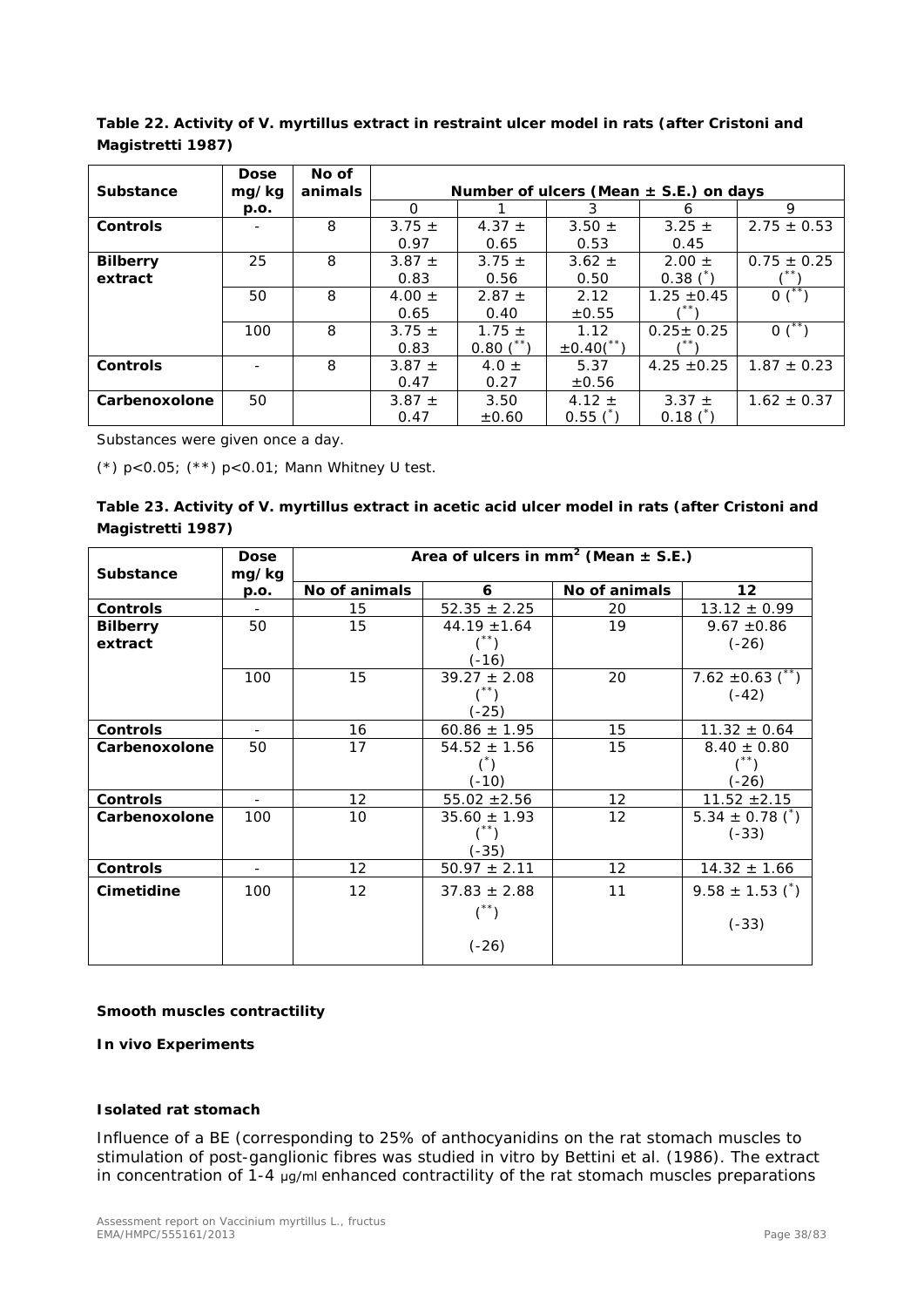stimulated intramurally. The effect was potentiated by addition of an ascorbic acid (500 μg/ml). Ganglionic blockade with use of hexamethonium (20 μg/ml) partially decreased the facilitatory response (Table 24). Authors concluded that the BE enhances the liberation of ACh at the level of the postganglionic nerve endings.

**Table 24. Mean percentage increase in the response of the preparation to transmural stimulation (after Bettini** *et al.* **1986)**

|                                |              | в             |
|--------------------------------|--------------|---------------|
| Bilberry extract(4 $\mu$ g/ml) | $140 \pm 7$  | $78 \pm 2.25$ |
| Ascorbic acid (500 µg/ml)      | $45 \pm 5$   | $20 \pm 1.5$  |
| Bilberry extract(4 µg/ml)      | $200 \pm 15$ | 100 3.5       |
| Ascorbic acid (500 µg/ml)      |              |               |

A) in standard Krebs solution; B) with hexamethonium (20  $\mu$ g/ml); note that the percentage increase is greater in the absence of hexamethonium.

## 3.1.3 Safety Pharmacology

#### **Platelet aggregation**

Effects of BE (containing 36% of anthocyanosides) on platelet aggregation in humans was studied by initially by Botecchia *et al.* (1987), later by Pulliero *et al.* (1989) and by Morazzoni and Magistretti (1990) in rabbit and rats.

#### **Bilberry extract**

In preliminary *in vitro* studies Bottechia *et al.* (1987) showed 50% inhibition of the clot retraction at concentration of 75 µ/ml of the BE. Moreover, the platelet aggregation induced by ADP, collagen and arachidonic acid was inhibited in a concentration dependent manner (50, 100 and 150 µ/ml).

The researchers believe that BE stimulates the release of prostacyclin (PGI2), which has the effect of increasing the concentration of the intracellular cAMP or reducing the level of thromboxane A2 in platelets.

In experiments conducted by Morazzoni and Magistretti (1990) in rabbits and rats *in vitro* and *in vivo* activity, not only the activity of the BEM was tested, but also three principal anthocyanosides occurring in the extract. BE, as dipyridamole and aspirin inhibited platelet aggregation (Table 25). Both cyanidin 3-0-glucoside, delphinidin 3-0-glucoside and malvidin 3-0-glucoside added to rabbit plasma inhibited platelet aggregation induced by ADP, collagen and sodium arachidonate (Table 26).

| Table 25. Inhibition of rabbit platelet aggregation by BEM, dipyridamole and aspirin (after |  |
|---------------------------------------------------------------------------------------------|--|
| Morazzoni and Magistretti 1990).                                                            |  |

| Aggregating  | $IC_{50}$ values <sup>*</sup> (mg/ml PRP or GFP <sup>**</sup> ) |                 |                                     |  |  |
|--------------|-----------------------------------------------------------------|-----------------|-------------------------------------|--|--|
| agent        | <b>Bilberry extract</b>                                         | Dipyridamole    | <b>Aspirin</b>                      |  |  |
| <b>ADP</b>   | 0.36                                                            | 0.36            | $IC_{50}$ not obtainable            |  |  |
|              | $(0.89 - 0.14)$                                                 | $(0.64 - 0.20)$ | (active only 2 <sup>nd</sup> phase) |  |  |
| Collagen     | 0.32                                                            | 0.22            | 0.04                                |  |  |
|              | $(0.42 - 0.24)$                                                 | $(0.31 - 0.16)$ | $(0.05 - 0.02)$                     |  |  |
| Arachidonate | 0.60                                                            | 0.50            | 0.01                                |  |  |
|              | $(0.84 - 0.43)$                                                 | $(0.77 - 0.32)$ | $(0.01 - 0.009)$                    |  |  |
| Arachidonate | 0.81                                                            |                 |                                     |  |  |
| (GFP)        | $(1.14 - 0.58)$                                                 |                 |                                     |  |  |
|              |                                                                 |                 |                                     |  |  |

PRP (Platelet-rich plasma)

 $k$ IC<sub>50</sub> values were determined after 3 min incubation of test compound (30 sec for dipyridamole) withy PRP or GFP at 37<sup>o</sup>C. Each IC<sub>50</sub> value and its confidential limits (in brackets) were calculated on four to eleven experiments performed with four to six concentrations of inhibitor.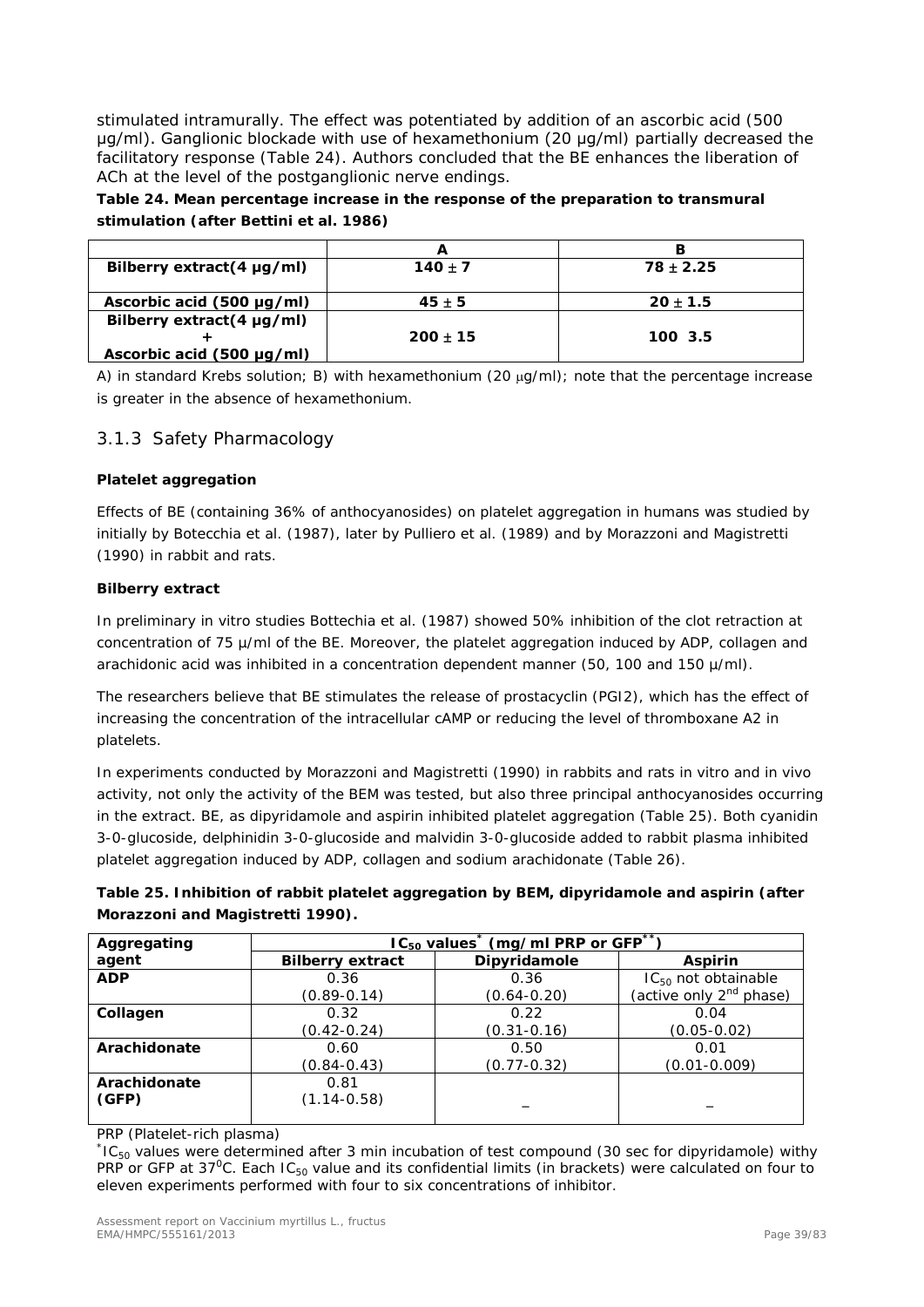\*\*Gel-filtered platelets (GFP) were prepared using Tyrode's albumin buffer according to Tangen *et al.* 1971.

| <b>Aggregating agent</b> | $IC_{50}$ Values $*$ (mg/ml PRP) |                                |                         | <b>Bilberry</b>         | <b>Reconstitute</b>     |
|--------------------------|----------------------------------|--------------------------------|-------------------------|-------------------------|-------------------------|
|                          | Cyanidin                         | <b>Malvidin</b><br>Delphinidin |                         | extract                 | d extract**             |
|                          | $3 - 0 -$                        | $3 - 0 -$                      | $3 - 0 -$               |                         |                         |
|                          | glucoside                        | glucoside                      | glucoside               |                         |                         |
| <b>ADP</b>               | 0.39<br>$(0.70 - 0.22)$          | 0.43<br>$(0.62 - 0.29)$        | 0.36<br>$(0.45 - 0.28)$ | 0.36<br>$(0.89 - 0.14)$ | 0.51<br>$(0.60 - 0.44)$ |
| Collagen                 | 0.26<br>$(0.53 - 0.13)$          | 0.64<br>$(1.10 - 0.38)$        | 0.57<br>$(0.73 - 0.45)$ | 0.32<br>$(0.42 - 0.24)$ | 0.87<br>$(1.01 - 0.74)$ |
| Arachidonate             | 0.42<br>(0.82-0.22)              | 0.68<br>$(0.97 - 0.47)$        | 0.55<br>$(0.72 - 0.42)$ | 0.60<br>$(0.84 - 0.43)$ | 0.73<br>$(0.89 - 0.59)$ |

## **Tab 26. Inhibition of rabbit platelet aggregation by cyanide 3-0-glucosoide, malvidin 3-0 glucoside and delphinidin 3-0-glucoside (after Morazzoni and Magistretti 1990).**

PRP (Platelet-rich plasma)

 $k$ IC<sub>50</sub> values were determined after 3 min incubation of test compound with PRP at 37°C Each  $IC_{50}$  value and its confidential limits (in brackets were calculated on four to eleven experiments performed with four to six concentrations of inhibitor.

<sup>\*</sup>Reconstituted extract: a mixture containing 38% of cyaniding 3-0-glucoside, malvidin 3-0-glucoside and delphinidin 3-0-glucoside in the same ratio as in the *V. myrtillus* extract

BEM significantly and dose dependently (5 – 400 mg/kg) induced in rats *in vivo* lengthening of **bleeding time**. The effect was independent from the influence on the coagulation system. Indeed hematocrit (44.9  $\pm$  0.3; Control 44.7  $\pm$  0.4), Cephotest (18.6  $\pm$  0.7; Control 19.4  $\pm$  0.9) and Normotest (26.7  $\pm$  1.2; control 25.8  $\pm$  1.1) values were normal after 2 hours after a single oral dose of the extract (400 mg/kg) (Table 27).

| Table 27. Time course of the effects of single oral doses of BEM (100 mg/kg) on bleeding |
|------------------------------------------------------------------------------------------|
| time in rats (after Morazzoni and Magistretti 1990)                                      |

| Bleeding time (sec) (Mean $\pm$ S.E.)             |                          |                          |                           |                                   |                           |                                |                          |                                    |                           |                                |
|---------------------------------------------------|--------------------------|--------------------------|---------------------------|-----------------------------------|---------------------------|--------------------------------|--------------------------|------------------------------------|---------------------------|--------------------------------|
| 10 animals<br>/group                              | <b>Befo</b><br>re<br>Mea | After<br>2h<br>Mean      | <b>Befor</b><br>e<br>Mean | After<br>4h<br>Mean<br>$\pm$ S.E. | <b>Befor</b><br>е<br>Mean | After 8h<br>Mean $\pm$<br>S.E. | <b>Befo</b><br>re<br>Mea | After<br>24h<br>Mean<br>$\pm$ S.E. | <b>Befor</b><br>e<br>Mean | After<br>48h<br>Mea<br>$n \pm$ |
|                                                   | $n \pm$<br>S.E.          | $\pm$ S.E.               | $\pm$ S.E.                |                                   | $\pm$ S.E.                |                                | $n \pm$<br>S.E.          |                                    | $\pm$ S.E.                | S.E.                           |
|                                                   | $96 \pm 6$               | $102 + 6$                | $96 \pm 7$                | $93+7$                            | $93 \pm 7$                | $90 \pm 6$                     | $93+7$                   | $96+9$                             | $96 + 7$                  | $99 + 5$                       |
| Control                                           |                          |                          |                           |                                   |                           |                                |                          |                                    |                           |                                |
| <b>Bilberry</b><br>extract<br>$100 \text{ mg/kg}$ | $96 \pm 7$               | $174\pm6$ <sup>*</sup>   | $99 + 8$                  | $159 \pm 11^{x}$                  | $93 + 7$                  | $150 \pm 7^{**}$               | $96 \pm 6$               | $144 \pm 7$                        | $102 + 6$                 | $90 \pm 1$<br>$\Omega$         |
| <b>Aspirin</b><br>Dipyridamol<br>50-25 mg/kg      | $105 \pm$                | $177 \pm 8$ <sup>*</sup> | $102 \pm 7$               | $174 \pm 9$ **                    | $90 \pm 6$                | $171 \pm 10^{**}$              | $87 + 7$                 | $114 \pm 7$ <sup>*</sup>           | $105 + 8$                 | $105 \pm$<br>8                 |

\* p≤0.05; \*\*p≤0.01 with Student's test for paired data. The experiment was performed on groups of 10 rats for each time.

Similar to ticlopidine change in **platelet adhesiveness** was found in male mouse after single oral administration of BEM at the dose 400 mg/kg two hours before the test. In the treated group marked decrease in the number of the adhesive platelets was found compared to control values (Table 28)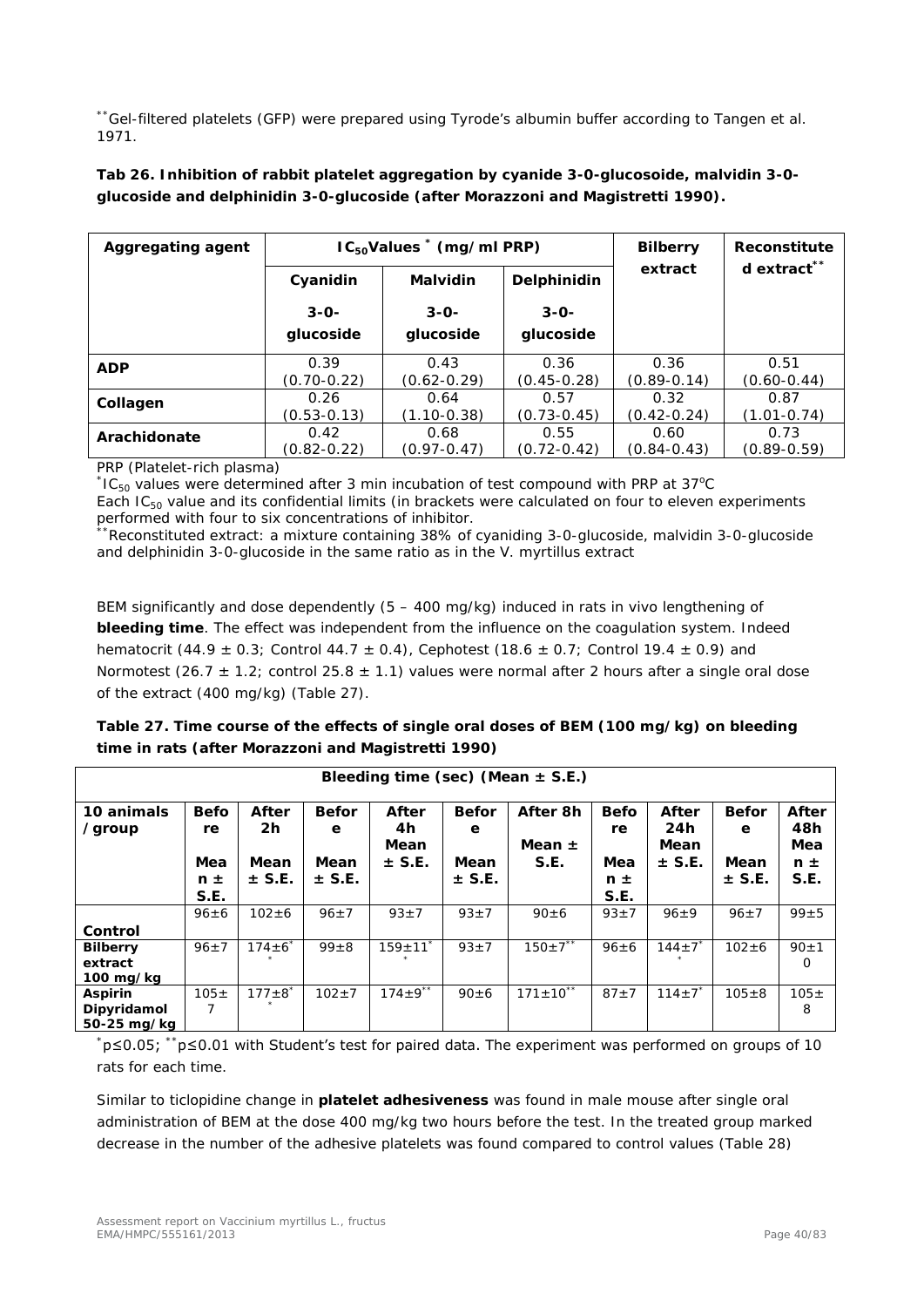|                         | <b>Dose</b><br>mg/kg | No of animals | <b>Adhesive</b><br>platelets<br>$(% \mathcal{L}_{0})$ Mean $\pm$<br>S.E. | % Change in<br>adhesive<br>platelets |
|-------------------------|----------------------|---------------|--------------------------------------------------------------------------|--------------------------------------|
| Control                 |                      | 105           | $47.06 \pm 1.39$                                                         |                                      |
| <b>Bilberry extract</b> | 400                  | 20            | $25.30 \pm 2.66$ <sup>*</sup>                                            | -46                                  |
| Ticlopidine             | 100                  | 72            | $26.82 \pm 1.82$ <sup>**</sup>                                           | $-43$                                |
| hydrochloride           |                      |               |                                                                          |                                      |

**Table 28. Effect of single oral dose of BEM and ticlopidine hydrochloride on male mouse platelet adhesiveness (after Morazzoni and Magistretti 1990).**

BEM and ticlopidine hydrochloride were administered orally two hours before the test (\*\*p≤0.01 with Dunnett's t test).

## **3.1.4 Pharmacodynamic interactions**

Fuchikawa et al. (2006) studied *in vitro* the influence of the water/ethanol bilberry extract on the uptake estrone-3-sulfate by the organic anion-transporting polypeptide B (OATP-B) in the culture of human embryonic kidney (HEK293) cells. The bilberry extract potently inhibited estrone-3-sulfate uptake (about 75%) by the transporter protein OATP-B expressed in the intestine. This transporter plays a role in absorption of several drugs as glibenclamide, fexofenadine and pravastatin. So there is a possibility that the extract could reduce the absorption of these drugs and their therapeutic effectiveness.

Except this single report no animal studies of the bilberry fruit or extracts interactions were identified (Gardner and McGuffin 2013).

## **3.1.5 Conclusions**

Available non-clinical data make plausible the traditional use of bilberry fruits and extracts for the treatment of diarrhoea and peripheral vascular disorders. The therapeutic effects observed in clinical trials may be explained by the results of preclinical pharmacological studies. The results of preclinical studies carried out both *in vitro* and *in vivo* fully confirm the expected clinical efficacy.

As dried ripe fruits of bilberry contain at least 1% of tannins, the traditional use of the dry fruit preparations in diarrhea and topically in mild inflammation of the mucosa is justified on the basis of their astringent properties.

Bilberry is also recommended for the treatment of vascular disorders. Many therapeutic proprieties of bilberry is ascribed to anthocyanin activity. This concerns both the relaxing action on blood vessels like arteries and veins, an improvement of capillaries after microcirculation injury and protective effects of the BE and anthocyanins against oxidative damage. Preclinical studies have also reported their antimicrobial, antinflammatory, antiplatelet and antineoplastic activity.

# *3.2. Overview of available pharmacokinetic data regarding the herbal substance(s), herbal preparation(s) and relevant constituents thereof*

#### **Absorption**

#### **Bilberry extract**

In the study of Talavera *et al.* (2003) anthocyanins from BEM (88 µM/l) were injected directly into the stomach of anaesthetized rats for 30 min and their appearance in plasma was a measure of absorption from the stomach. The absorption of anthocyanins was very diverse (19 – 37%) and depended on their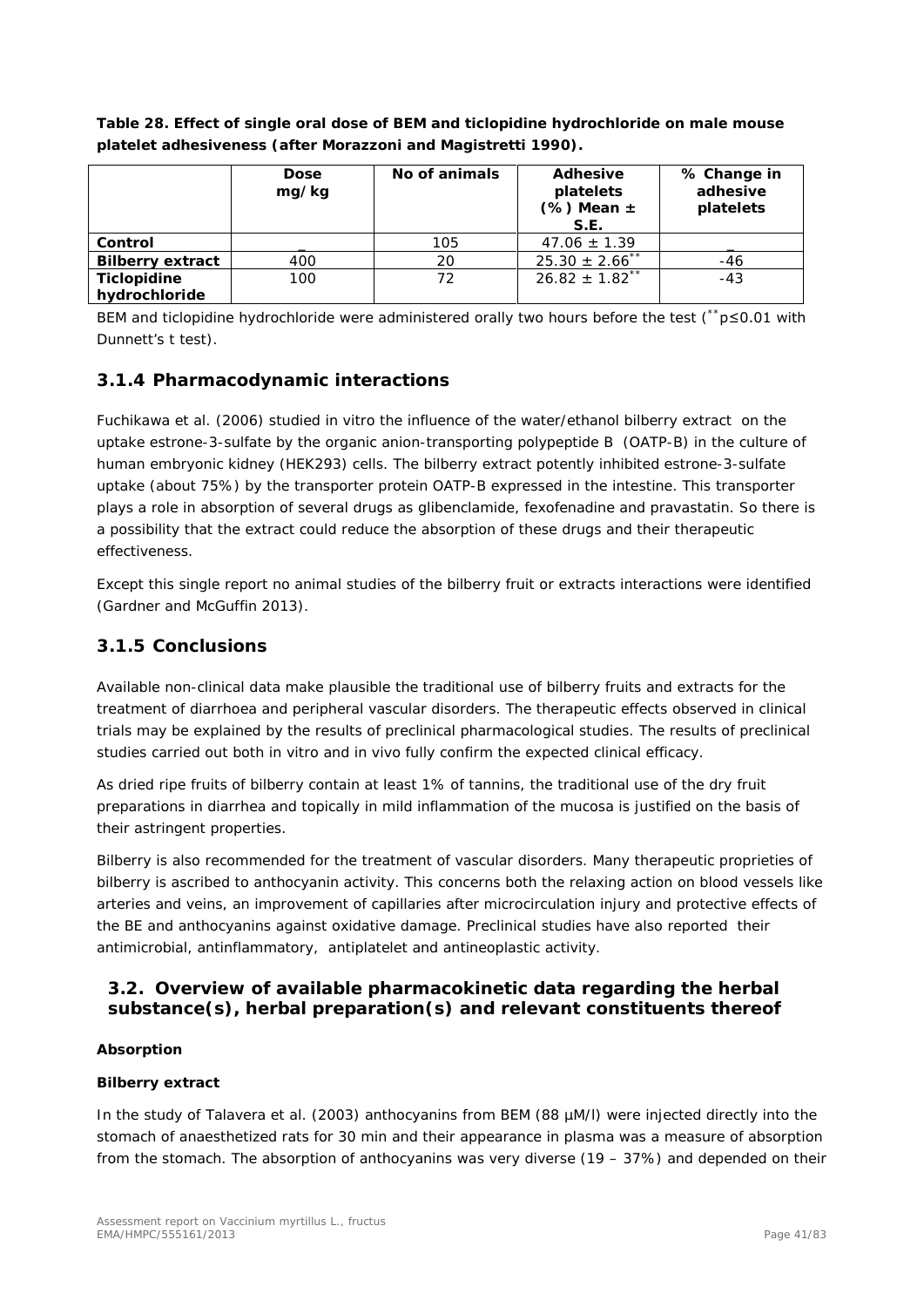structure. Of bilberrry anthocyanins the greatest absorption underwent delphinidin glycosides. After absorption from the stomach glycosides were rapidly excreted into the bile.

Other bioavailability studies in rats demonstrated that after oral administration of a single dose of 400 mg/kg of BEM (mixture of 15 anthocyanosides) they were quickly absorbed with Cmax =  $2.5 \mu q/ml$  at the plasma peak Tmax value of 15 min (absorption rate constant  $= 0.13$  /min). After 2 hours after administration no detectable concentrations were observed. Despite the low bioavailability of BEM the concentration of  $2 - 3 \mu q/ml$  in plasma obtained after administration of a single dose can quarantee sufficient biological effects. There is a lot of evidence that anthocyanidins are enabled *in vitro* at concentrations of about 2 - 7 µg/ml (Morazzoni *et al.* 1991, after Morazzoni and Bombardelli 1996).

#### **Isolated compounds**

Anthocyanins, present a low bioavailability as evaluated by urinary excretion, appear very quickly after ingestion in systemic circulation (peak plasma concentrations appear after 1.5 h). Several data show that only less than 1% of the consumed anthocyanins can be detected in the plasma and urine (Felgines *et al.* 2005; Kay *et al.* 2005; Nielsen *et al.* 2003). Intact anthocyanidin glycosides have been detected in plasma indicating that cyanidin-glycosides are absorbed from the digestive tract into the blood stream in their intact glycosylated forms, as the only flavonoids which occur as glycosides in plasma. Indeed, anthocyanins are mainly absorbed as intact glycosides from the stomach and also from the upper part of the small intestine (McGhie *et al.*, 2007; Matuschek *et al.*, 2006; Passamonti *et al.*, 2003; Nurmi *et al.* 2009). Anthocyanins absorption through the mucosa of the gastrointestinal tract was evaluated in tests carried out *in vivo* (in situ perfusion model). It was found that 10-22% the anthocyanins administered is absorbed in the small intestine.

This high level of anthocyanins absorption was comparable to the studies of Felgines *et al.* (2006) (about 20% in the stomach and 7% in the small intestine). It can generally be assumed on the basis of these results that about 10% total the anthocyanins administered can be absorbed from the stomach and small intestine (Talavera, *et al.* 2004).

Anthocyanin specific transporter is the bilitranslocase, a membrane carrier in the liver responsible for the transport of the dye bromosulphophtalein. This transporter is located on luminal side in the apical domain of epithelial cells of the stomach and intestines. Experimental simulation of antocyanins absorption with the use of intestinal epithelial Caco-2 cells demonstrated high retention of anthocyanins in the cells (up to 60%) but complete lack of their diffusion across the basolateral (serosal) side (Steinert *et al.* 2008).

This phenomenon may explain why the bioavailability of anthocyanins is so low. When the anthocyanins come into contact with the bacterial microflora of the colon, rapid deglycosylation occurs with conversion to phenolic metabolites (Fleschhut *et al.* 2006; Keppler and Humpf 2005; Kemperman *et al.* 2010; Nurmi *et al.* 2009; Selma *et al.* 2009). Most anthocyanins do not appear to undergo extensive metabolism of the parent glycosides to glucuronic, sulfo- or methyl- derivatives (Mc Ghie and Walton 2007; Ichiyanagi *et al.*, 2004a, 2004b).

#### **Distribution**

#### **Bilberry extract**

Lietti and Forni (1976) studied the tissue distribution of anthocyanidins after the administration to rats of the extract of *V. myrtillus* equivalent to 25% of anthocyanidins dissolved in saline in doses of 25 mg/kg i.p. or 20 - 40 mg/kg i.v. Bilberry anthocyanidins were rapidly distributed in the tissues especially to skin and kidney as compared to plasma (Table 29). The calculated estimated volume of distribution in the rat as extrapolated from the plots was 22 ml, which corresponds approximately to the sum of the plasma plus the interstitial fluid volume.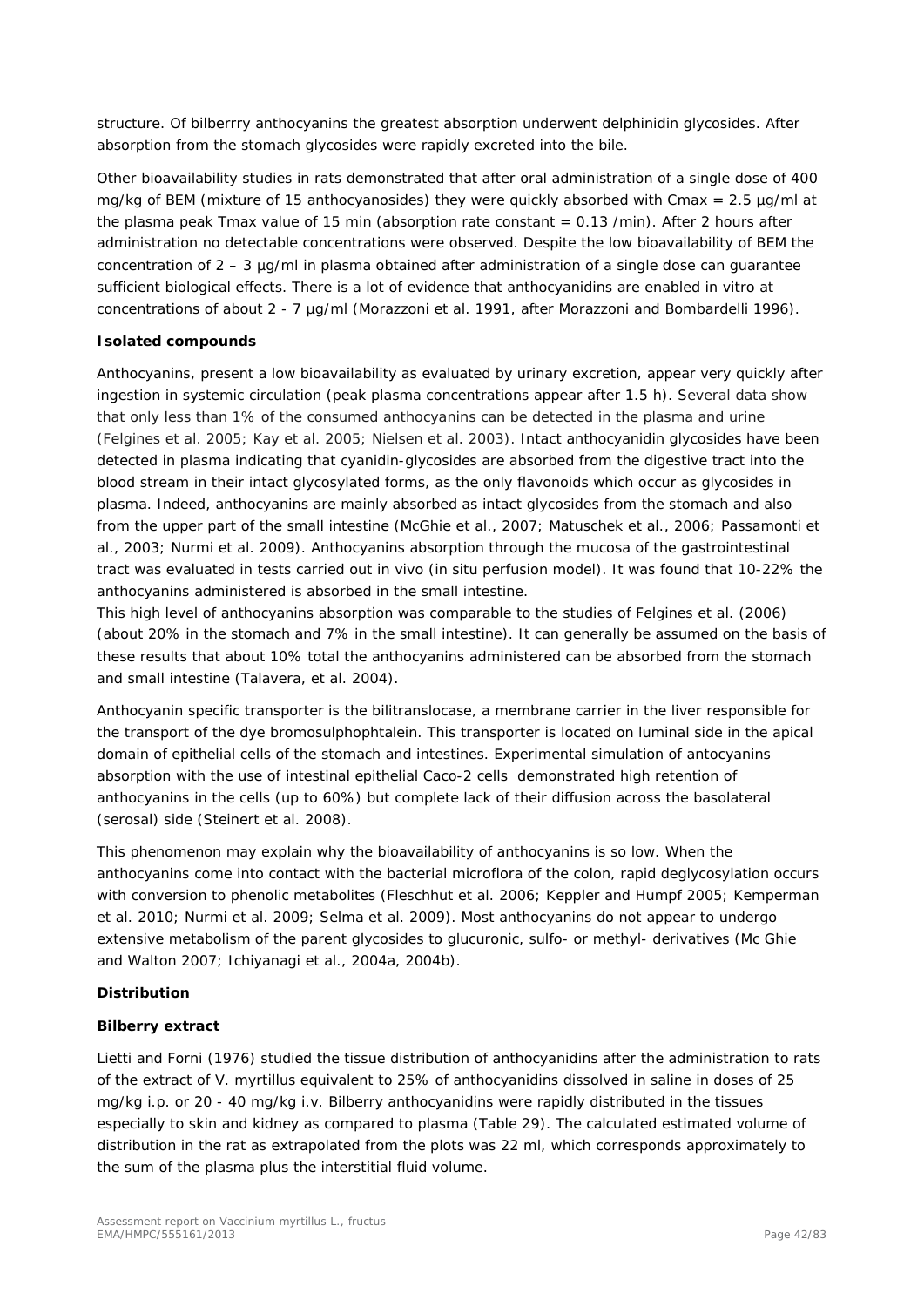**Table 29. Tissue distribution of anthocyanidins in the rat 1 h after i.p. administration of 200 mg of** *V. myrtillus* **anthocyanosides (equivalent to 25% of anthocyanidins). Mean ± SE of five animals per group (after Lietti and Forni 1976).**

|                | Anthocyanidins<br>$(\mu g/g$ tissue) | Tissue/plasma ratio |  |  |  |
|----------------|--------------------------------------|---------------------|--|--|--|
| Plasma         | $25.6 \pm 1.9$                       |                     |  |  |  |
| Heart          | $13.6 \pm 2.6$                       | 0.55                |  |  |  |
| <b>Kidneys</b> | $79.0 \pm 9.8$                       | 3.18                |  |  |  |
| Liver          | $21.0 \pm 4.5$                       | 0.84                |  |  |  |
| Lungs          | $12.2 \pm 0.0$                       | 0.49                |  |  |  |
| <b>Plasma</b>  | $19.0 \pm 1.3$                       |                     |  |  |  |
| <b>Skin</b>    | $27.4 \pm 1.8$                       | 1.48                |  |  |  |

Anthocyanidins seem to have longer persistence in the skin compared with the plasma (Table 29). This long-term persistence of anthocyanidin in the skin may be associated with the observed increase in capillary resistance, once they are not found in detectable concentrations in the blood. (Table 30 adapted from Lietti and Forni 1976).

**Table 30. Relationship between plasma and skin level of anthocyanidins and pharmacological activity of** *V. myrtillus* **anthocyanosides (200 mg/kg i.p.) on rat capillary resistance. Mean ± SE of five rats per group (after Lietti and Forni 1976)**

| Time after treatment |                               | Anthocyanidins              | Percent increase of  |  |  |
|----------------------|-------------------------------|-----------------------------|----------------------|--|--|
| (min)                | <b>Plasma</b><br>$(\mu q/ml)$ | <b>Skin</b><br>$(\mu$ g/ml) | capillary resistance |  |  |
| 15                   | $43.6 \pm 0.4$                | $21.3 \pm 2.2$              | 17.3                 |  |  |
| 120                  | $7.5 \pm 0.4$                 | $17.4 \pm 1.5$              | 34.0                 |  |  |
| 240                  | $3.1 \pm 0.1$                 | $15.1 \pm 1.8$              | 38.7                 |  |  |

The distribution of bilberry anthocyanidins was tested in mice (Sakakibara *et al.* 2009). After single oral administration of 100 mg/kg of BE (obtained by use of 80% ethanol acidified with hydrochloric acid) with the total concentration of anthocyanins 67.3 µmol/100 mg of the extract the total plasma concentration has attained a maximum of 1.18  $\pm$  0.3 µM after 15 min and afterwards rapidly decreased almost to basal levels after 120 min (Table 31).

| Table 31. Time-dependent changes of plasma anthocyanins after administration of bilberry |  |
|------------------------------------------------------------------------------------------|--|
| extracts (after Sakakibara et al. 2009)                                                  |  |

| Peak           |                               | Administration                                  | nM       |                                                       |               |                   |              |  |  |  |
|----------------|-------------------------------|-------------------------------------------------|----------|-------------------------------------------------------|---------------|-------------------|--------------|--|--|--|
| <b>No</b>      |                               | amounts                                         |          | Times after administration of bilberry extracts (min) |               |                   |              |  |  |  |
|                | Anthocyanin                   | $\mu$ mol/100 mg<br>extracts/kg<br>body weight) | $\Omega$ | 15                                                    | 30            | 60                | 120          |  |  |  |
| 1              | Delphinidin 3-<br>qalactoside | 10.2                                            | n.d.     | 175(154-211)                                          | 149(115-214)  | $27(n.d.-$<br>61) | n.d.         |  |  |  |
| 2              | Delphinidin-3-<br>glucoside   | 8.9                                             | n.d.     | 110(94-133)                                           | $108(53-70)$  | $18(n.d.-$<br>36) | $6(n.d.-17)$ |  |  |  |
| 3              | Cyanidin-3-<br>galactoside    | 8.3                                             | n.d.     | 179(156-219)                                          | 149(98-138)   | $33(n.d.-$<br>54) | n.d.         |  |  |  |
| 4              | Delphinidin-3-<br>arabinoside | 7.8                                             | n.d.     | 114(94-142)                                           | 110(89-138)   | $24(n.d.-$<br>50) | n.d          |  |  |  |
| 5              | Cyanidin-3-<br>glucoside      | 6.8                                             | n.d.     | 128(95-185)                                           | 124(81-180)   | $19(n.d.-$<br>50) | n.d.         |  |  |  |
| 6              | Petunidin-3-<br>qalactoside   | 2.4                                             | n.d.     | $48(42-53)$                                           | $36(19-60)$   | n.d.              | n.d.         |  |  |  |
| $\overline{7}$ | Cyaniding-3-<br>arabinoside   | 5.7                                             | n.d.     | $45(38 - 54)$                                         | $45(36-57)$   | $17(n.d.-$<br>28) | n.d.         |  |  |  |
| 8              | Petunidin3-<br>glucoside      | 4.6                                             | n.d.     | $57(52-64)$                                           | $43(n.d.-79)$ | n.d.              | n.d.         |  |  |  |
| 9              | Peonidin-3-<br>galactoside    | 0.8                                             | n.d.     | $29(14-55)$                                           | $19(n.d.-43)$ | n.d.              | n.d.         |  |  |  |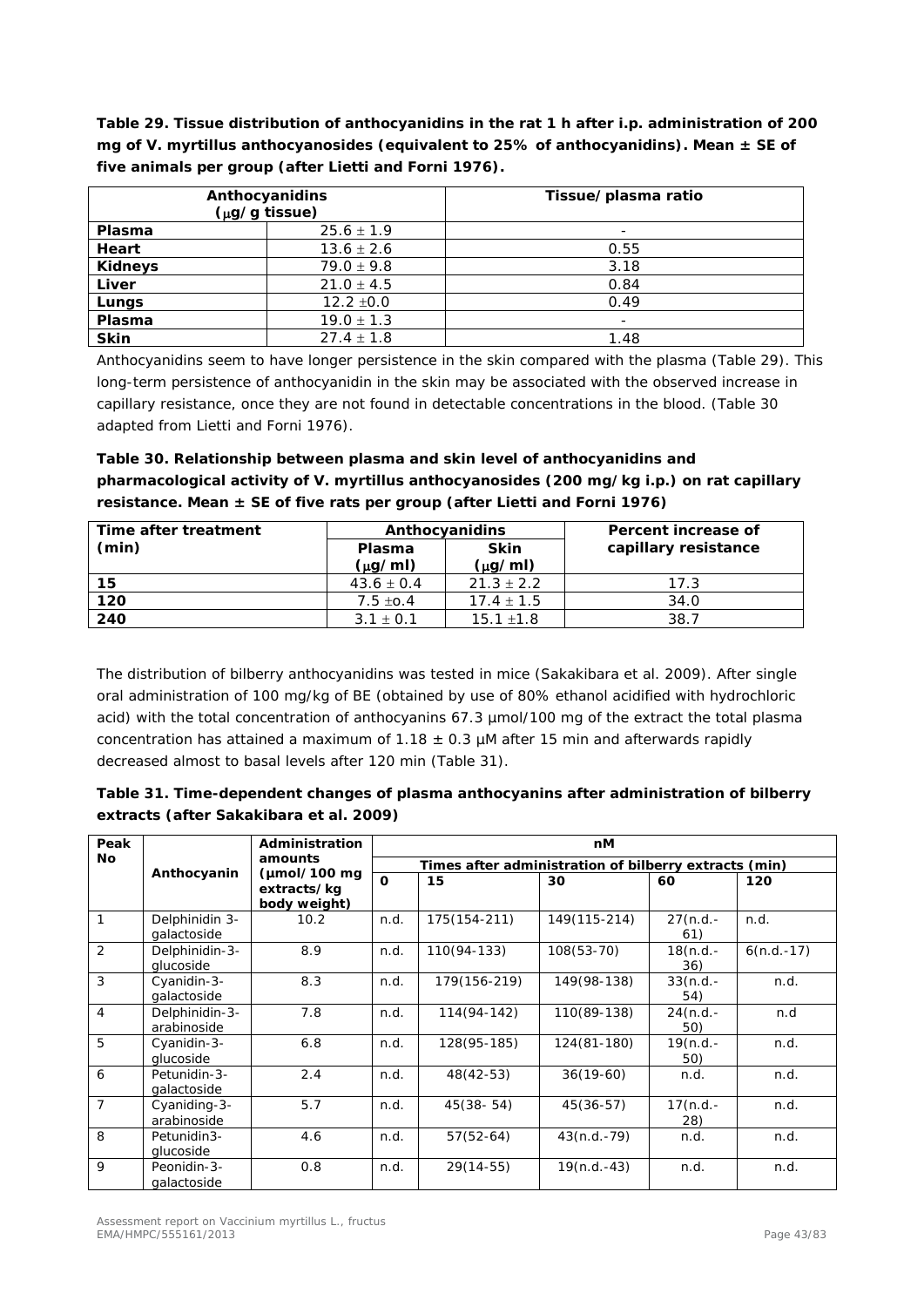| Peak   |                                                            | Administration |      |                        | nM                   |                  |                |
|--------|------------------------------------------------------------|----------------|------|------------------------|----------------------|------------------|----------------|
| 10     | Petunidin-3-<br>arabinoside                                | 1.7            | n.d. | $21(18-23)$            | $10(n.d.-29)$        | n.d.             | n.d.           |
| 11, 12 | Malvidin-3-<br>qalactoside/p<br>eonidin-3-<br>alucoside    | 4.3            | n.d. | 145(104-222)           | $113(81 - 153)$      | $52(37-60)$      | $8(n.d. - 25)$ |
| 13.14  | Malvidin-3-<br>glucoside/peo<br>$n$ idin-3-<br>arabinoside | 4.7            | n.d. | 115(101-140)           | $104(76-137)$        | $37(27-47)$      | $5(n.d.-15)$   |
| 15     | Malvidin-3-<br>arabinoside                                 | 1.1            | n.d. | $9(n.d.-14)$           | $6(n.d.-17)$         | n.d.             | n.d.           |
| Total  |                                                            | 67.3           | n.d. | 1,177(1,000-<br>1,514) | 1,013(762-<br>1,481) | 227(135-<br>386) | $19(n.d.-42)$  |

<sup>a</sup>Values are indicated as the mean (min-max) of plasma anthocyanins, n.d., under the detection limit in this study (<15 nM).

When mice received a diet containing 0.5% BE for 2 weeks, anthocyanins were detected in the liver, kidney testes and lung. Malvidin-3-glucoside and -3-galactoside were the prevailing anthocyanins (Table 32). Anthocyanins were not detectable in spleen, thymus, heart, muscle, brain, white fat and eye balls. After the long intake of BEs, the levels of anthocyanins are maintained in the liver, kidney, testes, and the lung (Sakakibara *et al.* 2009).

**Table 32. Anthocyanin concentrations in tissues of mice fed a 0.5% bilberry diet for 2 weeks (after Sakakibara** *et al.* **2009)**

|               | Pmol/g wet wt. of each tissue |                |                |                                      |                |  |  |  |  |
|---------------|-------------------------------|----------------|----------------|--------------------------------------|----------------|--|--|--|--|
|               | Methoxy anthocyanins          |                |                |                                      |                |  |  |  |  |
|               |                               | $Del-Gb$       | $Cv-Gb$        | $Pet-Gb$<br>Mal-G/Peo-G <sup>b</sup> |                |  |  |  |  |
|               | anthocyanins                  |                |                |                                      |                |  |  |  |  |
| Plasma        | $153(n.d.-258)$               | $42(n.d.-80)$  | $26(n.d.-80)$  | n.d.                                 | 84(n.d.-178)   |  |  |  |  |
| (nM)          |                               |                |                |                                      |                |  |  |  |  |
| Liver         | 173(65-605)                   | $34(n.d.-178)$ | $23(n.d.-159)$ | $8(n.d.-49)$                         | 108(42-218)    |  |  |  |  |
| Kidney        | 114(n.d.-207)                 | $25(n.d.-178)$ | n.d.           | n.d.                                 | $88(n.d.-146)$ |  |  |  |  |
| <b>Testes</b> | 148.5                         | n.d.           | n.d.           | n.d.                                 | 88(n.d.-146)   |  |  |  |  |
| Lung          | 116.0                         | 34.0           | 11.5           | n.d.                                 | 70.5           |  |  |  |  |

aValues are indicated as the mean (min-max) of 10 mice, n.d., under the detection limit in this study as follows: <15 nM in plasma, <10 pmol/g tissues.

 $b$ Del-G, delphinidin glycosides (peak no. 1 + 2 + 4); Cy-G, cyaniding glycosides (peak no. 3 + 5 + 7); Pet-G, petunidin glycosides (peak no.  $6 + 8 + 10$ ); Mal-G/Peo-G, malvidin glycosides + peonidin glycosides (peak no.  $9 +$  $11 + 12 + 13 + 14 + 15$ . Peak numbers refer to Table 26.

#### **Binding of anthocyanins to plasma albumin**

#### **Isolated compounds**

Cahyana and Gordon (2013) have found that the effect of structure of anthocyanins (pelargonidin, cyanidin, delphinidin, malvidin) on the affinity to human plasma albumins was pH-dependent. Electrostatic binding of anthocyanins to albumins is favoured at pH 7.4. The more polar glucosides showed stronger binding, while methylation, which reduced the polarity of the anthocyanins, decreased the association. Hydroxyl substituents and glycosylation of anthocyanins decreased the affinity for binding to at lower pH (especially pH 4), but increased the strength of binding at pH 7.4. In contrast, methylation of a hydroxyl group enhanced the binding at acidic pH, whilst this substitution reduced the strength of binding at pH 7.4 (Fossen *et al.* 1998).

The above experiments have shown that the most common anthocyanins in plasma and tissues were malvidin glycosides, and in second place followed by peonidin glycosides. These and other anthocyanins are converted to methoxyl or glucosyl substituents with subsequent result on the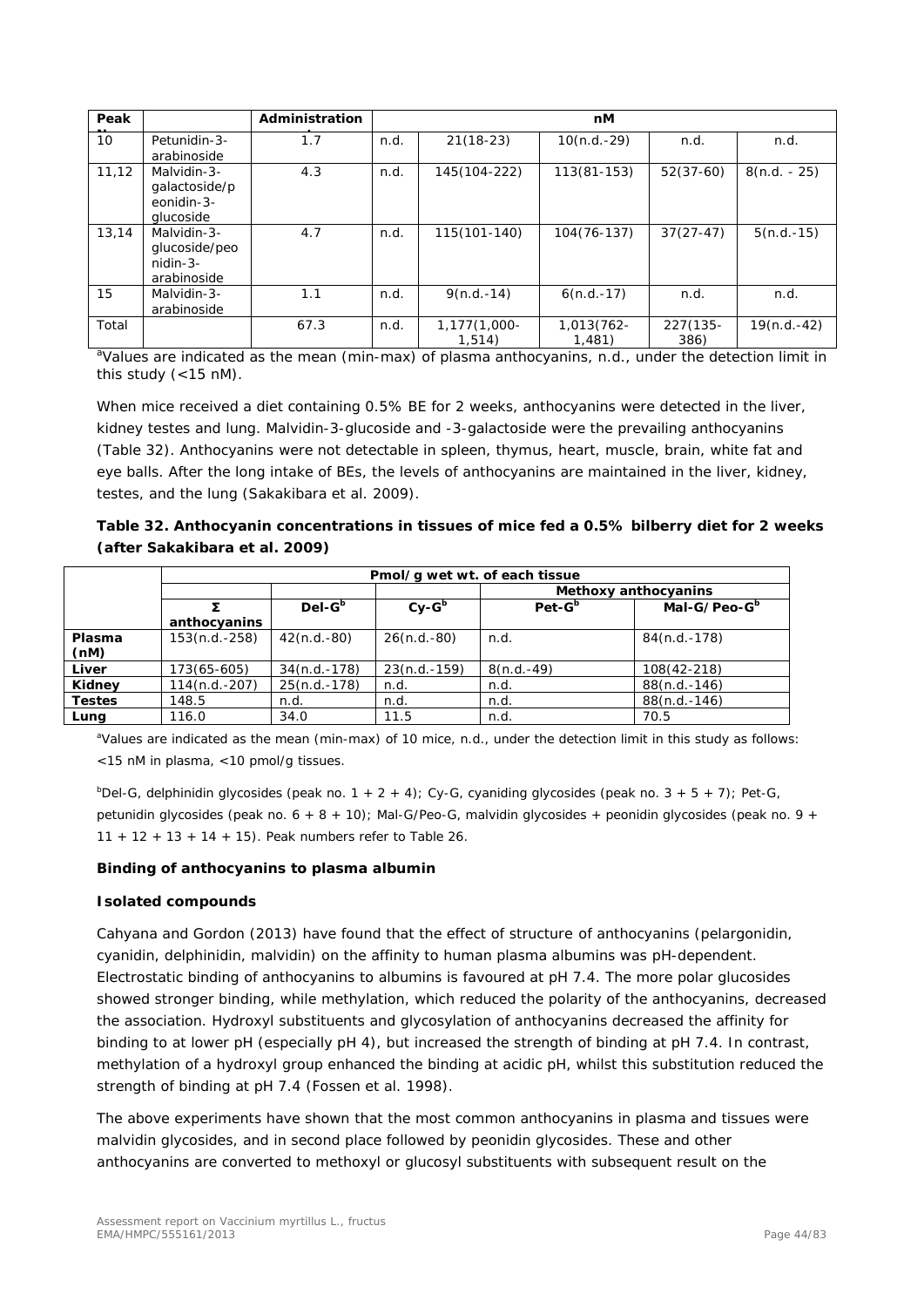interaction with serum albumin. Since the pH at inflammatory sites is acidic it can determine their beneficial health effects here in this place (Cahyana and Gordon 2013).

#### **Elimination**

#### **Isolated compounds**

Elimination of anthocyanidins proceeds quite fast regardless of the route of administration (Lietti and Forni 1976). After 4 hours, approximately 20% of the administered dose was eliminated in the urine. After 24 hours, 15% of the intravenous dose and 18% of the administered via the intraperitoneal route was excreted in the bile.

Anthocyanins are readily reactive compounds and therefore are easily deteriorating or reacting with the other ingredients in the mixtures to form colourless or brown compounds. After the passage through the gastrointestinal tract after oral administration they are exposed to different pH and temperature conditions and to different chemical substances. Their different molecular forms are in dynamic equilibrium. Most of the anthocyanins are transformed in the colon to phenolic acids by bacteria (Fleschhut *et al.*, 2005; Aura *et al.*, 2005; Keppler & Humpf, 2005). The enzymatic reactions include ring cleavage, hydrolysis of glycosides, glucuronides, amides and esters, and reduction, decarboxylation, demethylation and hydroxylation (Aura 2008; Dall'Asta *et al.* 2012; Kay *et al.* 2005; Kay 2006; Manach *et al.* 2005; Williamson and Manach 2005). On the other hand, anthocyanins given to patients with an ileostomy are accumulating mostly unchanged in the bag (85%), giving little evidence of metabolism after gastrointestinal transfer up to ileum (Kahle *et al.* 2006). Known mammalian metabolites of anthocyanidins are presented in the Table 33 (after Williamson and Clifford 2010).

|           | Table 33. Known mammalian metabolites of anthocyanidins (after Williamson and Clifford |  |  |
|-----------|----------------------------------------------------------------------------------------|--|--|
| $2010$ ). |                                                                                        |  |  |

| The expected B-ring fragments for the common anthocyanidins and their known mammalian |                                                        |                                                                                                       |                                                                                                                                                                                    |  |  |  |  |  |  |  |
|---------------------------------------------------------------------------------------|--------------------------------------------------------|-------------------------------------------------------------------------------------------------------|------------------------------------------------------------------------------------------------------------------------------------------------------------------------------------|--|--|--|--|--|--|--|
| metabolites                                                                           |                                                        |                                                                                                       |                                                                                                                                                                                    |  |  |  |  |  |  |  |
| Anthocyanidin                                                                         | <b>Initial B-ring</b><br>fragmentation                 | Known mammalian metabolites                                                                           |                                                                                                                                                                                    |  |  |  |  |  |  |  |
|                                                                                       | product                                                | Human                                                                                                 | Animal                                                                                                                                                                             |  |  |  |  |  |  |  |
| Pelargonidin                                                                          | 4-Hydroxybenzoic acid                                  | Benzoic acid-4-0-sulphate<br>4-Hydroxybenzoyl-Gly                                                     |                                                                                                                                                                                    |  |  |  |  |  |  |  |
| Cyanidin                                                                              | 3,4-Dihydroxybenzoic<br>(protocatechuic) acid          | 3-Methoxy-4-<br>hydroxybenzoic (vanilic)<br>acid<br>Protocatechuic acid<br>conjugates in Caco-2-cells | Methylated, glucuronidated or Gly<br>conjugated metabolites including<br>vaniloyl-Gly                                                                                              |  |  |  |  |  |  |  |
| Delphinidin                                                                           | 3,4,5,-Trihydrobenzoic<br>(gallic) acid                | 3-0-methylgallic acid<br>4-0-methylgallic acid<br>3,4-0-dimethylgallic acid                           | Pyrogallol<br>Pyrogallol-1-0-β-D-glucuronide<br>4-0-methylgallic acid-3-0-sulphate<br>2-0-methylpyrogallol-1-0 β-D<br>glucuronide<br>2-0-methylpyrogallol<br>4-0-methylgallic acid |  |  |  |  |  |  |  |
| Peonidin                                                                              | 3-Methoxy-4-<br>hydroxybenzoic<br>(vanilic) acid       | Vanilic acid-4-0-sulphate or<br>$4 - 0 - \beta - D$ -glucuronide                                      |                                                                                                                                                                                    |  |  |  |  |  |  |  |
| Petunidin                                                                             | 3-Methoxy-4,5,-<br>dihydroxybenzoic acid               |                                                                                                       |                                                                                                                                                                                    |  |  |  |  |  |  |  |
| <b>Malvidin</b>                                                                       | 3,5,-Dimethoxy-4-<br>hydroxybenzoic<br>(syringic) acid |                                                                                                       |                                                                                                                                                                                    |  |  |  |  |  |  |  |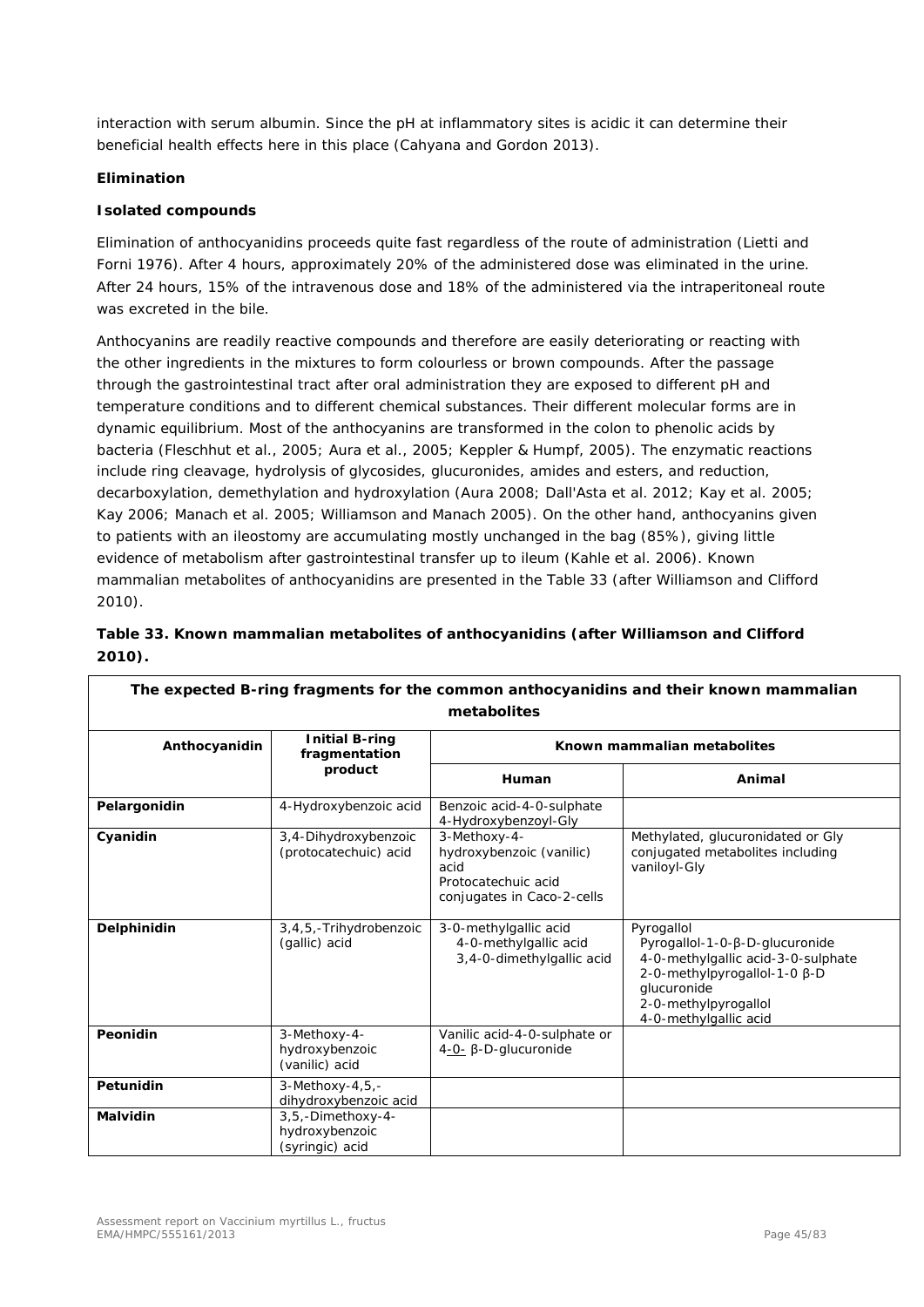The metabolites of anthocyanins most likely are the C6, C1-dihydro acids. Microbial metabolites may be much more efficiently absorbed than the parent compounds, because they are there in high concentrations (similar to mM) and the surface of absorption from the colon mucosa is large.

*In vitro* studies with anaerobic human microflora demonstrated that protocatechuic acid is the most probable main degradation product of anthocyanins (Galvano *et al.* 2008). Also, studies in humans with the administration of orange juice and administration of cyanidin-3-O-glucoside confirmed that protocatechuic acid is the predominant unconjugated metabolite of anthocyanins (Vitaglione *et al.* 2007).

The oral intake by volunteers of oats added to a purée of bilberries (glycosides of delphinidin, accompanied by small amounts of malvidin, peonidin and petunidin glycosides) and lingonberries (cyanidin glycosides) (Ek *et al.* 2006) resulted in urinary excretion of 3-methoxy-4 hydroxyphenylacetic (homovanilic) and vanilic acid and a low amounts of syringic acid (Ichyanagi *et al.* 2004a, 2004b; Katsube *et al.* 2003). Urinary excretion of these acids was maximal at 4–6 h (Nurmi *et al.* 2009).

## *3.3. Overview of available toxicological data regarding the herbal substance(s)/herbal preparation(s) and constituents thereof*

## **3.3.1. Single dose toxicity**

#### *Herbal preparations*

The acute oral toxicity of BE was studied in mice and rats and no signs of toxicity were observed at doses significantly higher than 2000 mg/kg.

Oral administration of a single dose of BEM (no further details) (3000 mg/kg, equivalent to 1.08 g/kg anthocyanins) to dogs, besides a clear darkening stool and urine, did not result in adverse reactions (Eandi, Data on file 1987; quoted after Morazzoni and Bombardelli 1996). This symptom explicitly testified of absorption and elimination of the preparation by the kidney.

Dosage used, however, broadly exceeds the human exposure (usually around 5 - 10 mg / kg). The above studies suggest that the extract used is practically non-toxic.

## **3.3.2. Repeated dose toxicity**

#### *Subacute*

No toxic effects were noted in guinea pigs received daily BEM for 2 weeks and rats for 6 weeks at doses up to 43 mg/kg (Pourat *et al.* 1967, quoted in Upton 2001).

Similarly no abnormalities were found in rats receiving BEM for 4 weeks up to 36 mg/kg i.v. daily or in dogs treated for 13 weeks 12 mg/kg daily. There was, however, a dark blue colour of the urine, skin, eyes, and, in certain cases, liver, kidney and the ovaries (Eandi, Data on file 1987, quoted in Morazzoni and Bombardelli 1996).

Both oral daily administration of the BEM to rats for 6 months (125 – 500 mg/kg) and to dogs (80-320 mg/kg) did not have a toxic effect or resulted in adverse reactions (Eandi, Data on file 1987, quoted by Morazzoni and Bombardelli 1996). There were no variations of haematological or biochemical parameters. The autopsy also showed no morphological changes.

#### *Chronic Toxicity*

No 2-year toxicity studies of BE were identified in the available literature.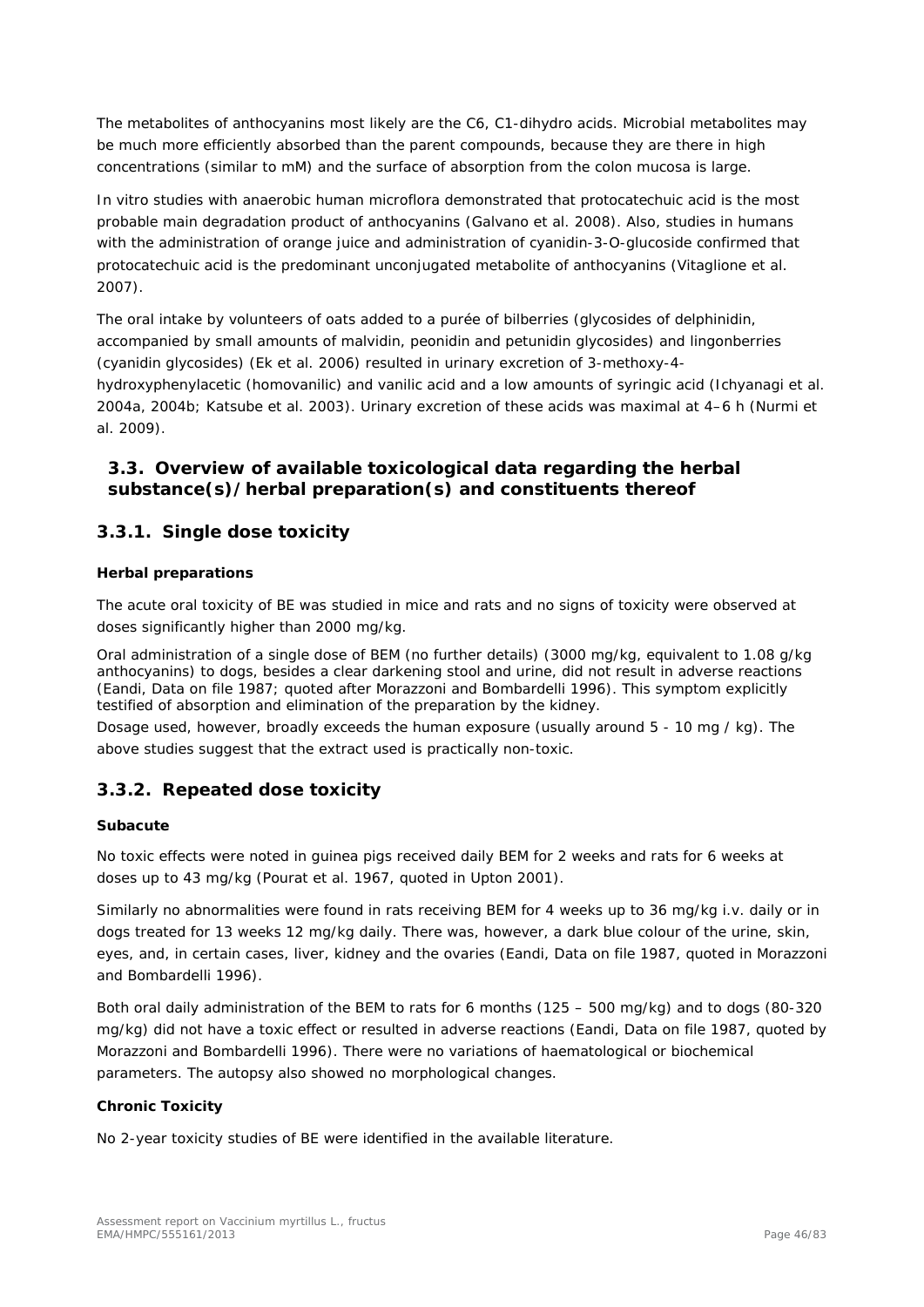Toxicological studies of anthocyanins are limited and are made using extracts from the various fruits. Human population is naturally affected by exposure to anthocyanins as regularly eating fruits and vegetables.

## **3.3.3. Genotoxicity**

#### **Mutagenicity**

Weak mutagenic activity in the Ames test was observed after application of the extract of *V. myrtillus* (Schimmer *et al.* 1994). However, the results refer to the extract of the leaves of the plant and not to fruit preparations.

#### **Antimutagenicity**

In the study of Malaveille *et al.*, (1996) cyanidin chloride inhibited hepatic S-9-mediated mutagenicity in the *Salmonella typhimurium* TA98 heterocyclic amines, (for 10 and 45% with 2 and 6 µg respectively) by 2-amino-3 ,8-dimethyl-imidazo [4,5-f] quinoxaline (MeIQx) and (for 5, 10, 20 and 50% with 0.2, 0.6, 2 and 6 µg respectively) 2-amino-1-methyl-6-phenyl-[4,5-b] pyridine (PhIP).

On the contrary, the cyanidin, malvidin, and delphinidin were inactive in prevention of the S-9 mediated mutagenicity in *S. typhimurium* TA98 of the heterocyclic amines, 2-amino-3-methylimidazo [4,5-f] Quinoline (IQ) and 3-amino-1-methyl-5H-pyrido [4,3-b] indole (Trp-P72) from cooked food (Edenharder *et al.*, 1993).

## **3.3.4. Carcinogenicity**

Laboratory and clinical studies provide strong evidence that increased intake of berries which have among others a high content of anthocyanins, may contribute to a reduced risk of certain cancers, especially colorectal cancer (Brown *et al.* 2012; Stoner *et al.* 2008; Wang and Stoner 2008).

## **3.3.5. Reproductive and developmental toxicity**

In several non controlled studies with the participation of more than 200 women in pregnancy receiving BE equivalent to 57 – 173 mg/kg/day anthocyanins for 60 to 102 days for venous complaints, including haemorrhoids, no adverse effects were registered (quoted after review of Morazzoni and Bombardelli 1996).

In the study of Pourrat *et al.* (1967) anthocyanin glycosides from the currants, blueberries and elderberries, when given in doses of 1.5, 3, or 9 g/kg for 3 successive generations did not induce teratogenic activity in rats, mice and rabbits

[\(http://www.inchem.org/documents/jecfa/jecmono/v17je05.htm\)](http://www.inchem.org/documents/jecfa/jecmono/v17je05.htm).

Bhargava (1990) reported inhibition of malvidin chloride of spermatogenesis in langur monkeys receiving 50 mg/kg for 60 days. Testicular and epididymal mass was diminished and the disappearance of Leydig cells was seen. The level of total RNA protein, sialic acid, the acid/alkaline phosphatase in the testes was reduced as the amount of cholesterol in epididymides.

## **3.3.6. Local tolerance**

No data available

## **3.3.7. Other special studies**

No data available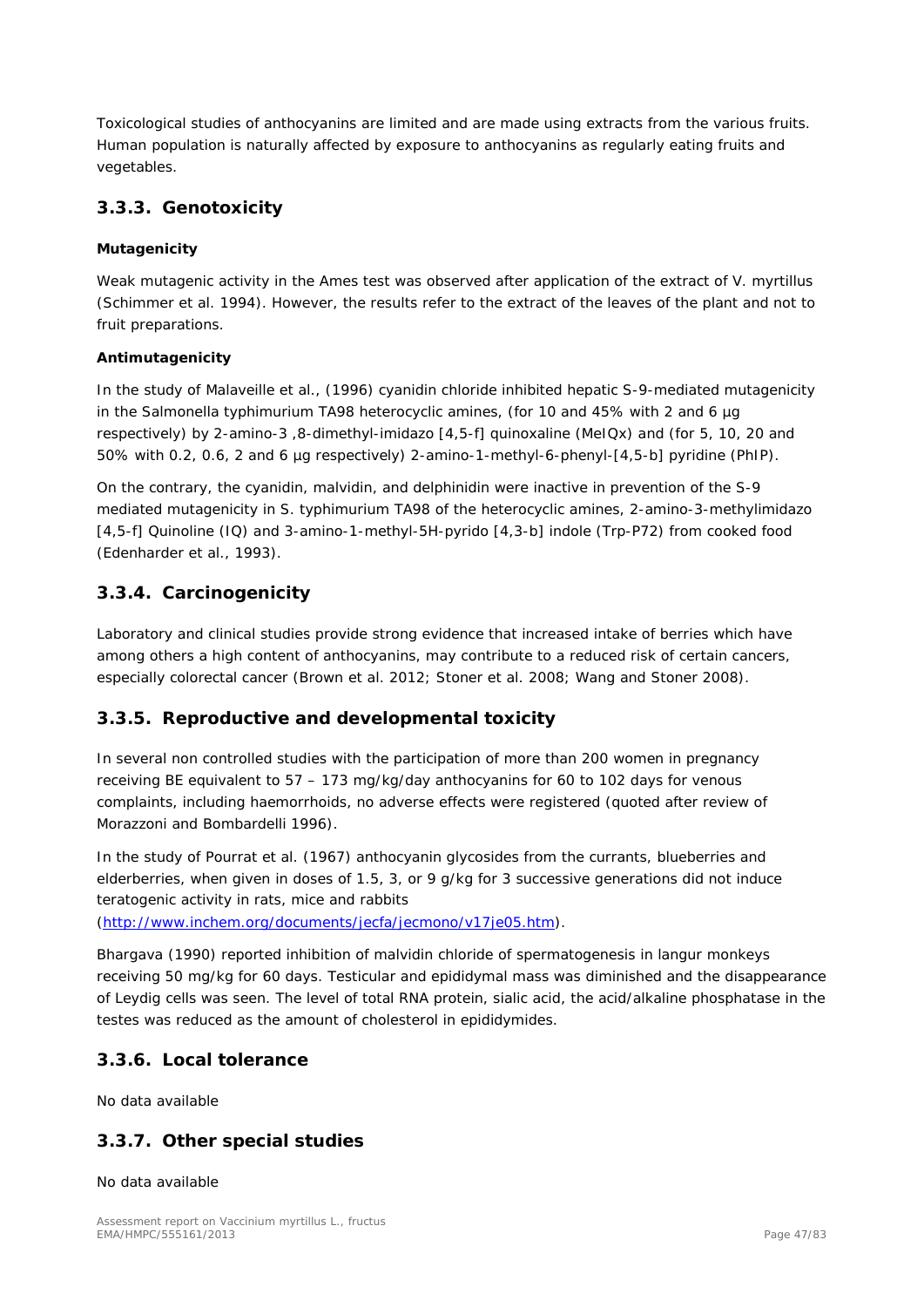# **3.3.8. Conclusions**

Toxicological studies are limited.

Tests on reproductive toxicity and genotoxicity were performed almost 50 years ago and are not in accordance with the current standards.

Adequate tests on toxicity, genotoxicity and carcinogenicity have not been performed. No reason of concern is arisen from data of human consumption.

## *3.4. Overall conclusions on non-clinical data*

Non-clinical data on vasoactive influence, microcirculation, anti-inflammatory and antioxidant activity of BE fully support the traditional use to relieve symptoms of discomfort and heaviness of legs related to minor venous circulatory disturbances.

Results from relevant experimental studies are very limited, but the antimicrobial, astringent and antihadesive properties of the tannins present in the herbal substance can explain the traditional uses of the dried fruit as a decoction for symptomatic treatment of mild diarrhoea and for symptomatic treatment of minor inflammations of the oral mucosa.

Pharmacokinetic studies show that anthocyanin glycosides are rapidly absorbed from the stomach after ingestion and they enter the central compartment after first pass through the liver. In the liver undergo methylation and glucuronidation reactions and some of the metabolites are transported to the bile. Anthocyanin glycosides which are not absorbed from the stomach move into the jejunum, and are absorbed to systemic circulation. Anthocyanins that get the colon are exposed to a microbial transformation with production of phenolic compounds, later they are degraded to aldehydes and phenolic acids.

As there is no valid information on reproductive and developmental toxicity the use during pregnancy and lactation cannot be recommended.

Toxicological studies are limited and were performed using extracts from the various fruits.

Adequate tests on reproductive toxicity, genotoxicity and carcinogenicity have not been performed.

Oral administration and oromucosal use of decoction of dried bilberry fruit can be regarded as safe at traditionally used doses and adequate duration of use.

# **4. Clinical Data**

## *4.1. Clinical pharmacology*

4.1.1. Overview of pharmacodynamic data regarding the herbal substance(s)/preparation(s) including data on relevant constituents

#### **Impact on lipid peroxidation**

#### **Bilberry extract**

#### *In vitro* **Experiments**

Laplaud *et al.* (1997) tested *in vitro* an aqueous extract of *V. myrtillus* on human low density lipoproteins. They found, that the extract, which contained  $74.2\pm4.9$  mg/g of total polyphenols with a proportion of catechin of 17.3±3.3% caused potent protective action on LDL particles during *in vitro* copper-mediated oxidation. Trace amounts of *V. myrtillus* aqueous extract (15 to 20 μg/ml) induced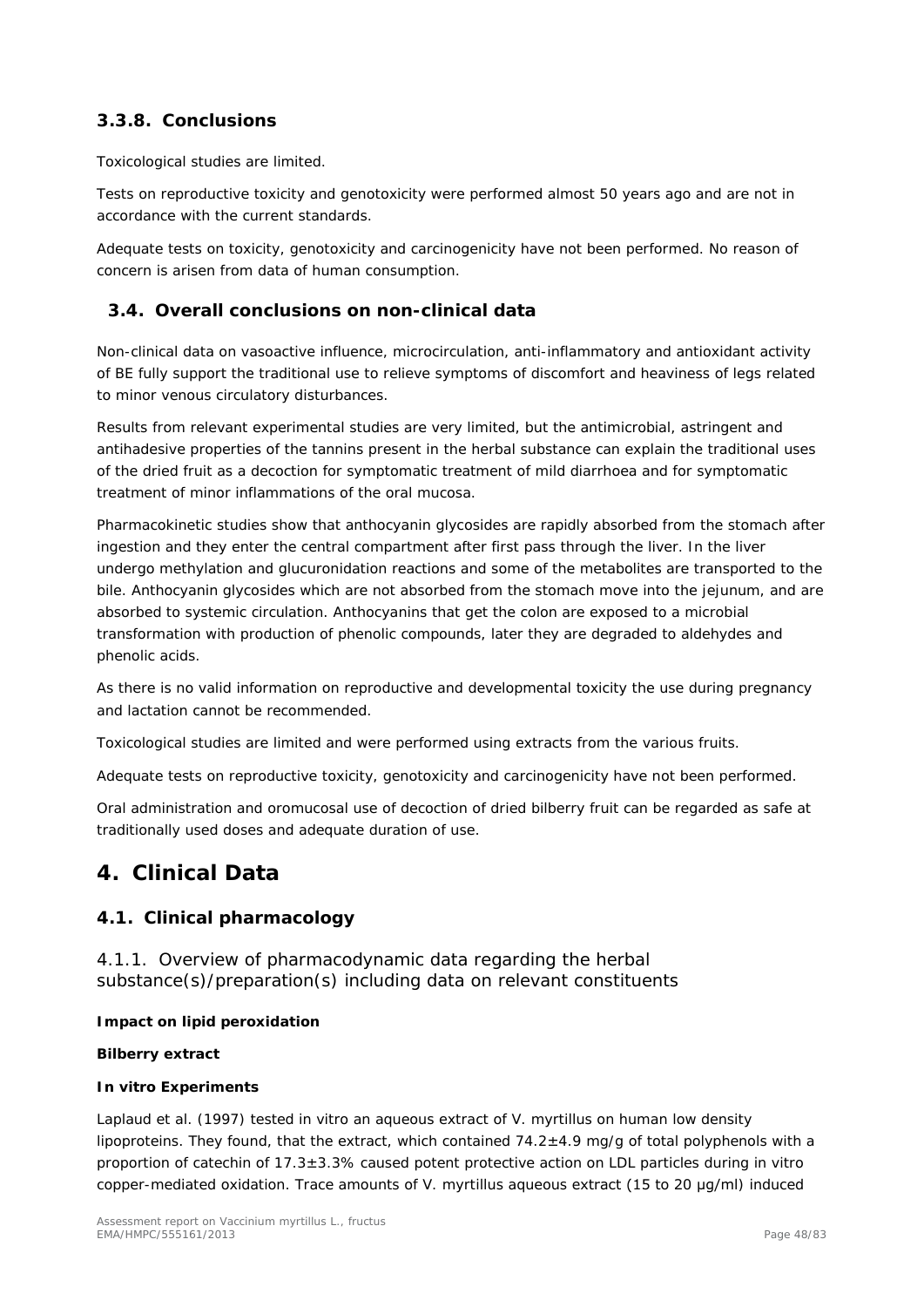statistically significant changes in the oxidation behaviour of low density lipoproteins (LDL). Observed effects included: 1) Prolongation of the lag-phase of conjugated diene production (P < 0.01); 2) Reduction in the formation of lipoperoxides and of thiobarbituric acid-reactive substances up to 7 hours and especially between 1 and 5 hours ( $P < 0.01$ ); 3) Inhibition of modification in the net negative charge of LDL. The antioxidant effect of the extract can be compared to the corresponding action of ascorbic acid or butylated hydroxytoluene in the protection of LDL particles from oxidative stress.

#### **Platelet aggregation**

#### **Bilberry extract**

#### **Clinical Studies**

In clinical study Puliero *et al.* (1989) 30 volunteers of both sexes (mean age 45 years) were involved. They were divided into three groups, of which received orally for 60 days : A) BEM 480 mg/day in 3 divided doses; B) Ascorbic acid 3 g in three divided doses, C) BEM 480 mg/day in 3 divided doses + ascorbic acid 3 g in three divided doses. Blood samples were taken before treatment and after 30, 60 and 120 days after the beginning of treatment. The combination of BEM and ascorbic acid concentration dependently reduced the platelet aggregation induced by either collagen (2-4 µ/ml) or ADP (0.5, 1, 2, and 3 µM), the combination was more active than each product separately. The values of platelet aggregation returned to baseline in the treated groups in 120 days after beginning of the treatment.

4.1.2. Overview of pharmacokinetic data regarding the herbal substance(s)/preparation(s) including data on relevant constituents

#### **Elimination**

#### **Isolated compounds**

#### *In vitro* **Experiments**

*In vitro* studies with anaerobic human microflora demonstrated that protocatechuic acid is one of the most probable main degradation products of anthocyanins (Galvano *et al.* 2008). Also, studies in humans with the administration of orange juice and administration of cyanidin-3-O-glucoside confirmed that protocatechuic acid is the predominant unconjugated metabolite of anthocyanins (Vitaglione *et al.* 2007).

#### **Clinical Studies**

The oral intake of oats added to a purée of bilberries by volunteers (glycosides of delphinidin, accompanied by small amounts of malvidin, peonidin and petunidin glycosides) and lingonberries (cyanidin glycosides) (Ek *et al.* 2006) resulted in urinary excretion of 3-methoxy-4 hydroxyphenylacetic (homovanilic) and vanilic acid and a low amounts of syringic acid (Ichyanagi *et al.* 2004a, 2004 b; Katsube *et al.* 2003). Urinary excretion of these acids was maximal at 4–6 h (Nurmi *et al.* 2009).

#### *4.2. Clinical Efficacy*

#### **4.2.1. Dose response studies**

No data available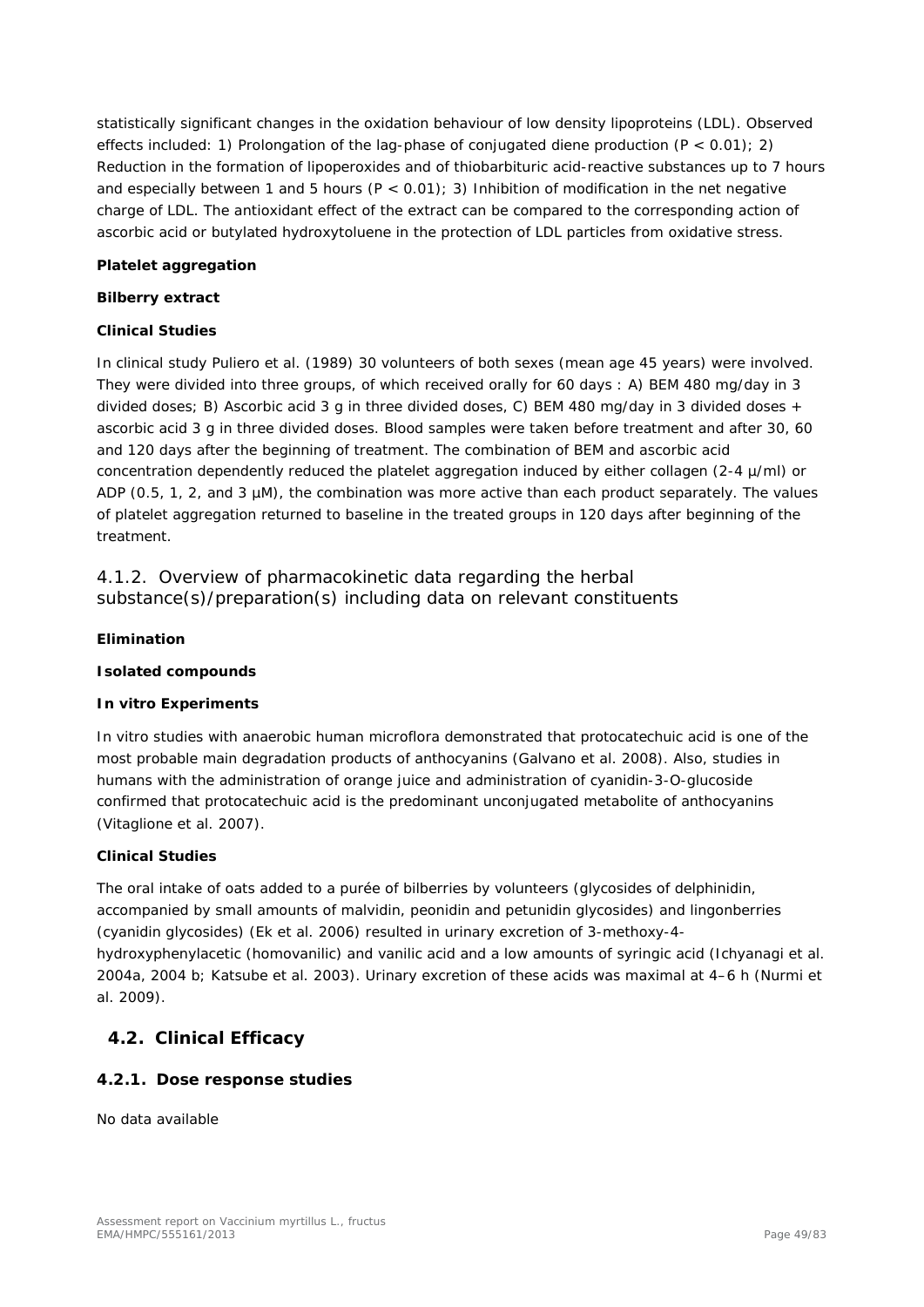# **4.2.2. Clinical studies (case studies and clinical trials)**

#### **Clinical studies on humans**

| Retinopathy                                                                    |                                                                                                                                                                                                                                                                                                                                                                                                                                                                                                                                                                                                                                                                                                                                                                                                      |                                                                                                                                                  |                                                                                                                                                                                                                                                                                                                                                                                                                                                                                                                                                                                                                                                                               |                                                                                                                                                                                                                                                                                                                                                                                                                                                                                                                                                                                                                                                                                                                                                                                                                                                                                                                                        |                                                                                                                                                                                                                                                                                                                        |                                                                                                                                                                                                                                                                                                                                                                                                                                                                                                                                                                                                             |  |  |
|--------------------------------------------------------------------------------|------------------------------------------------------------------------------------------------------------------------------------------------------------------------------------------------------------------------------------------------------------------------------------------------------------------------------------------------------------------------------------------------------------------------------------------------------------------------------------------------------------------------------------------------------------------------------------------------------------------------------------------------------------------------------------------------------------------------------------------------------------------------------------------------------|--------------------------------------------------------------------------------------------------------------------------------------------------|-------------------------------------------------------------------------------------------------------------------------------------------------------------------------------------------------------------------------------------------------------------------------------------------------------------------------------------------------------------------------------------------------------------------------------------------------------------------------------------------------------------------------------------------------------------------------------------------------------------------------------------------------------------------------------|----------------------------------------------------------------------------------------------------------------------------------------------------------------------------------------------------------------------------------------------------------------------------------------------------------------------------------------------------------------------------------------------------------------------------------------------------------------------------------------------------------------------------------------------------------------------------------------------------------------------------------------------------------------------------------------------------------------------------------------------------------------------------------------------------------------------------------------------------------------------------------------------------------------------------------------|------------------------------------------------------------------------------------------------------------------------------------------------------------------------------------------------------------------------------------------------------------------------------------------------------------------------|-------------------------------------------------------------------------------------------------------------------------------------------------------------------------------------------------------------------------------------------------------------------------------------------------------------------------------------------------------------------------------------------------------------------------------------------------------------------------------------------------------------------------------------------------------------------------------------------------------------|--|--|
| Study<br>Aim of the<br>study                                                   | Design<br>Primary<br>endpoint(s)/<br>objective(s)<br>Duration of<br>study                                                                                                                                                                                                                                                                                                                                                                                                                                                                                                                                                                                                                                                                                                                            | Herbal<br>preparation<br>Pharmaceutic<br>al form                                                                                                 | Posology<br>Study<br>population (n°,<br>age, sex,<br>inclusion<br>criteria), drop<br>out                                                                                                                                                                                                                                                                                                                                                                                                                                                                                                                                                                                      | Outcomes<br>(primary and<br>secondary)                                                                                                                                                                                                                                                                                                                                                                                                                                                                                                                                                                                                                                                                                                                                                                                                                                                                                                 | Statistical<br>analysis<br>(e.g. ITT)<br>yes/no,<br>C.1.95%<br>Quality<br>score e.g.<br>Jadad<br>score                                                                                                                                                                                                                 | Comments                                                                                                                                                                                                                                                                                                                                                                                                                                                                                                                                                                                                    |  |  |
| Perossini et<br>al. 1987<br>Diabetic<br>and<br>hypertensiv<br>е<br>retinopathy | Randomized,<br>double blind,<br>parallel with<br>placebo<br>group.<br>After 1 month<br>all placebo<br>patients<br>whose<br>retinopathy<br>symptoms<br>were<br>unchanged,<br>worsened or<br>only slightly<br>improved<br>continued the<br>trial for an<br>additional<br>month<br>receiving BE.<br>Patients<br>originally<br>receiving<br>verum did not<br>continue the<br>study.<br>Endpoints:<br>Patients<br>underwent<br>ophthalmologi<br>c examination<br>and fluoro<br>angiographic<br>evaluation<br>(before<br>admission to<br>the study and<br>after 30 days;<br>up to 60 days<br>for patients<br>from placebo<br>group). Blood<br>pressure,<br>heart rate,<br>blood glucose<br>levels,<br>glycosylated<br>haemoglobin<br>were also<br>recorded at<br>the same<br>time.<br>Duration: 1<br>month | <b>Bilberry fruit</b><br>extract<br>(BEM)<br>Quantity 160<br>mg<br>Plant to<br>extract ratio<br>100:1<br>containing<br>25%<br>anthocyanidin<br>S | BEM (160 mg, 2<br>times daily)<br>No. of patients<br>enrolled: 40<br>No. of patients<br>completed the<br>trial: 36Drop<br>out: 4<br>Age: 19-78<br>years (mean:<br>59.5)<br>Sex: Male and<br>female<br>Of the 36<br>subjects ending<br>the trial, 33 had<br>diabetes and 3<br>had arterial<br>hypertension.<br><b>Inclusion</b><br>criteria:<br>Diabetic or<br>hypertensive<br>retinopathy<br><b>Exclusion</b><br>criteria:<br>Advanced or<br>irreversible<br>damage to the<br>retina (stage<br>$IV$ ,<br>severe<br>metabolic,<br>hyperproteinemi<br>a, uncontrolled<br>diabetes, or<br>liver damage,<br>patients with<br>severe or<br>malignant<br>hypertension,<br>glaucoma, | At baseline, 28<br>subjects had<br>opthalmoscopical<br>ly detectable<br>retinal<br>abnormalities, 13<br>in the verum<br>group and 15 in<br>the placebo<br>group. After the<br>placebo-<br>controlled study,<br>10 of the<br>patients taking<br>bilberry<br>were improved,<br>none showed<br>any change in<br>the placebo<br>group.<br>Also at baseline,<br>after a fluoro<br>angiographic<br>exam, 17<br>patients taking<br>bilberry<br>and 18 taking<br>placebo were<br>found to have<br>abnormalities. In<br>the bilberry<br>group, 13<br>revealed<br>improvement,<br>whereas in the<br>placebo group<br>only one patient<br>showed<br>improvement, 14<br>had no change in<br>their condition,<br>and 3 showed<br>worsening.<br>After the initial<br>one-month<br>study, patients<br>originally<br>taking placebo<br>were given<br>bilberry for an<br>additional<br>month. After this<br>treatment,<br>12 of the 15<br>patients with | Student t<br>- Test<br>Post hoc<br>Scheffé<br>test.<br>Non<br>parametri<br>$\mathsf{C}$<br>Friedman<br>test<br>Despite<br>the<br>informatio<br>n of the<br>use of<br>statistical<br>tests in<br>the<br>Method<br>Section no<br>statistics<br>was<br>reported<br>in the<br>Results<br>section<br>and<br>Discussion<br>Ţ | Diabetic<br>or/and<br>hypertensive<br>outpatients<br>$(n=14)$ with<br>vascular<br>retinopathy<br>underwent<br>treatment with<br>bilberry fruit<br>extract (160<br>mg, 2 times<br>daily) or<br>placebo<br>$(n=20)$ for one<br>month in<br>randomized.<br>double blind<br>study. At the<br>end of the<br>month the<br>patients<br>received<br>placebo were<br>treated with<br>verum for one<br>other month.<br>Ophtalmoscopi<br>c and fluoro<br>angiographic<br>findings<br>obtained<br>before and<br>after<br>treatments<br>revealed an<br>improvement<br>ranging from<br>77 to 90% of<br>verum<br>patients. |  |  |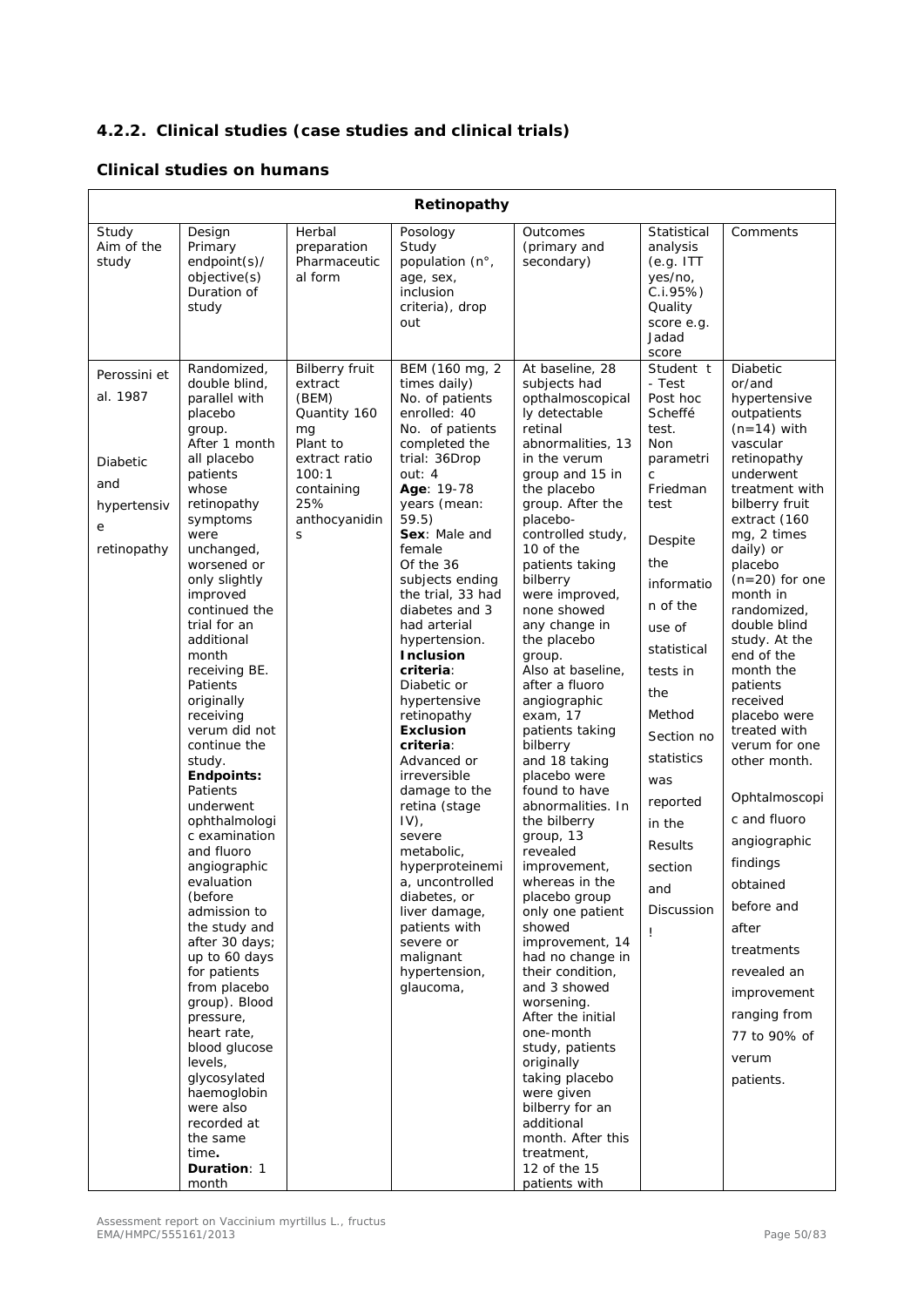|                                                                                   |                                                                                                                                                                                                                                                                                          |                                                                                                                                                    |                                                                                                                                                                                                                                                                                                                                       | opthalmoscopic<br>abnormalities<br>demonstrated an<br>improvement,<br>and 17 of the 18<br>with fluoro<br>angiographic<br>abnormalities<br>showed<br>improvement.<br>Ophtalmoscopic<br>and fluoro<br>angiographic<br>findings obtained<br>before and after<br>treatments<br>revealed an<br>improvement<br>ranging from 77<br>to 90% of verum<br>patients.<br>No side effects<br>or adverse drug<br>reactions were<br>recorded.<br>No essential<br>changes in blood<br>pressure, blood<br>glucose levels or<br>glycosylated<br>haemoglobin<br>were found. |                                                                                                        |                                                                                                                                                                                                                                                                                                                    |
|-----------------------------------------------------------------------------------|------------------------------------------------------------------------------------------------------------------------------------------------------------------------------------------------------------------------------------------------------------------------------------------|----------------------------------------------------------------------------------------------------------------------------------------------------|---------------------------------------------------------------------------------------------------------------------------------------------------------------------------------------------------------------------------------------------------------------------------------------------------------------------------------------|---------------------------------------------------------------------------------------------------------------------------------------------------------------------------------------------------------------------------------------------------------------------------------------------------------------------------------------------------------------------------------------------------------------------------------------------------------------------------------------------------------------------------------------------------------|--------------------------------------------------------------------------------------------------------|--------------------------------------------------------------------------------------------------------------------------------------------------------------------------------------------------------------------------------------------------------------------------------------------------------------------|
|                                                                                   |                                                                                                                                                                                                                                                                                          |                                                                                                                                                    | Retinopathy                                                                                                                                                                                                                                                                                                                           |                                                                                                                                                                                                                                                                                                                                                                                                                                                                                                                                                         |                                                                                                        |                                                                                                                                                                                                                                                                                                                    |
| Study<br>Aim of the<br>study                                                      | Design<br>Primary<br>endpoint(s)/<br>objective(s)<br>Duration of<br>study                                                                                                                                                                                                                | Herbal<br>preparation<br>Pharmaceutic<br>al form                                                                                                   | Posology<br>Study<br>population (n°,<br>age, sex,<br>inclusion<br>criteria), drop<br>out                                                                                                                                                                                                                                              | Outcomes<br>(primary and<br>secondary)                                                                                                                                                                                                                                                                                                                                                                                                                                                                                                                  | Statistical<br>analysis<br>(e.g. ITT)<br>yes/no,<br>C.I.95%<br>Quality<br>score e.g.<br>Jadad<br>score | Comments                                                                                                                                                                                                                                                                                                           |
| Repossi et<br>al. 1987<br>Early<br>diabetic or<br>hypertensiv<br>e<br>retinopathy | Parallel with<br>placebo<br>group.<br>End points:<br>All patients<br>were<br>examined by<br>fluoro<br>angiography<br>before the<br>trial and after<br>12 months.<br>Opthalmoscop<br>ic evaluations<br>were<br>conducted<br>every three<br>months.<br>Hard<br>exudation was<br>used as an | <b>Bilberry fruit</b><br>extract<br>(BEM).<br>Quantity 160<br>mg<br>Plant to<br>extract ratio<br>100:1,<br>containing<br>25%<br>anthocyanidin<br>S | BEM (160 mg, 2<br>times daily)<br>No. of patients<br>enrolled: 40<br>No. of<br>patients<br>completed the<br>trial: $40$<br>$Age = not given$<br>$Sex = not given$<br><b>Inclusion</b><br>criteria:<br>Diabetic patients<br>with retinopathy<br>in a relatively<br>initial phase,<br>showing at the<br>back pole some<br>hard exudates | Of patients<br>showing hard<br>exudates in the<br>back pole, 50%<br>improved,<br>30% percent<br>remained the<br>same, and 20%<br>worsened with<br>treatment<br>with<br>anthocyanosides.<br>In the placebo<br>group, 20%<br>improved, 45%<br>remained the<br>same, and 35%<br>worsened.<br>Of patients<br>showing circinate<br>deposits of the<br>hard exudates,                                                                                                                                                                                         | No<br>statistics<br>reported                                                                           | Improvements<br>were observed<br>in 50% (vs.<br>20% in control<br>group).<br>Patients with<br>exudate<br>deposits<br>improved in<br>15% of the<br>cases (vs.<br>10% control<br>group). A<br>lower<br>percentage of<br>patients (10%<br>vs. 15%) with<br>hard exudates<br>worsened.<br>The results<br>obtained with |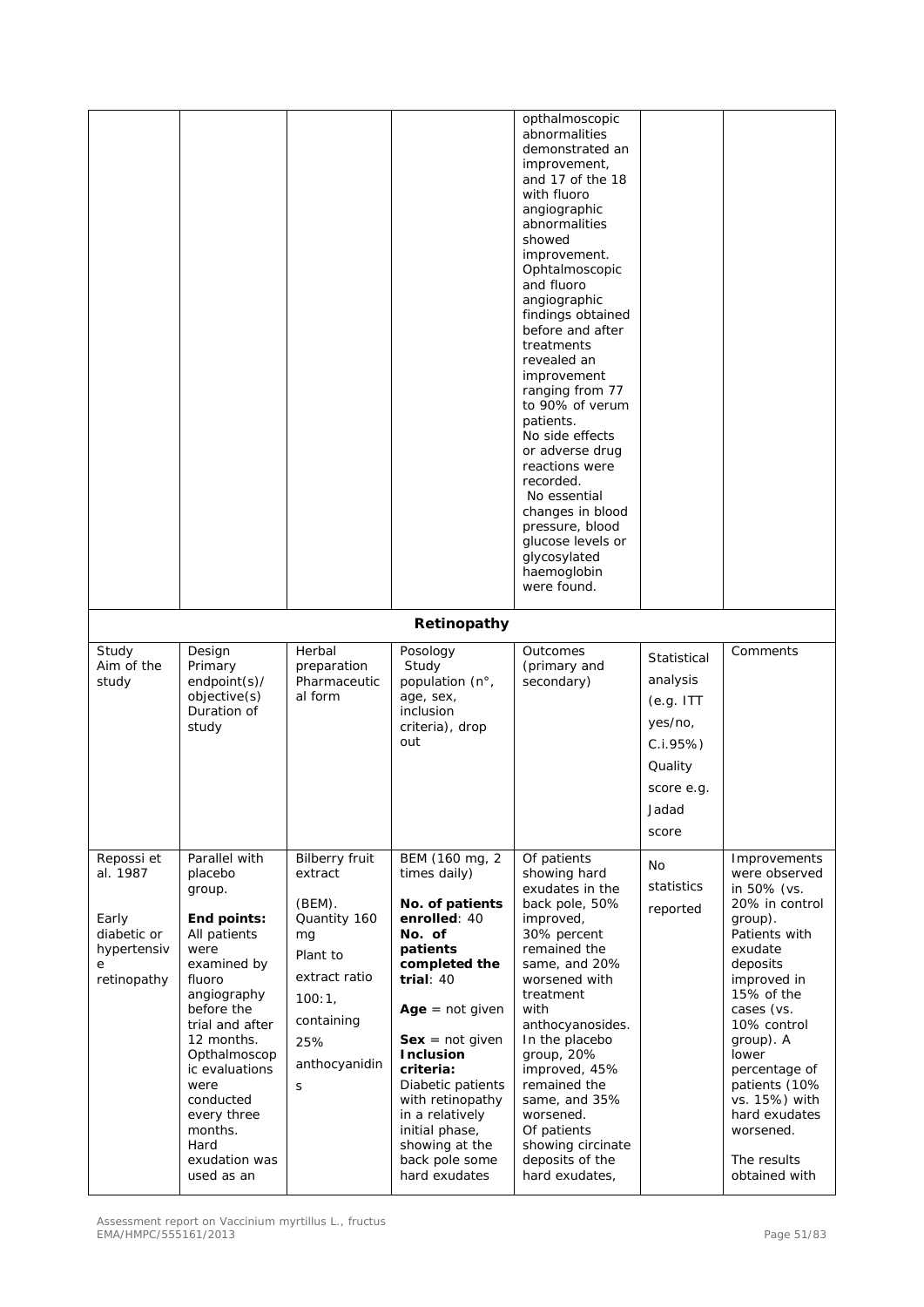| index of      | distributed in    | 15% improved,    | the group of     |
|---------------|-------------------|------------------|------------------|
| alteration of | circinate form,   | 60% remained     | patients         |
| capillary     | but not involving | the same, and    | treated with     |
| permeability  | the macular       | 25% worsened     | anthocyanosid    |
| to evaluate   | region.           | with treatment   | es for a period  |
| the integrity | <b>Exclusion</b>  | with             | of 12 months     |
| of the        | criteria:         | anthocyanosides. | are significant. |
| hematoretinal | Patients with     | In the placebo   | The results      |
| barrier.      | hard exudates     | group, 10%       | point out that   |
|               | affecting the     | improved,        | the highest      |
| Duration: 1   | macular region    | 50% remained     | efficacy is      |
| year          | of the eye were   | the same, and    | gained with      |
|               | eliminated.       | 40% worsened.    | very early       |
|               |                   |                  | diagnosis and    |
|               |                   | Side effects     | immediate        |
|               |                   | No short- or     | therapy.         |
|               |                   | long-term side   | However, the     |
|               |                   | effects.         | sample was       |
|               |                   |                  | not              |
|               |                   |                  | randomized:      |
|               |                   |                  | there is no      |
|               |                   |                  | description of   |
|               |                   |                  | blinding; and    |
|               |                   |                  | there is no      |
|               |                   |                  | description of   |
|               |                   |                  | withdrawals or   |
|               |                   |                  | dropouts.        |

|                                                                  |                                                                                                                                                                                                                                                                                                                                             |                                                                                                                                                                                                                    | Retinopathy                                                                                                                                                                                                                                            |                                                                                                                                                                                                                                                                            |                                                                                                        |                                                                                                                                                                                                                                                                                                                                                                                |
|------------------------------------------------------------------|---------------------------------------------------------------------------------------------------------------------------------------------------------------------------------------------------------------------------------------------------------------------------------------------------------------------------------------------|--------------------------------------------------------------------------------------------------------------------------------------------------------------------------------------------------------------------|--------------------------------------------------------------------------------------------------------------------------------------------------------------------------------------------------------------------------------------------------------|----------------------------------------------------------------------------------------------------------------------------------------------------------------------------------------------------------------------------------------------------------------------------|--------------------------------------------------------------------------------------------------------|--------------------------------------------------------------------------------------------------------------------------------------------------------------------------------------------------------------------------------------------------------------------------------------------------------------------------------------------------------------------------------|
| Study<br>Aim of the<br>study                                     | Design<br>Primary<br>endpoint(s)/<br>objective(s)<br>Duration of<br>study                                                                                                                                                                                                                                                                   | Herbal<br>preparation<br>Pharmaceutical<br>form                                                                                                                                                                    | Posology<br>Study<br>population<br>(n <sup>°</sup> , age,<br>sex,<br>inclusion<br>criteria),<br>drop out                                                                                                                                               | Outcomes<br>(primary and<br>secondary)                                                                                                                                                                                                                                     | Statistical<br>analysis<br>(e.g. ITT)<br>yes/no,<br>C.i.95%<br>Quality<br>score e.g.<br>Jadad<br>score | Comments                                                                                                                                                                                                                                                                                                                                                                       |
| Boniface<br>and Robert<br>1996<br><b>Diabetic</b><br>retinopathy | Open trial<br>Endpoints:<br>Change in<br>protein<br>biosynthesis<br>activity in<br>connective<br>tissue after<br>treatment.<br>Duration: 2<br>months<br>Samples of<br>gingiva<br>tissue were<br>taken before<br>and after<br>treatment.<br>Samples<br>were<br>incubated<br>with radio-<br>active<br>labelled<br>amino acids.<br>The measure | <b>Bilberry fruit</b><br>extract<br>100 mg capsules<br>Twelve adult<br>diabetics were<br>treated with 600<br>mg<br>anthocyanosides<br>twice daily for<br>two months.<br>Dosage:<br>3 x2 capsules<br>100 mg per day | No. of<br>patients<br>enrolled:<br>12<br>No. of<br>patients<br>completed<br>the trial:<br>12<br>Age: not<br>given<br><b>Inclusion</b><br>criteria:<br><b>Diabetic</b><br>patients<br>with<br>retinopathy<br><b>Exclusion</b><br>criteria:<br>not known | The use of<br>radio-labelled<br>amino acid ${}^{3}$ H-<br>proline and <sup>14</sup> C-<br>glucosamine,<br>show significant<br>decrease of<br>biosynthetic<br>activity of<br>connective<br>tissue (reduction<br>of synthesis of<br>collagen, urea<br>and<br>glycoproteins). | Student t-<br>Test                                                                                     | Comment:<br>Retinopathy is a<br>serious<br>complication of<br>diabetes,<br>resulting from<br>the<br>overproduction of<br>abnormal<br>proteins<br>produced when<br>the organism<br>attempts to<br>repair damaged<br>capillaries.<br>Anthocyanins<br>appear to<br>prevent this<br>damage to blood<br>vessels and also<br>might prevent<br>production of<br>abnormal<br>proteins. |
|                                                                  | of<br>radioactivity<br>from                                                                                                                                                                                                                                                                                                                 |                                                                                                                                                                                                                    |                                                                                                                                                                                                                                                        |                                                                                                                                                                                                                                                                            |                                                                                                        |                                                                                                                                                                                                                                                                                                                                                                                |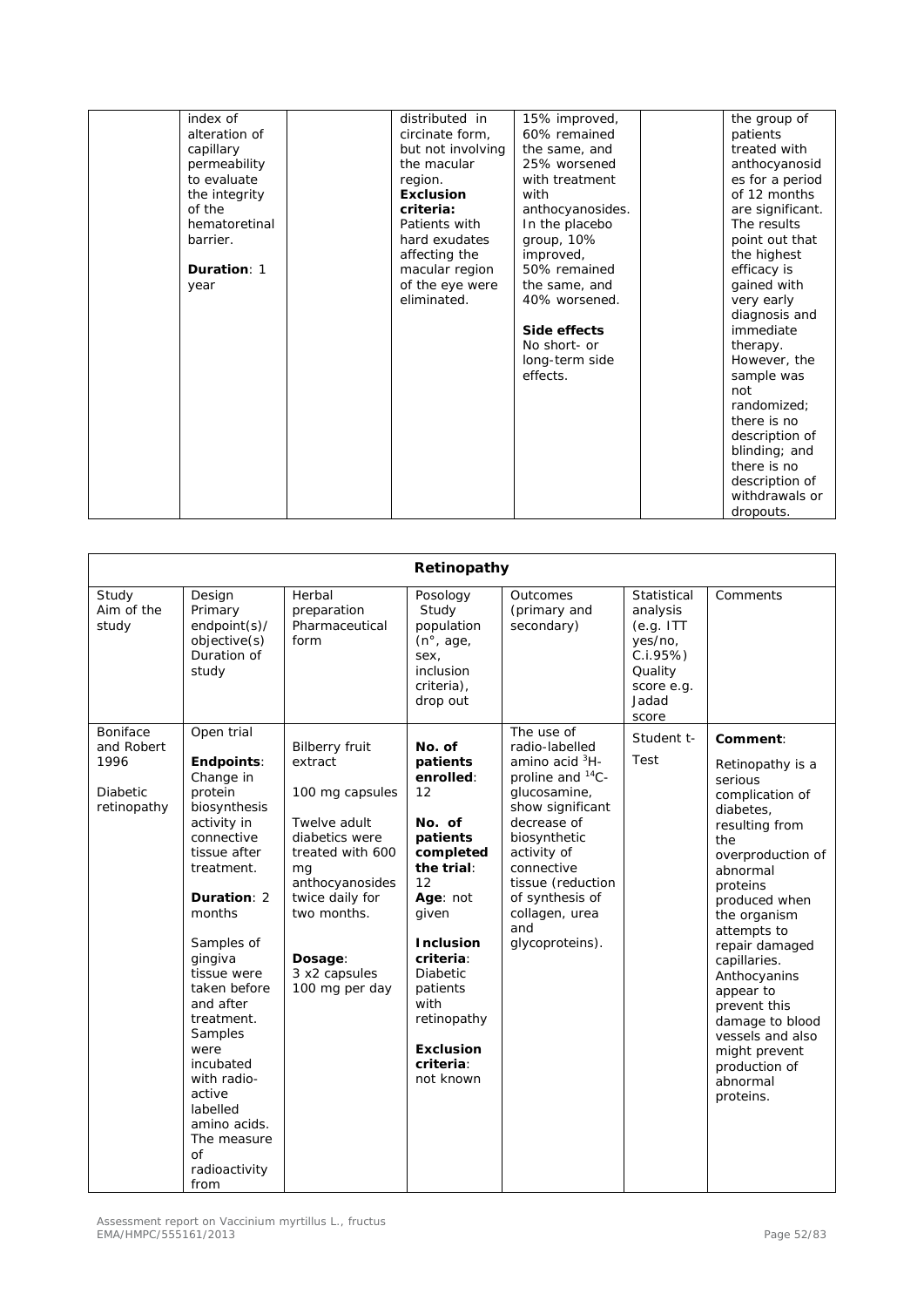| different    |  |  |  |
|--------------|--|--|--|
| connective   |  |  |  |
| tissue       |  |  |  |
| extracts can |  |  |  |
| show a       |  |  |  |
| changed      |  |  |  |
| protein      |  |  |  |
| biosynthesis |  |  |  |
| activity.    |  |  |  |

|                                                                                                                                                                                                                                               |                                                                                                                                                                                                                                                                                                                                                                                                                                                                                                                                  |                                                                                                                   | Retinopathy                                                                                                                                                                                                                                                                                                                                                                                                                                                                                                                       |                                                                                                                                                                                                                                                                                                                                                                                                                                              |                                                                                                            |                                                                                                                                                                                                                                                                                          |
|-----------------------------------------------------------------------------------------------------------------------------------------------------------------------------------------------------------------------------------------------|----------------------------------------------------------------------------------------------------------------------------------------------------------------------------------------------------------------------------------------------------------------------------------------------------------------------------------------------------------------------------------------------------------------------------------------------------------------------------------------------------------------------------------|-------------------------------------------------------------------------------------------------------------------|-----------------------------------------------------------------------------------------------------------------------------------------------------------------------------------------------------------------------------------------------------------------------------------------------------------------------------------------------------------------------------------------------------------------------------------------------------------------------------------------------------------------------------------|----------------------------------------------------------------------------------------------------------------------------------------------------------------------------------------------------------------------------------------------------------------------------------------------------------------------------------------------------------------------------------------------------------------------------------------------|------------------------------------------------------------------------------------------------------------|------------------------------------------------------------------------------------------------------------------------------------------------------------------------------------------------------------------------------------------------------------------------------------------|
| Study<br>Aim of the<br>study                                                                                                                                                                                                                  | Design<br>Primary<br>endpoint(s)/<br>objective(s)<br>Duration of<br>study                                                                                                                                                                                                                                                                                                                                                                                                                                                        | Herbal<br>preparation<br>Pharmaceutica<br>I form                                                                  | Posology<br>Study<br>population<br>(n <sup>°</sup> , age,<br>sex,<br>inclusion<br>criteria),<br>drop out                                                                                                                                                                                                                                                                                                                                                                                                                          | Outcomes<br>(primary and<br>secondary)                                                                                                                                                                                                                                                                                                                                                                                                       | Statistica<br>I analysis<br>(e.g. ITT)<br>yes/no,<br>C.1.95%<br>Quality<br>score<br>e.g.<br>Jadad<br>score | Comments                                                                                                                                                                                                                                                                                 |
| Kim et al. 2008<br>Prospective<br>clinical trial of<br>clinical<br>manifestations<br>of symptoms<br>after 12 months<br>Οf<br>administration<br>Οf<br>anthocyanoside<br>s to patients<br>with non<br>proliferative<br>diabetic<br>retinopathy. | V. myrtillus<br>extract<br>Prospective<br>multicenter<br>clinical trial<br><b>Endpoints:</b><br>Primary:<br>corrected visual<br>acuity and<br>contrast<br>sensitivity which<br>were checked at<br>2 months<br>following the<br>beginning of<br>treatment.<br>Secondary:<br>The number of<br>hard exudates,<br>microaneurysms<br>, leaking points<br>and the changes<br>of foveal<br>thickness. These<br>were examined<br>at the beginning<br>of 6 months<br>after and 12<br>months after<br>treatment.<br>Duration: 12<br>months | V. myrtillus<br>extract (no<br>further detail)<br>(170)<br>mg/capsule,<br>Dosage:<br>3 capsules 170<br>mg per day | No. of<br>patients<br>enrolled:<br>88<br>No. of<br>patients<br>completed<br>the trial:<br>88<br>$Age = not$<br>given<br>$Sex = not$<br>given<br><b>Inclusion</b><br>criteria:<br><b>Diabetic</b><br>patients<br>with<br>retinopath<br>y in a<br>relatively<br>initial<br>phase,<br>showing at<br>the<br>back pole<br>some hard<br>exudates<br>distributed<br>in circinate<br>form, but<br>not<br>involving<br>the<br>macular<br>region.<br><b>Exclusion</b><br>criteria:<br>Patients<br>with hard<br>exudates<br>affecting<br>the | Corrected visual<br>acuity showed<br>no significant<br>changes during<br>12 months.<br>Contrast<br>sensitivity<br>improved<br>gradually,<br>especially in 12,<br>16 cycles per<br>degree.<br>There was no<br>statistically<br>significant<br>change in the<br>numbers of<br>hard exudates,<br>microaneurysm<br>s and leaking<br>points.<br>Foveal<br>thickness was<br>maintained and<br>there was no<br>aggravation of<br>macular<br>oedema. | No<br>statistics<br>reported<br>(Korean<br>language<br>, English<br>abstract)                              | There was<br>marked<br>improvement<br>of contrast<br>sensitivity in<br>patients with<br>NPDR after 12<br>months of<br>administratio<br>$n$ of $V$ .<br>myrtillus<br>extract (510<br>mg daily).<br>Visual acuity<br>and macular<br>oedema were<br>maintained<br>without<br>deterioration. |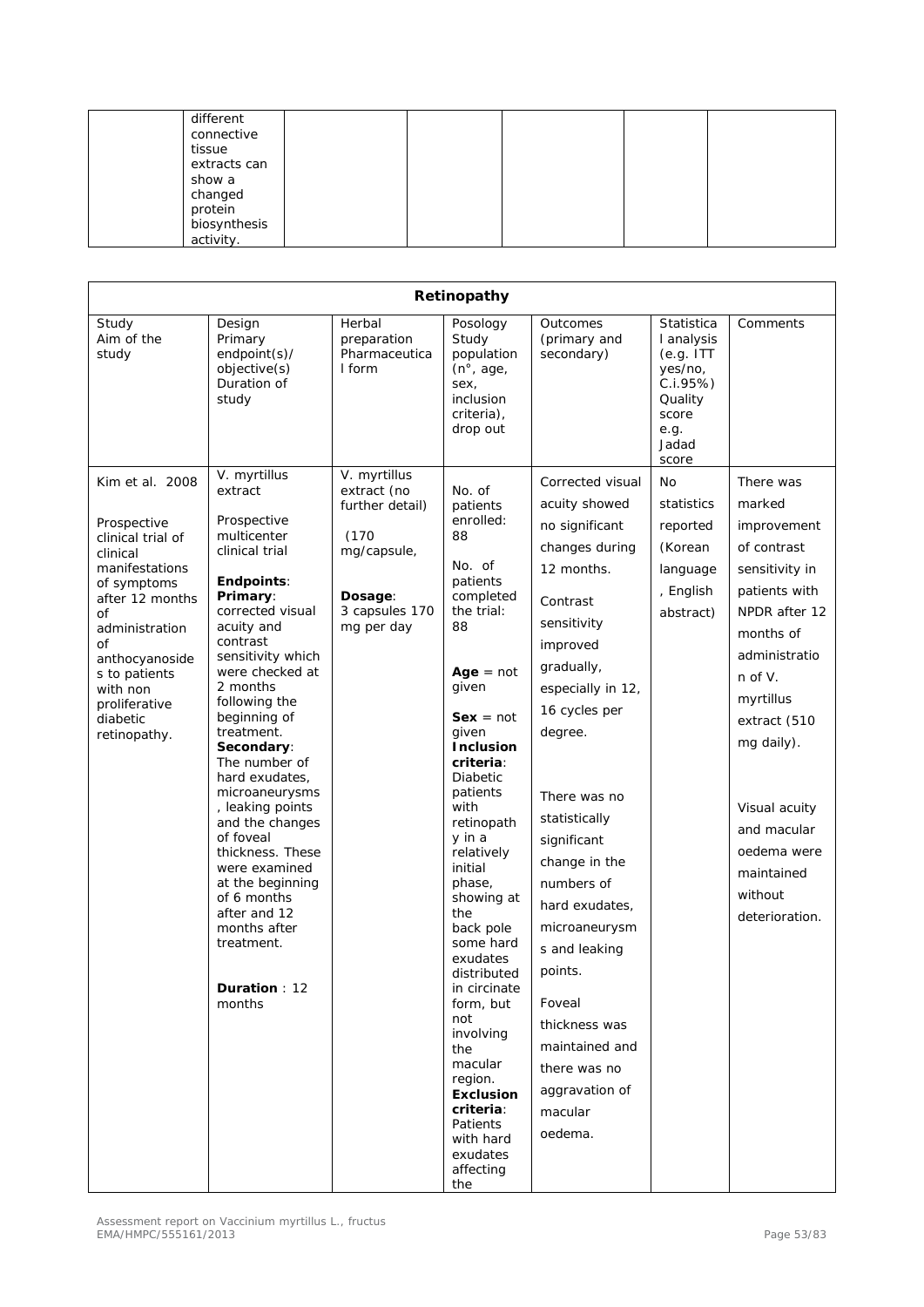| macular<br>region of<br>the eye<br>were |  |  |
|-----------------------------------------|--|--|
| eliminated.                             |  |  |

|                                                                |                                                                                                                                                                                                                                                                                                                       |                                                                                                                                                                                                                                                                                                              | Retinopathy                                                                                                                                                                                                                                                                                                                                         |                                                                                                                                                                                                                                                                                                                                                                                         |                                                                                                         |                                                                                                                                              |
|----------------------------------------------------------------|-----------------------------------------------------------------------------------------------------------------------------------------------------------------------------------------------------------------------------------------------------------------------------------------------------------------------|--------------------------------------------------------------------------------------------------------------------------------------------------------------------------------------------------------------------------------------------------------------------------------------------------------------|-----------------------------------------------------------------------------------------------------------------------------------------------------------------------------------------------------------------------------------------------------------------------------------------------------------------------------------------------------|-----------------------------------------------------------------------------------------------------------------------------------------------------------------------------------------------------------------------------------------------------------------------------------------------------------------------------------------------------------------------------------------|---------------------------------------------------------------------------------------------------------|----------------------------------------------------------------------------------------------------------------------------------------------|
| Study<br>Aim of the<br>study                                   | Design<br>Primary<br>endpoint(s)/<br>objective(s)<br>Duration of<br>study                                                                                                                                                                                                                                             | Herbal<br>preparation<br>Pharmaceutical<br>form                                                                                                                                                                                                                                                              | Posology<br>Study<br>population<br>(n <sup>°</sup> , age,<br>sex,<br>inclusion<br>criteria),<br>drop out                                                                                                                                                                                                                                            | Outcomes<br>(primary and<br>secondary)                                                                                                                                                                                                                                                                                                                                                  | Statistical<br>analysis<br>$(e.q.$ ITT<br>yes/no,<br>C.i.95%<br>Quality<br>score e.g.<br>Jadad<br>score | Comments                                                                                                                                     |
| Scharer<br>and Ober,<br>1981<br><b>Diabetic</b><br>retinopathy | Open, parallel<br>study with<br>placebo group.<br>End points:<br>Two patients<br>with<br>haemorrhages<br>due to<br>anticoagulants,<br>4 with arterial<br>sclerosis with<br>haemorrhages<br>of the retina,<br>20 with<br>diabetic<br>retinopathy<br>(Keith Wagner<br>Stages II and<br>$III$ ).<br>Duration:<br>4 weeks | <b>Bilberry fruit</b><br>extract (no<br>further detail)<br>$+5$ mg beta-<br>carotene<br>1 coated tablet<br>contains 100<br>mq<br>anthocyanidins<br>from bilberry<br>and 5.0 mg<br>beta-carotene<br>Two 100 mg<br>capsules, 3<br>times daily<br>(600 mg of the<br>$BE + 30$ mg of<br>beta-carotene<br>daily). | <b>Bilberry fruit</b><br>extract (200<br>mg, 3 times<br>daily)<br>No. of<br>patients<br>enrolled: 33<br>No. of<br>patients<br>completed<br>the trial: 31<br>$Age =$<br>range $34 -$<br>78 years<br>$Sex = not$<br>given<br><b>Inclusion</b><br>criteria:<br><b>Diabetic</b><br>patients with<br>retinopathy.<br>Exclusion<br>criteria:<br>not known | Reduced<br>vascular<br>permeability<br>during<br>treatment.<br>Remission of<br>changes of<br>retinal<br>vessels and<br>prevention of<br>alterations in<br>the visual<br>field.<br>Patients with<br>diabetic<br>retinopathy<br>showed<br>marked<br>improvement<br>in<br>permeability<br>and a<br>reduced<br>tendency to<br>haemorrhage<br>when treated<br>with bilberry<br>fruit extract | <b>No</b><br>statistics<br>reported                                                                     | The sample was not<br>randomized; there is<br>no description of<br>blinding; and there is<br>no description of<br>withdrawals or<br>dropouts |

|                                  | <b>Night vision</b>                                                       |                                                                                      |                                                                                                                 |                                                                                 |                                                                                                    |                                                                            |  |  |
|----------------------------------|---------------------------------------------------------------------------|--------------------------------------------------------------------------------------|-----------------------------------------------------------------------------------------------------------------|---------------------------------------------------------------------------------|----------------------------------------------------------------------------------------------------|----------------------------------------------------------------------------|--|--|
| Study<br>Aim of<br>the study     | Design<br>Primary<br>endpoint(s)/<br>objective(s)<br>Duration of<br>study | Herbal<br>preparation<br>Pharmaceutical<br>form                                      | Posology<br>Study<br>population<br>$(n^{\circ}, \text{age}, \text{sex},$<br>inclusion<br>criteria), drop<br>out | Outcomes<br>(primary and<br>secondary)                                          | Statistical<br>analysis<br>(e.q. ITT<br>yes/no,<br>C.I.95%<br>Quality<br>score e.g.<br>Jadad score | Comments                                                                   |  |  |
| Vannini<br>1986<br>Night<br>time | Non.<br>randomized<br>Placebo<br>controlled<br>study                      | <b>Bilberry fruit</b><br>extract (BEM)<br>Contain 36%<br>anthocyanins<br>(equivalent | <b>BEM</b><br>$(240 \text{ mg})$<br>No. of patients<br>enrolled: 40                                             | Improved<br>pupillary photo<br>motor response,<br>most evident 2<br>hours after | ANOVA?                                                                                             | Significant<br>improvement of<br>the pupillary<br>muscle<br>contraction in |  |  |
| vision in<br>healthy<br>subjects | Double blind<br>Duration $=2$<br>hours                                    | to 25% by<br>weight of<br>anthocyanidins)                                            | No. of<br>patients<br>completed the<br>trial: 40                                                                | administration.<br>Decreased total<br>pupillary<br>contraction time             |                                                                                                    | reduced light<br>conditions in<br>healthy young<br>subjects.               |  |  |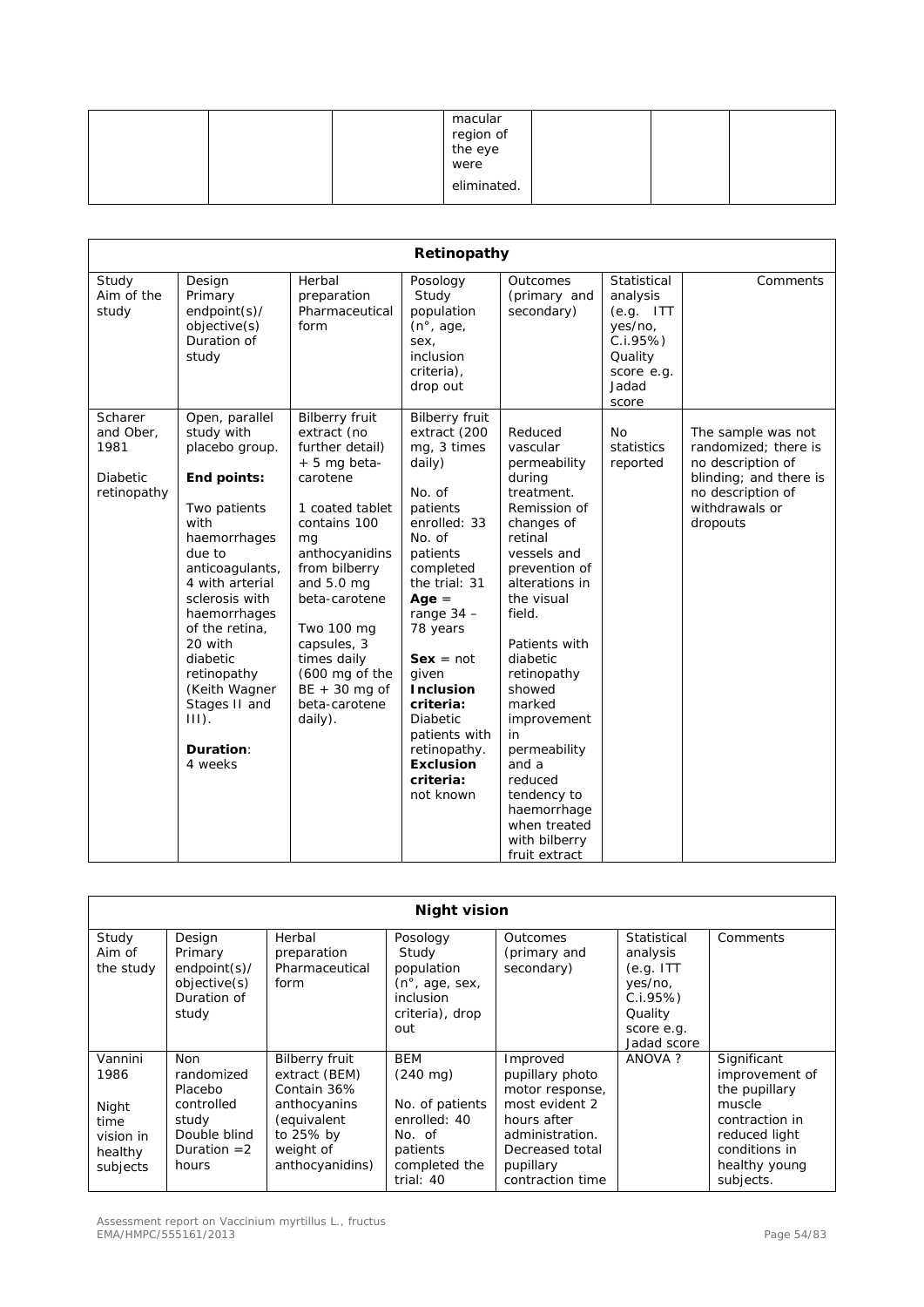| Acute<br>treatment<br>Single dose | Single dose<br>$(240 \text{ mg})$ | $Age = mean$<br>25.5 years<br>Inclusion<br>criteria:<br>Healthy<br>subjects | (p<0.05)<br>Increased<br>pupillary<br>contraction<br>(p < 0.05) |  |
|-----------------------------------|-----------------------------------|-----------------------------------------------------------------------------|-----------------------------------------------------------------|--|
|                                   |                                   | Exclusion<br>criteria:<br>not known                                         |                                                                 |  |

|                                                                                                                |                                                                                                                                                                                                                                                                                   |                                                                                                                                                  | Night vision and contrast sensitivity                                                                                                                                                                                                                                                                                                                                                                   |                                                                                                                                                                                                                                                                                                                                                                                                                                                                                                                                                                                                                                                                                                   |                                                                                                        |                                                                                                                                                                                                                                                                                                                                                                                                                                           |
|----------------------------------------------------------------------------------------------------------------|-----------------------------------------------------------------------------------------------------------------------------------------------------------------------------------------------------------------------------------------------------------------------------------|--------------------------------------------------------------------------------------------------------------------------------------------------|---------------------------------------------------------------------------------------------------------------------------------------------------------------------------------------------------------------------------------------------------------------------------------------------------------------------------------------------------------------------------------------------------------|---------------------------------------------------------------------------------------------------------------------------------------------------------------------------------------------------------------------------------------------------------------------------------------------------------------------------------------------------------------------------------------------------------------------------------------------------------------------------------------------------------------------------------------------------------------------------------------------------------------------------------------------------------------------------------------------------|--------------------------------------------------------------------------------------------------------|-------------------------------------------------------------------------------------------------------------------------------------------------------------------------------------------------------------------------------------------------------------------------------------------------------------------------------------------------------------------------------------------------------------------------------------------|
| Study<br>Aim of the<br>study                                                                                   | Design<br>Primary<br>$endpoint(s)$ /<br>objective(s)<br>Duration of<br>study                                                                                                                                                                                                      | Herbal<br>preparation<br>Pharmaceutical<br>form                                                                                                  | Posology<br>Study<br>population<br>$(n^{\circ}, \text{age}, \text{sex},$<br>inclusion<br>criteria), drop<br>out                                                                                                                                                                                                                                                                                         | Outcomes<br>(primary and<br>secondary)                                                                                                                                                                                                                                                                                                                                                                                                                                                                                                                                                                                                                                                            | Statistical<br>analysis<br>(e.g. ITT)<br>yes/no,<br>C.I.95%<br>Quality<br>score e.g.<br>Jadad<br>score | Comments                                                                                                                                                                                                                                                                                                                                                                                                                                  |
| Jayle and<br>Aubert 1964<br><b>Endpoints:</b><br>Improvement<br>of night vision<br>and contrast<br>sensitivity | Randomized<br>Controlled<br>Trial<br>Parallel<br>Blinding not<br>reported<br>Acute<br>treatment<br>400 mg (n<br>$= 18$<br>Long term<br>treatment<br>$(7 \text{ days}) = 2$<br>tablets twice<br>daily (400<br>mg of the<br>$extract + 20$<br>mg of beta-<br>carotene) (n<br>$= 19$ | V. myrtillus<br>fructus extract<br>(no further<br>detail)<br>$(1$ tablet =<br>100 mg V.<br>myrtillus<br>extract $+5$ mg<br>of beta-<br>carotene) | <b>Bilberry fruit</b><br>extract (200<br>mg, 3 times<br>daily)<br>No. of<br>patients<br>enrolled: 40<br>No. of<br>patients<br>completed<br>the trial: 37<br>$Age = mean$<br>32 years<br>$Sex = not$<br>given<br><b>Inclusion</b><br>criteria:<br>Healthy<br>young<br>subjects,<br>normal vision<br><b>Exclusion</b><br>criteria:<br>not known<br>$Age = range$<br>34 - 78 years<br>$Sex = not$<br>given | Dark-<br>adaptation<br>threshold at 8<br>intervals<br>up to 30 min:<br>Lower<br>thresholds &<br>mean threshold<br>at 4h (3.99 vs.<br>2.55UI) ( $p <$<br>0.05), NSD at<br>24h or day 8<br>Visual field in<br>high mesopic<br>light:<br>larger at 4h<br>$(25.14'$ vs<br>24.1'<br>$(p < 0.05)$ ,<br>NSD at 24h or<br>day 8<br>Frequency of<br>appearance &<br>density of<br>central<br>scotoma in high<br>mesopic light:<br>reduced at 4h,<br>24h, & day 8 (p<br>$= ?$<br>Size and<br>density of<br>central scotoma<br>in low<br>mesopic light:<br>smaller at 4h (p<br>?) NSD at<br>24h and day 8;<br>density reduced<br>at 4h, 24h &<br>day 8 ( $p = ?$ )<br>Light<br>recognition<br>thresholds for | Chi-square<br>test.<br>ANOVA                                                                           | There was a<br>statistically<br>significant<br>improvement in<br>threshold light<br>levels<br>(statistical test<br>not stated)<br>in thresholds at<br>4 hours<br>but not at 24<br>hours or in<br>the long-term<br>treatment<br>group at 8<br>days.<br>Visual field in<br>high mesopic<br>light was<br>increased.<br>Frequency of<br>appearance<br>and density of<br>central<br>scotoma in<br>high mesopic<br>light was<br>reduced at 4 h. |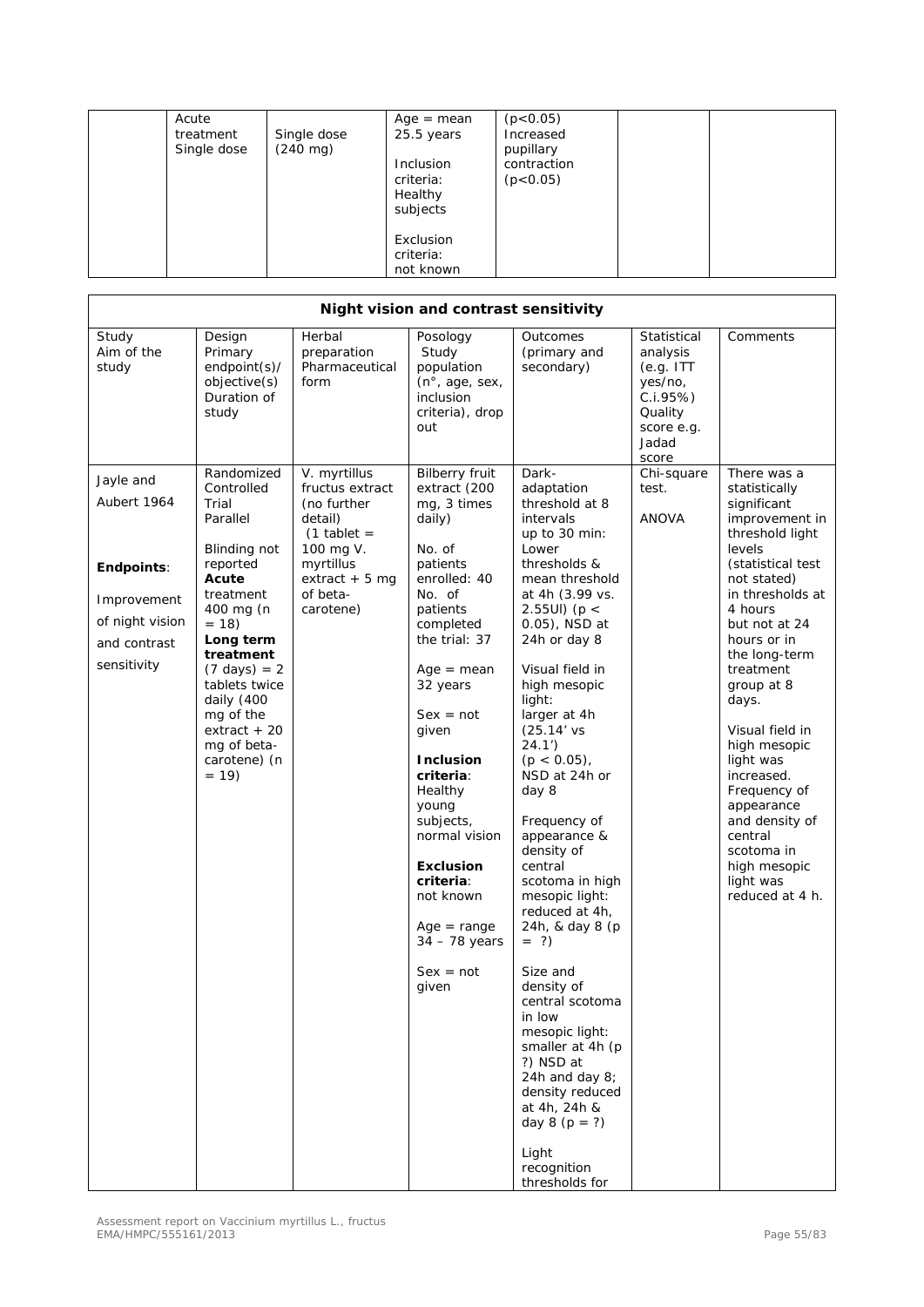|  | cinematic<br>objects: a)<br>basic shape b)<br>precise<br>identification:<br>more correct<br>responses at 4h<br>$(8, 24h?) (p =$ |  |
|--|---------------------------------------------------------------------------------------------------------------------------------|--|
|  | ?).<br>NSD at 8 days.                                                                                                           |  |

|                                                                                          | Night vision and contrast sensitivity                                                                                                                                                                                                                                                                                                                                                                                                                                                                                                                                                                                                                                                                                                                                            |                                                                                                                                                                                |                                                                                                                                                                                                                                                                                                                                                                                                                                                                |                                                                                                                                                                                                                                                                                                                                                                                                                                                                                                    |                                                                                                                                                                                                                                                                                                                                                                                                                                                                                                                                                                                                                                                                    |                                                                                                                                                                                               |  |
|------------------------------------------------------------------------------------------|----------------------------------------------------------------------------------------------------------------------------------------------------------------------------------------------------------------------------------------------------------------------------------------------------------------------------------------------------------------------------------------------------------------------------------------------------------------------------------------------------------------------------------------------------------------------------------------------------------------------------------------------------------------------------------------------------------------------------------------------------------------------------------|--------------------------------------------------------------------------------------------------------------------------------------------------------------------------------|----------------------------------------------------------------------------------------------------------------------------------------------------------------------------------------------------------------------------------------------------------------------------------------------------------------------------------------------------------------------------------------------------------------------------------------------------------------|----------------------------------------------------------------------------------------------------------------------------------------------------------------------------------------------------------------------------------------------------------------------------------------------------------------------------------------------------------------------------------------------------------------------------------------------------------------------------------------------------|--------------------------------------------------------------------------------------------------------------------------------------------------------------------------------------------------------------------------------------------------------------------------------------------------------------------------------------------------------------------------------------------------------------------------------------------------------------------------------------------------------------------------------------------------------------------------------------------------------------------------------------------------------------------|-----------------------------------------------------------------------------------------------------------------------------------------------------------------------------------------------|--|
| Study<br>Aim of the<br>study                                                             | Design<br>Primary<br>endpoint(s)/<br>objective(s)<br>Duration of<br>study                                                                                                                                                                                                                                                                                                                                                                                                                                                                                                                                                                                                                                                                                                        | Herbal<br>preparation<br>Pharmaceutical<br>form                                                                                                                                | Posology<br>Study<br>population<br>$(n^\circ, \text{age})$<br>sex,<br>inclusion<br>criteria),<br>drop out                                                                                                                                                                                                                                                                                                                                                      | Outcomes<br>(primary and<br>secondary)                                                                                                                                                                                                                                                                                                                                                                                                                                                             | Statistical<br>analysis (e.g.<br>ITT yes/no,<br>C.1.95%<br>Quality score<br>e.g. Jadad<br>score                                                                                                                                                                                                                                                                                                                                                                                                                                                                                                                                                                    | Comments                                                                                                                                                                                      |  |
| Muth et al.<br>2000<br>Improvemen<br>t of night<br>vision and<br>contrast<br>sensitivity | Randomized<br>Double -blind,<br>placebo-<br>controlled,<br>crossover.<br>Endpoint<br>The objective of<br>this study was<br>to examine the<br>impact of<br>bilberry on<br>night visual<br>acuity (VA) and<br>night contrast<br>sensitivity (CS).<br>Duration: 21<br>days<br>3 weeks active<br>treatment 11<br>month washout<br>period<br>3 weeks active<br>treatment 2<br>For the VA<br>measurement,<br>the light level<br>used was in the<br>scotopic region,<br>below cone<br>threshold.<br>testing was<br>conducted<br>in a target<br>luminance of<br>0.005<br>candelas/meter<br>$2$ (cd/m <sup>2</sup> ).<br>Subjects were<br>dark adapted in<br>complete<br>darkness for a<br>minimum of 30<br>minutes.<br>Order of<br>testing: night<br>VA first and<br>night CS<br>second. | <b>Bilberry fruit</b><br>extract not<br>specified<br>containing 25%<br>anthocyanosides<br>Capsule = $160$<br>mg of BE.<br>Placebo:<br>magnesium<br>aspartate and<br>colouring. | Bilberry<br>fruit<br>extract<br>$(160 \text{ mg})$<br>3 times<br>daily=480<br>mg) for 21<br>days<br>No. of<br>patients<br>enrolled: 1<br>5<br>No. of<br>patients<br>completed<br>the trial:<br>15<br>$Verum = 7$<br>subjects<br>$Placebo =$<br>8 subjects<br>$Age =$<br>range $25 -$<br>47 years<br>$Sex =$<br>male<br><b>Inclusion</b><br>criteria:<br>Visual<br>acuity<br>correctable<br>to 20/20<br>or better<br><b>Exclusion</b><br>criteria:<br>not known | The trial<br>failed to find<br>an effect of<br>BE treatment<br>on night<br>visual acuity<br>$(VA)$ (F<br>$[2/28] = 1.8$<br>$p > 0.15$ ) or<br>night<br>contrast<br>sensitivity<br>$(CS)$ (F<br>$[2/28] = 1.0$<br>$p > 0.35$ ).<br>The last<br>night CS<br>measuremen<br>t<br>during active<br>treatment<br>and<br>the last night<br><b>CS</b><br>measuremen<br>t during<br>the placebo<br>treatment<br>did not<br>reveal any<br>difference in<br>night CS<br>$(F[2/28] =$<br>0.8,<br>$p > 0.45$ ). | The baseline<br>night VA and<br>$night CS = the$<br>median of the<br>three pre-<br>treatment<br>measurements<br>The last night<br>VA and night<br><b>CS</b><br>measurements<br>taken during<br>the active and<br>placebo<br>treatments<br>were examined<br>for each<br>subject.<br>ANOVA: (1)<br>average<br>night $VA$ ; (2)<br>average night<br>$CS$ ; (3) last<br>night<br>$VA$ ; and $(4)$<br>last night CS.<br>Non-<br>parametric<br>McNemar's<br>test:<br>improvement<br>on both active<br>and placebo<br>treatment,<br>no<br>improvement<br>on either<br>active or<br>placebo<br>treatment,<br>improvement<br>on active<br>treatment<br>only,<br>improvement | Comment:<br>This survey<br>sheds<br>question the<br>claim that the<br>bilberry<br>treatment in<br>the form of<br>accessible<br>recommende<br>d doses,<br>improves<br>night VA or<br>night CS. |  |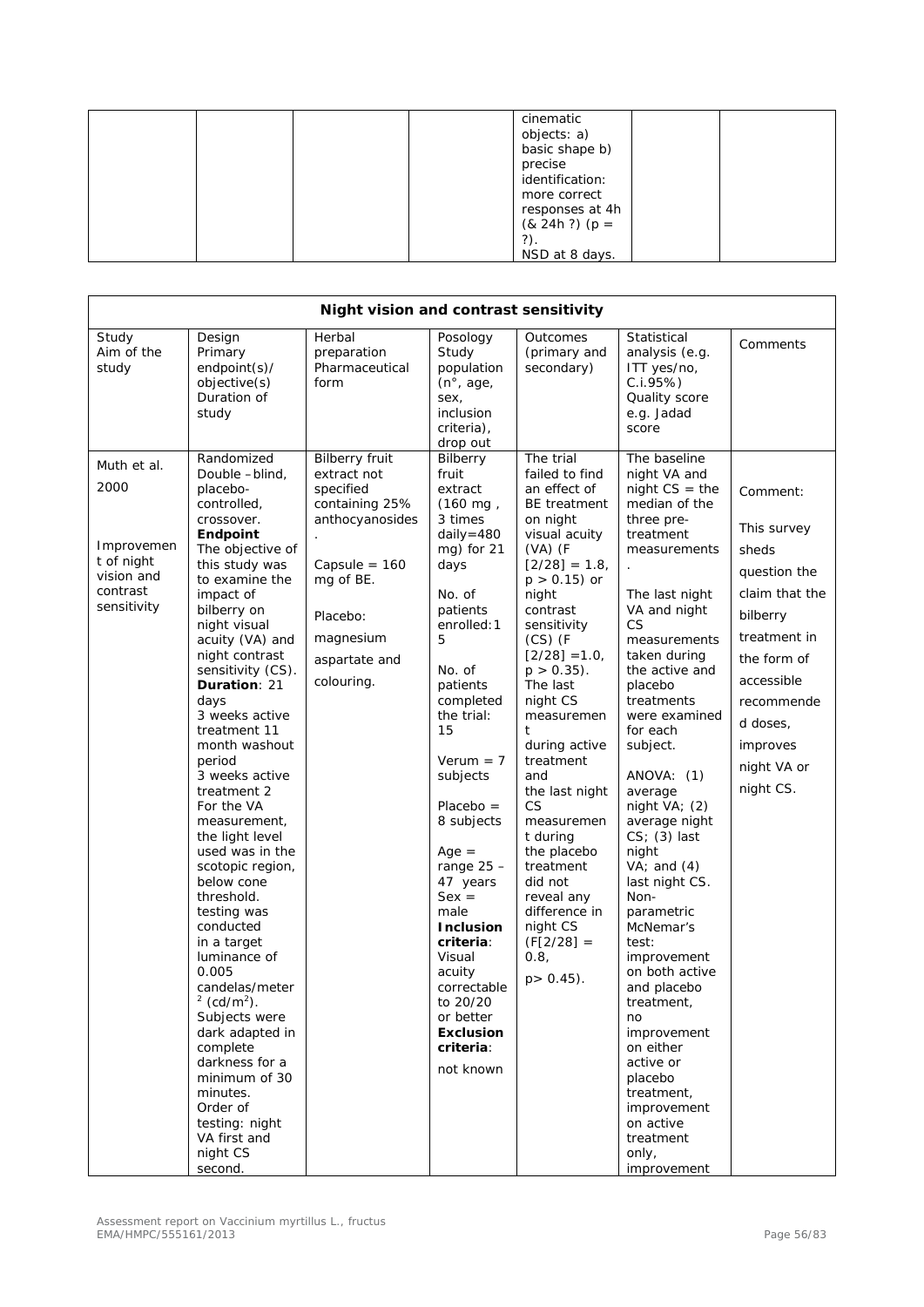|  |  | on placebo |  |
|--|--|------------|--|
|  |  | treatment  |  |
|  |  | only.      |  |
|  |  |            |  |

|                                                                                                                                                                                                                                                                                                                                                                                              |                                                                                                                                                                                                                                                                                                                                                           |                                                                                                                                                                                                                                                                                                                                                                                                                            | Night vision and contrast sensitivity                                                                                                                                                                                                                                                                                                                                                                                                                                                     |                                                                                                                                                                                                                                                                                                              |                                                                                                                                                                                                                  |                                                                                                                                                                                                                                                                                                                                                                                                                   |
|----------------------------------------------------------------------------------------------------------------------------------------------------------------------------------------------------------------------------------------------------------------------------------------------------------------------------------------------------------------------------------------------|-----------------------------------------------------------------------------------------------------------------------------------------------------------------------------------------------------------------------------------------------------------------------------------------------------------------------------------------------------------|----------------------------------------------------------------------------------------------------------------------------------------------------------------------------------------------------------------------------------------------------------------------------------------------------------------------------------------------------------------------------------------------------------------------------|-------------------------------------------------------------------------------------------------------------------------------------------------------------------------------------------------------------------------------------------------------------------------------------------------------------------------------------------------------------------------------------------------------------------------------------------------------------------------------------------|--------------------------------------------------------------------------------------------------------------------------------------------------------------------------------------------------------------------------------------------------------------------------------------------------------------|------------------------------------------------------------------------------------------------------------------------------------------------------------------------------------------------------------------|-------------------------------------------------------------------------------------------------------------------------------------------------------------------------------------------------------------------------------------------------------------------------------------------------------------------------------------------------------------------------------------------------------------------|
| Study<br>Aim of the study<br>Zadok et al.<br>1999<br>Treatment with<br>anthocyanosides<br>in a multiple<br>oral<br>dose to improve<br>night vision in<br>normal<br>individuals<br>Full field<br>scotopic retinal<br>threshold (SRT)<br>Mesopic<br>contrast<br>sensitivity<br>(MCS)<br>Dark-adaptation<br>rate(DAR)<br>SRT, MCS and<br>DAR tests are<br>directly related<br>to the ability to | Design<br>Primary<br>endpoint(s)/<br>objective(s)<br>Duration of<br>study<br>Randomized<br>Double-<br>blind<br>Placebo-<br>controlled<br>cross-over<br>study<br><b>Duration:</b><br>4 days $(1st$<br>active<br>treatment)<br>Washout:<br>2 weeks<br>4 days $(2nd$<br>active<br>treatment)<br>Washout:<br>2 weeks<br>4 days $(3rd$<br>active<br>treatment) | Herbal<br>preparation<br>Pharmaceutical<br>form<br><b>Tablets</b><br>containing 12<br>mg of<br>anthocyanosides<br>and 2 mg beta-<br>carotene<br>Experimental<br>group $(n = 6)$<br>$1st$ active<br>treatment:<br>Group 1 (12<br>mg)<br>Group 2 (24<br>mg)<br>Group 3 Placebo<br>2 <sup>nd</sup> active<br>treatment:<br>Group 1 (24<br>mg)Group 2<br>Placebo<br>Group 3 (12<br>mg)<br>3 <sup>rd</sup> active<br>treatment: | Posology<br>Study<br>population (n°,<br>age, sex,<br>inclusion<br>criteria), drop<br>out<br><b>Tablets</b><br>containing<br>12 mg of<br>anthocyanosides<br>and 2 mg beta-<br>carotene<br>Multiple oral<br>administrations<br>of 12 and 24 mg<br>anthocyanosides<br>given twice<br>daily.<br>No. of patients<br>enrolled: 18<br>No. of patients<br>completed the<br>trial: 18<br>$Age = range 21$<br>- 30 years<br>(mean= $26 \pm$<br>2.1 years)<br>$Sex = male$<br>Inclusion<br>criteria: | Outcomes<br>(primary<br>and<br>secondary)<br><b>No</b><br>significant<br>effects was<br>found on<br>any test:<br>Full field<br>scotopic<br>retinal<br>threshold<br>$(SRT)$ (p =<br>0.12)<br>Mesopic<br>contrast<br>sensitivity<br>$(MCS)$ (p<br>$= 0.73$<br>Dark-<br>adaptation<br>rate(DAR)<br>$(p = 0.86)$ | Statistical<br>analysis<br>(e.g. ITT)<br>yes/no,<br>C.I.95%<br>Quality<br>score e.g.<br>Jadad<br>score<br><b>ANOVA</b><br>(within<br>subjects<br>repeated<br>measures<br>analysis<br>of<br>variance)<br>P < 0.05 | Comments<br>Comment<br>A controlled<br>randomized<br>clinical study<br>showed no<br>benefit of<br>the effect of<br>anthocyanosides<br>on night vision,<br>even with<br>multiple-dose,<br>indicating that<br>claims of<br>improvement of<br>night vision<br>should be seen<br>with caution.<br>However, this<br>study measured<br>the effect of<br>4 days of<br>treatment, and<br>perhaps a longer<br>period<br>of |
| identify field<br>targets at night.<br>Tests were<br>performed $3 - 5$<br>hours after drug<br>application.                                                                                                                                                                                                                                                                                   |                                                                                                                                                                                                                                                                                                                                                           | Group 1 Placebo<br>Group 2 (12<br>mg)<br>Group 3 (24<br>mg)                                                                                                                                                                                                                                                                                                                                                                | healthy, young<br>male subjects<br>Visual acuity<br>correctable to<br>20/25 or better<br>(mean20/22.5 $\pm$<br>2.0)<br>Exclusion<br>criteria:<br>not known                                                                                                                                                                                                                                                                                                                                |                                                                                                                                                                                                                                                                                                              |                                                                                                                                                                                                                  | administration<br>should be<br>carried out.                                                                                                                                                                                                                                                                                                                                                                       |

| Night vision and contrast sensitivity |                 |              |                                       |              |            |       |  |
|---------------------------------------|-----------------|--------------|---------------------------------------|--------------|------------|-------|--|
| Study                                 | Design          | Herbal       | Posology                              | Outcomes     | Statistic  | Comme |  |
| Aim of the study                      | Primary         | preparation  | Study                                 | (primary and | al         |       |  |
|                                       | endpoint(s      | Pharmaceutic | population                            | secondary)   | analysis   | nts   |  |
|                                       |                 | al form      | $(n^{\circ}, \text{age}, \text{sex})$ |              | (e.g. ITT) |       |  |
|                                       | objective(      |              | <i>inclusion</i>                      |              | yes/no,    |       |  |
|                                       | S.              |              | criteria), drop                       |              | $C.I.95\%$ |       |  |
|                                       | <b>Duration</b> |              | out                                   |              | Quality    |       |  |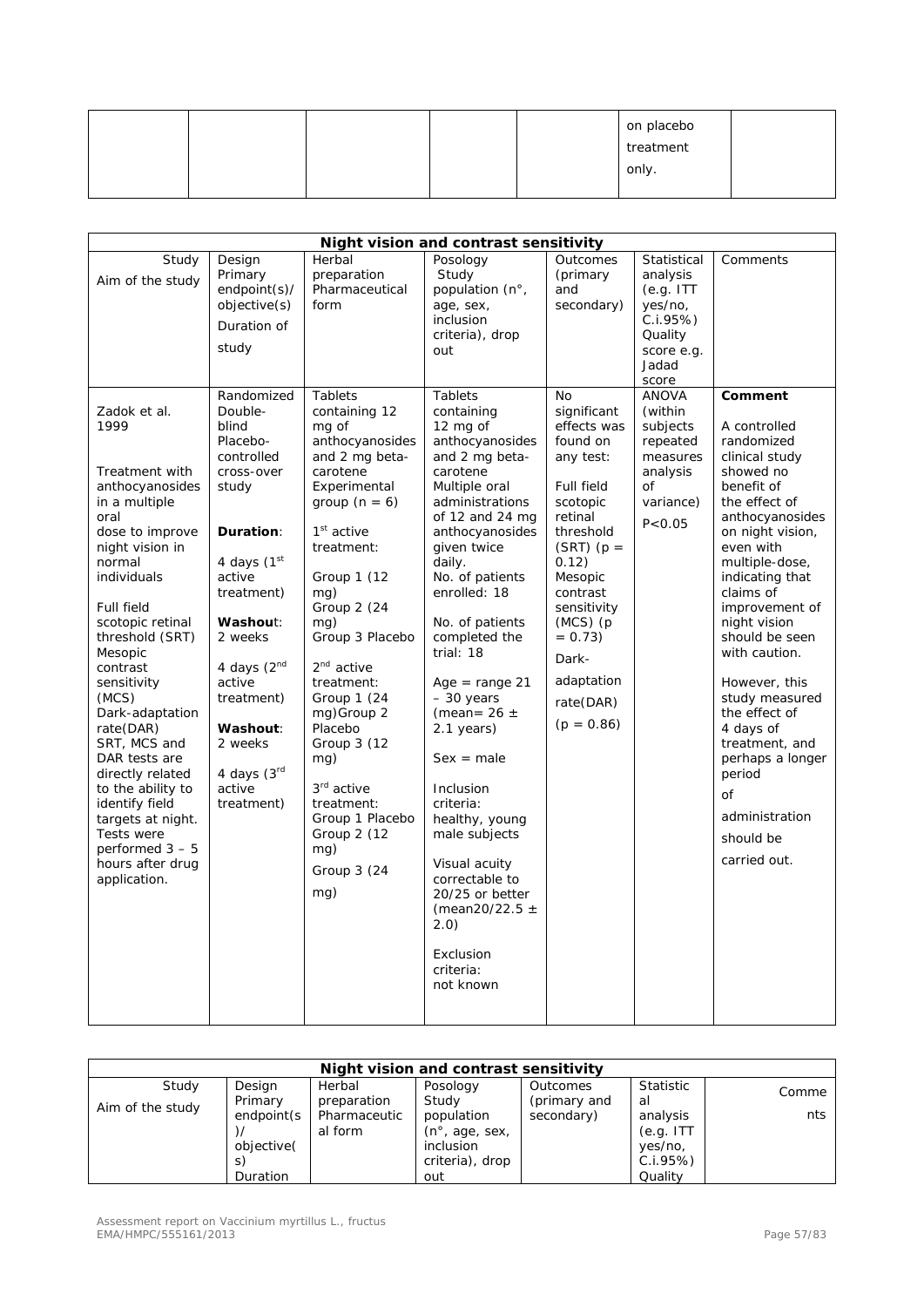|                                       | of study          |                              |                              |                                | score            |                                |
|---------------------------------------|-------------------|------------------------------|------------------------------|--------------------------------|------------------|--------------------------------|
|                                       |                   |                              |                              |                                | e.g.             |                                |
|                                       |                   |                              |                              |                                | Jadad            |                                |
|                                       |                   |                              |                              |                                | score            |                                |
| Levy and Glovinsky                    | Randomiz          | <b>Tablets</b>               | <b>Tablets</b>               | No significant                 | <b>ANOVA</b>     | Comment                        |
| 1998                                  | ed                | containing 12                | containing                   | effects was                    | (within          |                                |
|                                       | Double-           | mg of                        | 12 mg of                     | found on any                   | subjects         | A controlled                   |
| Treatment with                        | blind<br>Placebo- | anthocyanosi<br>des and 2 mg | anthocyanosi<br>des and 2 mg | of the three                   | repeated         | randomized                     |
| anthocyanosides in<br>a multiple oral | controlled        | beta-carotene                | beta-carotene                | night vision<br>tests (full    | measure<br>S     | clinical study<br>showed no    |
| dose to improve                       | cross-over        | Experimental                 |                              | field scotopic                 | analysis         | benefit of                     |
| night vision in                       | study             | group $(n = 4)$              |                              | retinal                        | of               | the effect of                  |
| normal                                |                   |                              | Multiple oral                | threshold                      | variance         | anthocyanosides                |
| individuals                           |                   | Week 0                       | administratio                | (SRT)                          | €                | on night vision,               |
|                                       | Duration:         | active                       | ns of 12 and                 | mesopic                        | Spearma          | even with                      |
| Full field scotopic                   |                   | treatment:                   | 24 mg                        | contrast                       | n rank           | multiple-dose,                 |
| retinal threshold                     | 24 hours          |                              | anthocyanosi                 | sensitivity                    | correlati        | indicating that                |
| (SRT)                                 |                   | Group 1 (12                  | des given                    | (MCS), dark-                   | on               | claims of                      |
| Mesopic contrast                      | Week 0            | mg)                          | twice daily.                 | adaptation                     | between          | improvement of                 |
| sensitivity (MCS)                     | active            | Group 2 (24                  |                              | rate (DAR)                     | repeated         | night vision                   |
| Dark-adaptation                       | treatment         | mg)<br>Group 3 (36           | No. of<br>patients           | during the 24<br>h following a | test<br>results. | should be seen                 |
| rate (DAR).                           | Washout:          | mg)                          | enrolled: 18                 | single oral                    | P < 0.05         | with caution.<br>However, this |
| SRT, MCS and DAR                      | 2 weeks           | Group 4                      |                              | administration                 |                  | study measured                 |
| tests are directly                    |                   | Placebo                      | No. of                       | of 12, 24 or                   |                  | the effect of                  |
| related to the                        | Week 2            |                              | patients                     | 36 mg of                       |                  |                                |
| ability to identify                   | active            | Week 2                       | completed                    | anthocyanosid                  |                  | 4 days of                      |
| field targets at                      | treatment         | active                       | the trial: 16                | es.                            |                  | treatment, and                 |
| night.                                | $\lambda$         | treatment:                   |                              |                                |                  | perhaps a longer               |
|                                       |                   | Group 1 (12                  | $Age = range$                |                                |                  |                                |
| Tests were                            | Washout           | mg)                          | $21 - 30$ years              |                                |                  | period of                      |
| performedimmedia                      | : 2 weeks         | Group 2 36                   | (mean = $26 \pm$             |                                |                  | administration                 |
| tely after the drug                   |                   | mg                           | $2.1$ years)                 |                                |                  | should be carried              |
| administration and<br>4, 8, and 24 h  | Week 4<br>active  | Group 3<br>Placebo           | $Sex = male$                 |                                |                  |                                |
| after.                                | treatment         | Group 4 (12                  |                              |                                |                  | out.                           |
|                                       |                   | mg)                          | Inclusion                    |                                |                  |                                |
|                                       | Washout           |                              | criteria:                    |                                |                  |                                |
|                                       | : 2 weeks         | Week 4                       | healthy,                     |                                |                  |                                |
|                                       |                   | active                       | young male                   |                                |                  |                                |
|                                       | Week 6            | treatment:                   | subjects                     |                                |                  |                                |
|                                       | active            | Group 1 (36                  |                              |                                |                  |                                |
|                                       | treatment         | mg)                          | Visual acuity                |                                |                  |                                |
|                                       |                   | Group 2                      | correctable to               |                                |                  |                                |
|                                       |                   | Placebo                      | 20/25 or                     |                                |                  |                                |
|                                       |                   | Group 3 (12                  | better                       |                                |                  |                                |
|                                       |                   | mg)<br>Group 4 (24           | (mean20/22.<br>$5 \pm 2.5$   |                                |                  |                                |
|                                       |                   | mg)                          | 13 subjects                  |                                |                  |                                |
|                                       |                   |                              | were                         |                                |                  |                                |
|                                       |                   | Week 6                       | emmetropic,                  |                                |                  |                                |
|                                       |                   | active                       | and 3 had                    |                                |                  |                                |
|                                       |                   | treatment                    | ametropia                    |                                |                  |                                |
|                                       |                   | Group 1                      | with -2.25D                  |                                |                  |                                |
|                                       |                   | Placebo                      | to $+2$ D, the               |                                |                  |                                |
|                                       |                   | Group 2 (12                  | greatest                     |                                |                  |                                |
|                                       |                   | mg)                          | cylinder being               |                                |                  |                                |
|                                       |                   | Group 3 (24                  | 1.25 D in one                |                                |                  |                                |
|                                       |                   | mg)<br>Group 4 (36           | case.                        |                                |                  |                                |
|                                       |                   | mg)                          |                              |                                |                  |                                |
|                                       |                   |                              | Exclusion                    |                                |                  |                                |
|                                       |                   |                              | criteria: not                |                                |                  |                                |
|                                       |                   |                              | known                        |                                |                  |                                |
|                                       |                   |                              |                              |                                |                  |                                |
|                                       |                   |                              |                              |                                |                  |                                |
|                                       |                   |                              |                              |                                |                  |                                |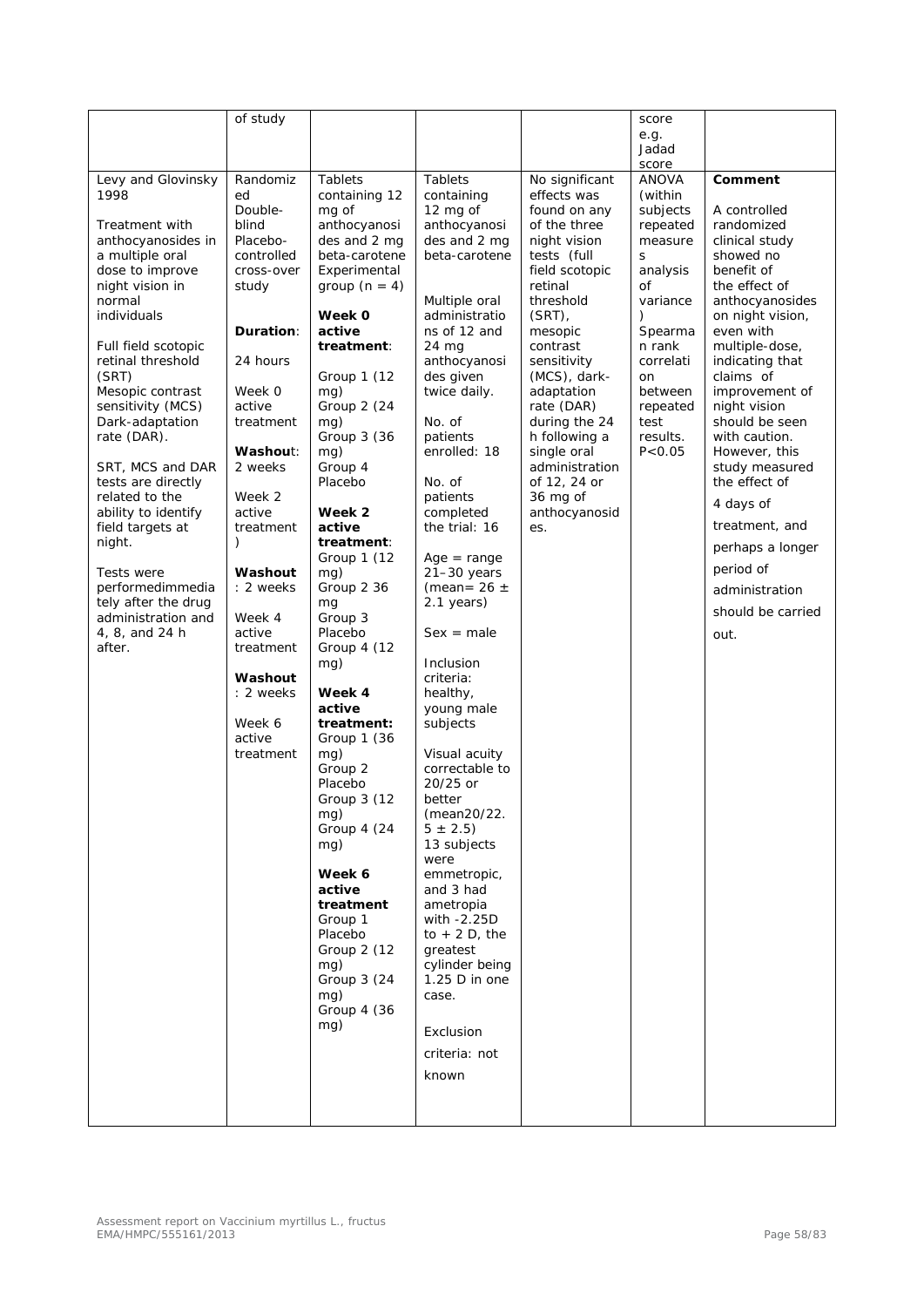|                                                                                                                                                                                                                                                                 |                                                                                                                                                                                                                             |                                                                                                                                | Visual acuity and contrast vision                                                                                                                                                                                                                                                                                                                                                    |                                                                                                                                                                                                                                               |                                                                                                                     |                                                                                                                                                                                                                                                                                                                                                                                                                                                                                                                                                            |
|-----------------------------------------------------------------------------------------------------------------------------------------------------------------------------------------------------------------------------------------------------------------|-----------------------------------------------------------------------------------------------------------------------------------------------------------------------------------------------------------------------------|--------------------------------------------------------------------------------------------------------------------------------|--------------------------------------------------------------------------------------------------------------------------------------------------------------------------------------------------------------------------------------------------------------------------------------------------------------------------------------------------------------------------------------|-----------------------------------------------------------------------------------------------------------------------------------------------------------------------------------------------------------------------------------------------|---------------------------------------------------------------------------------------------------------------------|------------------------------------------------------------------------------------------------------------------------------------------------------------------------------------------------------------------------------------------------------------------------------------------------------------------------------------------------------------------------------------------------------------------------------------------------------------------------------------------------------------------------------------------------------------|
| Study<br>Aim of the<br>study<br>Mayser and                                                                                                                                                                                                                      | Design<br>Primary<br>endpoint(s)/<br>objective(s)<br>Duration of<br>study<br>Randomized                                                                                                                                     | Herbal<br>preparation<br>Pharmaceutical<br>form<br><b>Bilberry fruit</b>                                                       | Posology<br>Study population<br>$(n^{\circ}, \text{age})$<br>sex, inclusion<br>criteria), drop out<br><b>Bilberry fruit</b>                                                                                                                                                                                                                                                          | Outcomes<br>(primary<br>and<br>secondary)<br><b>Not</b>                                                                                                                                                                                       | Statistical<br>analysis<br>(e.g. ITT)<br>yes/no,<br>C.I.95%<br>Quality<br>score e.g.<br>Jadad<br>score<br><b>No</b> | Comments<br>Contrast                                                                                                                                                                                                                                                                                                                                                                                                                                                                                                                                       |
| Wilhelm 2001<br>(Poster)<br>Improvement<br>of visual<br>acuity and<br>contrast<br>vision in<br>healthy<br>subjects<br>Visual acuity<br>and<br>contrast<br>vision were<br>measured at<br>baseline and<br>at the<br>end of each<br>4-week<br>treatment<br>period. | Double-<br>blind<br>Placebo-<br>controlled<br>cross-over<br>study<br><b>Duration:</b><br>12 weeks<br>4 Weeks<br>first active<br>treatment<br>Washout: 4<br>weeks<br>4 weeks<br>second<br>active<br>treatment<br>(crossover) | extract not<br>specified<br>containing 25%<br>anthocyanosides.<br>Capsule = $160$<br>mg of BE (40 mg<br>of<br>anthocyanosides) | extract<br>Capsule = $160$ mg<br>$(40 \text{ mg})$<br>anthocyanosides)<br>daily for 4 weeks<br>Placebo: 160 mg<br>lactic sugar<br>Washout: 4 weeks<br>No. of patients<br>enrolled: 119<br>No. of patients<br>completed the<br>trial: $119$<br>Age = range $21 -$<br>30 years (mean=<br>$26 \pm 2.1$ years)<br>$Sex = male$<br>Inclusion criteria:<br>healthy, young<br>male subjects | significantly<br>different<br>between<br>groups:<br>contrast<br>sensitivity,<br>visual<br>acuity,<br>final dark-<br>adaptation<br>threshold<br>(mean of<br>last 4<br>readings),<br>dark-<br>adaptation<br>rate, time to<br>rod-cone<br>break. | statistics<br>reported<br>ANOVA?                                                                                    | vision and<br>visual acuity<br>improved<br>over the four<br>test points<br>for both<br>groups but<br>were not<br>significantly<br>different<br>between<br>groups.<br>A sub-<br>analysis of<br>30<br>matched<br>pairs of<br>subjects with<br>similar dark-<br>adaptation<br>threshold at<br>the first visit<br>also showed<br>no significant<br>difference<br>between<br>groups after<br>treatment.<br>Nor were<br>there<br>significant<br>differences<br>between<br>groups in<br>dark-<br>adaptation<br>rate or time<br>to reach the<br>cone-rod<br>break. |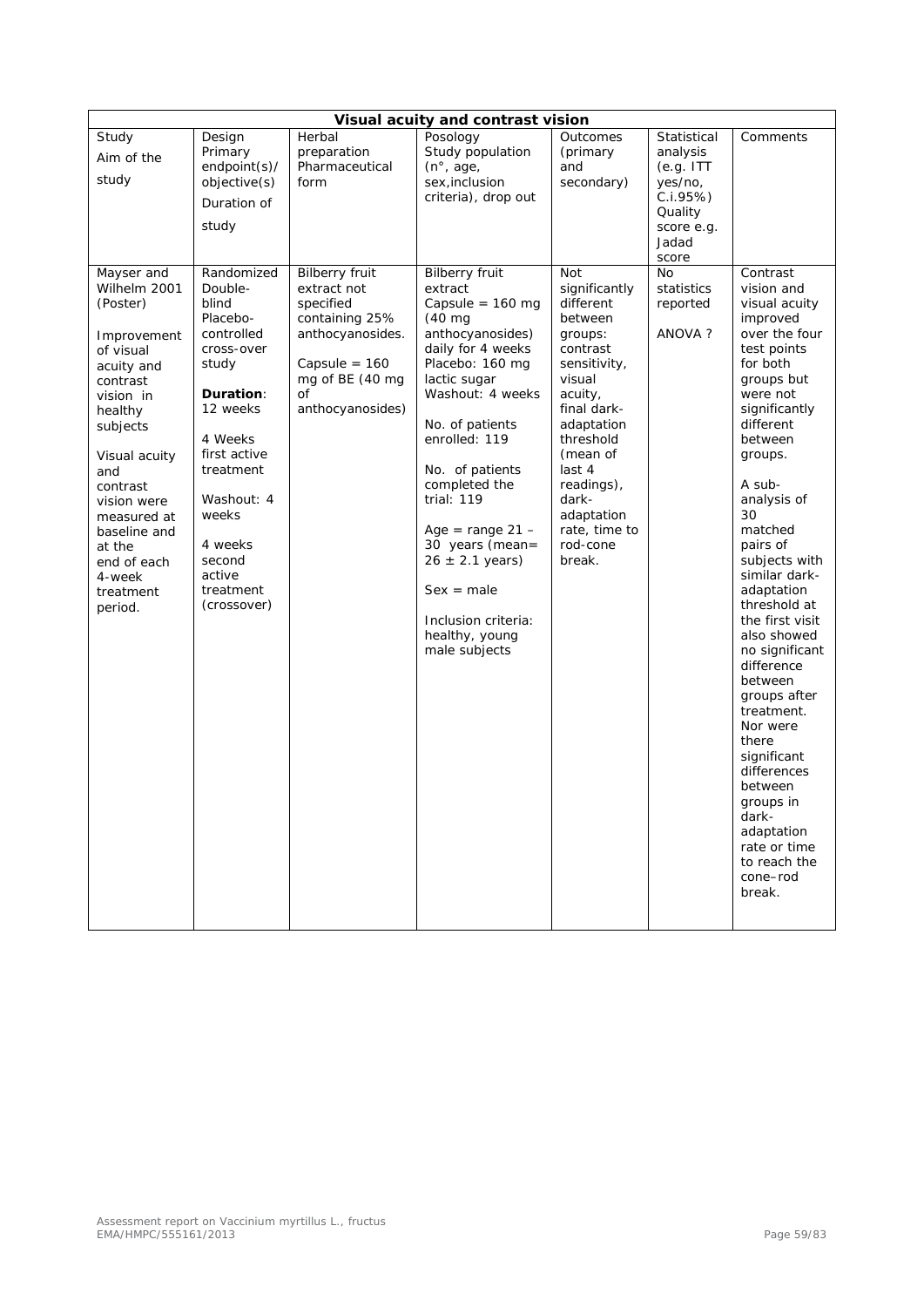|                                                                                                                                                                                                                                                                                                                                   |                                                                                                                                                                                                                                                                                    |                                                                                      | <b>Non Randomized Studies</b>                                                                                                                                                                                                                                                                                                         |                                           |                                                                                                        |          |
|-----------------------------------------------------------------------------------------------------------------------------------------------------------------------------------------------------------------------------------------------------------------------------------------------------------------------------------|------------------------------------------------------------------------------------------------------------------------------------------------------------------------------------------------------------------------------------------------------------------------------------|--------------------------------------------------------------------------------------|---------------------------------------------------------------------------------------------------------------------------------------------------------------------------------------------------------------------------------------------------------------------------------------------------------------------------------------|-------------------------------------------|--------------------------------------------------------------------------------------------------------|----------|
| Study<br>Aim of the<br>study                                                                                                                                                                                                                                                                                                      | Design<br>Primary<br>endpoint(s)/<br>objective(s)<br>Duration of study                                                                                                                                                                                                             | Visual acuity and contrast vision<br>Herbal<br>preparation<br>Pharmaceutical<br>form | Posology<br>Study<br>population<br>$(n^{\circ}, age,$<br>sex,<br><i>inclusion</i><br>criteria),<br>drop out                                                                                                                                                                                                                           | Outcomes<br>(primary<br>and<br>secondary) | Statistical<br>analysis<br>(e.g. ITT)<br>yes/no,<br>C.I.95%<br>Quality<br>score e.g.<br>Jadad<br>score | Comments |
| Jayle et al.<br>1965<br>Improvement<br>of visual<br>acuity and<br>contrast<br>vision in<br>healthy<br>subjects<br>The global<br>light<br>threshold of<br>the retina and<br>at thresholds<br>at<br>10 discrete<br>points were<br>determined<br>before and<br>then 1 hour<br>and 2 hours<br>after a single<br>600 mg dose<br>of BE. | Non randomized<br>Parallel<br>Placebo controlled<br>Acute single<br>treatment:<br>600 mg:<br>Duration:<br>2 hours<br>(acute single<br>treatment)<br>Determination of<br>the light threshold<br>at:<br>Before<br>1.<br>treatment<br>After 1<br>2.<br>hour<br>After 2<br>3.<br>hours | <b>Bilberry fruit</b><br>extract (no<br>further detail)<br>600 mg                    | <b>Bilberry fruit</b><br>extract (no<br>further<br>detail) 600<br>mg<br>No. of<br>patients<br>enrolled: 60<br>No. of<br>patients<br>completed<br>the trial: 60<br>$Age =$<br>young (?)<br>$Sex = male$<br>Inclusion<br>criteria:<br>healthy,<br>young male<br>subjects<br>with healthy<br>vision<br>Exclusion<br>criteria: no<br>data |                                           |                                                                                                        |          |

|                                                                                              | <b>Non Randomized Studies</b><br><b>Reduced Light Conditions</b>                |                                                                            |                                                                                                                 |                                                                                                                          |                                                                                                                               |                                                                 |  |  |
|----------------------------------------------------------------------------------------------|---------------------------------------------------------------------------------|----------------------------------------------------------------------------|-----------------------------------------------------------------------------------------------------------------|--------------------------------------------------------------------------------------------------------------------------|-------------------------------------------------------------------------------------------------------------------------------|-----------------------------------------------------------------|--|--|
| Study<br>Aim of the<br>study                                                                 | Design<br>Primary<br>$endpoint(s)$ /<br>objective(s)<br>Duration of<br>study    | Herbal<br>preparation<br>Pharmaceutica<br>I form                           | Posology<br>Study<br>population<br>$(n^{\circ}, \text{age}, \text{sex},$<br>inclusion<br>criteria), drop<br>out | Outcomes<br>(primary and<br>secondary)                                                                                   | <b>Statistic</b><br>al<br>analysis<br>(e.g.<br><b>ITT</b><br>yes/no,<br>C.1.95%<br>Quality<br>score<br>e.g.<br>Jadad<br>score | Comments                                                        |  |  |
| Alfieri and Sole<br>1966<br>The effect of<br>anthocyanoside<br>s on adaptation<br>$\sigma$ f | Non randomized<br>Double-blind<br>Placebo<br>controlled<br>Verum: 6<br>patients | Anthocyanosid<br>es not<br>specified $+$<br>beta-carotene.<br>Dose: 2.88 g | Anthocyanosid<br>es not<br>specified $+$<br>beta-carotene.<br>No. of patients<br>enrolled: 12                   | Time to point $\alpha$<br>$~10$ min in<br>treated<br>subjects was<br>reduced to $\sim$<br>$6.5$ min. The<br>mean time to | <b>ANOVA</b>                                                                                                                  | Comment:<br>Administration<br>of<br>anthocyanosid<br>es in very |  |  |
| electroretinogr<br>am on red light<br>in healthy<br>patients.                                | Placebo: 6<br>patients                                                          | Oral<br>administration<br>(per-lingual)                                    | No. of<br>patients<br>completed the                                                                             | point $\alpha$ was<br>maintained<br>between 1-<br>hour and 3-                                                            |                                                                                                                               | high dose<br>facilitates<br>retinal<br>adaptation in            |  |  |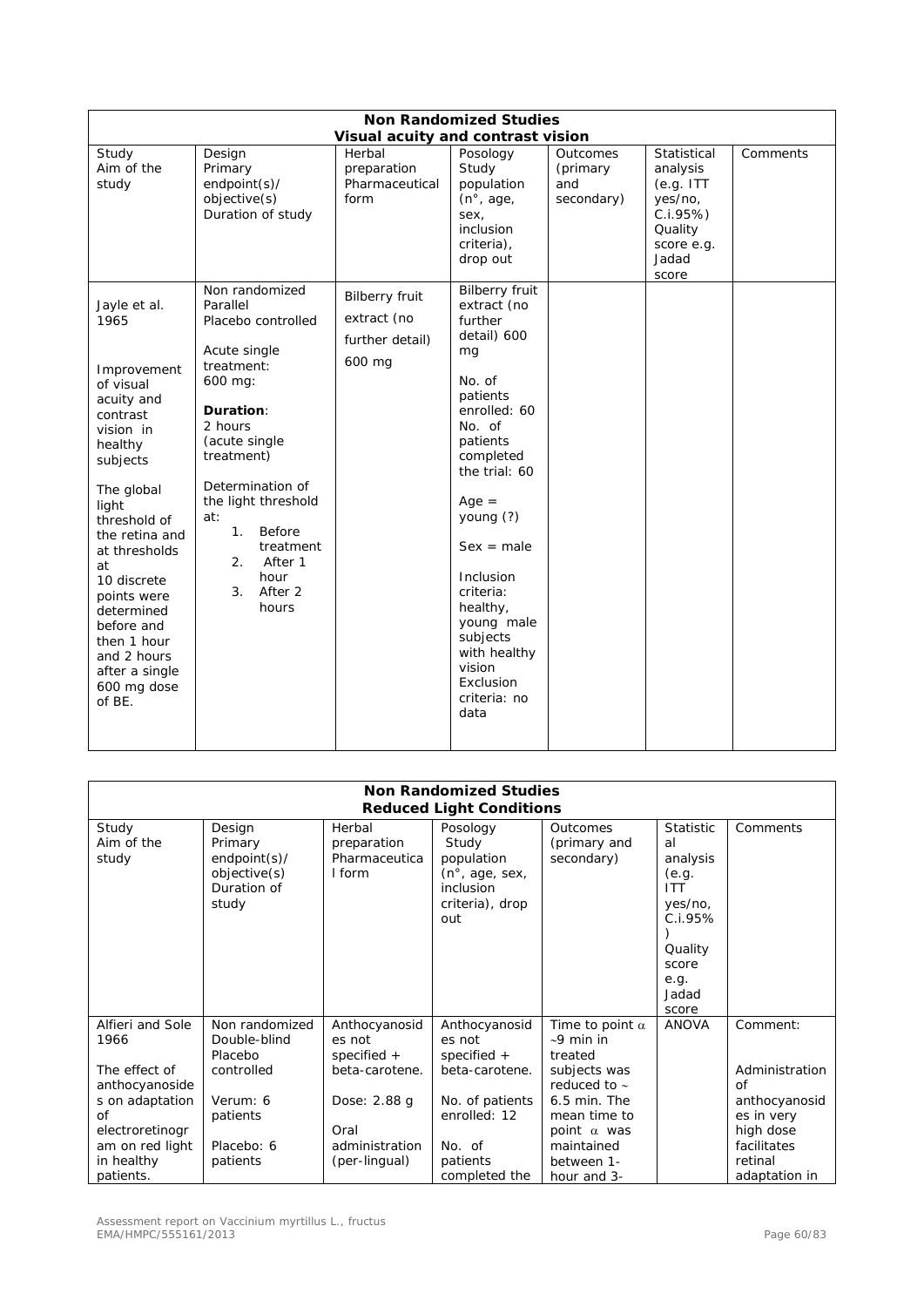| Red filter           |                  | trial: 12        | hour post tests   | accordance     |
|----------------------|------------------|------------------|-------------------|----------------|
| <b>Wratten Kodak</b> | Duration:        |                  | with no           | with the       |
| No 26 was            |                  | $Verum = 6$      | significant       | opinion of the |
| used to aid          |                  |                  | differences       | authors        |
|                      | Single acute     | subjects         |                   |                |
| separation of        | administration   |                  | between two       | possibly as a  |
| phototopic (b1)      |                  | Placebo = $6$    | tests, at 1h      | result of the  |
| and scototopic       | Recording of     |                  | and 3h            | prompt         |
| (b2) traces.         | electroretinogra | Inclusion        | (p<0.01)          | regeneration   |
|                      | ms after 1 and   | criteria:        |                   | of rhodopsin.  |
|                      | 3 hours after    | The wakeful      | ANOVA showed      |                |
|                      | administration   | patients with    | significant       |                |
|                      | 0f               | the diameter     | differences       |                |
|                      | anthocyanosides  | of the pupil     | between the       |                |
|                      |                  | remaining        | results of        |                |
|                      |                  | within the       | electroretinogr   |                |
|                      |                  | limit of $6 - 8$ | am verum and      |                |
|                      |                  | mm.              | placebo group:    |                |
|                      |                  |                  | 6.5 min versus    |                |
|                      |                  | Exclusion        | $9.0 \text{ min}$ |                |
|                      |                  | criteria:        | $[F = 11.55]$ .   |                |
|                      |                  | not known        | Post-treatment    |                |
|                      |                  |                  |                   |                |
|                      |                  |                  | electroretinogr   |                |
|                      |                  |                  | am values of      |                |
|                      |                  |                  | b2/b1were         |                |
|                      |                  |                  | higher at each    |                |
|                      |                  |                  | time point        |                |
|                      |                  |                  | during the 15     |                |
|                      |                  |                  | minutes of        |                |
|                      |                  |                  | dark              |                |
|                      |                  |                  | adaptation        |                |
|                      |                  |                  | monitoring.       |                |

|                                                                                                        |                                                                                                                                                                                                                                                                      |                                                                                                                                      | <b>Non Randomized Studies</b>                                                                                                                                                                                                                                   | Absolute visual threshold (the complex formulation)                                                            |                                                                                                        |          |
|--------------------------------------------------------------------------------------------------------|----------------------------------------------------------------------------------------------------------------------------------------------------------------------------------------------------------------------------------------------------------------------|--------------------------------------------------------------------------------------------------------------------------------------|-----------------------------------------------------------------------------------------------------------------------------------------------------------------------------------------------------------------------------------------------------------------|----------------------------------------------------------------------------------------------------------------|--------------------------------------------------------------------------------------------------------|----------|
| Study<br>Aim of the<br>study                                                                           | Design<br>Primary<br>endpoint(s)/<br>objective(s)<br>Duration of<br>study                                                                                                                                                                                            | Herbal<br>preparation<br>Pharmaceutica<br>I form                                                                                     | Posology<br>Study<br>population<br>$(n^{\circ}, \text{age})$<br>sex,<br>inclusion<br>criteria),<br>drop out                                                                                                                                                     | Outcomes<br>(primary and<br>secondary)                                                                         | Statistical<br>analysis<br>(e.g. ITT)<br>yes/no,<br>C.I.95%<br>Quality<br>score e.g.<br>Jadad<br>score | Comments |
| Gloria and Perla<br>(1966)<br>Effects of<br>anthocyanoside<br>s on the<br>absolute visual<br>threshold | Non randomized<br>Open study<br>A single<br>administration<br>of<br>anthocyanosides<br>+ beta-<br>carotene.<br>The absolute<br>visual threshold<br>was recorded in<br>5 patients with<br>the method of<br>constant stimuli.<br>Duration:<br>Single<br>administration | Anthocyanosid<br>es from<br>"ophtalmologic<br>al preparation<br>for improving<br>vision" $+$<br>beta-carotene<br>Doses: not<br>known | Anthocyanos<br>ides not<br>specified $+$<br>beta-<br>carotene.<br>No. of<br>patients<br>enrolled: 5<br>No. of<br>patients<br>completed<br>the trial: 5<br>$Verum = 5$<br>subjects<br>Inclusion<br>criteria:<br>not known<br>Exclusion<br>criteria:<br>not known | An improvement<br>was registered<br>in the absolute<br>threshold of<br>about 2 log.<br>units in 4<br>patients. | No statistic<br>reported                                                                               |          |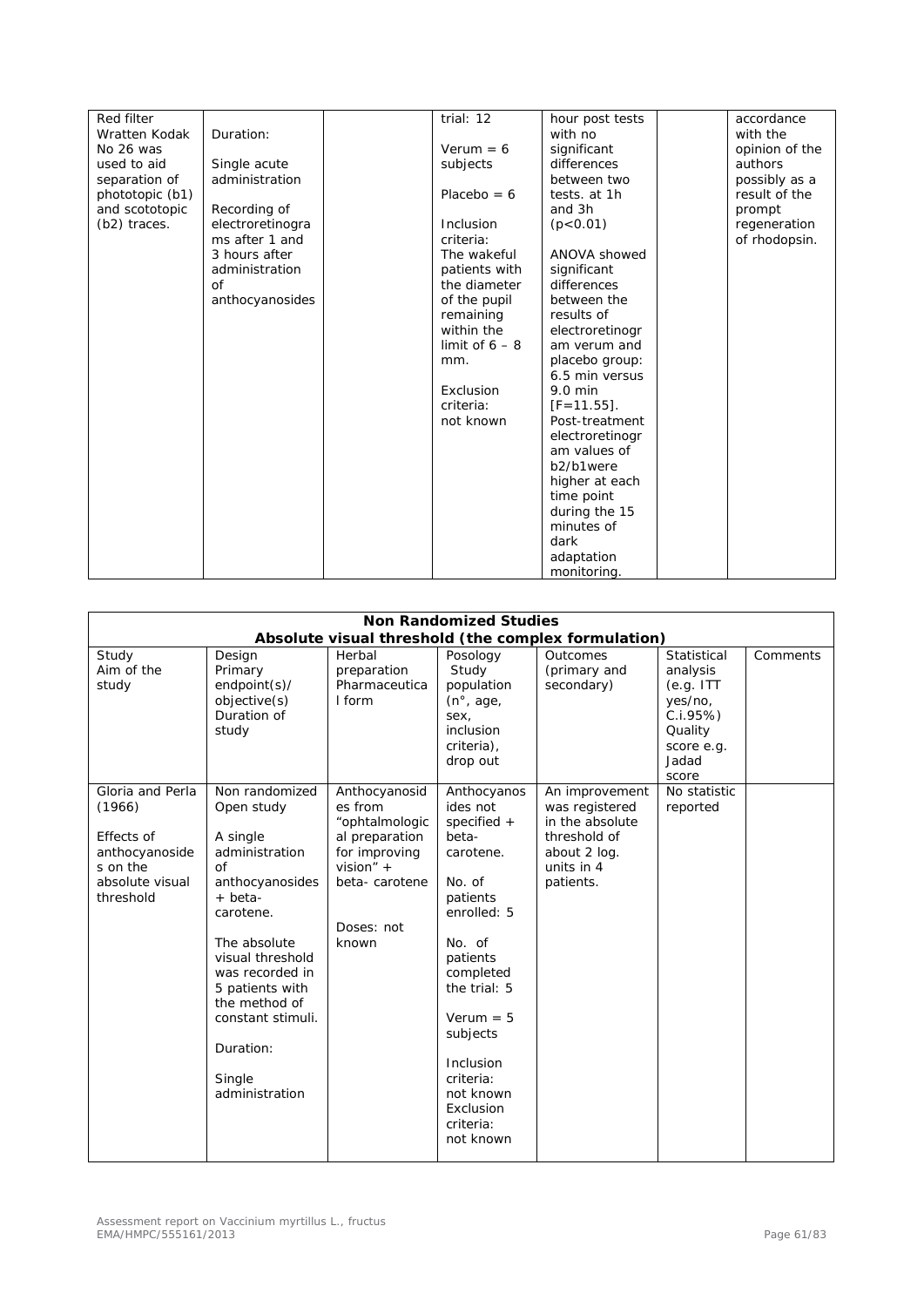|                                                                                                                                                                               |                                                                                                                                                                                                                                                                   | <b>Non Randomized Studies</b>                                                                                                                                                  |                                                                                                                                                                                                                                                                                                                                                                                                       |                                                                                                                                                                                                                                                                                                                                                                      |                                                                                                   |                                                                                                                                                     |
|-------------------------------------------------------------------------------------------------------------------------------------------------------------------------------|-------------------------------------------------------------------------------------------------------------------------------------------------------------------------------------------------------------------------------------------------------------------|--------------------------------------------------------------------------------------------------------------------------------------------------------------------------------|-------------------------------------------------------------------------------------------------------------------------------------------------------------------------------------------------------------------------------------------------------------------------------------------------------------------------------------------------------------------------------------------------------|----------------------------------------------------------------------------------------------------------------------------------------------------------------------------------------------------------------------------------------------------------------------------------------------------------------------------------------------------------------------|---------------------------------------------------------------------------------------------------|-----------------------------------------------------------------------------------------------------------------------------------------------------|
| Study<br>Aim of the study                                                                                                                                                     | Design<br>Primary<br>endpoint(s)/<br>objective(s)<br>Duration of study                                                                                                                                                                                            | <b>Myopia</b><br>Herbal<br>preparation<br>Pharmaceutical<br>form                                                                                                               | Posology<br>Study<br>population<br>(n <sup>°</sup> , age,<br>sex, inclusion<br>criteria),<br>drop out                                                                                                                                                                                                                                                                                                 | Outcomes<br>(primary<br>and<br>secondary)                                                                                                                                                                                                                                                                                                                            | Statistica<br>I analysis<br>(e.g. ITT)<br>yes/no,<br>C.1.95%<br>Quality<br>score<br>e.g.<br>Jadad | Comments                                                                                                                                            |
| Contestabile et al.<br>1991<br>Electrophysiologic<br>al response in<br>myopic patients<br>after prolonged<br>treatment with<br>high dosage of<br>bilberry<br>anthocyanosides. | Open study<br>Not controlled<br>study<br>No control group<br>Variations of the<br>critical central<br>retinal fusion<br>frequency with<br>recording of<br>electroretinogram<br>S<br>(Filter Kodak<br>Wratten) before<br>and after therapy<br>Duration:<br>90 days | V. myrtillus<br>extract (no<br>further detail)<br>1 capsule $=$<br>160 mg of<br>anthocyanoside<br>S<br>Oral<br>administration<br>Dosage:<br>2 capsules<br>daily for 90<br>days | V. myrtillus<br>extract<br>Oral<br>administratio<br>n<br>Dosage:<br>2 capsules<br>daily for 90<br>days<br>No. of<br>patients<br>enrolled: 26<br>No. of<br>patients<br>completed<br>the trial: 26<br>(total 52<br>eyes)<br>$Verum = 26$<br>subjects<br>Inclusion<br>criteria:<br>Myopia<br>1st<br>$qroup = 34$<br>eyes (6<br>Dioptres)<br>2 <sub>nd</sub><br>$qroup = 18$<br>eyes (18 > 6<br>Dioptres) | The 90 days<br>treatment<br>resulted in<br>significant<br>improvemen<br>t of the<br>scotopic<br>function in<br>all patients<br>(p<0.01)<br>and an<br>improvemen<br>t of photopic<br>function in<br>the group of<br>subjects<br>suffering<br>from<br>myopia of<br>light and<br>medium<br>degree<br>(central<br>fusion<br>frequency:<br>$p < 0.005$ ;<br>$p < 0.01$ ). | score<br>Student<br>T-test<br>Accepted<br>p < 0.05                                                | Prolonged<br>90 days<br>treatment<br>with BE in<br>myopic<br>patients<br>resulted in<br>improvemen<br>t in scotopic<br>and<br>photopic<br>function. |

| <b>Non Randomized Studies</b><br><b>Reduced Light Conditions</b>                                      |                                                                                          |                                                                     |                                                                                                      |                                                                                                     |                                                                                                        |                                                                                                          |  |
|-------------------------------------------------------------------------------------------------------|------------------------------------------------------------------------------------------|---------------------------------------------------------------------|------------------------------------------------------------------------------------------------------|-----------------------------------------------------------------------------------------------------|--------------------------------------------------------------------------------------------------------|----------------------------------------------------------------------------------------------------------|--|
| Study<br>Aim of the study                                                                             | Design<br>Primary<br>$endpoint(s)$ /<br>objective(s)<br>Duration of<br>study             | Herbal<br>preparation<br>Pharmaceutical<br>form                     | Posology<br>Study<br>population<br>$(n^{\circ}, aqe,$<br>sex,<br>inclusion<br>criteria),<br>drop out | Outcomes<br>(primary and<br>secondary)                                                              | Statistical<br>analysis<br>(e.q. ITT<br>yes/no,<br>C.I.95%<br>Quality<br>score. e.g.<br>Jadad<br>score | Comments                                                                                                 |  |
| Magnasco and<br>Zingirian 1966<br>Anthocyanosides<br>impact on<br>diversity in the<br>visual field of | <b>Non</b><br>Randomized<br>Controlled<br>placebo<br>Crossover<br>study<br><b>Static</b> | V myrtillus<br>extract (no<br>further detail)<br>Dose: not<br>known | No. of<br>patients<br>enrolled: 16<br>No. of<br>patients<br>completed<br>the trial: 16               | Pre-post<br>improvements<br>with verum in<br>all subjects:<br>Reduced<br>threshold<br>in foveal and | No data                                                                                                | A significant<br>lowering of<br>visual<br>threshold<br>or<br>enlargement<br>of the visual<br>plateau was |  |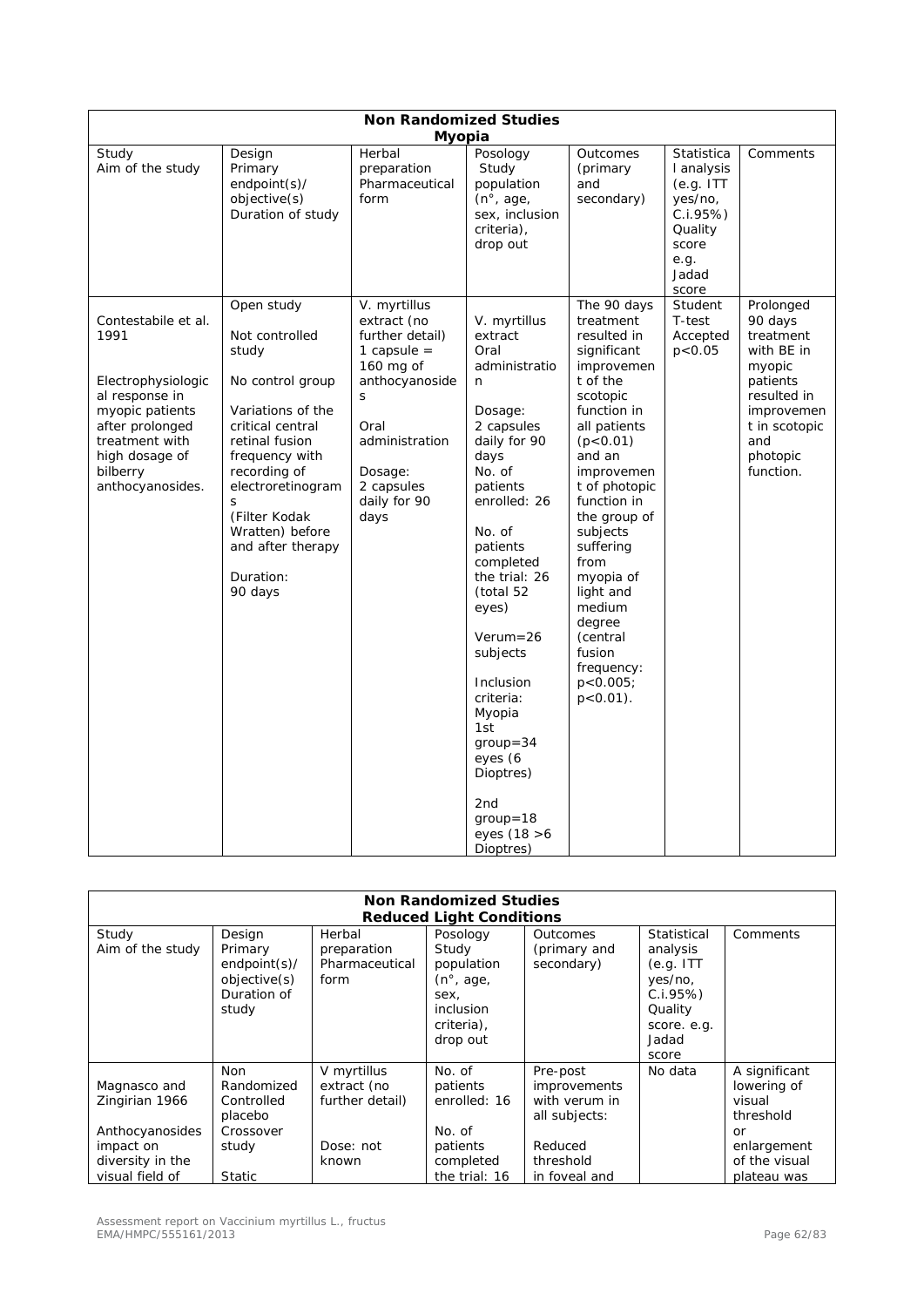| normal subjects<br>perimetry to<br>perifoveal       | seen in all     |
|-----------------------------------------------------|-----------------|
| regions ( $n = 3$ )<br>adapted to<br>plot           | subjects 4      |
| $-20%$<br>mesopic light.<br>variations<br>Inclusion | hours after     |
| in retinal<br>criteria:<br>$(p < 0.01)$ ,           | active          |
| threshold at<br>enlarged<br>Healthy                 | treatment.      |
| a series of<br>subjects<br>mesopic                  |                 |
| points in the<br>plateau without                    | The largest     |
| Differential<br>visual field<br>change in           | effect was      |
| level, $(n=1)$<br>of 16 normal<br>mesopic           | observed in     |
| $10^0$ nasally, $4^0$<br>retinal<br>subjects        | the pericentral |
| adapted to<br>threshold at<br>temporally.           | area.           |
| mesopic<br>points 0-180                             |                 |
| to the<br>Global<br>light was                       |                 |
| elevation of<br>used.<br>meridian.                  |                 |
| Acute, single<br>mesopic                            |                 |
| treatment.<br>Exclusion<br>plateau, $(n =$          |                 |
| Subjects<br>criteria: not<br>6)                     |                 |
| 20-30%<br>were tested<br>known                      |                 |
| at baseline<br>increase in                          |                 |
| and 4 hours<br>sensitivity.                         |                 |
| after<br>Increased                                  |                 |
| treatment.<br>sensitivity of                        |                 |
| the central-                                        |                 |
| Duration: ?<br>pericentral                          |                 |
| plateau,                                            |                 |
| Washout<br>$(n = 6)$ 20-                            |                 |
| period: ?<br>50% and                                |                 |
| enlarged                                            |                 |
| Placebo and<br>plateau 3-13.                        |                 |
| active<br>nasally $& 4-10.$                         |                 |
| temporally.<br>treatment                            |                 |
| Non-significant<br>were given                       |                 |
| on separate<br>in pre-post                          |                 |
| measures with<br>days.                              |                 |
| placebo.                                            |                 |

| <b>Non Randomized Studies</b>                                                                                                                                                    |                                                                                                                                                                                                                                                                        |                                                                                                                                                                                                                                                                                                  |                                                                                                                                                                                                                                                              |                                                                                                                                                                                                                                                                                                                       |                                                                                                        |                                                                                                                                                                                                                                                      |  |  |
|----------------------------------------------------------------------------------------------------------------------------------------------------------------------------------|------------------------------------------------------------------------------------------------------------------------------------------------------------------------------------------------------------------------------------------------------------------------|--------------------------------------------------------------------------------------------------------------------------------------------------------------------------------------------------------------------------------------------------------------------------------------------------|--------------------------------------------------------------------------------------------------------------------------------------------------------------------------------------------------------------------------------------------------------------|-----------------------------------------------------------------------------------------------------------------------------------------------------------------------------------------------------------------------------------------------------------------------------------------------------------------------|--------------------------------------------------------------------------------------------------------|------------------------------------------------------------------------------------------------------------------------------------------------------------------------------------------------------------------------------------------------------|--|--|
|                                                                                                                                                                                  |                                                                                                                                                                                                                                                                        |                                                                                                                                                                                                                                                                                                  |                                                                                                                                                                                                                                                              |                                                                                                                                                                                                                                                                                                                       |                                                                                                        |                                                                                                                                                                                                                                                      |  |  |
| <b>Reduced Light Conditions</b><br>(the complex formulation)                                                                                                                     |                                                                                                                                                                                                                                                                        |                                                                                                                                                                                                                                                                                                  |                                                                                                                                                                                                                                                              |                                                                                                                                                                                                                                                                                                                       |                                                                                                        |                                                                                                                                                                                                                                                      |  |  |
|                                                                                                                                                                                  |                                                                                                                                                                                                                                                                        |                                                                                                                                                                                                                                                                                                  |                                                                                                                                                                                                                                                              |                                                                                                                                                                                                                                                                                                                       |                                                                                                        |                                                                                                                                                                                                                                                      |  |  |
| Study<br>Aim of the<br>study                                                                                                                                                     | Design<br>Primary<br>$endpoint(s)$ /<br>objective(s)<br>Duration of<br>study                                                                                                                                                                                           | Herbal<br>preparation<br>Pharmaceutical<br>form                                                                                                                                                                                                                                                  | Posology<br>Study<br>population<br>(n°, age, sex,<br>inclusion<br>criteria), drop<br>out                                                                                                                                                                     | Outcomes<br>(primary and<br>secondary)                                                                                                                                                                                                                                                                                | Statistical<br>analysis<br>(e.g. ITT)<br>yes/no,<br>C.I.95%<br>Quality<br>score e.g.<br>Jadad<br>score | Comments                                                                                                                                                                                                                                             |  |  |
| Belleoud et<br>al. 1967<br>Change of<br>the scotopic<br>light<br>threshold<br>after<br>30 minutes<br>of dark<br>adaptation<br>measured<br>before and<br>after a<br>night flight. | <b>Non</b><br>Randomized<br>Double blind<br>Controlled<br>placebo.<br>Scotopic light<br>threshold<br>after<br>30 minutes<br>of dark<br>adaptation<br>was<br>measured<br>before<br>and after a<br>night flight.<br>After pre-<br>testing and 4<br>hours<br>before take- | <b>Bilberry fruit</b><br>extract (no<br>further $detail$ ) +<br>5 mg beta-<br>carotene<br>1 coated tablet<br>contains 100<br>mg of<br>anthocyanidins<br>from bilberry<br>and $5.0$ ma<br>beta-carotene<br>Four100 mg<br>capsules, (400<br>mg of the BE $+$<br>20 mg of beta-<br>carotene daily). | No. of patients<br>enrolled: 40<br>No. of<br>patients<br>completed the<br>trial: 40<br>Inclusion<br>criteria:<br>Healthy<br>subjects<br>20 jet pilots<br>20 helicopter<br>pilots<br>An entry<br>requirement<br>for<br>personnel in<br>these<br>squadrons was | At pre-test 13<br>of the pilots in<br>the<br>experimental<br>group had<br>scotopic<br>thresholds<br>categorized as<br>excellent (1.12<br>$B/hm2$ ) and<br>showed only<br>small<br>reductions in<br>threshold at<br>post test. The<br>seven pilots<br>with mediocre<br>scotopic<br>thresholds<br>at pre-test<br>showed | <b>Statistics</b><br>(?)                                                                               | Experimental<br>subjects<br>reported<br>an improvement<br>in their ability to<br>adapt to<br>reduced light.<br>All experimental<br>subjects<br>(including<br>controls)<br>reported a<br>reduction in<br>after-image<br>effects caused<br>by dazzling |  |  |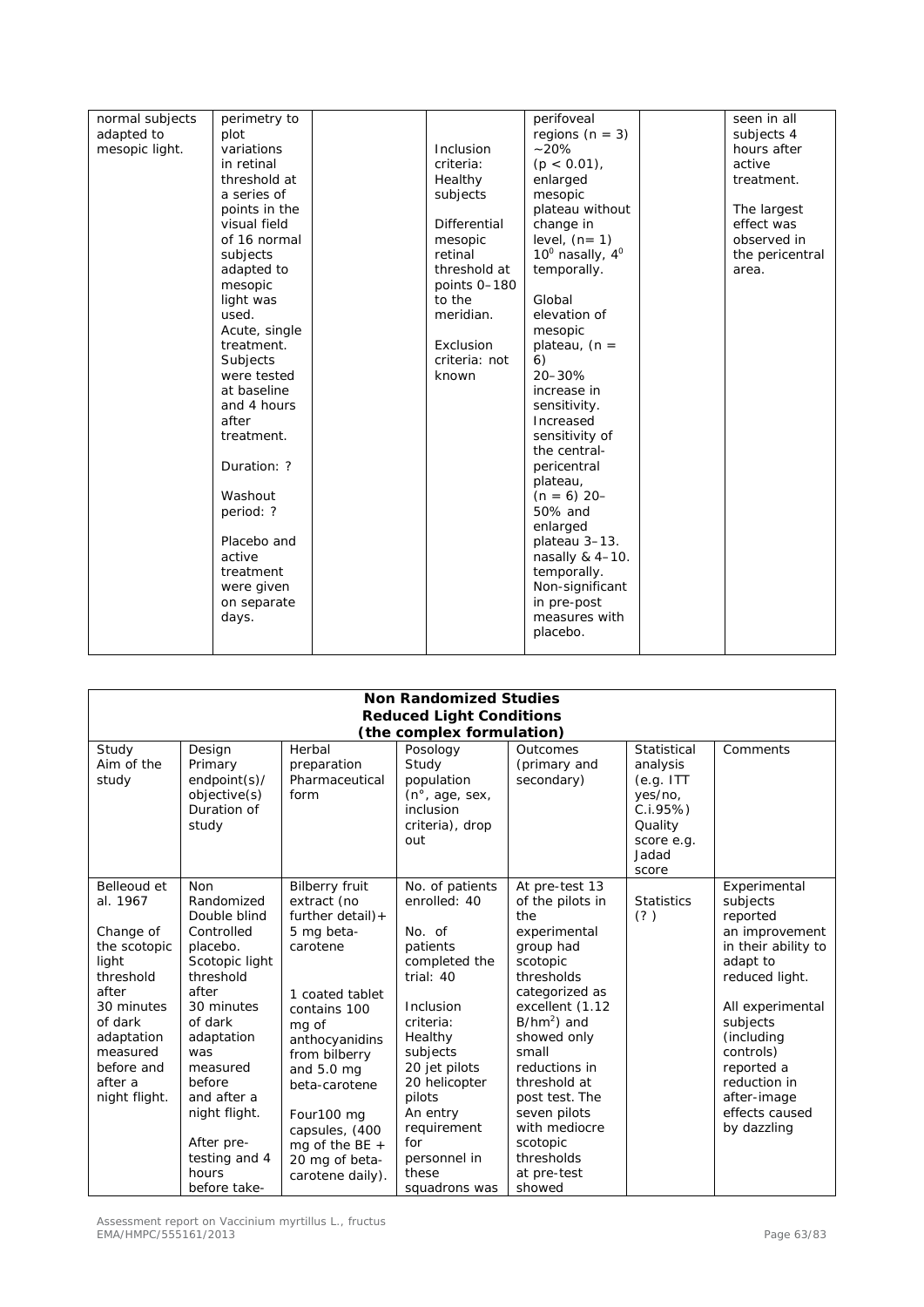| off, subjects | that their       | significant            |  |
|---------------|------------------|------------------------|--|
| were given    | night            | improvements           |  |
| either two    | vision           | at post-test           |  |
| verum         | threshold        | with thresholds        |  |
| tablets or    | should be 1.12   | falling to 1.12        |  |
| placebo.      | $B/hm2$ (10      | $B/hm2$ or less        |  |
| 90 minutes    | $Cd/m2$ ) is the | with an average        |  |
| before flight | currently        | reduction of           |  |
| they          | recognized       | 0.30 B/hm <sup>2</sup> |  |
| received two  | value) or less   | $(0.18 - 0.67)$        |  |
| additional    | but this         | $B/hm^2$ ).            |  |
| tablets.      | threshold        |                        |  |
| Night flight  | varies with      | All experimental       |  |
| lasted 1-2    | fatigue.         | subjects,              |  |
| hours (post   |                  | including 5 who        |  |
| tests after   | Exclusion        | had flown for          |  |
| landing).     | criteria: not    | more than 4            |  |
|               | known            | hours that             |  |
| Number of     |                  |                        |  |
|               |                  | day, reported a        |  |
| the flight    | Dosage: 4        | reduction in           |  |
| hours: $1 -$  | Difrarel tablets | visual fatigue         |  |
| 5.5           |                  | and a slight           |  |
|               |                  | feeling of             |  |
|               |                  | euphoria,              |  |
|               |                  | effects not            |  |
|               |                  | reported by            |  |
|               |                  | control                |  |
|               |                  | subjects.              |  |
|               |                  |                        |  |
|               |                  | No changes in          |  |
|               |                  | controls with          |  |
|               |                  | initial low            |  |
|               |                  | thresholds.            |  |
|               |                  | Personal               |  |
|               |                  | reports:               |  |
|               |                  | reduced and            |  |
|               |                  | shorter-lived          |  |
|               |                  | post-dazzling          |  |
|               |                  | after-images,          |  |
|               |                  | reduced                |  |
|               |                  | visual fatique,        |  |
|               |                  | improved dark          |  |
|               |                  |                        |  |
|               |                  | adaptation.            |  |

|                              | <b>Non Randomized Studies</b><br><b>Reduced Light Conditions</b>             |                                                 |                                                                                   |                                                 |                                                                                |                                  |  |  |
|------------------------------|------------------------------------------------------------------------------|-------------------------------------------------|-----------------------------------------------------------------------------------|-------------------------------------------------|--------------------------------------------------------------------------------|----------------------------------|--|--|
|                              |                                                                              |                                                 |                                                                                   |                                                 |                                                                                |                                  |  |  |
|                              |                                                                              |                                                 | (the complex formulation)                                                         |                                                 |                                                                                |                                  |  |  |
| Study<br>Aim of the<br>study | Design<br>Primary<br>$endpoint(s)$ /<br>objective(s)<br>Duration of<br>study | Herbal<br>preparation<br>Pharmaceutical<br>form | Posology<br>Study<br>population (n°,<br>age, sex,<br>inclusion<br>criteria), drop | Outcomes<br>(primary and<br>secondary)          | <b>Statistica</b><br>l analysis<br>(e.g. ITT)<br>yes/no,<br>C.I.95%<br>Quality | Comments                         |  |  |
|                              |                                                                              |                                                 | out                                                                               |                                                 | score<br>e.g.<br>Jadad<br>score                                                |                                  |  |  |
| Sala et al.                  | <b>Non</b><br>Randomized                                                     | Anthocyanoside                                  | Anthocyanoside<br>S                                                               | Dark-<br>adaptation                             | <b>Statistics</b><br>?                                                         | In night time<br>working railway |  |  |
| 1979                         | Double blind                                                                 | S                                               | (Source: V                                                                        | curve (ERG),                                    | <b>ANOVA</b>                                                                   | workers the                      |  |  |
| Improvemen                   | Controlled<br>placebo.                                                       | (Source: V                                      | myrtillus?)                                                                       | initial and final<br>thresholds<br>were reduced | P < 0.05                                                                       | $dark -$<br>adaptation was       |  |  |
| t of night                   | Probably                                                                     | myrtillus?)                                     | Daily dose: 300<br>mg/day                                                         | after                                           |                                                                                | significantly<br>improved after  |  |  |
| vision in                    | parallel                                                                     |                                                 |                                                                                   | treatment at 3                                  |                                                                                | 3 and 7 days of                  |  |  |
| railway night                | design?                                                                      |                                                 | No. of patients<br>enrolled: 46                                                   | and 7 days (p<br>$< 0.05$ ). Time               |                                                                                | administration<br>of             |  |  |
| workers with                 | Duration: 7                                                                  |                                                 | No. of patients                                                                   | to point a:                                     |                                                                                | anthocyanosides                  |  |  |
| normal                       | days?<br>Dark                                                                |                                                 | completed the<br>trial: 46                                                        | non-significant                                 |                                                                                |                                  |  |  |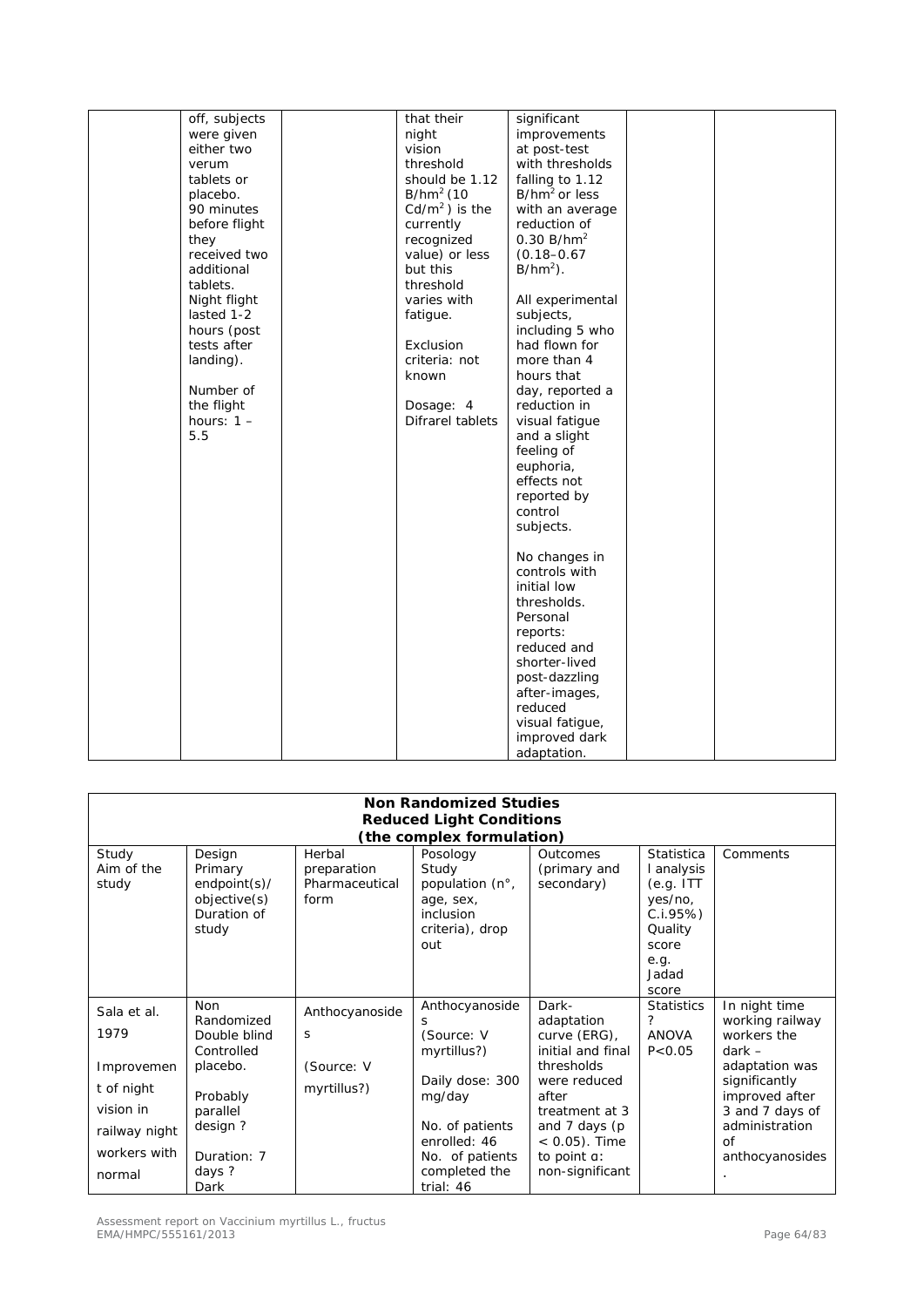| vision. | adaptation      | <b>Inclusion</b> | Mesopic light   |
|---------|-----------------|------------------|-----------------|
|         | Mesopic light   | criteria:        | threshold:      |
|         | threshold       | Healthy          | non-significant |
|         | Recovery        | subjects.        |                 |
|         | speed after     | railway night    | Recovery        |
|         | dazzling        | workers with     | speed after     |
|         | Photochromati   | normal vision.   | dazzling:       |
|         | c interval for  |                  | non-significant |
|         | violet          | Verum: 3 days    |                 |
|         | Photochromati   | $(N = 24)$       | Photochromati   |
|         | c threshold for |                  | c interval for  |
|         | violet light    | Verum: 7 days    | violet:         |
|         |                 | $(N = 20)$       | non-significant |
|         |                 |                  |                 |
|         |                 | Placebo: $N =$   | Photochromati   |
|         |                 | 20               | c threshold for |
|         |                 |                  | violet light:   |
|         |                 |                  | lowered         |
|         |                 |                  | (Significance   |
|         |                 |                  | ?)              |

| <b>Non Randomized Studies</b><br>Treatment of disorders of the circulatory system                                                               |                                                                                                                                                                                                                                                                                                                                                                                                                                                      |                                                                                |                                                                                                                                                                                                                                                                                                                                                         |                                                                                                       |                                                                                                     |                                                                                                                                                                                                                                                                                                                        |
|-------------------------------------------------------------------------------------------------------------------------------------------------|------------------------------------------------------------------------------------------------------------------------------------------------------------------------------------------------------------------------------------------------------------------------------------------------------------------------------------------------------------------------------------------------------------------------------------------------------|--------------------------------------------------------------------------------|---------------------------------------------------------------------------------------------------------------------------------------------------------------------------------------------------------------------------------------------------------------------------------------------------------------------------------------------------------|-------------------------------------------------------------------------------------------------------|-----------------------------------------------------------------------------------------------------|------------------------------------------------------------------------------------------------------------------------------------------------------------------------------------------------------------------------------------------------------------------------------------------------------------------------|
|                                                                                                                                                 |                                                                                                                                                                                                                                                                                                                                                                                                                                                      |                                                                                |                                                                                                                                                                                                                                                                                                                                                         | (e.g. altered microcirculation and peripheral venous insufficiency)                                   |                                                                                                     |                                                                                                                                                                                                                                                                                                                        |
| Study<br>Aim of the<br>study                                                                                                                    | Design<br>Primary<br>endpoint(s)/<br>objective(s)<br>Duration of<br>study                                                                                                                                                                                                                                                                                                                                                                            | Herbal<br>preparation<br>Pharmaceutic<br>al form                               | Posology<br>Study<br>population<br>$(n^{\circ}, \text{age}, \text{sex})$<br>inclusion<br>criteria), drop<br>out                                                                                                                                                                                                                                         | Outcomes<br>(primary and<br>secondary)                                                                | Statistical<br>analysis<br>(e.g. ITT)<br>yes/no,<br>C.I.95%<br>Quality<br>score e.g.<br>Jadad score | Comments                                                                                                                                                                                                                                                                                                               |
| Coget and<br>Merlen 1968<br>Determination<br>of the impact<br>of V. myrtillus<br>anthocyanosid<br>es on the<br>fragility of<br>blood<br>vessels | Open<br>observational<br>study<br>Performed on<br>27 patients<br>with<br>symptoms of<br>capillary<br>fragility.<br>Duration:<br>2 months<br>Primary<br>endpoints:<br>Reduction of<br>the number of<br>petechiae on<br>skin after<br>treatment<br>with<br>anthocyanosid<br>es of V.<br>myrtillus.<br>They are the<br>result of<br>minor<br>haemorrhage<br>(tiny<br>hemorrhagic<br>spots $<$ 3<br>mm).<br>Prior to<br>administration<br>of the drug in | <b>Bilberry fruit</b><br>extract<br>1 tabl = $20$<br>mq<br>anthocyanosid<br>es | Dose: $4-6$<br>tabl/daily<br>1 tabl = $20$<br>mq<br>anthocyanosid<br>es<br>Therapy: 10-<br>15 days in a<br>month, $4-6$<br>tablets daily.<br>No. of<br>patients<br>enrolled: 27<br>No. of<br>patients<br>completed the<br>trial: 27<br>Inclusion<br>criteria:<br>petechiae on<br>skin<br>No control<br>group<br>Age: $19 - 72$<br>years<br>Sex: 1 males | Reduction of<br>the number of<br>petechiae on<br>skin after<br>treatment with<br>anthocyanosid<br>es. | Nonparamet<br>ric<br>subjective<br>evaluation                                                       | According to<br>the study the<br>use of<br>anthocyanosid<br>es for two<br>months<br>induced<br>positive effect<br>and reduced<br>the number<br>and size of<br>petechiae.<br><b>This</b><br>assessment,<br>however, was<br>made<br>subjectively,<br>without a<br>control group,<br>and no<br>statistical<br>validation. |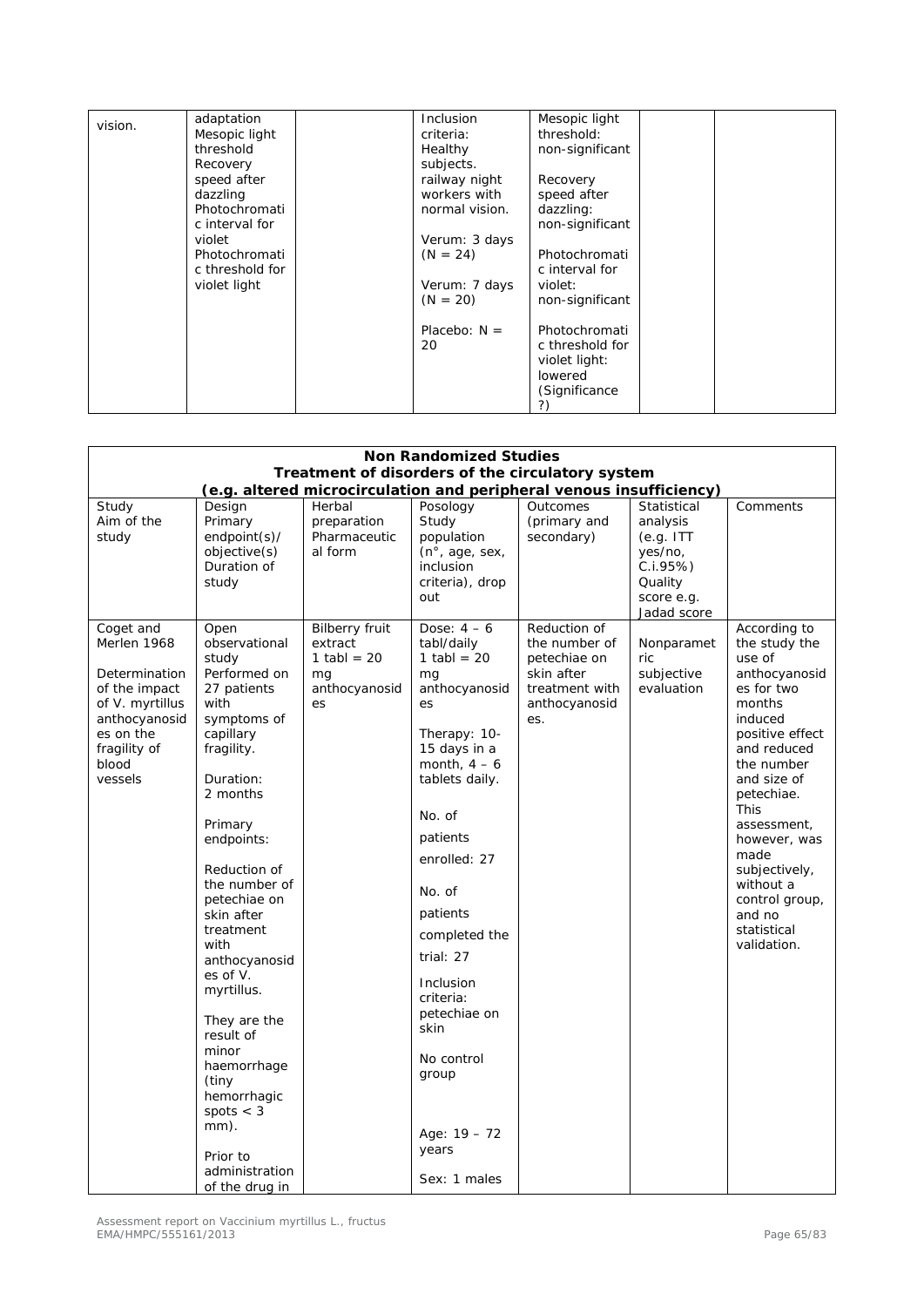| patients      | and 26  |  |  |
|---------------|---------|--|--|
|               |         |  |  |
| induced       | females |  |  |
| formation of  |         |  |  |
| the control   |         |  |  |
| petechiae by  |         |  |  |
| the pressure  |         |  |  |
| of the piston |         |  |  |
| (30 mg Hg for |         |  |  |
| 60 seconds on |         |  |  |
| the skin.     |         |  |  |
| Then, they    |         |  |  |
| were          |         |  |  |
| compared      |         |  |  |
| with the size |         |  |  |
| and intensity |         |  |  |
| after 2       |         |  |  |
| months of     |         |  |  |
| therapy.      |         |  |  |

| <b>Non Randomized Studies</b>                                                                                      |                                                                                                                                                                                                                                                                                                                                                                                                                                                       |                                                  |                                                                                                                                                                                                                                                           |                                                                                                                                                                                                                                                                                                                                            |                                                                                                                                               |                                                                                                                                                                                                                                                                                                                                                                                                                                                                                                                                                                               |  |  |
|--------------------------------------------------------------------------------------------------------------------|-------------------------------------------------------------------------------------------------------------------------------------------------------------------------------------------------------------------------------------------------------------------------------------------------------------------------------------------------------------------------------------------------------------------------------------------------------|--------------------------------------------------|-----------------------------------------------------------------------------------------------------------------------------------------------------------------------------------------------------------------------------------------------------------|--------------------------------------------------------------------------------------------------------------------------------------------------------------------------------------------------------------------------------------------------------------------------------------------------------------------------------------------|-----------------------------------------------------------------------------------------------------------------------------------------------|-------------------------------------------------------------------------------------------------------------------------------------------------------------------------------------------------------------------------------------------------------------------------------------------------------------------------------------------------------------------------------------------------------------------------------------------------------------------------------------------------------------------------------------------------------------------------------|--|--|
|                                                                                                                    | Treatment of disorders of the circulatory system                                                                                                                                                                                                                                                                                                                                                                                                      |                                                  |                                                                                                                                                                                                                                                           |                                                                                                                                                                                                                                                                                                                                            |                                                                                                                                               |                                                                                                                                                                                                                                                                                                                                                                                                                                                                                                                                                                               |  |  |
|                                                                                                                    |                                                                                                                                                                                                                                                                                                                                                                                                                                                       |                                                  |                                                                                                                                                                                                                                                           | (e.g. altered microcirculation and peripheral venous insufficiency)                                                                                                                                                                                                                                                                        |                                                                                                                                               |                                                                                                                                                                                                                                                                                                                                                                                                                                                                                                                                                                               |  |  |
| Study<br>Aim of the<br>study                                                                                       | Design<br>Primary<br>$endpoint(s)$ /<br>objective(s)<br>Duration of<br>study                                                                                                                                                                                                                                                                                                                                                                          | Herbal<br>preparation<br>Pharmaceuti<br>cal form | Posology<br>Study<br>population<br>$(n^{\circ}, aqe, sex,$<br>inclusion<br>criteria), drop<br>out                                                                                                                                                         | Outcomes<br>(primary and<br>secondary)                                                                                                                                                                                                                                                                                                     | <b>Statistic</b><br>al<br>analysis<br>(e.g.<br><b>ITT</b><br>yes/no,<br>C.i.95%<br>$\lambda$<br>Quality<br>score e.<br>e.g.<br>Jadad<br>score | Comments                                                                                                                                                                                                                                                                                                                                                                                                                                                                                                                                                                      |  |  |
| <b>Mian 1977</b><br>Reduction of<br>symptoms of<br>ulcerative<br>dermatitis due<br>to post<br>thrombophlebi<br>tis | Open Study<br>Non controlled<br>study<br>On the base of<br>the prior<br>observations<br>that indicated<br>the formation<br>of complexes<br>of<br>anthocyanosid<br>es and some<br>phospholipids,<br>investigated<br>the changes<br>brought about<br>by the local<br>and the<br>systemic<br>administration<br>of<br>anthocyanosid<br>es:<br>1) The foreign<br>body<br>granuloma<br>formation<br>2) the<br>composition of<br>the protein<br>fractions in | V. myrtillus<br>extract<br>(BEM)                 | V. myrtillus<br>extract (BEM)<br>Dose: 240<br>mg/day<br>No. of patients<br>enrolled: 15<br>No. of<br>patients<br>completed the<br>trial: $15$<br>Inclusion<br>criteria:<br>symptoms of<br>ulcerative<br>dermatitis due<br>to post<br>thrombophlebi<br>tis | <b>BEM</b><br>administration<br>reduced the<br>protein<br>content of the<br>exudate<br>produced by<br>venous<br>occlusion and<br>stasis.<br>In the<br>examined<br>patients there<br>was a<br>substantial<br>increase in the<br>number of the<br>newly formed<br>capillaries and<br>collagen fibrils<br>produced by<br>anthocyanosid<br>es. | No data                                                                                                                                       | The biochemical<br>and histochemical<br>data show that<br>the BEM protect<br>the capillary walls<br>with a double<br>mechanism:<br>1. Increase of the<br>endothelial barrier<br>by stabilizing the<br>membrane<br>phospholipids<br>2. Increase of the<br>biosynthesis of<br>acid<br>mucopolysacchari<br>des of the total<br>matrix, by<br>restoring<br>mucopolysacchari<br>dic precapillary<br>sheath.<br>This latter effect<br>could explain the<br>substantial<br>increase in the<br>newly formed<br>capillaries and<br>collagen fibrils<br>produced by<br>anthocyanosides. |  |  |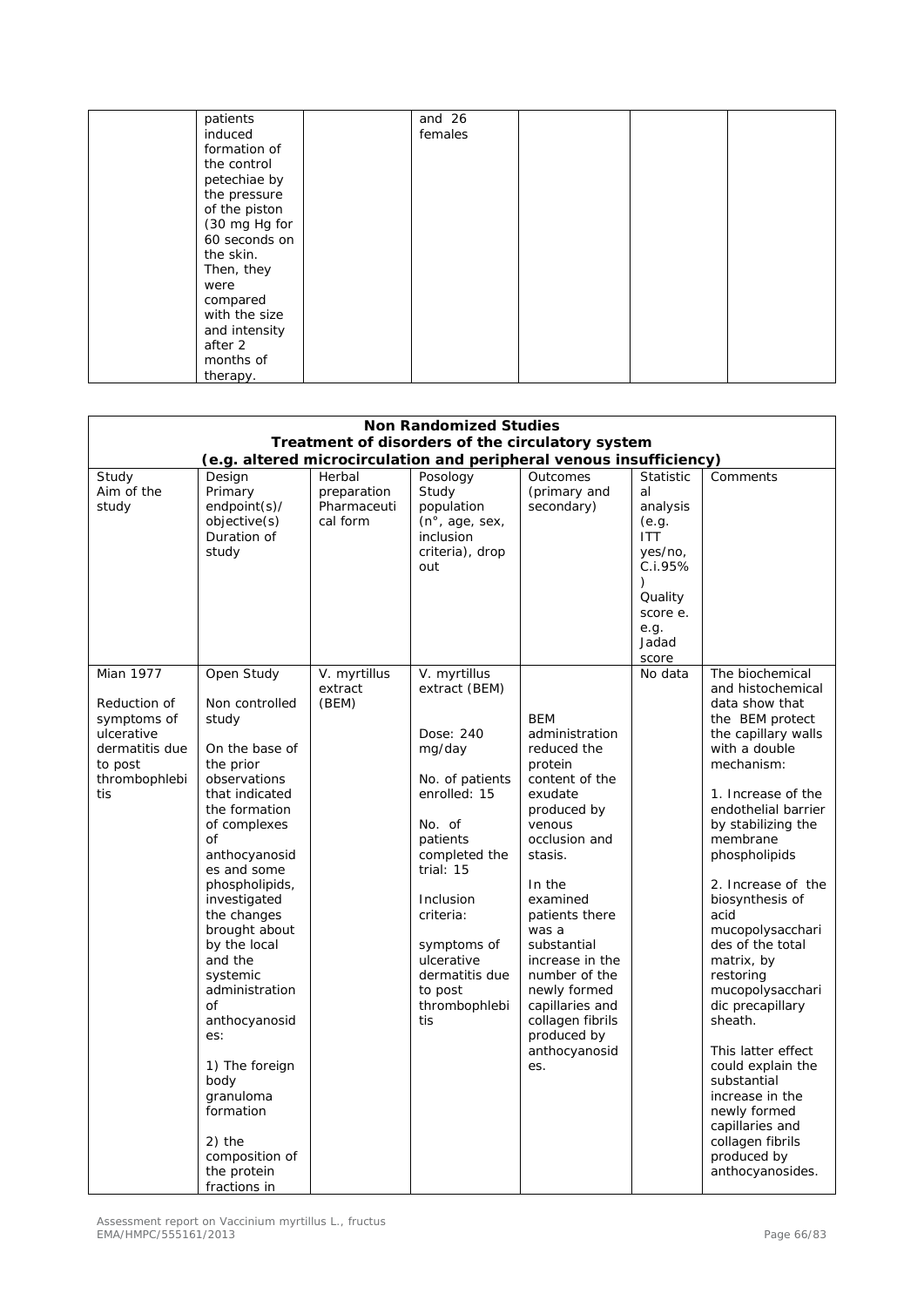| veins leg<br>ulcers. | exudate from<br>the capillaries<br>the granulation<br>tissue, growing<br>on the varicose |  |  |
|----------------------|------------------------------------------------------------------------------------------|--|--|
| days                 | Duration: 10                                                                             |  |  |

| <b>Non Randomized Studies</b>                                           |                                                                                                                                                                                                          |                                                           |                                                                                                                                                                                                                                                                                                                 |                                                                                                                                                                                                                                                                       |                                                                                                        |                                                                                                                                                                          |  |  |
|-------------------------------------------------------------------------|----------------------------------------------------------------------------------------------------------------------------------------------------------------------------------------------------------|-----------------------------------------------------------|-----------------------------------------------------------------------------------------------------------------------------------------------------------------------------------------------------------------------------------------------------------------------------------------------------------------|-----------------------------------------------------------------------------------------------------------------------------------------------------------------------------------------------------------------------------------------------------------------------|--------------------------------------------------------------------------------------------------------|--------------------------------------------------------------------------------------------------------------------------------------------------------------------------|--|--|
|                                                                         | Treatment of disorders of the circulatory system<br>(e.g. altered microcirculation and peripheral venous insufficiency)                                                                                  |                                                           |                                                                                                                                                                                                                                                                                                                 |                                                                                                                                                                                                                                                                       |                                                                                                        |                                                                                                                                                                          |  |  |
| Study<br>Aim of the<br>study                                            | Design<br>Primary<br>endpoint(s)/<br>objective(s)<br>Duration of<br>study                                                                                                                                | Herbal<br>preparation<br>Pharmaceutical<br>form           | Posology<br>Study<br>population<br>(n°, age, sex,<br>inclusion<br>criteria), drop<br>out                                                                                                                                                                                                                        | Outcomes<br>(primary and<br>secondary)                                                                                                                                                                                                                                | Statistical<br>analysis<br>(e.g. ITT)<br>yes/no,<br>C.1.95%<br>Quality<br>score e.g.<br>Jadad<br>score | Comments                                                                                                                                                                 |  |  |
| Gatta, 1988<br>Improvement<br>of symptoms<br>of venous<br>insufficiency | Single blind<br>Placebo<br>controlled<br>study<br>Duration:<br>30 days<br>Prospective<br>reduction of<br>symptoms:<br>1.Oedema<br>2. Sensations<br>of pressure<br>3. Parestesia<br>4. Cramp-like<br>pain | V. myrtillus<br>extract (BEM)<br>Tablet = $80 \text{ mg}$ | V. myrtillus<br>extract<br>Tablet = $160$<br>mq<br>Dosage: 80<br>mg 3 x2 per<br>day (total 480<br>mg daily)<br>No. of<br>patients<br>enrolled: 60<br>No. of<br>patients<br>completed the<br>trial: 60<br>Inclusion<br>criteria:<br>venous<br>insufficiency<br>Placebo<br>control group<br>Age: mean 44<br>years | As a result of<br>administration<br>of BEM for 30<br>days in all<br>patients was<br>achieved a<br>significant<br>(p < 0.01)<br>reduction in the<br>intensity of the<br>symptoms:<br>1.Oedema<br>2. Sensations of<br>pressure<br>3. Parestesia<br>4.Cramp-like<br>pain | ANOVA (?)                                                                                              | In all patients<br>was achieved<br>a significant<br>reduction in<br>the intensity<br>of the<br>symptoms of<br>venous<br>insufficiency<br>after<br>treatment<br>with BEM. |  |  |

| <b>Non Randomized Studies</b><br>Treatment of disorders of the circulatory system<br>(e.g. altered microcirculation and peripheral venous insufficiency) |                                                                              |                                                 |                                                                                                                 |                                        |                                                                                                        |          |  |
|----------------------------------------------------------------------------------------------------------------------------------------------------------|------------------------------------------------------------------------------|-------------------------------------------------|-----------------------------------------------------------------------------------------------------------------|----------------------------------------|--------------------------------------------------------------------------------------------------------|----------|--|
| Study<br>Aim of the<br>study                                                                                                                             | Design<br>Primary<br>$endpoint(s)$ /<br>objective(s)<br>Duration of<br>study | Herbal<br>preparation<br>Pharmaceutical<br>form | Posology<br>Study<br>population<br>$(n^{\circ}, \text{age}, \text{sex})$<br>inclusion<br>criteria), drop<br>out | Outcomes<br>(primary and<br>secondary) | Statistical<br>analysis<br>(e.g. ITT)<br>yes/no,<br>C.I.95%<br>Quality<br>score e.g.<br>Jadad<br>score | Comments |  |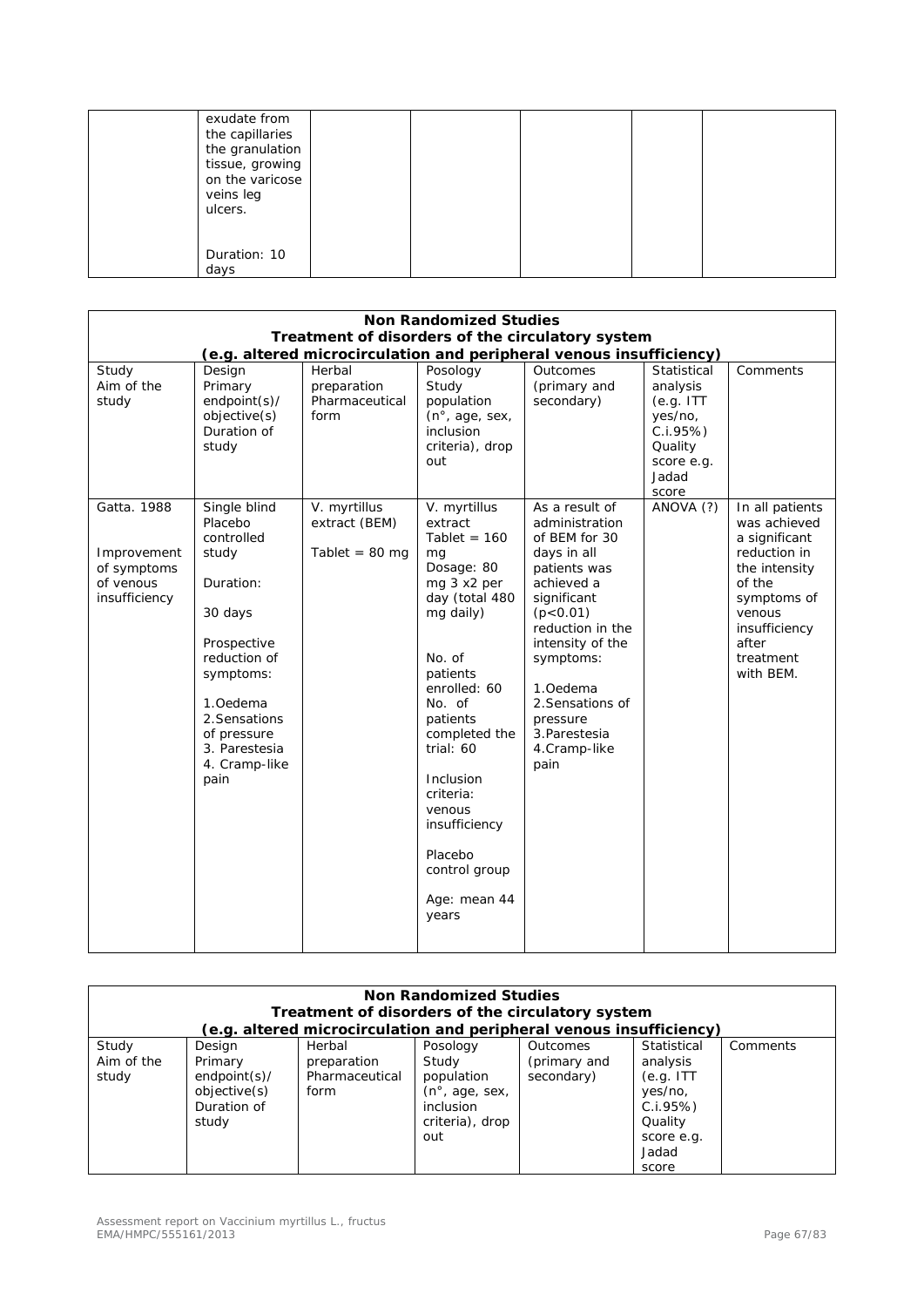| Allegra et al.<br>1982<br>Decrease of            | Double blind<br>Placebo<br>controlled                                                                                                                            | V. myrtillus<br>extract (BEM) | V. myrtillus<br>extract<br>Dosage: 480<br>mg/day                                                                                             | In treated<br>patients the<br>decrease of<br>oedema, | Statistics ? | In patients<br>receiving BEM<br>the decrease of<br>symptoms of |
|--------------------------------------------------|------------------------------------------------------------------------------------------------------------------------------------------------------------------|-------------------------------|----------------------------------------------------------------------------------------------------------------------------------------------|------------------------------------------------------|--------------|----------------------------------------------------------------|
| symptoms of<br>oedema,                           | study                                                                                                                                                            |                               |                                                                                                                                              | paresthesia,<br>and pain was                         |              | peripheral<br>venous                                           |
| paresthesia                                      | Prospective                                                                                                                                                      |                               | No. of                                                                                                                                       | observed while                                       |              | insufficiency                                                  |
| and in<br>patients with<br>Raynaud's<br>disease. | decrease of<br>symptoms of<br>oedema,<br>paresthesia<br>and pain while<br>increasing<br>joint mobility<br>in patients<br>with Raynaud's<br>disease.<br>Duration: |                               | patients<br>enrolled: 47<br>No. of<br>patients<br>completed<br>the trial: 47<br>Inclusion<br>criteria:<br>peripheral<br>vascular<br>disorder | increasing<br>joint mobility.                        |              | was observed.                                                  |
|                                                  | 30 days                                                                                                                                                          |                               |                                                                                                                                              |                                                      |              |                                                                |
|                                                  |                                                                                                                                                                  |                               | Placebo<br>control group                                                                                                                     |                                                      |              |                                                                |
|                                                  |                                                                                                                                                                  |                               |                                                                                                                                              |                                                      |              |                                                                |

|                                                                                                                        | <b>Non Randomized Studies</b><br>Treatment of disorders of the circulatory system<br>(e.g. altered microcirculation and peripheral venous insufficiency induced by pregnancy)                                                                                               |                                                                                                             |                                                                                                                                                                                                                                                                                                                      |                                                                                                                                                                                                                                                                                                                              |                                                                                                         |                                                                                                                                       |  |  |
|------------------------------------------------------------------------------------------------------------------------|-----------------------------------------------------------------------------------------------------------------------------------------------------------------------------------------------------------------------------------------------------------------------------|-------------------------------------------------------------------------------------------------------------|----------------------------------------------------------------------------------------------------------------------------------------------------------------------------------------------------------------------------------------------------------------------------------------------------------------------|------------------------------------------------------------------------------------------------------------------------------------------------------------------------------------------------------------------------------------------------------------------------------------------------------------------------------|---------------------------------------------------------------------------------------------------------|---------------------------------------------------------------------------------------------------------------------------------------|--|--|
| Study<br>Aim of the<br>study                                                                                           | Design<br>Primary<br>endpoint(s)/<br>objective(s)<br>Duration of<br>study                                                                                                                                                                                                   | Herbal<br>preparation<br>Pharmaceutical<br>form                                                             | Posology<br>Study<br>population<br>$(n^{\circ}, age,$<br>sex,<br>inclusion<br>criteria),<br>drop out                                                                                                                                                                                                                 | Outcomes<br>(primary and<br>secondary)                                                                                                                                                                                                                                                                                       | Statistical<br>analysis<br>(e.g. ITT)<br>yes/no,<br>$C.I.95\%)$<br>Quality<br>score e.g.<br>Jadad score | Comments                                                                                                                              |  |  |
| Grismondi<br>1981<br>Improvement<br>of symptoms<br>of peripheral<br>venous<br>insufficiency<br>induced by<br>pregnancy | Estimation of<br>the reduction<br>of symptoms<br>of burning,<br>itching,<br>heaviness of<br>legs<br>and pain,<br>reduction of<br>diurnal and<br>nocturnal<br>cramps and<br>oedema<br>before, and<br>at 30, 60 and<br>90 day of<br>treatment.<br>Duration:<br>$60 - 90$ days | V. myrtillus<br>extract (BEM)<br>containing 25%<br><b>of</b><br>anthocyanosides<br>Tablet = $80 \text{ mg}$ | V. myrtillus<br>extract<br>(BEM)<br>Tablet = $80$<br>mg<br>Dosage:<br>320 mg<br>daily $(4)$<br>tablets)<br>started in<br>$6th$ month<br>of<br>pregnancy<br>No. of<br>patients<br>enrolled:<br>54<br>No. of<br>patients<br>completed<br>the trial: 54<br>Inclusion<br>criteria:<br>peripheral<br>vascular<br>disorder | Improvements<br>in burning and<br>itching<br>$(p<0.001)$ ,<br>heaviness<br>$(p<0.001)$ , and<br>pain (p<0.001)<br>were observed<br>in<br>Patients<br>receiving BEM,<br>as well as in<br>diurnal and<br>nocturnal<br>cramps<br>$(p<0.01)$ , and<br>a reduction in<br>oedema and in<br>capillary<br>fragility<br>$(p<0.001)$ . | Student T-<br>test for<br>independent<br>groups                                                         | In 54 pregnant<br>patients BEM<br>administration<br>significantly<br>reduced<br>symptoms of<br>peripheral<br>venous<br>insufficiency. |  |  |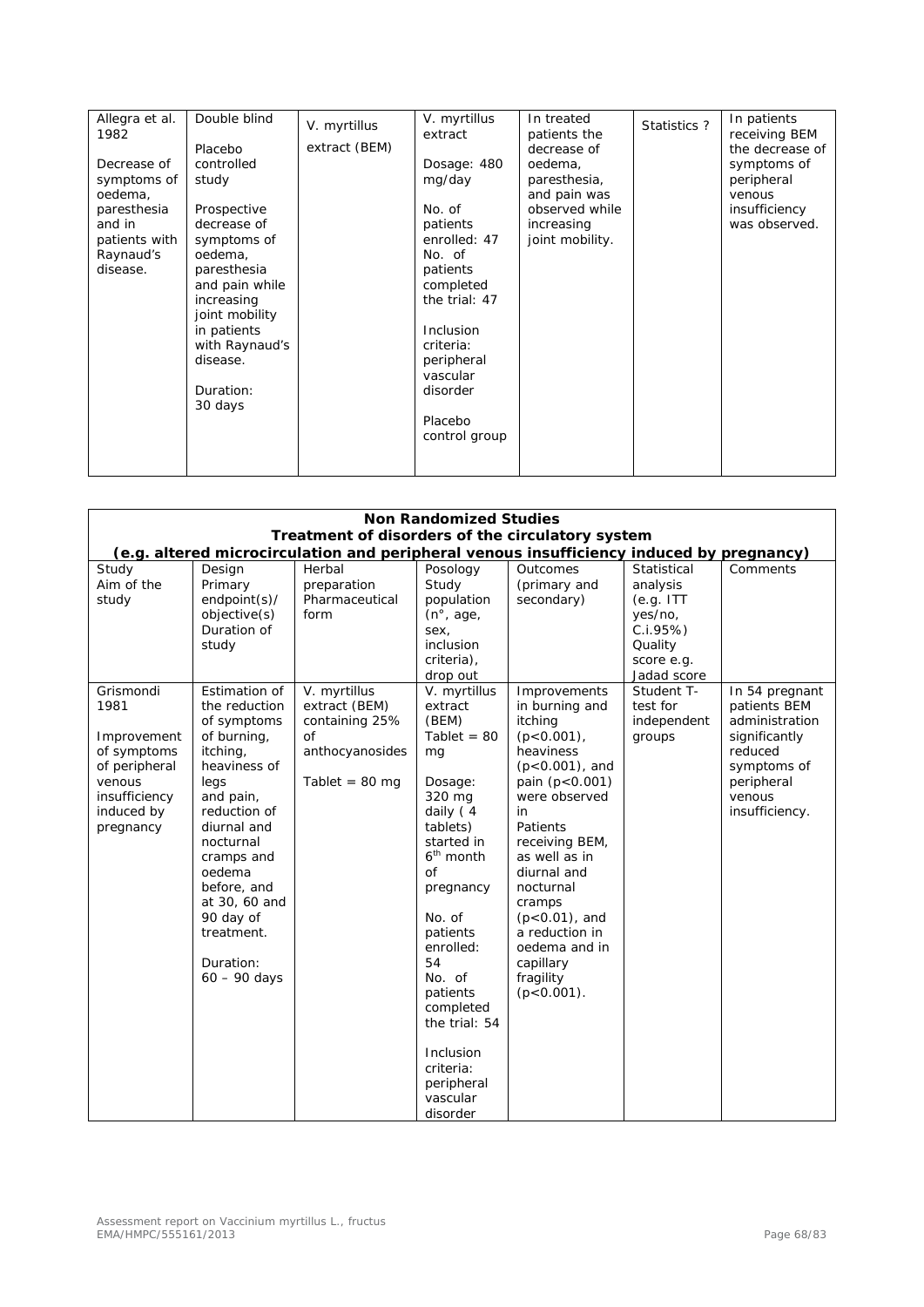| <b>Non Randomized Studies</b>                                                                                                                    |                                                                                                                                                                                                                  |                                                                                                         |                                                                                                                                                                                                                                                                                                                                                                       |                                                                                                                                                                                      |                                                                                                           |                                                                                                                                                                                                                 |  |
|--------------------------------------------------------------------------------------------------------------------------------------------------|------------------------------------------------------------------------------------------------------------------------------------------------------------------------------------------------------------------|---------------------------------------------------------------------------------------------------------|-----------------------------------------------------------------------------------------------------------------------------------------------------------------------------------------------------------------------------------------------------------------------------------------------------------------------------------------------------------------------|--------------------------------------------------------------------------------------------------------------------------------------------------------------------------------------|-----------------------------------------------------------------------------------------------------------|-----------------------------------------------------------------------------------------------------------------------------------------------------------------------------------------------------------------|--|
|                                                                                                                                                  |                                                                                                                                                                                                                  |                                                                                                         |                                                                                                                                                                                                                                                                                                                                                                       | Treatment of disorders of the circulatory system<br>(e.g. polyneuritis and altered microcirculation)                                                                                 |                                                                                                           |                                                                                                                                                                                                                 |  |
| Study<br>Aim of the<br>study                                                                                                                     | Design<br>Primary<br>endpoint(s)/<br>objective(s)<br>Duration of<br>study                                                                                                                                        | Herbal<br>preparation<br>Pharmaceutical<br>form                                                         | Posology<br>Study<br>population<br>(n <sup>°</sup> , age,<br>sex,<br>inclusion<br>criteria),<br>drop out                                                                                                                                                                                                                                                              | Outcomes<br>(primary and<br>secondary                                                                                                                                                | Statistical<br>analysis<br>(e.g. ITT)<br>yes/no,<br>C.I.95%<br>Quality<br>score<br>e.g.<br>Jadad<br>score | Comments                                                                                                                                                                                                        |  |
| Pennarola et<br>al. 1980<br>Improvement<br>of peripheral<br>circulation<br>disturbances<br>induced by<br>toxicity of<br>industrial<br>adhesives. | No control<br>group<br>No placebo<br>group<br>Examination of<br>ungual capillary<br>bed by<br>capillaroscopy<br>and by use of<br>pletysmographic<br>and<br>thermographic<br>techniques.<br>Duration:<br>60 days. | V. myrtillus<br>extract<br>(BEM)<br>containing 25%<br>of<br>anthocyanosides<br>Tablet = $80 \text{ mg}$ | V. myrtillus<br>extract<br>(BEM)<br>Tablet = $80$<br>mg<br>Dosage: 80<br>mg daily<br>for 60 days<br>No. of<br>patients<br>enrolled:<br>15<br>No. of<br>patients<br>completed<br>the trial:<br>15<br>Sex:<br>female<br>Age: $18 -$<br>34 years<br>Inclusion<br>criteria:<br>polyneuritis<br>induced by<br>industrial<br>adhesives<br>Exclusion<br>criteria: no<br>data | Treatment with<br><b>BEM</b> significantly<br>improved<br>microcirculatory<br>disturbances<br>ascertained with<br>capillary,<br>thermographic<br>and<br>plethysmographic<br>methods. | No data                                                                                                   | After<br>administration<br>of BEM for 60<br>days, 15<br>patients with<br>polyneuritis<br>arising out of<br>professional<br>contact with<br>adhesives<br>significant<br>clinical<br>improvement<br>was observed. |  |

| <b>Randomized Studies</b><br>Treatment of disorders of the circulatory system<br>(e.g. complications and side effects of the contraceptive intrauterine devices use) |                                                                                 |                                                                             |                                                                                                                 |                                                                                                          |                                                                                                        |                                                                                                        |  |  |
|----------------------------------------------------------------------------------------------------------------------------------------------------------------------|---------------------------------------------------------------------------------|-----------------------------------------------------------------------------|-----------------------------------------------------------------------------------------------------------------|----------------------------------------------------------------------------------------------------------|--------------------------------------------------------------------------------------------------------|--------------------------------------------------------------------------------------------------------|--|--|
| Study<br>Aim of the<br>study                                                                                                                                         | Design<br>Primary<br>$endpoint(s)$ /<br>objective(s)<br>Duration of<br>study    | Herbal<br>preparation<br>Pharmaceutical<br>form                             | Posology<br>Study<br>population<br>$(n^{\circ}, \text{age}, \text{sex})$<br>inclusion<br>criteria), drop<br>out | <b>Outcomes</b><br>(primary and<br>secondary)                                                            | Statistical<br>analysis<br>(e.g. ITT)<br>yes/no,<br>C.I.95%<br>Quality<br>score e.g.<br>Jadad<br>score | Comments                                                                                               |  |  |
| Cerutti et al.<br>1984<br>Reduction of<br>side effects of<br>the<br>contraceptive                                                                                    | Verum group<br>Control group<br>Prevention of<br>"minor side<br>effects" of the | V. myrtillus<br>extract<br>(BEM)<br>containing 25%<br>of<br>anthocyanosides | V. myrtillus<br>extract<br>(BEM)<br>Tablet = $80$<br>mg<br>Dosage: 320                                          | Using in the<br>verum group<br>during six<br>months BEM<br>decreased the<br>occurrence of<br>"minor side | No data                                                                                                | In BEM users<br>decreased<br>incidents of<br>spotting and<br>hyper-poly-<br>menorrhea<br>were observed |  |  |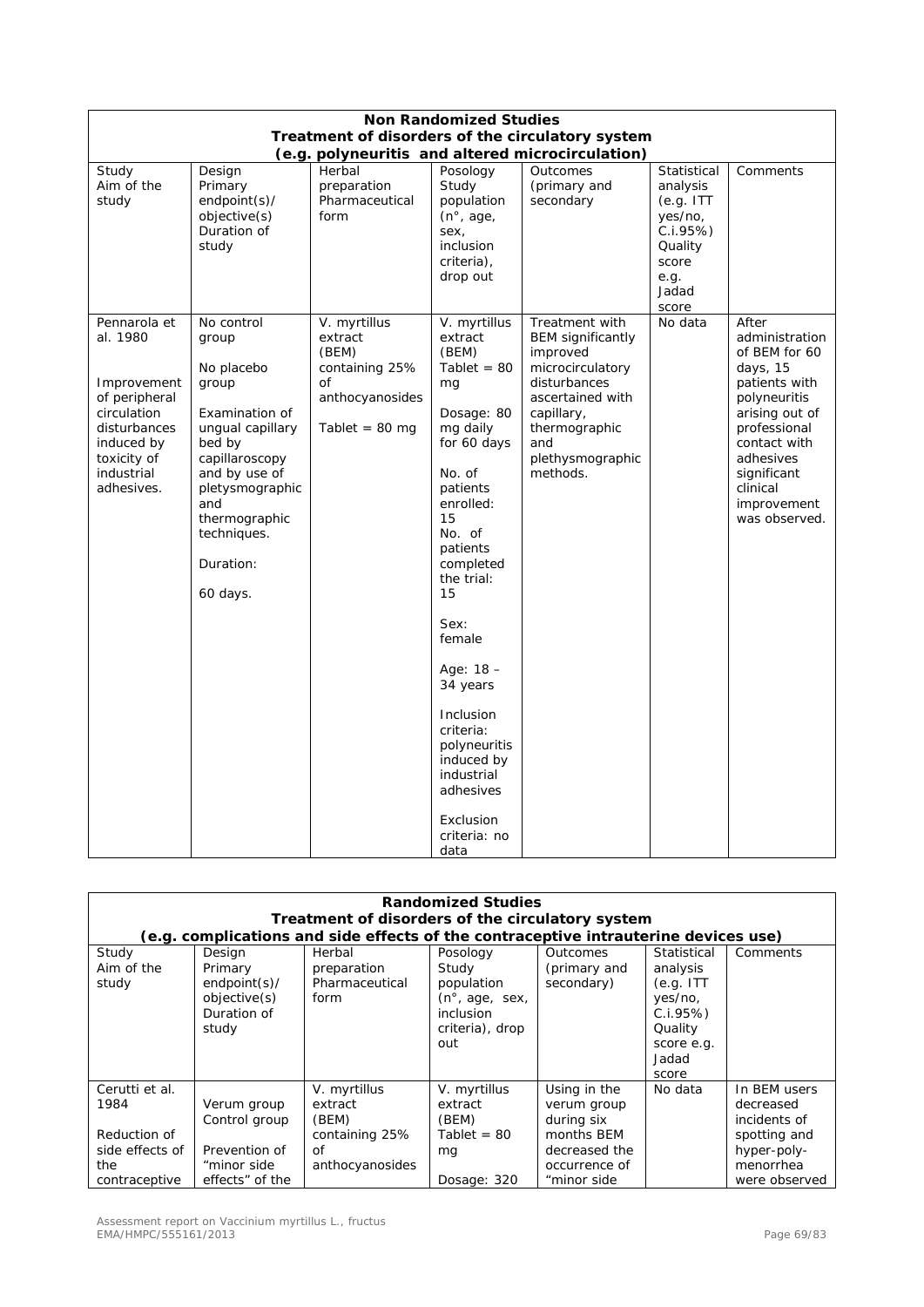| intrauterine | copper IUD    | Tablet = $80 \text{ mg}$ | mg daily for 6  | effects "of   | as side effects |
|--------------|---------------|--------------------------|-----------------|---------------|-----------------|
| devices      |               |                          | months          |               | of              |
|              | contraception |                          |                 | copper IUD    |                 |
|              | as spotting   |                          |                 | contraception | contraceptive   |
|              | and hyper-    |                          | No. of          | as spotting   | intrauterine    |
|              | poly-         |                          | patients        | and hyper-    | devices         |
|              | menorrhea.    |                          | enrolled: 96    | poly-         |                 |
|              |               |                          |                 | menorrhea.    |                 |
|              | Duration: 6   |                          | No. of          |               |                 |
|              | months        |                          | patients        |               |                 |
|              |               |                          | completed the   |               |                 |
|              |               |                          | trial: 96       |               |                 |
|              |               |                          |                 |               |                 |
|              |               |                          |                 |               |                 |
|              |               |                          | Verum group:    |               |                 |
|              |               |                          | $n = 48$        |               |                 |
|              |               |                          |                 |               |                 |
|              |               |                          | Control         |               |                 |
|              |               |                          | group: $n = 48$ |               |                 |
|              |               |                          |                 |               |                 |
|              |               |                          | Sex: female     |               |                 |
|              |               |                          |                 |               |                 |
|              |               |                          | Age: $19 - 48$  |               |                 |
|              |               |                          | years           |               |                 |
|              |               |                          |                 |               |                 |
|              |               |                          | Inclusion       |               |                 |
|              |               |                          | criteria:       |               |                 |
|              |               |                          | contraceptive   |               |                 |
|              |               |                          | intrauterine    |               |                 |
|              |               |                          |                 |               |                 |
|              |               |                          | devices         |               |                 |
|              |               |                          | use             |               |                 |
|              |               |                          |                 |               |                 |
|              |               |                          | Exclusion       |               |                 |
|              |               |                          | criteria: no    |               |                 |
|              |               |                          | data            |               |                 |
|              |               |                          |                 |               |                 |

| <b>Controlled study</b>                                                                                     |                                                                                                                                                                                                                                                                                 |                                                 |                                                                                                                                                                                                                                   |                                                                                                                                                                                                                                                                                                   |                                                                                                       |                                                                                                    |  |
|-------------------------------------------------------------------------------------------------------------|---------------------------------------------------------------------------------------------------------------------------------------------------------------------------------------------------------------------------------------------------------------------------------|-------------------------------------------------|-----------------------------------------------------------------------------------------------------------------------------------------------------------------------------------------------------------------------------------|---------------------------------------------------------------------------------------------------------------------------------------------------------------------------------------------------------------------------------------------------------------------------------------------------|-------------------------------------------------------------------------------------------------------|----------------------------------------------------------------------------------------------------|--|
| Dry eye syndrome (DES) (keratoconjunctivitis sicca)                                                         |                                                                                                                                                                                                                                                                                 |                                                 |                                                                                                                                                                                                                                   |                                                                                                                                                                                                                                                                                                   |                                                                                                       |                                                                                                    |  |
| Study<br>Aim of the study                                                                                   | Design<br>Primary<br>$endpoint(s)$ /<br>objective(s)<br>Duration of<br>study                                                                                                                                                                                                    | Herbal<br>preparation<br>Pharmaceutical<br>form | Posology<br>Study<br>population<br>$(n^{\circ}, \text{age})$<br>sex,<br>inclusion<br>criteria),<br>drop out                                                                                                                       | Outcomes<br>(primary<br>and<br>secondary)                                                                                                                                                                                                                                                         | Statistical<br>analysis<br>(e.q. ITT<br>yes/no,<br>C.i.95%<br>Quality<br>score e.g.<br>Jadad<br>score | Comments                                                                                           |  |
| Anderson et al.<br>2011<br>Reduction of the dry<br>eye syndrome<br>(DES)<br>(keratoconjunctivitis<br>sicca) | Placebo<br>controlled<br>study<br>Patients with<br>self-reported<br>symptoms of<br>dry<br>eye were<br>assessed at<br>baseline by<br>the Ocular<br>Surface<br><b>Disease</b><br>Index<br>$(OSDI)$ ,<br>TBUT, and<br>Schirmer's<br>test.<br>Pre-test and<br>post-test<br>reported | Bilberry<br>(extract ?)<br>Capsules 80 mg       | Bilberry<br>(extract ?)<br>Capsules<br>80 mg<br>Dosage: 80<br>mg orally<br>twice daily<br>for 30 days<br>No. of<br>patients<br>enrolled:<br>22<br>No. of<br>patients<br>completed<br>the trial: 19<br>Verum<br>group: $n =$<br>13 | Mean OSDI<br>baseline for<br>bilberry<br>patients<br>was<br>22.8, SD $\pm$<br>611.0 with<br>post-<br>treatment<br>values of<br>13.7, SD $\pm$<br>68.5(p)<br>$0.01$ ).<br>Baseline for<br>placebo<br>OSDI was<br>27.9, SD $\pm$<br>626.8 with<br>post-<br>treatment<br>values of<br>19.6, SD $\pm$ | Mann-<br>Whitney<br>2-tailed<br>test.                                                                 | <b>Bilberry OSDI</b><br>group showed<br>a statistically<br>significant<br>improvement<br>(p, 0.01) |  |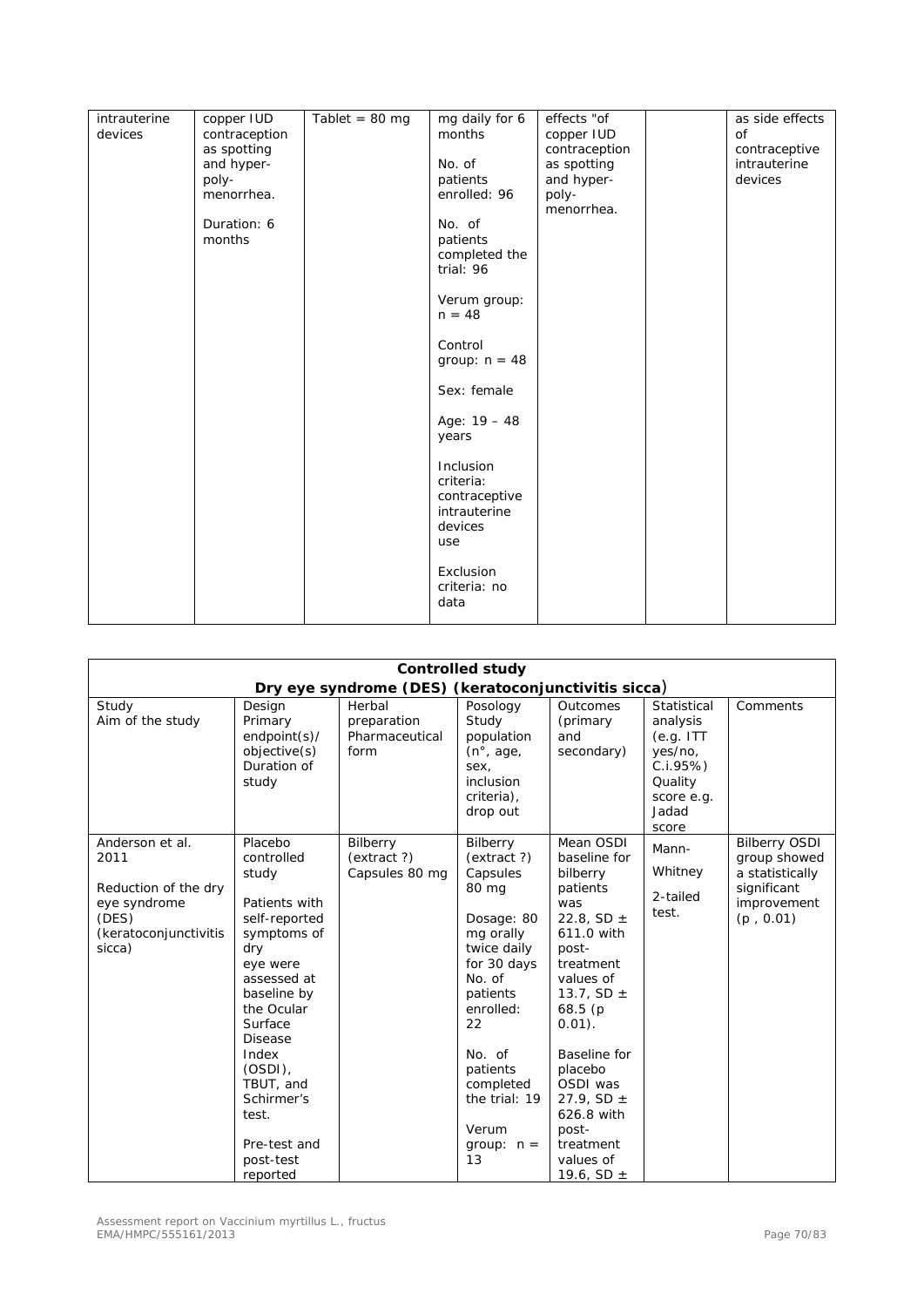| symptoms,    | Placebo      | 620.0 (p 5       |  |
|--------------|--------------|------------------|--|
| tears break- | group: $n =$ | ns).             |  |
| up and       | 6            | Bilberry         |  |
|              |              |                  |  |
| increased    |              | baseline         |  |
| tear         | Sex: 14      | measures         |  |
| production.  | males, 8     | were TBUT        |  |
| Duration: 30 | females      | 5.6, SD $\pm$    |  |
| days         |              | 61.0 and         |  |
|              | Age: 23 -    | Schirmer         |  |
|              | 59 years     | 16.0, SD $\pm$   |  |
|              | $(mean =$    | 611.2 with       |  |
|              | 29.9 years)  | post-            |  |
|              |              | treatment        |  |
|              | Inclusion    | values of        |  |
|              | criteria:    | <b>TBUT 7.4,</b> |  |
|              | Patients     | $SD \pm 63.4$    |  |
|              | with self-   | and              |  |
|              | reported     | Schirmer         |  |
|              | symptoms     | 12.2, SD $\pm$   |  |
|              | of dry eye   | 610.0.           |  |
|              |              | Placebo          |  |
|              | Exclusion    | patients'        |  |
|              | criteria: no | baseline         |  |
|              | data         | was TBUT         |  |
|              |              | 10.1, SD $\pm$   |  |
|              |              | 64.9 and         |  |
|              |              | Schirmer         |  |
|              |              | 10.4,            |  |
|              |              | $SD \pm 611.4$   |  |
|              |              | with post-       |  |
|              |              | treatment        |  |
|              |              | of TBUT          |  |
|              |              | 8.8, SD $\pm$    |  |
|              |              | 62.7 and         |  |
|              |              |                  |  |
|              |              | Schirmer         |  |
|              |              | 10.8, SD $\pm$   |  |
|              |              | 69.8.            |  |

| Normal tension glaucoma                                                                                                    |                                                                                                                                                                                                                                                                            |                                                                                            |                                                                                                                                                                                                                                                                                                                     |                                                                                                                                                                                                                                                                                                             |                                                                                                        |                                                                                                                                                                                                                    |  |
|----------------------------------------------------------------------------------------------------------------------------|----------------------------------------------------------------------------------------------------------------------------------------------------------------------------------------------------------------------------------------------------------------------------|--------------------------------------------------------------------------------------------|---------------------------------------------------------------------------------------------------------------------------------------------------------------------------------------------------------------------------------------------------------------------------------------------------------------------|-------------------------------------------------------------------------------------------------------------------------------------------------------------------------------------------------------------------------------------------------------------------------------------------------------------|--------------------------------------------------------------------------------------------------------|--------------------------------------------------------------------------------------------------------------------------------------------------------------------------------------------------------------------|--|
| Study<br>Aim of the<br>study                                                                                               | Design<br>Primary<br>endpoint(s)/<br>objective(s)<br>Duration of<br>study                                                                                                                                                                                                  | Herbal<br>preparation<br>Pharmaceutical<br>form                                            | Posology<br>Study<br>population (n°,<br>age, sex,<br>inclusion<br>criteria), drop<br>out                                                                                                                                                                                                                            | Outcomes<br>(primary and<br>secondary)                                                                                                                                                                                                                                                                      | Statistical<br>analysis<br>(e.g. ITT)<br>yes/no,<br>C.I.95%<br>Quality<br>score e.g.<br>Jadad<br>score | Comments                                                                                                                                                                                                           |  |
| Shim et al.<br>2012<br>Treatment<br>with BE on<br>visual<br>function in<br>patients<br>with normal<br>tension<br>glaucoma. | Retrospective<br>open study<br>with a chart<br>review from<br>Outpatients<br>from the<br>Department<br>Ophtalmology<br>with previous<br>12-month<br>follow-up.<br>Verum group<br>Control group<br>Duration:<br>mean 24.8 $\pm$<br>10.4 months<br>(range: 12 -59<br>months) | V. myrtillus<br>extract (no<br>further detail),<br>capsule = $60$<br>mq<br>(anthocyanins?) | V. myrtillus<br>extract,<br>capsule = $60$<br>mq<br>(anthocyanins<br>?)<br>Dosage 60 mg<br>orally twice<br>daily<br>No. of patients<br>enrolled: 229<br>No. of patients<br>completed the<br>trial: 229<br>Sex: both<br>sexes (no data)<br>Verum group:<br>$n = 132$<br>Control group:<br>$n = 97$<br>Age: $20 - 89$ | After V.<br>myrtillus<br>extract<br>treatment:<br>1.BCVA<br>(mean) for all<br>eyes improved<br>from $0.16$ (-<br>0.34) to 0.11<br>$(-0.18)$ log<br>MAR units (P<br>$= 0.008$<br>2. HVF mean<br>deviation<br>improved from<br>$-6.44 (-7.05)$<br>to $-5.34$ ( $-$<br>6.42)<br>$(P = 0.001)$ .<br>The results | <b>ANOVA</b><br>Paired t-<br>tests<br>p < 0.05                                                         | The results of<br>the long<br>treatment with<br>the $V$ .<br>myrtillus<br>extract<br>demonstrated<br>that the final<br><b>BCVA</b> was<br>significantly<br>affected by<br>systemic<br>treatment<br>$(p < 0.001)$ . |  |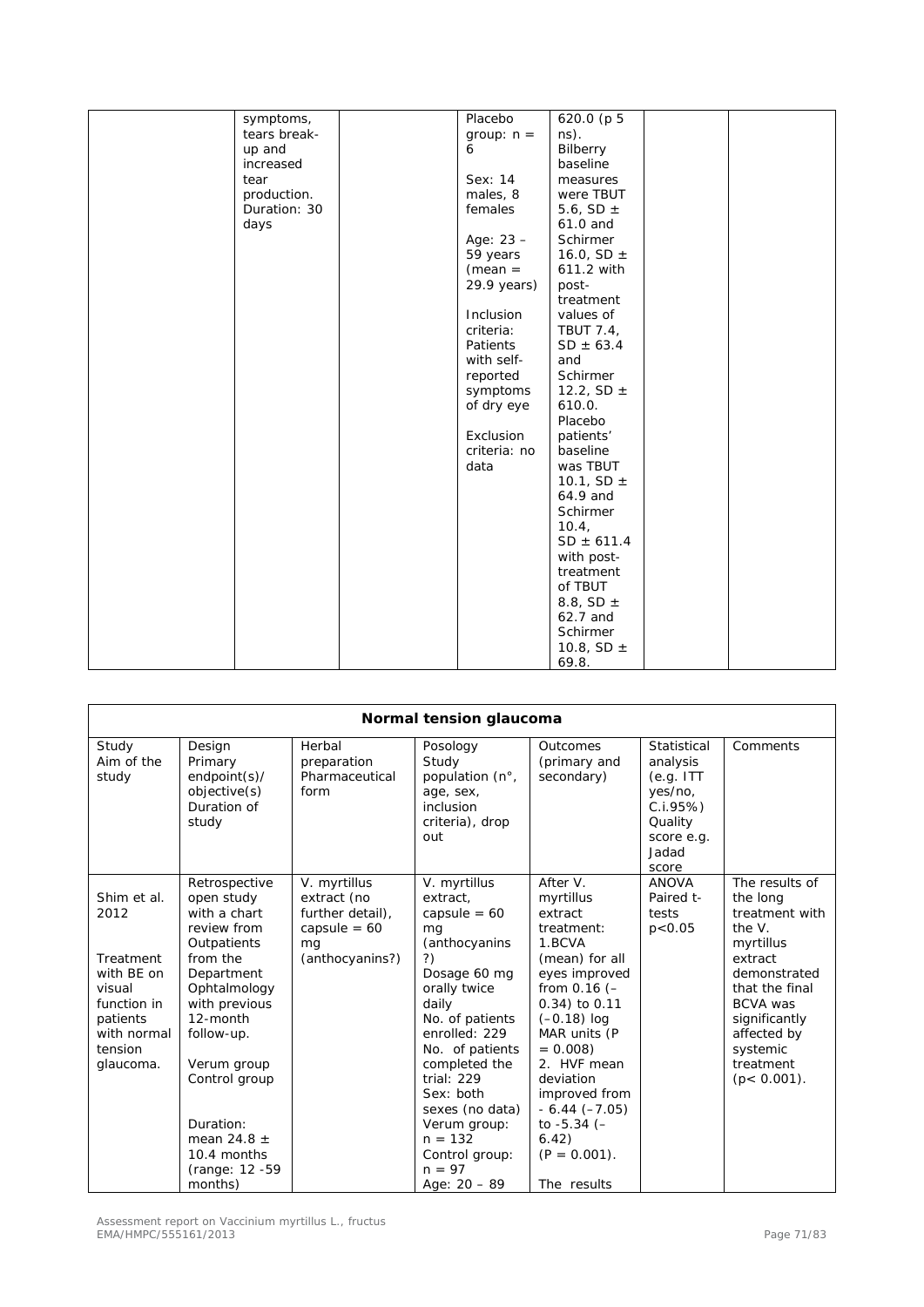|                | years (mean =    | were not       |  |
|----------------|------------------|----------------|--|
| Humphrey       | $52.9 \pm 13.7$  | affected by    |  |
| Visual Field   | years)           | different      |  |
| (HVF) test,    | Inclusion        | demographics   |  |
| logarithm of   | criteria:        | between the    |  |
| the minimal    | Patients with a  | groups         |  |
| angle of       | diagnosis of     | (age P         |  |
| resolution     | NTG, defined     | $=0.402,$      |  |
| best-corrected | as optic disc    | diabetes       |  |
| visual acuity  | abnormalities    | mellitus P     |  |
| (log MAR       | consistent with  | $= 0.114$ and  |  |
| BCVA),         | glaucomatous     | hypertension P |  |
| intraocular    | optic            | $=0.357$ ).    |  |
| pressure,      | neuropathy       |                |  |
| blood          | with or without  | No ocular or   |  |
| pressure, and  | visual field     | systemic side  |  |
| fasting blood  | loss.            | effects were   |  |
| glucose were   | 1. Intraocular   | noted.         |  |
| determined     | pressure (IOP)   |                |  |
| before and     | of 21-mm Hg      |                |  |
| after          | or less without  |                |  |
| treatment.     |                  |                |  |
|                | topical          |                |  |
|                | hypotensive      |                |  |
|                | therapy          |                |  |
|                | 2. 20 years or   |                |  |
|                | older; 3.        |                |  |
|                | logarithm of     |                |  |
|                | the minimal      |                |  |
|                | angle of         |                |  |
|                | resolution       |                |  |
|                | best-corrected   |                |  |
|                | visual acuity    |                |  |
|                | (log MAR         |                |  |
|                | BCVA) 0.70 or    |                |  |
|                | better; 4. no    |                |  |
|                | history of       |                |  |
|                | amblyopia; 5.    |                |  |
|                | no history of    |                |  |
|                | ocular or        |                |  |
|                | neurologic       |                |  |
|                | disease or       |                |  |
|                | surgery; 6.      |                |  |
|                | mental and       |                |  |
|                | physical         |                |  |
|                | capacity to      |                |  |
|                | perform the      |                |  |
|                | tests            |                |  |
|                | <b>Exclusion</b> |                |  |
|                | criteria: 1.     |                |  |
|                | active           |                |  |
|                | ocular disease;  |                |  |
|                | 2. use of other  |                |  |
|                | ocular           |                |  |
|                | medications; 3.  |                |  |
|                | ocular surgery;  |                |  |
|                | 4. use of other  |                |  |
|                | similar          |                |  |
|                | systemic         |                |  |
|                | medications      |                |  |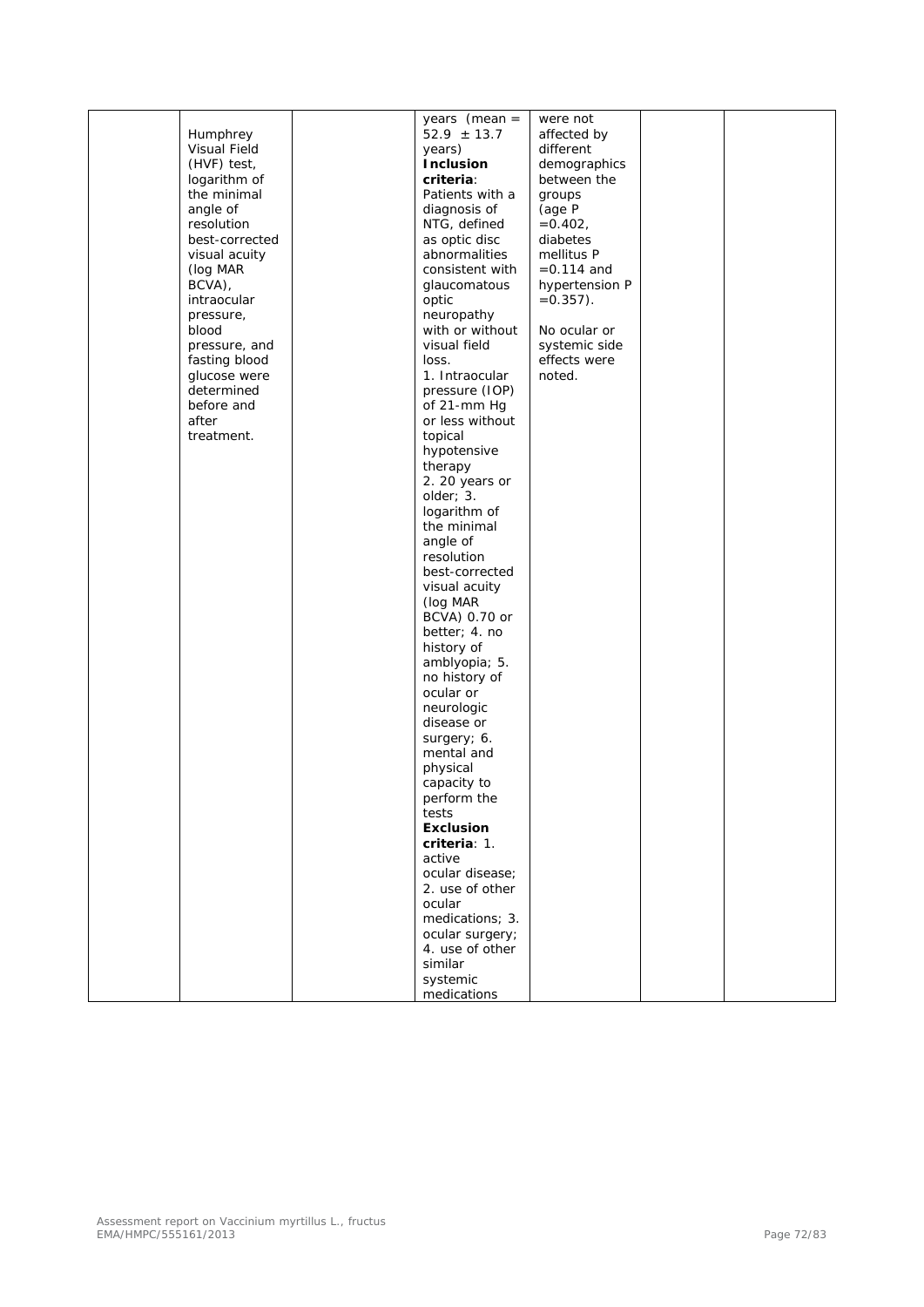| Modulation of inflammatory markers in subjects at increased risk of CVD                                                                                                                                               |                                                                                                                                                                                                                                                                                                                                                                |                                                                                                                    |                                                                                                                                                                                                                                                                                                                                                                                                                                                                                                                                                                                                                                                                                                                                                                                                                                                                                        |                                                                                                                                                                                                                                                                                                                                                                                                                                                                                                                                                                                                |                                                                                                                        |                                                                                                                                                                                                                                                                                                                                                                                                                                                                                                                                                                                                                         |  |  |
|-----------------------------------------------------------------------------------------------------------------------------------------------------------------------------------------------------------------------|----------------------------------------------------------------------------------------------------------------------------------------------------------------------------------------------------------------------------------------------------------------------------------------------------------------------------------------------------------------|--------------------------------------------------------------------------------------------------------------------|----------------------------------------------------------------------------------------------------------------------------------------------------------------------------------------------------------------------------------------------------------------------------------------------------------------------------------------------------------------------------------------------------------------------------------------------------------------------------------------------------------------------------------------------------------------------------------------------------------------------------------------------------------------------------------------------------------------------------------------------------------------------------------------------------------------------------------------------------------------------------------------|------------------------------------------------------------------------------------------------------------------------------------------------------------------------------------------------------------------------------------------------------------------------------------------------------------------------------------------------------------------------------------------------------------------------------------------------------------------------------------------------------------------------------------------------------------------------------------------------|------------------------------------------------------------------------------------------------------------------------|-------------------------------------------------------------------------------------------------------------------------------------------------------------------------------------------------------------------------------------------------------------------------------------------------------------------------------------------------------------------------------------------------------------------------------------------------------------------------------------------------------------------------------------------------------------------------------------------------------------------------|--|--|
| Study<br>Aim of the<br>study                                                                                                                                                                                          | Design<br>Primary<br>endpoint(s)/<br>objective(s)<br>Duration of<br>study                                                                                                                                                                                                                                                                                      | Herbal<br>preparation<br>Pharmaceutic<br>al form                                                                   | Posology<br>Study<br>population<br>(n <sup>°</sup> , age, sex,<br>inclusion<br>criteria), drop<br>out                                                                                                                                                                                                                                                                                                                                                                                                                                                                                                                                                                                                                                                                                                                                                                                  | Outcomes<br>(primary and<br>secondary)                                                                                                                                                                                                                                                                                                                                                                                                                                                                                                                                                         | Statistical<br>analysis<br>(e.g. ITT)<br>yes/no,<br>C.1.95%<br>Quality<br>score e.g.<br>Jadad<br>score                 | Comments                                                                                                                                                                                                                                                                                                                                                                                                                                                                                                                                                                                                                |  |  |
| Karlsen et al.<br>2010<br>The effect of<br>bilberry juice<br>supplementatio<br>n on<br>biomarkers of<br>inflammation<br>(NF-KB) in men<br>and women<br>with elevated<br>levels of at<br>least one CVD<br>risk factor. | Randomized<br>parallel<br>controlled<br>trial<br>$Verum =$<br>bilberry<br>juice<br>$Control =$<br>water<br>Endpoint:<br>change in<br>the plasma<br>concentratio<br>n of C-<br>reactive<br>protein<br>$(CRP)$ ,<br>interleukin<br>$(IL) - 6$ , IL-<br>$15$ , and<br>monokine<br>induced by<br>$INF-\gamma$ (MIG)<br>and TNF- $\alpha$ .<br>Duration: 4<br>weeks | V. myrtillus<br>juice<br>prepared by<br>steam<br>processing of<br>fresh fruits,<br>no sugar<br>additives<br>added. | V. myrtillus<br>juice prepared<br>by steam<br>processing of<br>fresh fruits,<br>no sugar<br>additives<br>added.<br>Dosage: 330<br>ml diluted to<br>1 I with water<br>daily<br>No. of<br>patients<br>enrolled: 62<br>No. of<br>patients<br>completed the<br>trial: 62<br>Verum group:<br>$n = 31(21)$<br>men, 10<br>women)<br>Control<br>group: $n = 31$<br>(25 men, 7<br>women)<br>Age: Men 30<br>- 70 years;<br>women $45 -$<br>70 years<br>Inclusion<br>criteria:<br>subjects with<br>elevated risk<br>of CVD if at<br>least one of<br>the criteria<br>was fulfilled:<br>1. systolic<br>blood<br>pressure (BP)<br>between 135<br>and 160<br>$mm$ H $q$<br>2. diastolic BP<br>between 90<br>and 100<br>$mmHg$ ; 3.<br>low-density<br>lipoprotein<br>(LDL)<br>cholesterol $\geq$<br>$3.4$ mmol/l;<br>4. total/high-<br>density<br>lipoprotein<br>(HDL)<br>cholesterol<br>ratio $> 4$ ; | After 4 weeks<br>administratio<br>n of bilberry<br>juice the<br>values for<br>CRP were<br>significantly<br>decreased<br>$(p = 0.027)$ ;<br>as for IL15 (p<br>$= 0.037$ ; for<br>$IL15 (p =$<br>$0.008$ ) and<br>for MIG ( $p =$<br>$0.047$ ).<br>The values<br>for the TNF- $\alpha$<br>were<br>significantly<br>increased (p<br>$= 0.017$ .<br>Significant<br>increase of<br>the<br>concentration<br>s of quercetin<br>and<br>p-coumaric<br>acid in the<br>bilberry<br>group as<br>compared<br>with the<br>water group<br>$(p = 0.029)$<br>and $p =$<br>0.016,<br>respectively)<br>was found. | Student<br>T-test<br>Mann-<br>Whitney<br>non-<br>parametri<br>c test (for<br>non-<br>normally<br>distribute<br>d data) | The four weeks<br>lasting increased<br>intake of<br>polyphenols from<br>bilberry juice<br>induced<br>modulation of NF-<br>kB inflammatory<br>markers in subject<br>at increased risk of<br>CVD.<br>It resulted in<br>significant<br>decreases in<br>plasma<br>concentrations of<br>C-reactive<br>protein (CRP),<br>interleukin (IL)-6,<br>$IL-15$ , and<br>monokine<br>induced by INF-c<br>$(MIG)$ .<br>Unexpected<br>increase of the<br>concentration of<br>the tumour nuclear<br>factor- $\alpha$ (TNF- $\alpha$ )<br>was found.<br>The V.<br>myrtilluspolypheno<br>Is may modulate<br>the inflammation<br>processes. |  |  |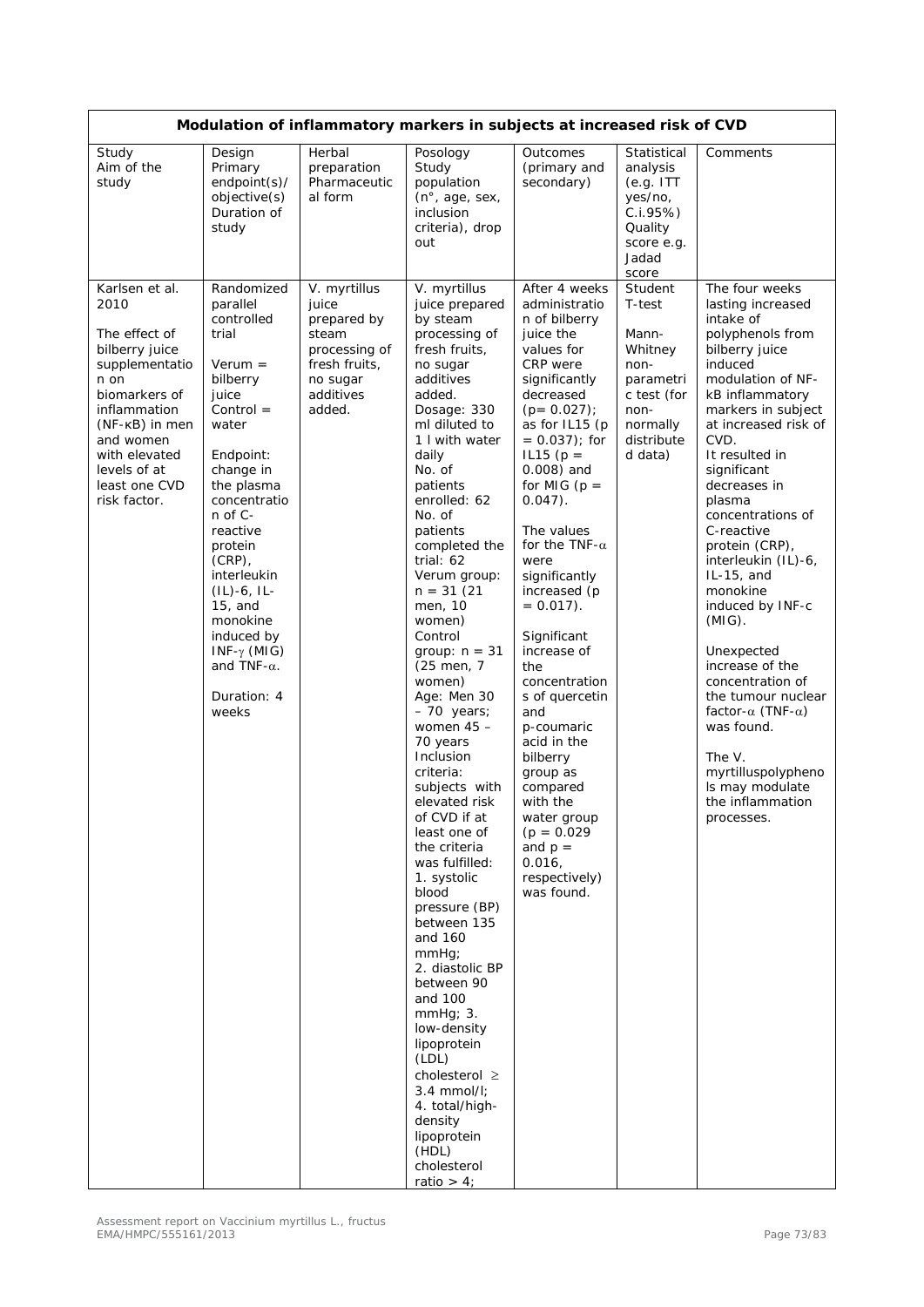|  | 5. elevated      |  |  |
|--|------------------|--|--|
|  | haematocrit      |  |  |
|  | (≥ 0.40 from     |  |  |
|  | women or $\geq$  |  |  |
|  | $0.42$ for       |  |  |
|  | men); 6.         |  |  |
|  | smoking a        |  |  |
|  | minimum of       |  |  |
|  |                  |  |  |
|  | three            |  |  |
|  | cigarettes       |  |  |
|  | daily.           |  |  |
|  | <b>Exclusion</b> |  |  |
|  | criteria: 1.     |  |  |
|  | chronic          |  |  |
|  | diseases -       |  |  |
|  | impaired renal   |  |  |
|  | function,        |  |  |
|  | diabetes         |  |  |
|  | mellitus, CVD,   |  |  |
|  | liver,           |  |  |
|  | gastrointestin   |  |  |
|  | al disease or    |  |  |
|  |                  |  |  |
|  | cancer within    |  |  |
|  | the last 5       |  |  |
|  | years;           |  |  |
|  | 2. use of lipid- |  |  |
|  | lowering         |  |  |
|  | drugs,           |  |  |
|  | diuretics, or    |  |  |
|  | hormone          |  |  |
|  | replacement      |  |  |
|  | therapy for      |  |  |
|  | women;           |  |  |
|  | 3. subjects      |  |  |
|  |                  |  |  |
|  | with a BMI $>$   |  |  |
|  | 31, whose        |  |  |
|  | alcohol          |  |  |
|  | consumption      |  |  |
|  | was [3           |  |  |
|  | units/day for    |  |  |
|  | men or $>1$      |  |  |
|  | unit/day for     |  |  |
|  | women and        |  |  |
|  | subjects who     |  |  |
|  | had donated      |  |  |
|  | blood within     |  |  |
|  | the last 6       |  |  |
|  |                  |  |  |
|  | months.          |  |  |

| Reduction of inflammation in subjects with metabolic syndrome |              |              |                             |                 |                  |                        |  |  |  |
|---------------------------------------------------------------|--------------|--------------|-----------------------------|-----------------|------------------|------------------------|--|--|--|
|                                                               |              |              |                             |                 |                  |                        |  |  |  |
| Study                                                         | Design       | Herbal       | Posology                    | Outcomes        | Statistical      | Comments               |  |  |  |
| Aim of the                                                    | Primary      | preparation  | Study                       | (primary and    | analysis (e.g.   |                        |  |  |  |
| study                                                         | endpoint(s)  | Pharmaceutic | population                  | secondary)      | ITT yes/no,      |                        |  |  |  |
|                                                               |              | al form      | (n <sup>°</sup> , age, sex, |                 | C.I.95%          |                        |  |  |  |
|                                                               | objective(s) |              | nclusion                    |                 | Quality score    |                        |  |  |  |
|                                                               | Duration of  |              | criteria), drop             |                 | e.g. Jadad       |                        |  |  |  |
|                                                               | study        |              | out                         |                 | score            |                        |  |  |  |
| Kolehmaine                                                    |              |              | V. myrtillus                | After 8-weeks   | The normality    | Long term (8-          |  |  |  |
| n et al.                                                      | Randomized   | V. myrtillus | fresh and                   | treatment with  | of distributions | weeks)                 |  |  |  |
| 2012                                                          | controlled   | fresh and    | dried fruits.               | bilberry an     | of the study     | administration         |  |  |  |
|                                                               | trial        | dried fruits | Dosage:                     | inflammation    | variables        | of <i>V. myrtillus</i> |  |  |  |
| <b>The</b>                                                    |              |              | Equivalent                  | score was       | was tested       | results in             |  |  |  |
| influence of                                                  |              |              | dose of 400 g               | significantly   | with the         | reduction of           |  |  |  |
| V. myrtillus                                                  |              |              | fresh bilberries            | different       | Kolmogorov-      | low-grade              |  |  |  |
| on                                                            |              |              | comprising of               | between the     | Smirnov test     | inflammation           |  |  |  |
| inflammatio                                                   |              |              | $200$ g of                  | groups (p       | with Lilliefors' | showing                |  |  |  |
| n and gene                                                    |              |              | mashed                      | $=0.024$ ). In  | significance     | decreased              |  |  |  |
| expression                                                    |              |              | bilberries and              | transcriptomics | correction.      | cardiometaboli         |  |  |  |
| profile in                                                    |              |              | 40 g of dried               | analyses (3     | Paired           | c risk.                |  |  |  |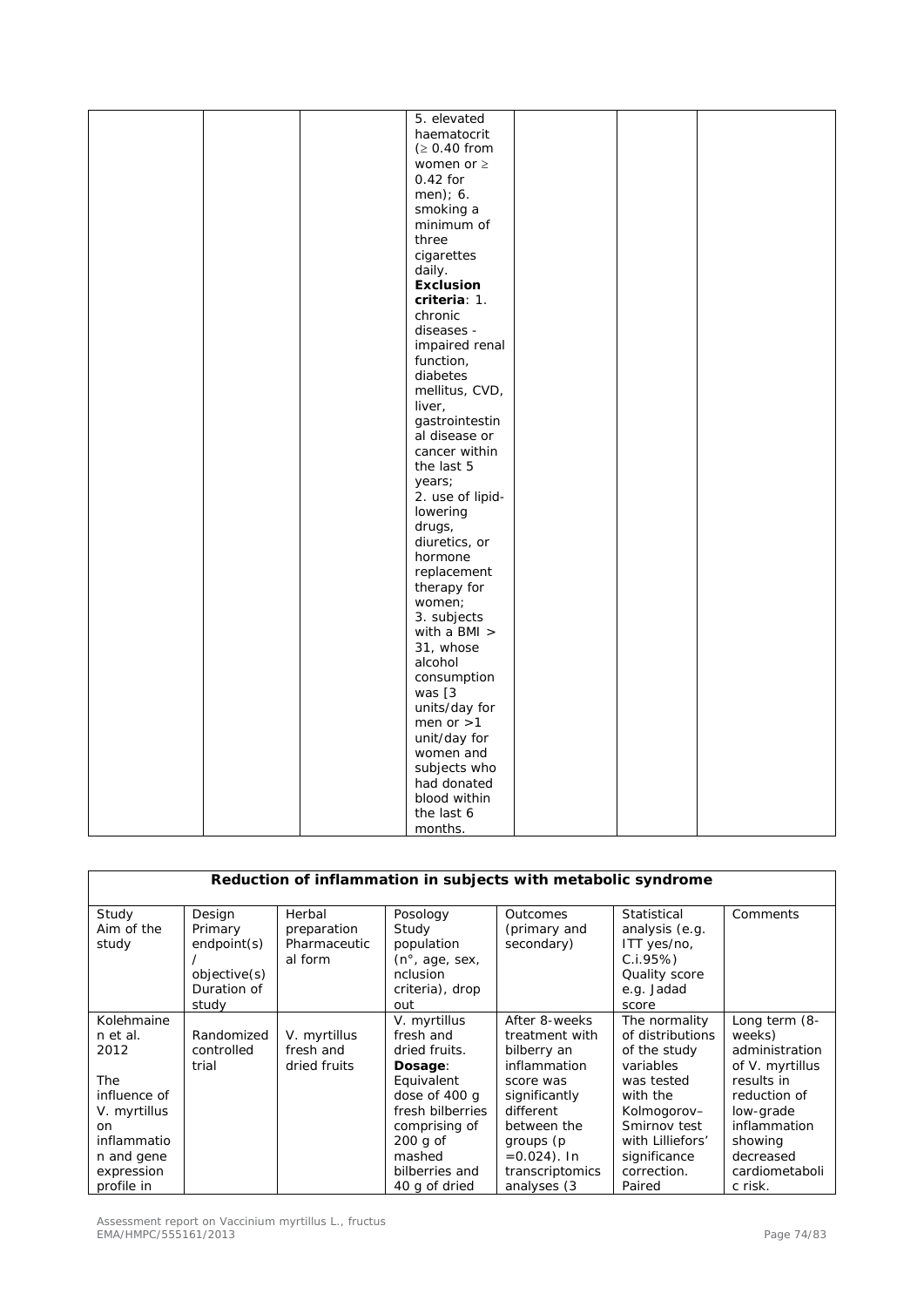| peripheral        | <b>Duration:</b> | bilberries (eq.                 | subjects with                      | samples t-test              |  |
|-------------------|------------------|---------------------------------|------------------------------------|-----------------------------|--|
| blood             | 16 weeks         | 200 g of fresh                  | improved oral                      | was used for                |  |
| mononuclea        | (4-week          | bilberries).                    | glucose                            | comparing the               |  |
| r cells in        | run-in, 8-       | The                             | tolerance test                     | measurements                |  |
| subjects          | week             | anthocyanin                     | in the bilberry                    |                             |  |
| with<br>metabolic | dietary          | content of the                  | group), Toll-like                  | Non normally<br>distributed |  |
| syndrome.         | intervention     | mashed and<br>dried berries     | receptor<br>signaling,             | variables were              |  |
|                   | and 4-week       | were 524 and                    | cytoplasmic                        | analyzed using              |  |
|                   | recovery         | 832 mg/100 g,                   | ribosomal                          | Wilcoxon                    |  |
|                   | periods).        | respectively,                   | proteins, and                      | nonparametric               |  |
|                   |                  | and the                         | <b>B-cell receptor</b>             | test for paired             |  |
|                   |                  | flavonol                        | signaling                          | comparisons                 |  |
|                   |                  | contents were                   | pathways were                      | or by Mann-                 |  |
|                   |                  | 12 and 31                       | differently                        | Whitney test                |  |
|                   |                  | mg/100 g,                       | regulated.                         | to compare                  |  |
|                   |                  | respectively<br>(expressed as   | QPCR analyses<br>$(n = 13$ and 11  | the results<br>between the  |  |
|                   |                  | the weight of                   | in the bilberry                    | groups.                     |  |
|                   |                  | the aglycone                    | and control                        | Correlation                 |  |
|                   |                  | moiety of                       | groups,                            | analyses were               |  |
|                   |                  | these                           | respectively)                      | done using                  |  |
|                   |                  | flavonoid                       | showed                             | Pearson's                   |  |
|                   |                  | glycosides).                    | decreased                          | method.                     |  |
|                   |                  | Administration                  | expression of                      |                             |  |
|                   |                  | for 8 weeks.                    | MMD and CCR2                       | P < 0.05                    |  |
|                   |                  | No. of patients                 | transcripts                        |                             |  |
|                   |                  | enrolled: 34<br>No. of patients | associated with<br>monocyte and    |                             |  |
|                   |                  | completed the                   | macrophage                         |                             |  |
|                   |                  | trial: 27                       | function                           |                             |  |
|                   |                  | Verum group:                    | associated                         |                             |  |
|                   |                  | $n = 15$ (5 men,                | genes.                             |                             |  |
|                   |                  | 10 women)                       |                                    |                             |  |
|                   |                  | Control                         | The bilberry                       |                             |  |
|                   |                  | group: $n = 12$                 | supplementatio                     |                             |  |
|                   |                  | $(3 \text{ men}, 9)$            | n tended to                        |                             |  |
|                   |                  | women)<br>Age: Men 30           | decrease serum<br>high-sensitivity |                             |  |
|                   |                  | $-70$ years;                    | C-reactive                         |                             |  |
|                   |                  | women $45 -$                    | protein, IL-6,                     |                             |  |
|                   |                  | 70 years                        | IL-12, and LPS                     |                             |  |
|                   |                  | <b>Inclusion</b>                | concentrations.                    |                             |  |
|                   |                  | criteria:                       |                                    |                             |  |
|                   |                  | overweight                      | No differences                     |                             |  |
|                   |                  | (BMI 26-39                      | between the                        |                             |  |
|                   |                  | $kg/m2$ ),<br>and two of the    | groups were                        |                             |  |
|                   |                  | following:                      | found in body<br>weight,           |                             |  |
|                   |                  | 1. elevated                     | glucose,                           |                             |  |
|                   |                  | fasting plasma                  | or lipid                           |                             |  |
|                   |                  | glucose in                      | metabolism,                        |                             |  |
|                   |                  | the absence of                  |                                    |                             |  |
|                   |                  | diabetes $(5.6-$                |                                    |                             |  |
|                   |                  | $6.9$ mmol/l),                  |                                    |                             |  |
|                   |                  | 2. abnormal<br>fasting serum    |                                    |                             |  |
|                   |                  | lipids                          |                                    |                             |  |
|                   |                  | (triglycerides                  |                                    |                             |  |
|                   |                  | $\geq$ 1.7 mmol/l;              |                                    |                             |  |
|                   |                  | 3. HDL                          |                                    |                             |  |
|                   |                  | cholesterol<1.                  |                                    |                             |  |
|                   |                  | 0 mmol/l                        |                                    |                             |  |
|                   |                  | (males) or                      |                                    |                             |  |
|                   |                  | $<$ 1.3 mmol/l                  |                                    |                             |  |
|                   |                  | $(females))$ ;<br>4. waist      |                                    |                             |  |
|                   |                  | circumference                   |                                    |                             |  |
|                   |                  | $>102$ cm                       |                                    |                             |  |
|                   |                  | (males) or                      |                                    |                             |  |
|                   |                  | >88 cm                          |                                    |                             |  |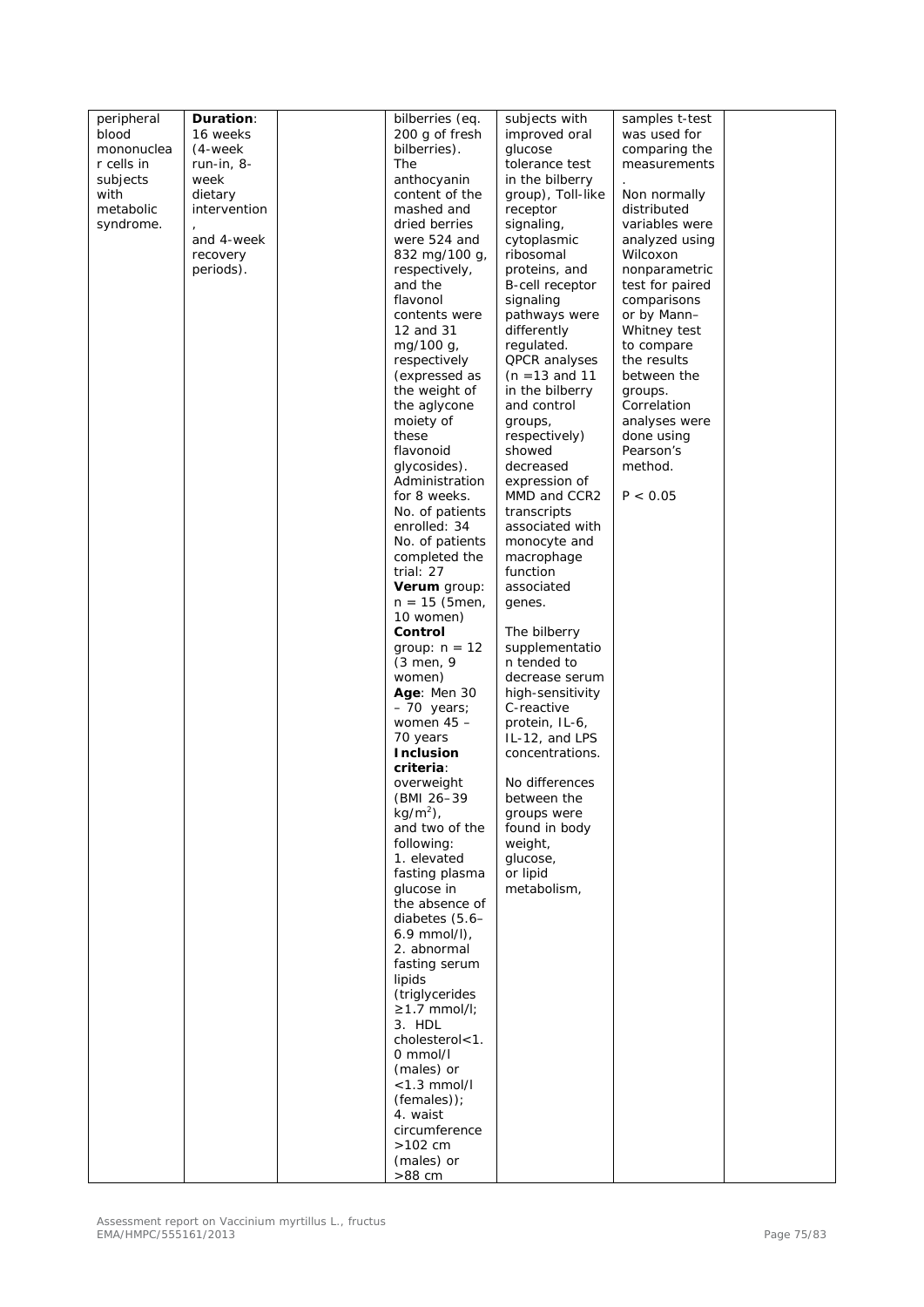| $\geq$ 130/85<br>mmHg<br><b>Exclusion</b><br>criteria: | $(females);$ 5.<br>blood pressure<br>subjects with<br>lipid lowering<br>medications<br>were excluded<br>from the trial. |
|--------------------------------------------------------|-------------------------------------------------------------------------------------------------------------------------|
|--------------------------------------------------------|-------------------------------------------------------------------------------------------------------------------------|

|                                                                                                                               | Reduction of damaged protein biomarkers in diabetic overweight subjects                                                                                                                                                                                                                                                                                                                                                                       |                                                                                                                      |                                                                                                                                                                                                                                                                                                                   |                                                                                                                                                                                                                                                                                                                                            |                                                                                                        |                                                                                                                                                                                                           |  |  |
|-------------------------------------------------------------------------------------------------------------------------------|-----------------------------------------------------------------------------------------------------------------------------------------------------------------------------------------------------------------------------------------------------------------------------------------------------------------------------------------------------------------------------------------------------------------------------------------------|----------------------------------------------------------------------------------------------------------------------|-------------------------------------------------------------------------------------------------------------------------------------------------------------------------------------------------------------------------------------------------------------------------------------------------------------------|--------------------------------------------------------------------------------------------------------------------------------------------------------------------------------------------------------------------------------------------------------------------------------------------------------------------------------------------|--------------------------------------------------------------------------------------------------------|-----------------------------------------------------------------------------------------------------------------------------------------------------------------------------------------------------------|--|--|
| Study<br>Aim of the<br>study                                                                                                  | Design<br>Primary<br>$endpoint(s)$ /<br>objective(s)<br>Duration of study                                                                                                                                                                                                                                                                                                                                                                     | Herbal<br>preparation<br>Pharmaceutical<br>form                                                                      | Posology<br>Study<br>population<br>$(n^{\circ}, \text{age})$<br>sex,<br>inclusion<br>criteria),<br>drop out                                                                                                                                                                                                       | Outcomes<br>(primary and<br>secondary)                                                                                                                                                                                                                                                                                                     | Statistical<br>analysis<br>(e.g. ITT)<br>yes/no,<br>C.I.95%<br>Quality<br>score e.g.<br>Jadad<br>score | Comments                                                                                                                                                                                                  |  |  |
| Campbell et<br>al. 2012<br>Reduction<br>of the<br>markers of<br>oxidative<br>stress in<br>diabetic<br>overweight<br>subjects. | Pilot open study<br>No control group<br>Alterations of the<br>activity of<br>oxidised protein<br>markers in the<br>blood plasma of<br>overweight/obese<br>type 2 diabetic in<br>comparison to<br>pre-<br>administration<br>values.<br>Determination of<br>the three<br>different oxidised<br>protein markers<br>in plasma<br>samples: protein-<br>pyrroles, protein-<br>nitrotyrosine<br>$(3-NT)$ and<br>oxidised LDL<br>Duration: 3<br>weeks | <b>Bilberry extract</b><br>(BEM)<br>containing 36%<br>(w/w)<br>anthocyanins<br>formulated in<br>gelatin<br>capsules. | <b>BEM</b><br>Dosage:<br>1.4 g daily<br>for $3$<br>weeks<br>No. of<br>patients<br>enrolled:<br>11<br>No. of<br>patients<br>completed<br>the trial:<br>11<br>Sex: male<br>Age: no<br>data<br><b>Inclusion</b><br>criteria:<br>overweight<br>$(BMI > 25)$ .<br>Type 2<br>diabetes<br>controlled<br>by diet<br>alone | Administration<br>of BEM for 3<br>weeks<br>produced<br>significant<br>changes in the<br>levels of:<br>1. Pyrroles<br>(nmol/mg<br>protein -<br>$9.3%$ of<br>change;<br>$p < 0.05$ ;<br>2. Protein-3<br>$NT$ (U/µg NT-<br>$BSA - 9.1%$<br>of change;<br>$p < 0.05$ );<br>3. Oxidised<br>LDL $(U/I)$ –<br>14.4% of<br>change;<br>$p < 0.05$ ) | T-test for<br>paired<br>samples<br>P < 0.05                                                            | Three weeks of<br>administration of<br>BEM resulted in a<br>significant<br>reduction in<br>three sensitive<br>markers of<br>oxidative stress in<br>the plasma of<br>overweight/obese<br>type 2 diabetics. |  |  |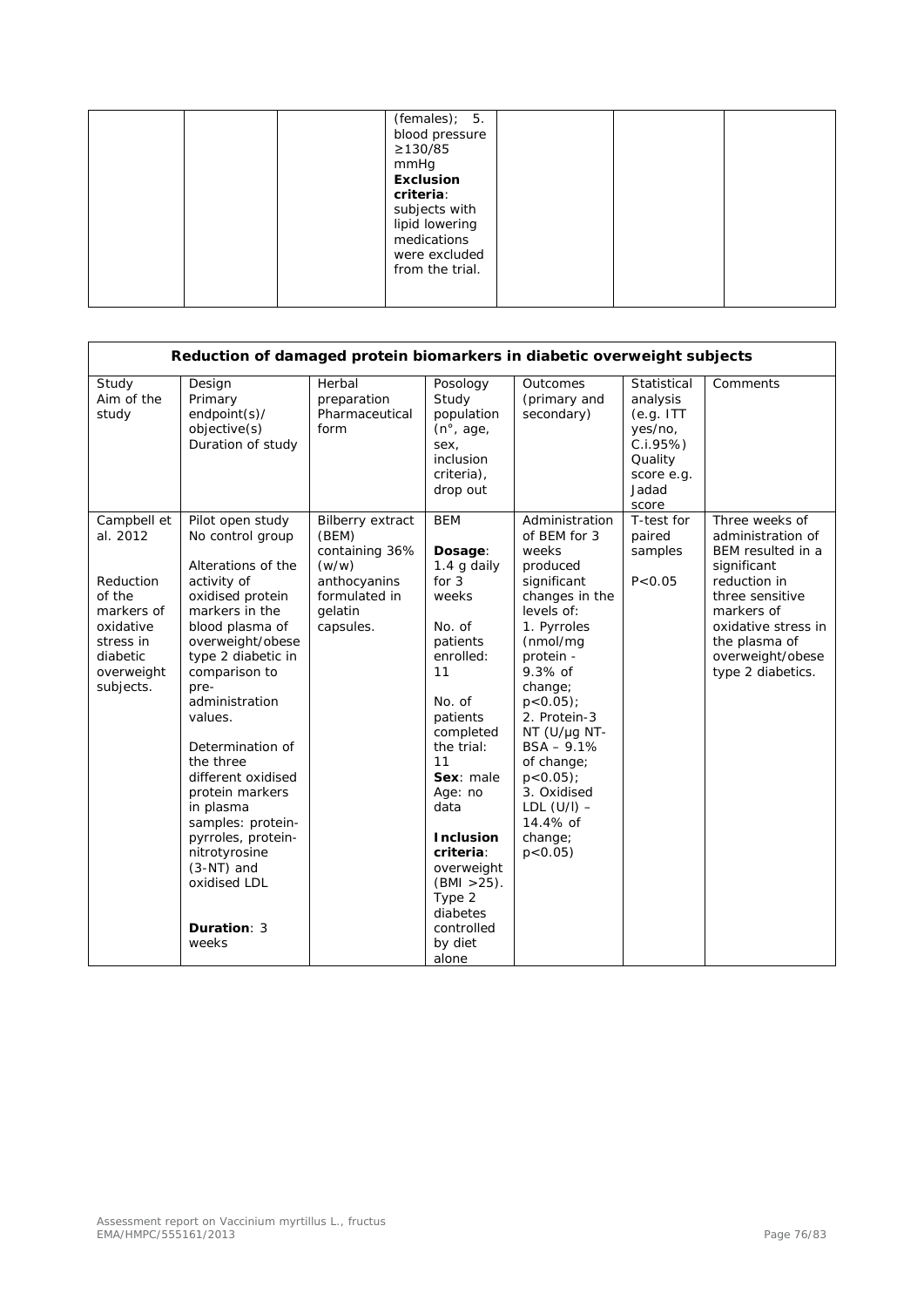| Ulcerative colitis treatment                                                                                                                                                                                                                                                                                                                                                                                                                                                                        |                                                                                                                                                                                                                                                                                                                                                                                                                                                                                                                                                                                     |                                                                                           |                                                                                                                                                                                                                                                                                                                                                                                                                                                                                                                                                                                                                                                                                                                                                                                                                                                                                                                                                                                                |                                                                                                                                                                                                                                                                                                                                                                                                                                                                                                                                                                                                                                                                                                                                                                                                                                              |                                                                                                        |                                                                                                                                                                                                                                       |  |  |
|-----------------------------------------------------------------------------------------------------------------------------------------------------------------------------------------------------------------------------------------------------------------------------------------------------------------------------------------------------------------------------------------------------------------------------------------------------------------------------------------------------|-------------------------------------------------------------------------------------------------------------------------------------------------------------------------------------------------------------------------------------------------------------------------------------------------------------------------------------------------------------------------------------------------------------------------------------------------------------------------------------------------------------------------------------------------------------------------------------|-------------------------------------------------------------------------------------------|------------------------------------------------------------------------------------------------------------------------------------------------------------------------------------------------------------------------------------------------------------------------------------------------------------------------------------------------------------------------------------------------------------------------------------------------------------------------------------------------------------------------------------------------------------------------------------------------------------------------------------------------------------------------------------------------------------------------------------------------------------------------------------------------------------------------------------------------------------------------------------------------------------------------------------------------------------------------------------------------|----------------------------------------------------------------------------------------------------------------------------------------------------------------------------------------------------------------------------------------------------------------------------------------------------------------------------------------------------------------------------------------------------------------------------------------------------------------------------------------------------------------------------------------------------------------------------------------------------------------------------------------------------------------------------------------------------------------------------------------------------------------------------------------------------------------------------------------------|--------------------------------------------------------------------------------------------------------|---------------------------------------------------------------------------------------------------------------------------------------------------------------------------------------------------------------------------------------|--|--|
| Study<br>Aim of the<br>study                                                                                                                                                                                                                                                                                                                                                                                                                                                                        | Design<br>Primary<br>endpoint(s)/<br>objective(s)<br>Duration of<br>study                                                                                                                                                                                                                                                                                                                                                                                                                                                                                                           | Herbal<br>preparation<br>Pharmaceutical<br>form                                           | Posology<br>Study<br>population (n°,<br>age, sex,<br>inclusion<br>criteria), drop<br>out                                                                                                                                                                                                                                                                                                                                                                                                                                                                                                                                                                                                                                                                                                                                                                                                                                                                                                       | <b>Outcomes</b><br>(primary and<br>secondary)                                                                                                                                                                                                                                                                                                                                                                                                                                                                                                                                                                                                                                                                                                                                                                                                | Statistical<br>analysis<br>(e.g. ITT)<br>yes/no,<br>C.I.95%<br>Quality<br>score e.g.<br>Jadad<br>score | Comments                                                                                                                                                                                                                              |  |  |
| Biedermann et<br>al. 2013<br>Treatment of<br>the mild to<br>moderate<br>ulcerative colitis<br>(UC)<br>Screening: 1<br>week<br><b>Full medical</b><br>history,<br>physical<br>examinations.<br>lab screen<br>CAI score(<br>Clinical Activity<br>Index); Mayo<br>Score, Short<br>Inflammatory<br><b>Bowel Disease</b><br>Questionnaire<br>(SIBDQ)<br>The treatment<br>period was 6<br>weeks<br>In the<br>meantime visits<br>at week: 3, 5, 7<br>and final follow-<br>up between<br>weeks 9 and<br>11. | Open pilot trial<br>Primary<br>endpoint:<br>Achievement of<br>remission<br>$(CAI < 4)$ at the<br>end of<br>treatment.<br>Secondary<br>endpoints:<br>Response<br>(reduction<br>of CAI $\geq$ 3 or<br>remission), 2<br>point<br>improvement of<br>endoscopic<br>Mayo Score,<br>improvement of<br>SIBDQ and<br>improvement of<br>CAI<br>Duration: 6<br>weeks<br>Determination<br>during study:<br>1.Fecal<br>calprotectin<br>2.<br>Sigmoidoscopy<br>with biopsy<br>(twice – at 1<br>week and 7<br>week)<br>3. Biopsies from<br>all patients<br>from the<br>rectum and<br>sigmoid colon | Dried sieved<br>bilberries<br>$(56.63%)$ and<br>concentrated<br>bilberry juice<br>(25.9%) | Dried sieved<br>bilberries<br>$(56.63%)$ and<br>concentrated<br>bilberry<br>juice (25.9%).<br>Dosage: daily<br>dose of 160<br>corresponding<br>to 95 g dry<br>weight<br>(corresponding<br>to an amount of<br>around 600 g of<br>fresh fruit,<br>assuming a<br>water content in<br>fresh bilberries<br>of 80-85%)(<br>average<br>anthocyanin<br>dose of 840 mg<br>No. of patients<br>enrolled: 13<br>No. of patients<br>completed the<br>trial: $13$<br>Sex: male<br>Age: $18 - 55$<br>years<br><b>Inclusion</b><br>criteria:<br>1. Established<br>diagnosis of UC<br>for at least 6<br>month<br>2. Mild to<br>moderate<br>disease activity<br>(clinical activity<br>index $(CAI): 4-$<br>8)<br>4. A stable use<br>of medication:<br>with 5-ASA,<br>thiopurines,<br>therapeutic<br>antibodies and<br>of<br>corticosteroids<br>for at least 3<br>months and 4<br>weeks prior to<br>inclusion,<br>respectively<br><b>Exclusion</b><br>criteria:<br>1.An intake of<br>drugs or natural<br>products | After the 6<br>week<br>treatment<br>interval<br>63.4% of<br>patients<br>achieved<br>remission.<br>the primary<br>endpoint,<br>while 90.9%<br>of patients<br>showed a<br>response.<br>In all patients<br>a decrease in<br>total<br>Mayo score<br>was detected<br>(mean: 6.5)<br>and $3.6$ at<br>screening<br>and week 7,<br>respectively;<br>$p < 0.001$ ).<br>Fecal<br>calprotectin<br>levels<br>significantly<br>decreased<br>during the<br>treatment<br>phase<br>(baseline:<br>mean 778<br>µg/g, range<br>192-1790<br>$\mu$ g/g; end of<br>treatment:<br>mean 305<br>µg/g, range<br>$< 30 - 1586$<br>$\mu$ g/g; p =<br>$0.049$ ),<br>including 4<br>patients<br>achieving<br>undetectable<br>levels at end<br>of treatment.<br>The decrease<br>of endoscopic<br>Mayo score<br>and histologic<br>Riley index<br>confirmed<br>the beneficial | Wilcoxon<br>rank-sum<br>test<br>Friedman-<br>test or<br>the paired<br>t-test<br>P < 0.05               | The study<br>resulted in<br>promising<br>therapeutic<br>potential of<br>a bilberry<br>preparation<br>anthcyanins<br>rich in<br>ulcerative<br>colitis in<br>humans.<br>However<br>randomised<br>controlled<br>trials are<br>expected ! |  |  |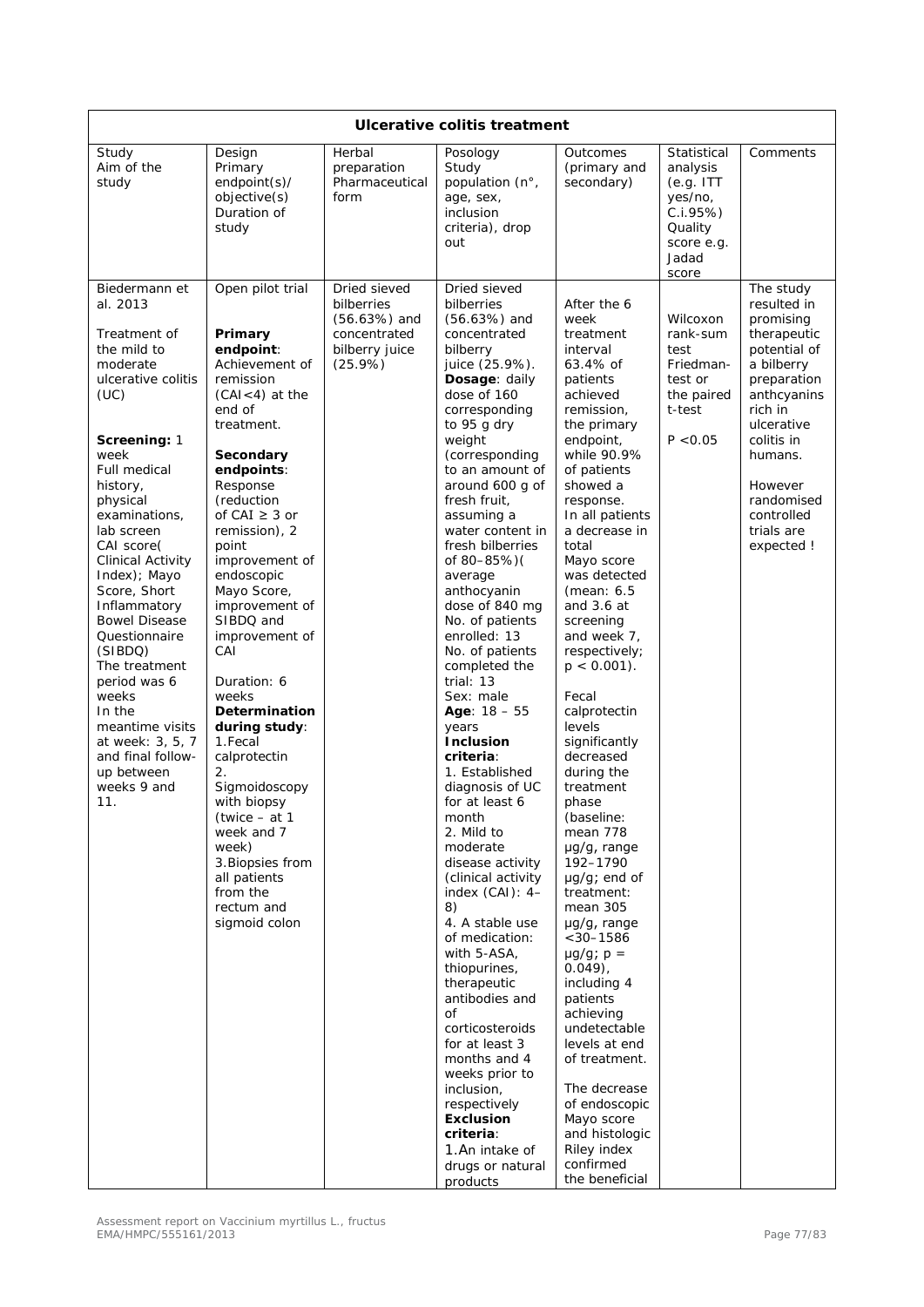|  | including<br>bilberries,<br>grapefruit<br>and quinine<br>containing<br>drinks with<br>known<br>interference<br>with CYP3A or<br>CYP2D6 in the<br>last two weeks<br>prior to<br>inclusion<br>2.HIV, Hepatitis<br>B and C             | effect.<br>However, an<br>increase of<br>calprotectin<br>levels and<br>disease<br>activity was<br>observed<br>after<br>cessation of<br>bilberry<br>intake.<br>No serious |  |
|--|-------------------------------------------------------------------------------------------------------------------------------------------------------------------------------------------------------------------------------------|--------------------------------------------------------------------------------------------------------------------------------------------------------------------------|--|
|  | infection,<br>abscesses,                                                                                                                                                                                                            | adverse<br>events were                                                                                                                                                   |  |
|  | elevation of CRP<br>over 100 mg/l,<br>known<br>intolerance to<br>anthocyanin or<br>related<br>substances, or a<br>simultaneous<br>participation in<br>another<br>clinical trial<br>within the last<br>30 days prior to<br>inclusion | observed.                                                                                                                                                                |  |

# *4.3. Clinical studies in special populations (e.g. elderly and children)*

No data available

## *4.4. Overall conclusions on clinical pharmacology and efficacy*

Bilberry fruits are traditionally used for diarrhoea, dyspepsia and in the conditions of increased fragility of blood vessels and chronic venous insufficiency. Bilberry intake is claimed to produce improvement of microcirculation and lymphatic drainage improvement.

Anecdotal explanations start back to World War 2, when British pilots supposedly ate bilberry jam before the night flights. This information was not confirmed however, and is likely to mask the real reason for military success-the secret of radar technology (Kramer 2004).

Numerous clinical trials have been carried out since the early 1960s, involving the treatment of vascular fragility and improvement of vision. Until today are not known the modern-controlled, randomized clinical trials that would have confirmed the benefits of using products containing *Vaccinium myrtillus* in people with good vision. Such studies have been carried out just 50 years ago, with well-known methodological limitations (Camire 2002).

The systematic review of clinical studies dedicated to improving vision in conditions of reduced light (Canter and Ernst 2004) does not provide clear conclusions. Of the 12 studies with placebo, five studies were randomized. Unfortunately, four of these recent studies gave negative results. The only positive study (Jayle and Aubert 1964) showed an increase in the area of the visual field. In this study patients received, however, a complex product containing BE and beta-carotene.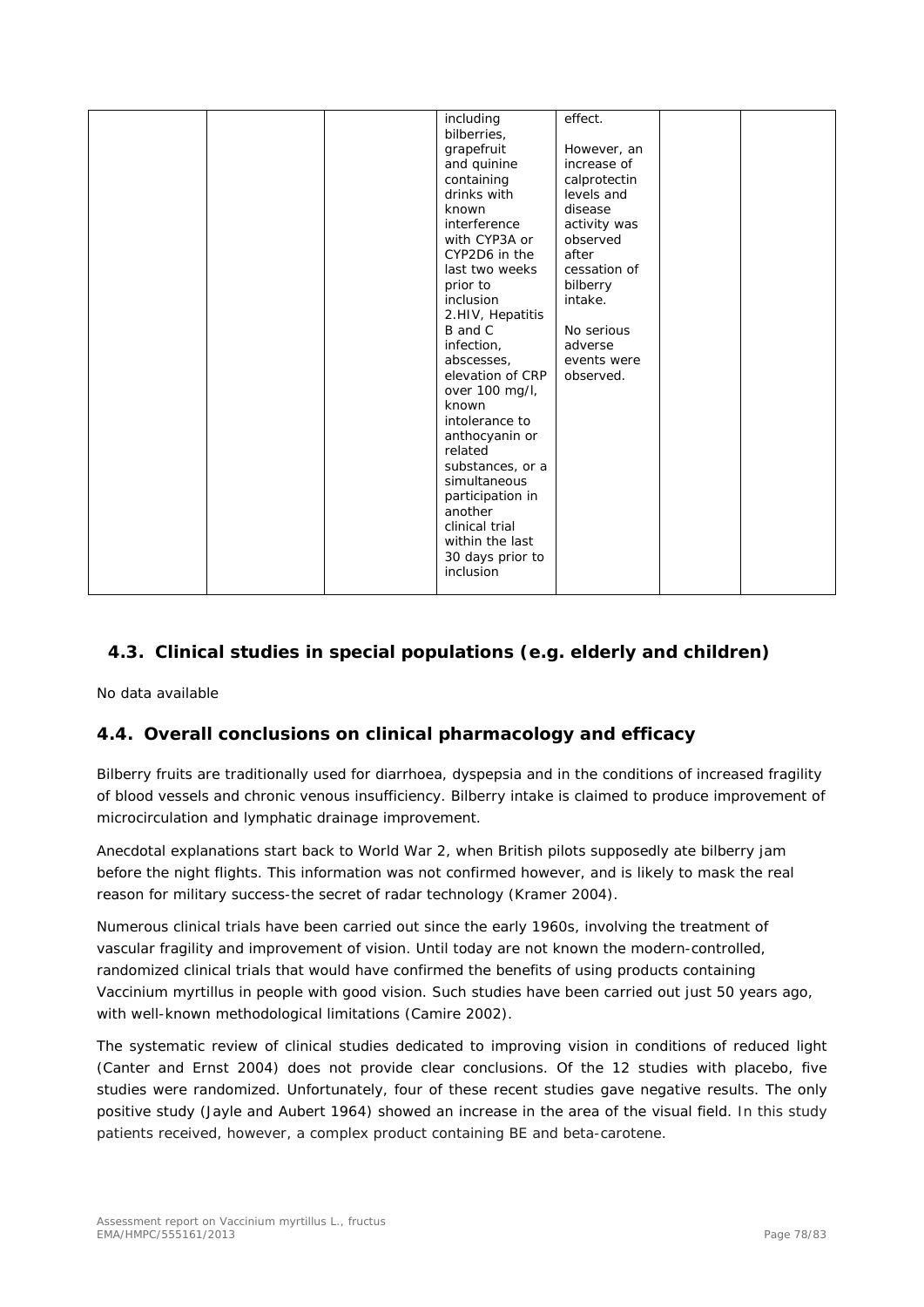In most discussed publications the age of the patients varied greatly from young to advanced age. It is known, however, that normal night vision begins to decline in middle age. In addition, it has not been mentioned anywhere at what time of day research was carried out.

It is recommended to conduct rigorous clinical trials in the face of criticism that discredited the former clinical studies devoted to the night vision (Canter and Ernst 2004).

The problem of stability of anthocyanins is essential, as improper storage leads to their degradation. It is especially relevant when carrying out long, ongoing clinical trials.

# **5. Clinical Safety/Pharmacovigilance**

## *5.1. Overview of toxicological/safety data from clinical trials in humans*

No data available

#### *5.2. Patient exposure*

Bilberry is often used in self-treatment. Recent epidemiological data from Scandinavia estimate that it is the most commonly used herbal product co-used every day with conventional drugs in Norwegian general practice. Almost 40% of patients on anticoagulants used garlic and bilberry. The patients were mostly female, above of 70 years with chronic diseases. Only 50% of patients informed physician on using herbal products together with other treatment (Djuv *et al.* 2013).

#### *5.3. Adverse events and serious adverse events and deaths*

No cases of death were reported.

## *5.4. Laboratory findings*

Very limited data are available.

## *5.5. Safety in special populations and situations*

#### **5.5.1. Use in children and adolescents**

Particular use in children has not been reported. Therefore, the use in children up to 6 years is not recommended.

According to the instruction of the package leaflet of the products marketed in Poland and in Germany the use in children of comminuted dry bilberry fruit is not recommended.

In Germany the use of in children up to 2 years is contraindicated.

## **5.5.2. Contraindications**

None reported

## **5.5.3. Special Warnings and precautions for use**

When used to relieve symptoms of discomfort and heaviness of legs related to minor venous circulatory disturbances, if there is inflammation of the skin, thrombophlebitis or subcutaneous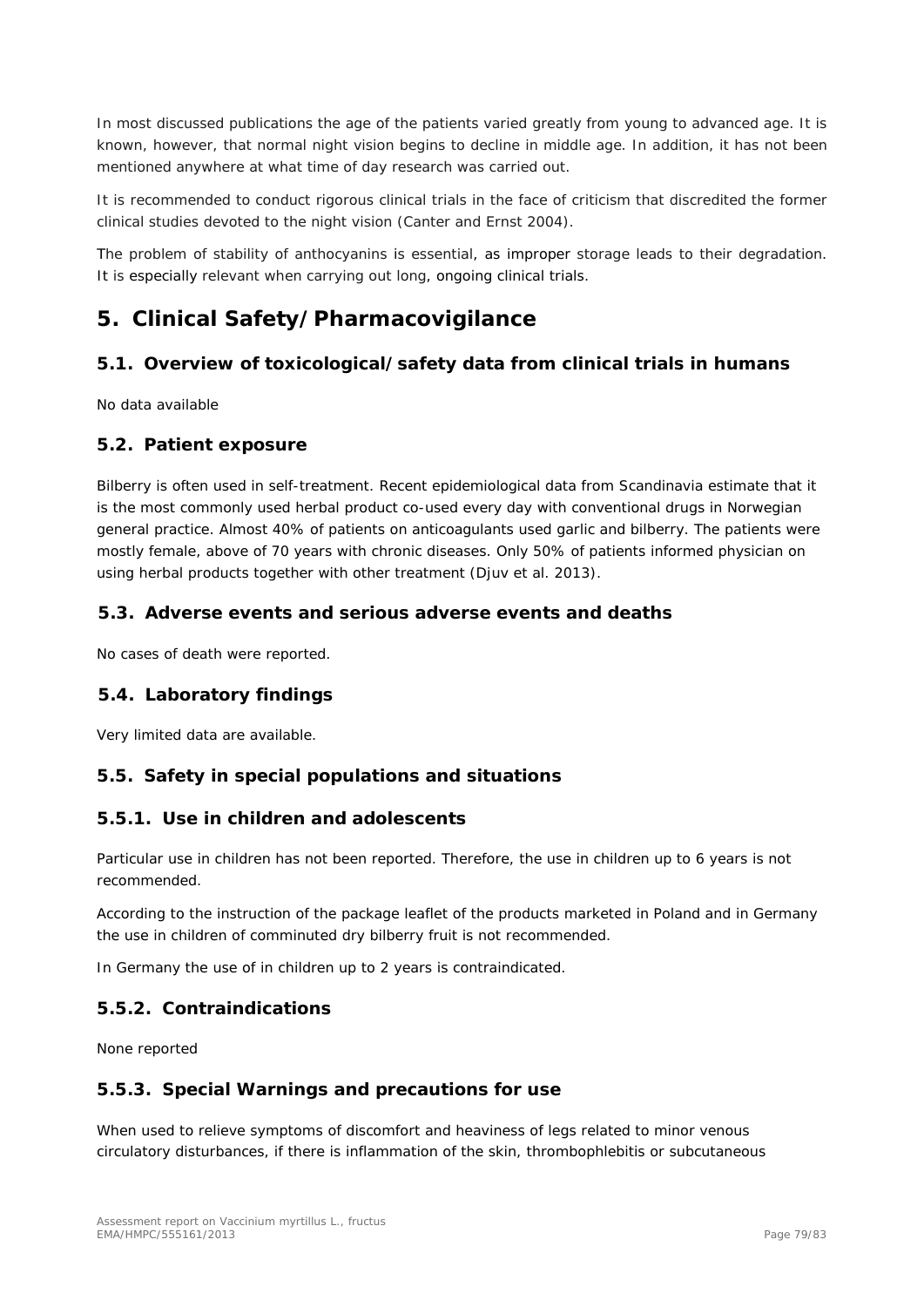induration, severe pain, ulcers, sudden swelling of one or both legs, cardiac or renal insufficiency, a doctor should be consulted.

## **5.5.4. Drug interactions and other forms of interaction**

Peris *et al.* (2008) described the case of the patient (age and sex not stated) after the 6-month followup. They observed intensification of the oral anticoagulant action expressed by an increased value of the international normalized ratio (INR 16.6, the correct values in patients not treated 0.8 - 1.2). Unfortunately, dosages, duration of treatments, reaction onset and therapeutic indication were not stated.

Paoletti *et al.* (2011) reported the case of the reduction to 1.6 of INR (time to onset 4 days) in 80 years old woman, who was receiving long-term oral anticoagulant therapy with warfarin (27.5 mg/week for 1.5 year) and received bilberry juice (200 ml/day, indication not reported). Herbal drug was withdrawn, warfarin dosage increased to (32.5mg/w) and patient completely recovered. According to the Naranjo adverse drug reaction (ADR) probability scale, authors classified the probability that an adverse event is related to drug therapy (possible value of 4). In this case, the reduction activity of warfarin is surprising, since bilberry anthocyanosides, having antiplatelet properties should increase the risk of bleeding with the concomitant use of an anticoagulant therapy. The mechanism of such a reciprocal interaction is unclear.

Aktas *et al.* (2011) published a case history of the 77 year old man with hypertension, who consumed for 5 years large amounts of bilberries. The patient for 6 years suffered from hypertension, and because it was found recently that he has an atrial fibrillation and a year before he had a stroke, he received an anticoagulant treatment. In emergency he sought medical assistance because of rectal bleeding and dizziness, which occurred 16 days after introduction of warfarin therapy.

His prothrombin time (PT) was 110.5 seconds,  $INR = 15.0$ , and the activated partial thromboplastin time (APTT) 76.4 seconds. He was given intravenous plasma, but the next day he returned with abundant haematuria and dizziness. His INR was 6.24, and the prothrombin time (PT) was 55.7 seconds. So again he was the subject of further hospitalization.

Despite the presented anecdotal cases it has not been possible to prove a genuine threat of interactions with anticoagulants and antiplatelet agents at the recommended dose of bilberry preparations.

## **5.5.5. Fertility, pregnancy and lactation**

No adverse effects were registered in more than 200 women receiving BEM equivalent to  $57 - 320$ mg/kg/day anthocyanins for 60 to 102 days during pregnancy for venous complaints, including haemorrhoids in several non controlled studies (quoted after review of Morazzoni and Bombardelli 1996).

However the safe use of BE and BEM in pregnancy and lactation has not been adequately investigated and established. In the absence of sufficient data, the use during pregnancy and lactation is not recommended.

No concern has arisen about any malformation in humans, following the consumption of dried bilberry fruit.

No fertility data available.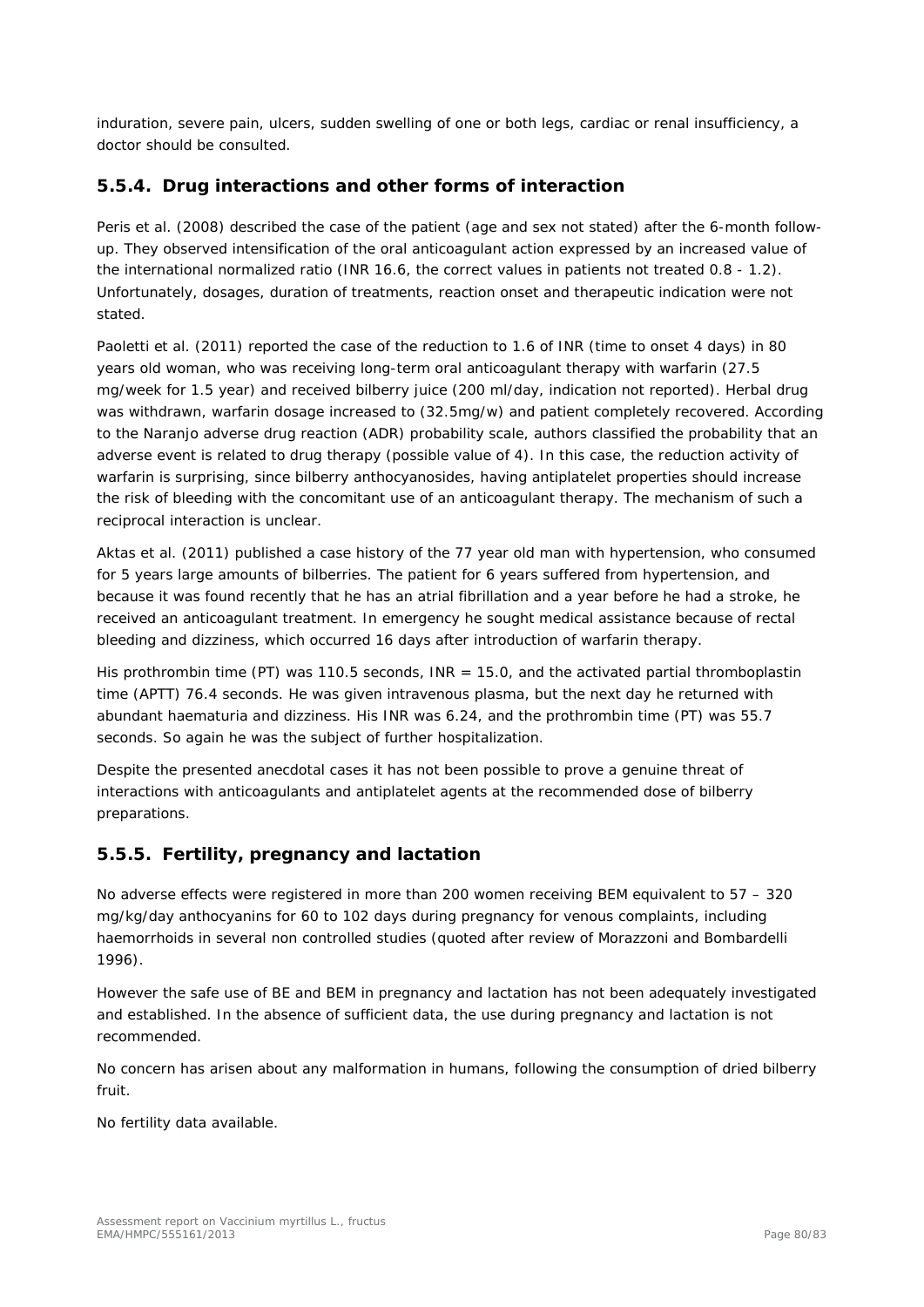## **5.5.6. Overdose**

No cases of overdose have been reported

## **5.5.7. Effects on ability to drive or operate machinery or impairment of mental ability**

No data available.

## **5.5.8. Safety in other special situations**

Not applicable

## *5.6. Overall conclusions on clinical safety*

Some anecdotal reports presented in section 5.4.4. do not provide real threat to confirm interactions with anticoagulants and antiplatelet drugs at the recommended doses of bilberry. However, some attention is needed in patients treated with antiplatelet agents or anticoagulants.

# **6. Overall conclusions**

The results of clinical data available for bilberry fruit preparations are not considered sufficient to support a well-established use indication.

The systematic review, conducted in 2004 by Canter and Ernst, of clinical trials designed to improve vision in conditions of poor light with preparations of bilberry fruits did not provide clear conclusions. Out of 12 studies with placebo, only five studies were randomized. Unfortunately, four of these recent studies gave negative results. The only positive study (Jayle and Aubert 1964) showed an increase in the area of the visual field. In this study patients received, however, a complex product containing BE and beta-carotene.

Several clinical studies on disorders of the circulatory system (e.g. altered microcirculation and peripheral venous insufficiency) were performed about 30 - 40 years ago and were not randomized. Hence, despite the conviction of the beneficial effects of the anthocyanins therapy in cardiovascular diseases, the medicinal use of bilberry preparations is based on tradition.

All the requirements for TU (self-medication character, specified strength/posology, appropriate route of administration, period of traditional use, plausibility and safety) are met.

The traditional medicinal use of bilberry dried fruit and bilberry fruit extract has been documented in several medicinal handbooks with indications consistent with the existing pertinent pharmacological experiments performed *in vitro* and *in vivo* and it is substantiated by the presence of medicinal products on the European market.

The experimental toxicological data are limited, but given the history of long-term and present use in humans, also in food, there are no safety concerns for the oral or oromucosal use of decoctions from dried bilberry fruit and the oral use of the bilberry dry extract from fresh fruit.

Long-standing traditional medicinal use within the European community for at least 30 years according to Directive 2004/24/EC is therefore considered fulfilled for the following preparations and indications:

1) *V. myrtillus* L., fructus siccus (dry bilberry fruit), whole or comminuted

a) Traditional herbal medicinal product for symptomatic treatment of mild diarrhoea. Daily dose in adults and adolescents over 12 years as an herbal tea for oral use: 15 to 60 g, divided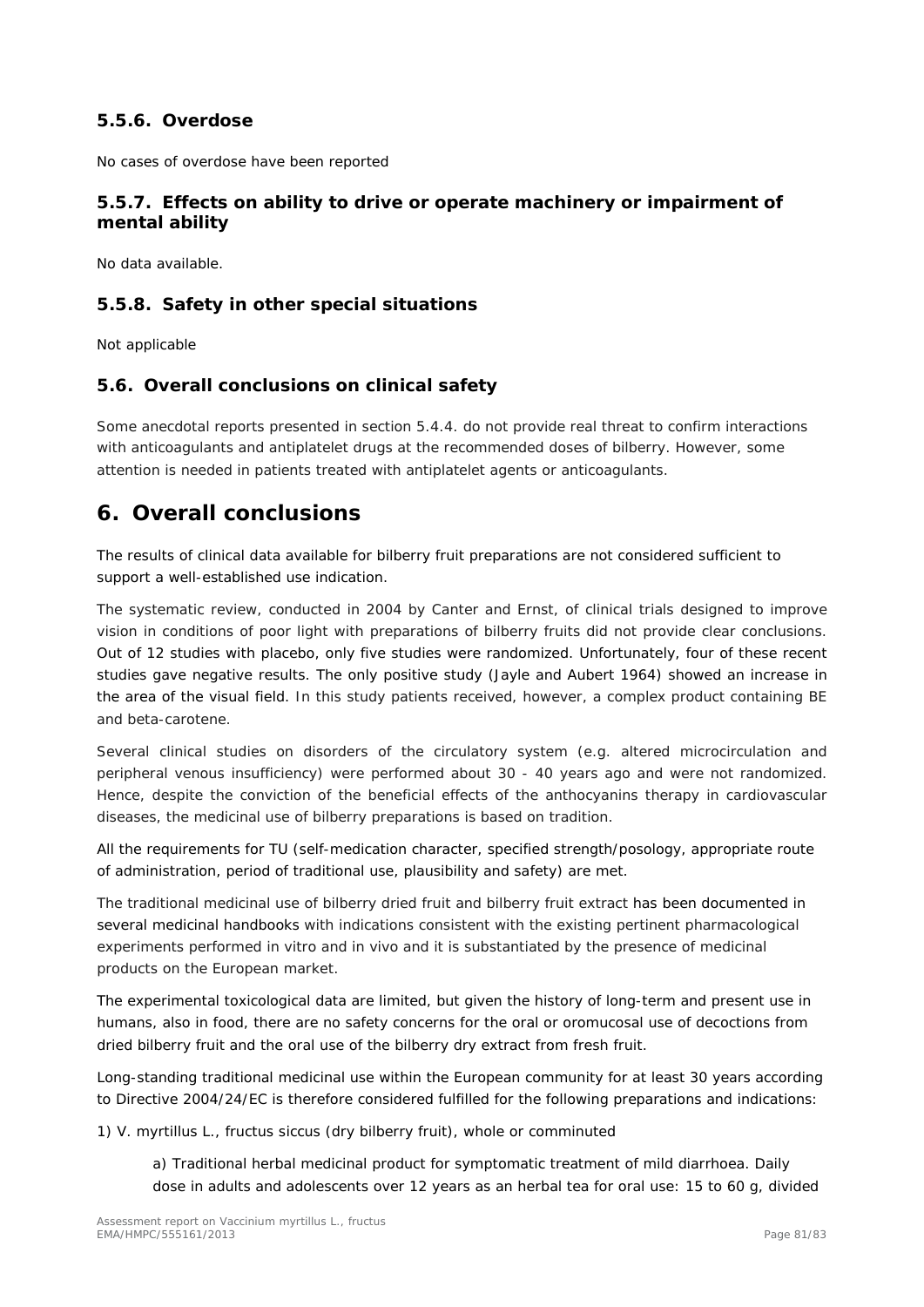in 3-4 single dose of 5 to 15 g in 250 ml as a 10 minutes decoction. Therapeutic area for browse search with TU indications: gastrointestinal disorders.

b) Traditional herbal medicinal product for symptomatic treatment of minor inflammations of the oral mucosa. It is used as a 10% decoction for oromocosal use to rinse the mouth several times daily. Therapeutic area for browse search with TU indications: mouth and throat disorders.

2) *V. myrtillus* L., fructus recens dry extract; DER 153-76:1; extraction solvent methanol 70% v/v containing 36% anthocyanosides, corresponding to 25% anthocyanidins, in solid dosage forms for oral use the following indications:

a) Traditional herbal medicinal product to relieve symptoms of discomfort and heaviness of legs related to minor venous circulatory disturbances.

b) Traditional herbal medicinal product to relieve symptoms of cutaneous capillary fragility.

Single dose: 80 -180 mg; Daily dose: up to 160 - 540 mg.

Therapeutic area for browse search with TU indications: venous circulatory disorders.

#### Whole or comminuted dried bilberry fruit

As a general precaution related to the therapeutic indication "for symptomatic treatment of mild diarrhoea", the product information should include a warning text advising the patient to consult a doctor or a qualified health care practitioner if the symptoms worsen or persist longer than 3 days during the use of the product. In case of the oromucosal use "for symptomatic treatment of minor inflammations of the oral mucosa" the warning should refer to 1 week.

Bilberry fruit cannot be recommended for oral use in children under 12 years of age due to lack of adequate data.

No concern has arisen about any malformation in humans, following the consumption of dried bilberry fruit. They can be used during pregnancy and lactation if clinically needed. No data on fertility is available.

Fresh bilberry fruit dry extract; DER 153-76:1; extraction solvent methanol 70% v/v containing 36% anthocyanosides, corresponding to 25% anthocyanidins

The recommended duration of use of the fresh bilberry fruit dry extract "to relieve symptoms of discomfort and heaviness of legs related to minor venous circulatory disturbances" or "to relieve symptoms of cutaneous capillary fragility" is 4 weeks. However, if the symptoms persist for more than 2 weeks during the use of the medicinal product, a doctor or a qualified health care practitioner should be consulted.

The following warnings are included in section 4.4. of the monograph on bilberry dry extract: "If there is inflammation of the skin, thrombophlebitis or subcutaneous induration, severe pain, ulcers, sudden swelling of one or both legs, cardiac or renal insufficiency, a doctor should be consulted.

In the event of inadequate or unsatisfactory symptomatic response within 2 weeks, a doctor should be consulted as oedema may have alternative causes."

Bilberry dry extract cannot be recommended for oral use in children and adolescents under 18 years of age due to lack of sufficient safety data.